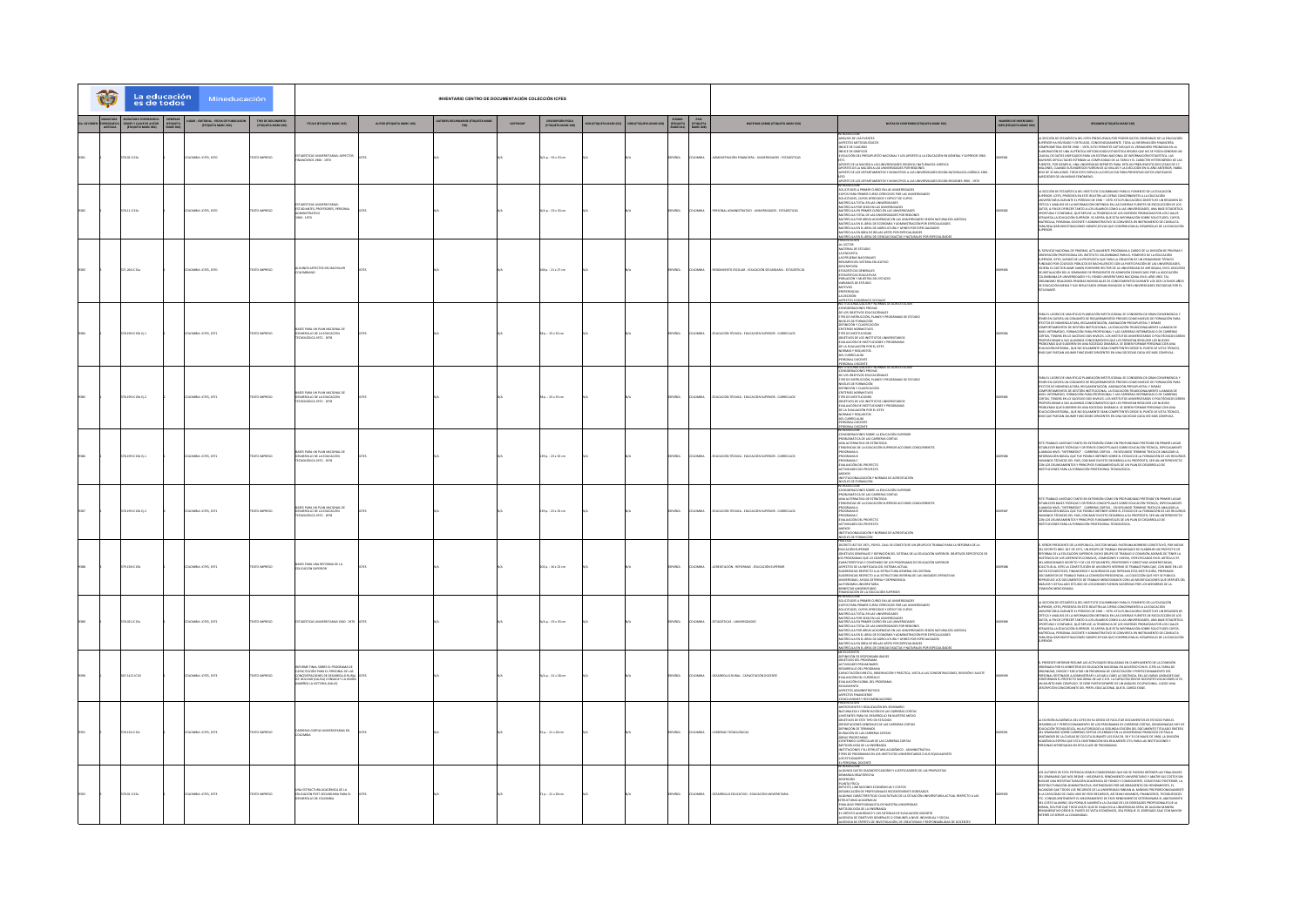|  | <b>1541C15c</b>    | LOMBIA: ICFES, 1973  | O23RM OTH         | ABOZZZA 10 ZITMI<br>MITÉS PERI<br>ADÉMICA                                                                                                          |  | 18 p. : 28 x 21 cm       |  | ušoi           | MEM          | JANFICACIÓN EDUCATIVA - ASESORÍAS<br>XÍTICA EDUCATIVA - EVALUACIÓN | TRATEGIAS<br>ASI FICACIÓN DE LOS ORIETIVOS EDUCACIÓNALES<br>MINIMANIA DI KAMANINTO DE LA CARRERA<br>QUERIA DEL PLAN DE ESTUDIO<br>QUERIA DEL PLAN DE ASIGNATURA<br>QUERIA PARA LA EVALUACIÓN DEL PLAN DE ESTUDIOS<br>QUERIA PARA LA EVALUACIÓN DEL PLAN DE ESTUDIOS<br>UEMA PARA LA EVALUACIÓN DE LA ASIGNATURA<br>UEMA PARA LA EVALUACIÓN DE LA CASSERA                                                                                                                                                                                                                                             |       | ATELA QUE CONTIENE ESQUEMAS METODOLÓGICOS PARA EL DISEÑO Y EVALUACIÓN DE LA<br>ILINO ANNI MARINI RABANDON MI ILINOADURILAN PROVIA ILINOAN ILINOADURU DE PROCESO DE TRABALO<br>LOS COMITES ASESORIS, CUESTIDANAISOS PROPUNSIDOS CON LO CANSIDRAMAS DE PROCESO DE TRABALO<br>LOS COMITES ACADÓMICOS, PROCESOS DE PLAN                                                                                                                                                                                                                                      |
|--|--------------------|----------------------|-------------------|----------------------------------------------------------------------------------------------------------------------------------------------------|--|--------------------------|--|----------------|--------------|--------------------------------------------------------------------|------------------------------------------------------------------------------------------------------------------------------------------------------------------------------------------------------------------------------------------------------------------------------------------------------------------------------------------------------------------------------------------------------------------------------------------------------------------------------------------------------------------------------------------------------------------------------------------------------|-------|----------------------------------------------------------------------------------------------------------------------------------------------------------------------------------------------------------------------------------------------------------------------------------------------------------------------------------------------------------------------------------------------------------------------------------------------------------------------------------------------------------------------------------------------------------|
|  | 378.107 (C15m)     | LOMBIA: ICFES, 1973  | OZZRRA OTX        | ANUAL DE INSTRUCCIONES Y<br>DEINICIONES                                                                                                            |  | $58a : 21x28$ cm         |  | SPAÑOL         | 144014       | MIFICACIÓN EDUCATIVA - EDUCACIÓN SUPERIOR                          | MONOROM<br>CURSOS HUMANOS Y ACADÉMICOS DE LAS UNIVERSIDADE<br>CURSOS HUMANOS Y ACADÉMICOS DE LOS INSTITUTOS<br>ENESTAR UNIVERSITARIO<br>-BIANOTECAS<br>-PLANTA FÍSICA<br>-PLANTA FÍSICA<br>-LABORATORIOS E INVESTIGACIÓN<br>-ADMINISTRACIÓN<br>-EACULTADES DE EDUCACIÓN                                                                                                                                                                                                                                                                                                                              | 224   | A SIPUNA DE MANIFORMATIVA DESIDENTE DE MANIFORMA DE MANIFORMA DE MANIFORMA DE MANIFORMA DE MANIFORMA DE MANIFORMA DE MANIFORMA DE MANIFORMA DE MANIFORMA DE MANIFORMA DE MANIFORMA DE MANIFORMA DE MANIFORMA DE MANIFORMA DE                                                                                                                                                                                                                                                                                                                             |
|  | <b>1751C15m</b>    | MEIA: ICFES, 1973    | <b>OZZRRM OT</b>  | .<br>Norias de la primera reunión de<br>Licaciones rebiónicas                                                                                      |  | 84 p. : 21 x 27 cm       |  | JORAS          | <b>MEM</b>   | BILITACIONES SEBIADAS - MEMORIA                                    | INTRODUCCIÓN<br>-DOCUMENTOS DE BASE<br>ITÁLDGO COLECTIVO NACIDIAL DE PUBLICACIONES PERÍÓDICAS<br>PRINCÍA PUBLICACIONES FRINCICIOS<br>LAMARIBACIONES DE LOS DIFORINTES GRUPOS DE TRABAJO<br>LAMARI DES AGESTENTES ALA REUNIÓN<br>RTA DE LOS AGESTENTES ALA REUNIÓN<br>RTA DE LOS AGES                                                                                                                                                                                                                                                                                                                 |       | lingua posibilidade de regionar la destrutación de portesta de sin de alguna de sin alguna de la marca de la m<br>esta de la marca de la marca de sin de la tenda seu el marca de altres de la marca de la marca de la marca de<br>e                                                                                                                                                                                                                                                                                                                     |
|  | 278.38 IC15a       | MEA: ICFES, 1973     | O22RRM OT         | LISIS DE ASIGNACIÓN DE FONDOS A<br>gramas de integración<br>Aesitaria 1969 - 1971                                                                  |  | $1:21 \times 28$ cm      |  | SPAÑOL         | MEM          | ESUPUESTO EDUCATIVO - UNIVERSIDADES                                | ISIUN DE PONSACION<br>ICFES<br>ISTA ATLÁNTICA<br>TONA CENTRO OCCIDENTAL<br>- JONA NOR OCCIDENTAL<br>- JONA SUR OCCIDENTAL<br>- JONA CENTRAL<br>- CONCLUSIONES                                                                                                                                                                                                                                                                                                                                                                                                                                        | 9396  | CHAILMINGCOND IL CESE SHA DISTRIBUIDED LA MANIFORMA CODE DE MARCARA COMPARATIVA CHAILMINGCONDIAL CESE SHA DISTRIBUIDED LA MANIFORMACIÓ CES FORMES ASSISTANCES POR EL CODIE ENFORMACIÓN EN CHAIR COMPARATIVA CHAI DISTRIBUTO DE                                                                                                                                                                                                                                                                                                                           |
|  | 278.154 IC15p      | LOMBIA: ICFES, 1974  | <b>O22RRM OTX</b> | ROGRAMA DE EDUCACIÓN TECNOLÓGICA<br>REA DE INGENIERÍAS                                                                                             |  | $1p:22*28$ cm            |  | <b>JORARDS</b> | OMBIA        | NGACIÓN TECNOLÓGICA - INGENERÍ                                     | E DOCUMENTOS DE DIVULGI<br>CINGIGENACIONES CRIMINALISTS<br>CONSIDENCIA ESTEVAN, UN IMPERATIVO SOCIAL<br>VANOCIONES EL AS EDUCACIÓN SUPERION ESTENDO<br>MESTERIA DE ENVISORICADÓN EN LA EDUCACIÓN SUPERION<br>JN SESTEMA ARTICULADO, UTIL Y EN DESTERTE<br>COS NOTIVOS Y<br>UE ES UN TECNÓLOGO DE INGENIERÍA<br>IRRÍCULO PARA TECNÓLOGOS DE INGENIERÍA                                                                                                                                                                                                                                                |       | TEXTO QUE CONTIENE CONSIDERACIÓNS GENERALES EN CUANTO LA ESUCACIÓN TECNOLÓGICA COMO<br>JENA ACTERNATIVA EN LA ESCACACIÓN SUPERIOR, LA EUROPICIÓN DENOMINADA QUE ANECE PAR AS ESTENAS UN EN ANTIAX<br>EDUCATIVO COLOMBINADO DE CONTER<br>$\overline{1}$                                                                                                                                                                                                                                                                                                   |
|  | 40710154           | LOMBIA: ICFES, 1974  | <b>O22RRM OTX</b> | .<br>SARROLLO DE LA INVESTIGACIÓN<br>ICIOLÓGICA SOBRE EDUCACIÓN EN<br><b>AIGNO</b>                                                                 |  | $7 p. : 22 \times 28$ cm |  | <b>JORASZI</b> | OMBIA        | SARROLLO - INVESTIGACIÓN                                           | <u>I COMPONENTE DESTREZA</u><br>ERNANDO AZEVEDO, SOCIOLOGÍA DE LA EDUCACIÓN<br>DGER BASTIDE, LA SOCIOLOGÍA DE LA EMIÉRICA LATINA<br>JAN CARLOS AGUILA, SOCIOLOGÍA DE LA EDUCACIÓN<br>JAN CARLOS AGUILA, SOCIOLOGÍA DE LA EDUCACIÓN                                                                                                                                                                                                                                                                                                                                                                   | 298   | a Pesar del Escaso desarrollo teórico y del reducció Número de Investigaciones<br>Sorinfachina en Sociología el La Educación, américa la Thia More i Una estrament tradición<br>De el Cletivo de Esta Sociología especial: Va dese l<br>SERVIDO DE LIBRO GUÍA EN LA UNIVERSIDADES Y EN LAS ESCUELAS PEDAGÓGICAS, Y NO OBSERATE A<br>ÉSTAR A MÁS DE TRENTA AÑOS DE 50 PRIMERA EDIDÓN, CONSIRVA SU FRESCURA Y VITALIDAO, SEINDO<br>TODAVÍA LECTURA OBLIGADA POR EL QUE SE INTE<br>COLAR.                                                                   |
|  | 71.12 IC15e        | LOMBIA: ICFES, 1974  | TO IMPRESO        | SUEMA PARA LA CREACIÓN DE UN<br>KOGRAMA DE FORMACIÓN DE PERSONAL<br>DCENTE UNIVERSITARIO EN<br>ETODOLOGÍA DOCENTE Y<br>DMINISTRACIÓN UNIVERSITARIA |  | 23 p. : 22 x 28 cm       |  | AÑOL           |              |                                                                    | $\begin{tabular}{l c c } \hline \multicolumn{2}{l}{\multicolumn{2}{l}{\multicolumn{2}{l}{\multicolumn{2}{l}{\multicolumn{2}{l}{\multicolumn{2}{l}{\multicolumn{2}{l}{\multicolumn{2}{l}{\multicolumn{2}{l}{\multicolumn{2}{l}{\multicolumn{2}{l}{\multicolumn{2}{l}{\multicolumn{2}{l}{\multicolumn{2}{l}{\hskip.5cm}}}}}}}}}}\hline \multicolumn{2}{l}{\begin{tabular}{l}{\textbf{[CALDCAI} \hspace{0.08cm}\textbf{[CALDCAI} \hspace{0.08cm}\textbf{[CAL$<br>mener<br>-METODOLOGÍAS ESPECIALES<br>-EVALUACIÓN<br>-LOS PARTICIPANTES<br>-ORGANIZACIÓN Y ADMINISTRACIÓN<br>SONAL DOCENTE<br>NANCHOON. |       | .<br>CO QUE CONTIENE ESQUEMAS REFERENTES A LA NECESIDAD DE CAPACITACIÓN DOCENTE DEL<br>DFESORADO. LAS UNIVERSIDADES COLOMBIANAS HAN DEMOSTRADO DESDE SUS INICIACIONES, UN<br>ITUTO QUE CONTIEN E EGGIAMA SERFEMENTA A LA MECESSIONA DE CARACTACHO DOCINTE DEL MECADORES, UN MECADORES, UN MECADORES ANY ANGELES ANGELES ANGELES ANGELES ANGELES ANGELES ANGELES ANGELES ANGELES ANGELES ANGELES ANGELES AN                                                                                                                                               |
|  | <b>278 IC15c</b>   | LOMBIA: ICFES, 1974  | OZZRRA OTK        | SIDERACIONES SOBRE LA EDUCACIÓN<br>PERIOR                                                                                                          |  | $18a : 22 \times 28$ cm  |  | <b>CORAGE</b>  | <b>Chase</b> | <b>DUCACIÓN SUPERIOR</b>                                           | <b>PRESENTACIÓN</b><br>-unuung<br>-investigación<br>-ixtención<br>-autonomía                                                                                                                                                                                                                                                                                                                                                                                                                                                                                                                         | 9400  | A MEDIDA QUE AVANZA LA PROGRAMACIÓN DE LAS ACTIVIDADES ESPECÍFICAS DE LOS PROVECTOS.<br>n Himinin han norman an Minister (1944) ann an Minister ann an Carl Monte.<br>Aisneamh Thoich is chean an Album ann an Minister ann an Carl Arist Rada (1944).<br>Aisneamh Thoich is chean an Album an Minister an Indepartation is<br>PRODUCUL IN LOADMORD OF PRAIDEITA UNE PRODUCT DE DE LA COLONIA DE LA COLONIA SUBSIDIO E INITERITA<br>COMO PREGUNTAS FUNDAMENTALES QUE DEBEN FORMULARSE EN LA COLONIA SUPERIOR E INITERITA<br>UNIVERSIDAD.<br>UNIVERSIDAD. |
|  | 070.1 (C15d)       | LOMBIA: ICFES, 1974  | O22RNM OTX        | LIMENTOS PUBLICADOS POR EL ICFE<br>1973                                                                                                            |  | p.: 22 x 28 cm           |  | JORASZ         | MEN FO       | CUMENTOS EDUCATIVOS                                                | SERIE DOCUMENTOS DE DIVULGACIÓN NÚMERO S                                                                                                                                                                                                                                                                                                                                                                                                                                                                                                                                                             | 09401 | .<br>TATO QUE CONTENE UNA SERIE DE DOCUMENTOS DE DIVULGACIÓN PUBLICADOS POR EL INSTITUTO                                                                                                                                                                                                                                                                                                                                                                                                                                                                 |
|  | 28 Kitim           | CMBIA: ICFES, 1974   | <b>O22RRM OT</b>  | MODELO DE TOMA DE DECISIONES I                                                                                                                     |  | $5a: 22 + 28$ cm         |  | AÑOL           | <b>MEM</b>   | <b>KOKING WOON</b>                                                 | E DOCUMENTOS DE DIVULGACIÓN NUMERO I<br>RODUCCIÓN<br>JNIVERSIOAD<br>AA DE DECISIONE                                                                                                                                                                                                                                                                                                                                                                                                                                                                                                                  | 9422  | INATO UNO CONTAMINATO DE LA EDUCACIÓN SURFADA FUBLICADOS EN 1973.<br>ECHONIBINO PARA EL FONENTO DE LA EDUCACIÓN SURFADA FUBLICADOS EN 1973.<br>EL FROCESO DE TONA DE DESEDUCAS IM ASTÓ DESCARTO Y ESIUDADO PEN VARIOS TAPOS DE ESTE<br>UDIO PROPUESTO SERÁ SEGUIDO PASO A PASO, EN TAL FORMA QUE MAS TARDE PUEDA SER<br>LADO UN MODELO PARA LA UNIVE                                                                                                                                                                                                     |
|  | 278.154 IC15e      | LOMBIA: ICFES, 1974  | <b>O23RRM OTX</b> | itudio comparativo de cuatro<br>Rupos de estudiantes de educación<br>Icnológica mediante análisis de<br>Reianza (Anova)                            |  | 16 p. : 22 x 28 cm       |  | <b>JORARDS</b> | OMBIA        | DUCACIÓN TECNOLÓGICA - ANÁLISIS                                    | RÍA DEL COMPOI<br>INTRODUCCIÓN<br>METODOLOGÍA DEL ANÁLISIS UTILIZADO<br>SPUESTAS DE LOS ESTUDIANTES HOMBRES<br>SPUESTAS DE LAS MUJERES<br>ASSPARTATA DE LA MALIDESA<br>AGUAN DE MUSICIE<br>AGUARDOS BEGILTADOS DEL ESTUDO COMPARATIVO<br>ESTURIO DE MUSICIE DE ESTURIO COMPARATIVO<br>ESTURIADOS DE LANGUES BESUARDO DE LA TABLA<br>CONCLUSIONES DEL ANÁLISES BESUARDO DE LA TABLA<br>CONC                                                                                                                                                                                                           | 9423  | II: PRESENTE ESTUDO TIDIA POR OBETIVO MOSTRAR LA METODOLOGÍA DEL ANÁLISES DE VARIANZA<br>JAPONAL, Y SU AFFLICADO NA SESTUATO COMPARATIVOS DE GRUPOS DE ESTEUDANTES. SE PRETENDA ARALA AS EN ENCIRCO, C<br>ESTANGUERA EN EN CASADO D                                                                                                                                                                                                                                                                                                                      |
|  | IC15m              | MEIA: ICFES, 1974    | O22RRM OT         | MORIAS DEL PRIMER SEMINARIO DE<br>ERENCIA                                                                                                          |  | 01 p. : 20 x 27 cm       |  | wio.           |              |                                                                    | RODUCCIÓN<br>OGRAMA<br>GLAMENTO<br>WAMMINTOS<br>COMMENTOS DE BASE<br>COMMENTOS INFORMATIVOS<br>COMMENTOS INFORMATIVOS<br>CLUSIONES Y RECOMENDACIONES<br>VALUE PARTICIPANTES<br>14 DE PARTICIPANTES<br>ILUCIÓN DE LOS ESTUDIOS DE RECURSOS HUMANOS EN COLOMBIA 1951 - 1974                                                                                                                                                                                                                                                                                                                            |       | UWROUN UN DULUMINUM LAUN THUMATUU RIMAJALMOU DIA WATHUTU, UMHIMJU SU PAO<br>KOOMA Y SERVICOS A ASE SIDOTTOCHE LAS LAUNIVRESIDANSE COLOMBIANAS COMODIRO<br>INSILVADA NA SICIOLEMA DE POLÍTICA Y MATEODOLOGÍAS DE TRABAD QUE PERMITERA<br>ICHNÍSTICA DE LA UNIVERSIDAD DE LA SALLE, EN EL CUAL PARTICIPARON TODAS LAS UNIVERSIDADES D                                                                                                                                                                                                                      |
|  | 111015             | MEIA: ICFES, 1974    | O IMPRESO         | INTARIO DE ESTUDIOS DE RECURSOS<br>MANOS Y SU CORRELACIÓN CON LA<br>ICACIÓN TECNOLÓGICA EN COLOMB                                                  |  | $: 22 \times 28$ cm      |  | ision.         |              |                                                                    | UURUSHI UN DISPUTATION DU REGIONISTATION DE SECUREOS HUMANOS EN EL PAÍS<br>ISTRUMENTOS ACTUALES PARA UN ANÁLISE DE LOS BECURSOS HUMANOS EN EL PAÍS<br>IFOCULE CUALITATIVO Y PUANEACIÓN CONCERTADA DE LOS RECURSOS HUMANOS<br>IFOCCENTIS                                                                                                                                                                                                                                                                                                                                                              |       | .<br>1910: Que contene inventarios de estudios de recursos humanos y su correjadón con la<br>1910: Lógicos.<br>1910: Lógicos.                                                                                                                                                                                                                                                                                                                                                                                                                            |
|  | s icasi            | DMBA: ICFES, 1974    | O22RRM OT         | VENTARIO DE NORMAS SOBRE<br>XCUMENTACIÓN                                                                                                           |  | 89 a. : 21 x 29 cm       |  | <b>DAÑOL</b>   | <b>OMBIA</b> | CINENTACIÓN - ARCHIV                                               | AGGODOLINIA<br>DICACIONES PARA EL USO<br>SARROLLO DE LAS SIGLAS UTILIZADAS<br>ASINOMATIC CAD A MINIMISTRATIVO<br>EURODINTE CAD E TEAMINOLOGÍA<br>EURODINTE CAD E PARORADÓN Y DOCUMENTOS<br>EURODINTE CADA REUNIÓN DE DOCUMENTOS<br>EURODINTE CADA REUNIÓN DE DOCUMENTOS<br>BCOMITE C 30.5 REPROGRAFÍA<br>BCOMITE C 30.6 AUTOMATIZACIÓN<br>BCOMITE C 30.7 TRANSUITERACIÓN<br><b>ENTASSY</b>                                                                                                                                                                                                           |       | IN LA REMOTED A DIL METRITO COLORENTE DE ROMANA TÉCRICAS (CONTRE) SE RANISÓ MESIDATE DE CARLOS MESIDATE DE CAR<br>COMPRIMADO EL COLORENTE DE LA REGIO DE CARLOS AREA DE PRODANA CONSUMIDADES EL COLOR<br>CONTRE "NORMALIZACIÓN DE L                                                                                                                                                                                                                                                                                                                      |
|  | 278.154 (C15c)     | DLOMBIA: ICFES, 1974 | <b>O22RRM OTX</b> | RERAS TECNOLÓGICAS UNA NECESIDA                                                                                                                    |  | 127 p. 16 x 22 cm        |  | SPAÑOL         | OMBIA        | DUCACIÓN TECNOLÓGICA                                               | PREMINING<br>CONSIGENCIAL PREMIUNARIS<br>- CONSIGENCIAL PREMIUNARIS<br>- SAFLUALIZA Y ORIENTACHA DE LA EDUCACÍN TECNICIÓRICA<br>- SAFLUALIZA Y ORIENTACHA DE LA EDUCACÍN<br>- TECNICAL PREMIUNARISMO<br>- CONSIGENCIAL DE LA ENFREGIO DE 1913<br>-<br>inadus Indiana in Boundain Irlandorda<br>Esparada del Familio<br>Socrama de Traina<br>Socrama de Traina<br>Boundain<br>Socrama de Mulliación y Recondomiento, anexo<br>Socrama<br>Troducción<br>Troducción<br>RODUCCIÓN<br>PORSIDEREN PUR AUCUNIX ET TRE                                                                                       |       | EL INSTITUTO COLOMBIANO PARA EL FOMENTO DE LA EDUCACIÓN SUPERIOR, COMO ORGANISMO<br>ALUDUAR DEL IMINISTERIO DE ESUCICIÓN HACIONAL, SE HA PROPUESTO LA TAREA DE ENVUGAR DENTR<br>DE SU SERIE DE PUBLICACIONES LA COLECCIÓN DE DOCUMEN<br>ON JOURNE DE CHARLENDURIS DE LOCALISATION DE LOCALISME NUITREAU EN DORIGE DE DESCRIEURI LOS<br>PROGRAMAS QUE EL INSTITUTO DESARROLLA O PROSERCTA EN LA BÚSQUEDA DE DESCRIEURI LOS<br>DENTRO DE SU LABOR DE PLANEAMIDITO, EJECUCIÓN Y                                                                             |
|  | 278.154 IC15e      | LOMBIA: ICFES, 1974  | <b>O22RRM OTX</b> | A EDUCACIÓN TECNOLÓGICA EN .<br>COLOMBIA                                                                                                           |  | 66 p. : 21 x 27 cm       |  | <b>AÑOL</b>    | <b>AIGM</b>  | DUCACIÓN TECNOLÓGICA - COLOMBIA                                    | -COMBIA<br>PECTOS GENERALES DE LA EDUCACIÓN SUPERIOR<br>KTURALEZA Y ORENTACIÓN DE LA EDUCACIÓN TECNOLÓGICA<br>KTURALEZA Y ORENTACIÓN DE LA EDUCACIÓN TECNOLÓGICA<br>PROBLEMÁTICA DE LA EDUCACIÓN TECNOLÓGICA<br>ripción del Plan<br>Srama de Trabajo<br><b>PROVECTOS</b>                                                                                                                                                                                                                                                                                                                             | 9428  | .<br>CRIERNO NACIONAL RECONOCE QUE DERE DÁREELE UN NUEVO ENFOQUE A LA EDUCACIÓN EN<br>DIVRIA, ESPECIALMENTE A LA EDUCACIÓN SUPERIOR. CARRÍA AFIRMAR QUE SE HA VENIDO<br>LOCARRINGO PALA ARRONTAR EL CAMBIO QUE DEBE SUPRIE SU ACTUAL ESTRUCTURA EDUCATIVA, Y DE<br>ANÍ QUE UNO DE SUS PRODERANS MÁS IMPORTANTES Y ANERODOS SER EL DE OFRICER A LA CONUNIDAT<br>ANÍ QUE UNO DE SUS PRODERANS MÁS IMPORTANTES                                                                                                                                              |
|  | 278.021 (C15e E).1 | CMBIA: ICFES, 1974   | <b>O22RRM OT</b>  | OSTICAS UNIVERSITARIAS 1971 - 197                                                                                                                  |  | 37 p. : 30 x 20 cm       |  | PAÑOL          | OMBIA        | CADISTICAS - INFINISTICADE                                         | CHAIN DIAMPING<br>TACO<br>TAS DIRUCATIWAS<br>FORMACIÓN CORRESPONDENTE A CADA AÑO<br>FORMACIÓN CORRESPONDENTE A CADA AÑO<br>-inhammalun kungsapunkuni a maia mid<br>45sunnin di la Educación Superior Por Universidades, número de Programas derecidos,<br>Kaskantis di la Educación Superior Por Universidades, númeroros, personal docente, personal<br>Columbo n<br>ASONAL DOCENTE POR UNIVERSIDADES<br>GÚN ÁREA ACADÉMICA Y DEDICACIÓN<br>GÚN DIPLOMA, GRADO O TÍTULO ALCANZADO<br>RIBUCIÓN TERRITORIAL DE LA EDUCACIÓN UNIVERSITARIA<br>CATARANDO KINUZI                                         | iana  | ja decerón de Planeación y Financación del Iceles, a teavés de su sección de estadéstica,<br>Presenta esta nudia planeación de su sere "estadésticas universitable", el Bárdo<br>Cricinarito del Sistema Universitablo obernado en l<br>RELACIONES ENTRE LOS DIFERENTES ASPECTOS QUE LA VIDA UNIVERSITARIA, EXIGE PARA SU PLANEACIÓN<br>Y ORIENTACIÓN UN CÚMULO CADA VEZ MAYOR DE INFORMACIÓN ESTADÍSTICA.                                                                                                                                               |
|  | 28.021 (C15e Ej.2) | MEIA: ICFES, 1974    | <b>OZZRRM</b> O'  | ADÍSTICAS UNIVERSITARIAS 1971 - 197                                                                                                                |  | 17 p. : 30 x 20 cm       |  | AÑOL           |              |                                                                    | ITAS EXPLICATIVAS<br>SUMEN GENERAL<br>.<br>FORMACIÓN CORRESPONDIENTE A CADA AÑO<br>SUMEN DE LA EDUCACIÓN SUPERIOR POR UNIVERSIDADES, NÚMERO DE PROGRAMAS DERECIDOS,<br>BANTES, MATRÍCULA EN PRIMER CURSO, MATRÍCULA TOTAL, EGRESADOS, PERSONAL DOCENTE, PERSONAL<br>PIRATO NO DOCENTE<br>DRADO NO DOCENTE, POR PROGRAMAS Y ÁREAS ACADÊMICAS<br>ERSONAL DOCENTE POR UNIVERSIDADES<br>ASANTA DALAMI FUN UNIVERSIDAN<br>GÜN ÁREA ACADÉMICA Y DEDICACIÓN<br>STRIBUCIÓN TERRITORIAL DE LA EDUCACIÓN UNIVERSITARIA<br>SUMEN COMPARATIVO                                                                    |       | .<br>LA DECISIÓN DE PLANEACIÓN Y FINANCIACIÓN DEL ICEES, A TRAVÉS DE SU SECCIÓN DE ESTADÍSTICA,<br>PRESENTA ESTA NUEVA PUBLICACIÓN DE SU SERIE "ESTADÍSTICAS UNIVERSITARIAS". EL RÁPIDO<br>primain alia nunon viridimundur de de Mari "liamani de De Maring Años, el cum innentata el<br>Cricimento del Sistema Universitario observado en los últimus Años, el cum innentata el<br>Marinto de Marindo de Nativicimes, procanan                                                                                                                          |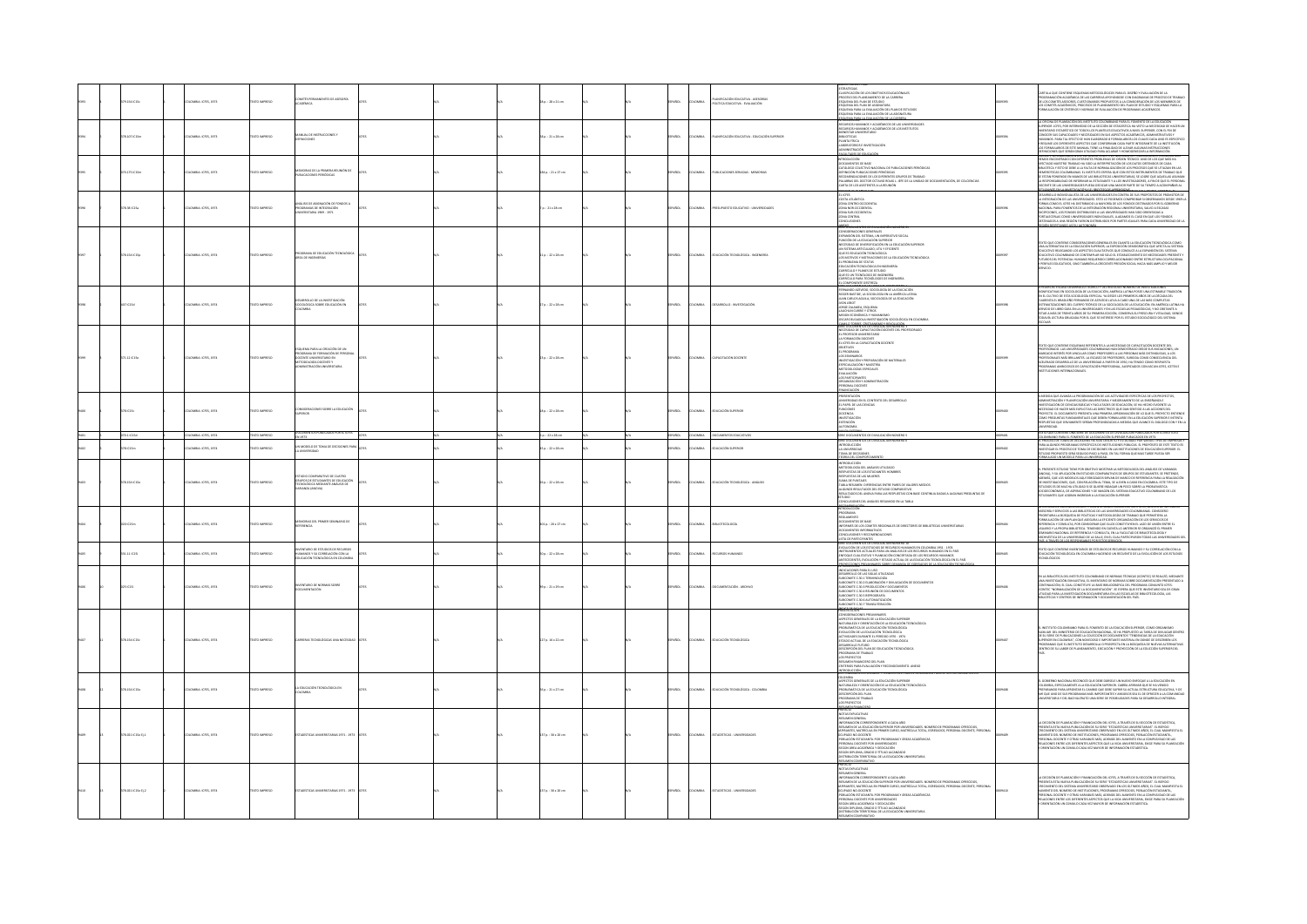|  | 98610157411         | MEIA: ICFES, 1974           | <b>CC2RRM CT</b>  | CTORES SOCIO-CULTURALES EN EL                                    |  | 67 p. : 16 x 23 cm  |  | AÑOL         |               | UCACIÓN SECUNDARIA - ASPECTOS SOCIALES - COLOMBIA<br>NDIMIENTO ACADÉMICO - ASPECTOS SOCIALES - COLOMBIA<br>DICIONES Y PRUEBAS EDUCATIVAS - COLOMBIA   | RODUCIÓN<br>ISTIVOS DEL SERVICIO NACIONAL DE PRUEBAS<br>6 PROGREAMAS NACIONALES<br>-RECOLECCIÓN DE LA INFORMACIÓN PARA ESTUDIOS<br>-TTEFATY FYTLING<br>: PRASHI IN ILIONO<br>ISCHELOR DE LA MUSETINA DE RACIOLLERS<br>ISCONDOR DE LA MUSETINA DE RACIOLLERS<br>ISCONDOR DE LA MUSEURA IMACCORALES SELACIONADO CON ALGUNAS VARIALES SELEV<br>ISCONDOR DE LAS FRELOCANES<br>ISCONDOR<br>ITACIOLOGIA<br>ISCON<br>OTHER ALCOHOL: USE RESIDENCE OF A MOTOR                                                                                                                                                                    |       | .<br>NOOD NACIONAL DE RRIIERAS DERENDENCIA TÉCNICA DEL INSTITUTO COLOMBIANA RARA EL<br>RENTO DE LA EDUCACIÓN SUPERIOR, ICFES, HA SURGIDO Y SE HA DESARROLLADO COMO RESPUESTA A<br>JA NECESIDAD SENTEDA EN MATERIA EDUCATIVA, DE QUE LA TORAA DE DECESIDINES INSTITUCIDIANES<br>TENGA COMO BASE EL MÉRITO LOGIARDO POR EL MENINSUO DI A PREDECCIÓN DE SU ÉXIDE. CON EL<br>BROPÓDEO DE OFRECER A INSTITUCIDIALS Y PERSON                                                                                                                                                                               |
|--|---------------------|-----------------------------|-------------------|------------------------------------------------------------------|--|---------------------|--|--------------|---------------|-------------------------------------------------------------------------------------------------------------------------------------------------------|--------------------------------------------------------------------------------------------------------------------------------------------------------------------------------------------------------------------------------------------------------------------------------------------------------------------------------------------------------------------------------------------------------------------------------------------------------------------------------------------------------------------------------------------------------------------------------------------------------------------------|-------|------------------------------------------------------------------------------------------------------------------------------------------------------------------------------------------------------------------------------------------------------------------------------------------------------------------------------------------------------------------------------------------------------------------------------------------------------------------------------------------------------------------------------------------------------------------------------------------------------|
|  | 1.9861C15f Ej.2     | LOMBIA: ICFES, 1974         | TO IMPRESO        | .<br>TORES SOCIO-CULTURALES EN EL<br>KOMMENTO DE LOS BACHILLERES |  | 676.16x23.0m        |  | <b>LORAS</b> |               | CACIÓN SECUNDARIA - ASPECTOS SOCIAIES - COLONIO<br>RENDIMIENTO ACADÉMICO - ASPECTOS SOCIALES - COLOMBIA<br>MEDICIONES Y PRUEBAS EDUCATIVAS - COLOMBIA | <b>IETIVOS DEL SERVICIO NACIONAL DE PRUEBAS</b><br>IN INVISION IN A MACIONALES<br>ESPOCIAMAS NACIONALES<br>ESCOLECCIÓN DE LA INFORMACIÓN PARA ESTUDIOS<br>PRISENTE ESTUDIO<br>SENIPOÓN DE LA MUESTRA DE BACHILLERES<br>SENIPOÓN DE LA MUESTRA DE BACHILLERES<br>JAMPANIN NI ANTHONOMI BOLINIANIS JEDACONARO CON ALGUNAS VARIABLES RELEVANTES<br>ISEMPICÁN DE LAS PRUEBAS NACIONALES<br>SERIPICÓN DE LAS PRUEBAS NACIONALES<br>FECTOS SOCIO ECONÓMICOS EN LA PREFERINCIA DE CARRERA.<br>PECTOS SOCIO ECONÓM<br>ADÍSTICAS CONTINUADAS SOBRE LA PREFERENCIA DE CARRERA EN EL LAPSO 1968 - 1971<br>LEURINA DE 1998 VULUMEN V |       | L SERVICO NACIONAL DE PRUBBAS DEFENIDIRA TÉCNICA DEL INSTITUTO COLOMBANA PARA EL<br>COMENTO EL AL DUCACIÓN SUPERCO, ILÇE, NA SUREGIO "SE HA DESARRALADO CONO BESPUESTA.<br>INCECENIDE SERVICA EN MATERA EDUCATIVA, DE QUE LA TORNA D                                                                                                                                                                                                                                                                                                                                                                 |
|  | .<br>ISA ICISC      | CMBIA: ICFES, 1974          | <b>O22RRM OTX</b> | HLACIÓN DE NORMAS SOBRE LA<br>ACIÓN SUPERIOR                     |  | (Ap.: 21 x 33 cm    |  | AÑOL         |               | <b>BLACKIN EDUCATIV</b>                                                                                                                               | PARTE I<br>EL RÉGIMEN LIBERAL<br>PLANTELES EDUCATIVOS<br>DECRETOS<br>LEYES<br>wa                                                                                                                                                                                                                                                                                                                                                                                                                                                                                                                                         |       | to que contene compilaciones de Normas, decretos, leyes, ordenanzas, acuerdos,<br>Dluciones, actas de fundación referente a educación superior.                                                                                                                                                                                                                                                                                                                                                                                                                                                      |
|  | 54101562            | CRABLE: ICFES, 1974         | O22RRM OTH        | PEACON DE NORMAS SOBRE LA<br><b>KOLON SUPERIOR</b>               |  | (Ap.: 21 x 33 cm    |  | AÑOL         | MBL           | SLACIÓN EDUCATIVA                                                                                                                                     | rmos.<br>.<br>Kentación<br>TA INTRODUCTORS<br>CRITOS<br><b>UEBOOK</b><br>GEORGE UT A NET                                                                                                                                                                                                                                                                                                                                                                                                                                                                                                                                 |       | SANTA DE INTEGRAR DE<br>.<br>FOSICIONES LEGALES QUE DESDE LA ÉPOCA DE LA COLONIA HAN VENIDO REGULANDO LA VIDA<br>VERSITARIA COLOMBIANA, HOY ESTAMOS CIERTOS DE QUE LA GRAN MAYORÍA DE LAS NORMAS LAS<br>IEMOS RECOPILADAS, PERO COMO ALGUNAS HAN PODIDO QUEDAR POR FUERA YA POR DECISIÓN DE<br>EN TUVO A SU CARGO LA DIRECCIÓN DE LA INVESTIGACIÓN O POR NO HABER SIDO DESCUBIERTAS, SE                                                                                                                                                                                                              |
|  | <b>MICISCO</b>      | MARIA: ICFES, 1974          | O MPRESO          | PEACIÓN DE NORMAS SOBRE LA<br>JODN SUPERIOR                      |  | ilip.: 22 x 33 cm   |  | .<br>Noi     |               | <b>LACIÓN EDUCATIV</b>                                                                                                                                | SENTACIÓN<br>FA INTRODUCTORIA<br>RITOS                                                                                                                                                                                                                                                                                                                                                                                                                                                                                                                                                                                   |       | EXTO QUE CONTENE COMPILADONES DE DECISETOS, LEVES Y CREULLARS REFERENTE A LA DIUCACIÓN<br>ÚBLICA EN LAS UNINERSIDADES Y COLEGIOS NACIONALES; EL PROGRESO DE LAS CIDICIAS Y LAS ARTES<br>ONCEDIENDO POR TIDIAPO UNITADO LOS PRINLEGIO                                                                                                                                                                                                                                                                                                                                                                 |
|  | <b>S4 IC15c GL1</b> | MEIA: ICFES, 1974           | O IMPRESO         | .<br>Peación de Normas sobre la                                  |  | 0p.:22 x 33 cm      |  | zûa          |               |                                                                                                                                                       | SENTACIÓN<br>YA INTRODUCTORIA<br>RETOS                                                                                                                                                                                                                                                                                                                                                                                                                                                                                                                                                                                   |       | O QUE CONTIENE COMPILACIONES DE DECRETOS, LEVES Y CIRCULARES REFERENTE A LA EDUCACIÓN<br>LICA EN LAS UNIVERSIDADES Y COLEGIOS NACIONALES; EL PROGRESO DE LAS CIENCIAS Y LAS ARTES<br>ICEDIENDO POR TIEMPO UMITADO LOS PRIVILEGIOS EXCLUSIVOS PARA SU ESTÍMULO Y FOMENTO.                                                                                                                                                                                                                                                                                                                             |
|  | <b>SA ICLSc EL2</b> | MEN: ICFES, 1974            | <b>DOMESTIC</b>   | <b>DEACH OF NORMAL SORRE LA</b><br>ACIÓN SIDEBIOG                |  | 0p.:22×33 cm        |  | AÑOL         |               | <b>SACON COUNTING</b>                                                                                                                                 | ESENTACIÓN<br>ITA INTRODUCTORIA<br>CRETOS                                                                                                                                                                                                                                                                                                                                                                                                                                                                                                                                                                                |       | KTO QUE CONTEINE COMPILACIONES DE DECISITOS, LEVES Y CIRCULARES REFERENTE A LA EDUCACIÓN<br>BLICA EN LAS UNIVERSIDADES Y COLEGIOS IMACIONALES; EL PROGRESO DE LAS CIENCIAS Y LAS ARTES<br>INCEDIENDO POR TIEMPO UNITADO LOS PRIVILEG                                                                                                                                                                                                                                                                                                                                                                 |
|  | 1541015c 0.1        | LOMBIA: ICFES, 1974         | O23RNA OTH        | LACIÓN DE NORMAS SOBRE LA<br>CACIÓN SUPERIOR                     |  | 17p.:22x33.cm       |  | <b>AROL</b>  | OMBM          | GISLADÓN EDUCATIVA                                                                                                                                    | EDERALISMO <sup>.</sup><br>SENTACIÓN<br>TA INTEO<br><b>UCTORIA</b><br>RETOS                                                                                                                                                                                                                                                                                                                                                                                                                                                                                                                                              | 09418 | PORTAMON EN PROXIMITE LOROTALISTA DE ROBISSO PORTA FUELO CULTURALE DE LOROTALISTA (1992), LOROTALISTA (1992),<br>LOROTALISTA (1943), LOROTALISTA (1992), LOROTALISTA (1993), LOROTALISTA (1993), LOROTALISTA (1994), LOROTALIST<br>L                                                                                                                                                                                                                                                                                                                                                                 |
|  | 154 IC15c GJ 2      | MEIA: ICFES, 1974           | TO IMPRESO        | .<br>Pración de Normas sobre la<br>"Ación superior               |  | 17 p. : 22 x 33 cm  |  | AÑOL         |               |                                                                                                                                                       | PERSONARIO VOLUM<br>RESENTACIÓN<br>ECRETOS<br>EVES<br>.<br>Isnov                                                                                                                                                                                                                                                                                                                                                                                                                                                                                                                                                         | 9419  | INA BURU KACIÓN BROWSKOWA.<br>Ni MARILANSKI LA PRISTANTI LOBANDALIJA DE NORRAS PARA LA EDUCALIUN SUMPRUR SE LUMPLE UNA<br>ITAPA DENTRO DE LA LARGA Y DISPENDICSA TAREA DE INTEGRAR DENTRO DE UNA MISMA OBRA LAS<br>PA ADMINIUS IN A LAMAR Y NUMERINGEN PARINHA PRI RIMARIN ROMANING DE CULTANDO LA VIDA<br>VISIGITANIS LIGALIS QUI DISSOR LA ÉPOCA DE LA COLONIA HAN VIDILIO REGLIJANDO LA VIDA<br>VISIGITANA COLONIALIAN, RISID CONO ALGUNA HANI PORIC                                                                                                                                              |
|  | 15410150            | DMBA: ICFES, 1974           | O22RN OT          | peación de normas sobre la<br>Cación superior                    |  | 116.2242m           |  | AÑOL         | iaan.         | <b>SACON ENVIRON</b>                                                                                                                                  | ncası (san yeriste)<br>ESENTACIÓN<br>DTA INTRODUCTORIA<br>CRETOS<br>VES                                                                                                                                                                                                                                                                                                                                                                                                                                                                                                                                                  |       | KTO QUE CONTERNE COMPILACIONES DE NORMAS SOBRE LA EDUCACIÓN SUPERIOR. LEYES QUE SON DE<br>RAPETENCIA, AUNQUE NO EXELUSIVA, DEL GOBIERNO DE LA CONFEDERACIÓN RECONOCIENDO LA<br>IERTAD DE DAR O RECIBIR LAS INSTRUCCIONES QUE A BIEN<br>AN COSTEADOS POR FONDOS PÚBLICOS.                                                                                                                                                                                                                                                                                                                             |
|  | 5410356B.1          | <b>CRABLIN: ICFES. 1974</b> | O23RNA OTH        | PEACIÓN DE NORMAS SOBRE LA<br><b>JACIÓN SUPERIOR</b>             |  | 110:22x33cm         |  | AÑOL         | MEM           | <b>SLACIÓN EDUCATIVA</b>                                                                                                                              | LSANTAGION<br>ITA INTRODUCTORIA<br>RITOS                                                                                                                                                                                                                                                                                                                                                                                                                                                                                                                                                                                 |       | INTO INTO INSURANCE CONDUCTANT IN INTERNATIONAL CONSULTANT IN THE STATE OF THE STATE OF THE STATE OF THE STATE OF THE STATE OF THE STATE OF THE STATE OF THE STATE OF THE STATE OF THE STATE OF THE STATE OF THE STATE OF THE                                                                                                                                                                                                                                                                                                                                                                        |
|  | 1541015c 4j 2       | CMBIA: ICFES, 1974          | C23RM OT          | PILACIÓN DE NORMAS SOBRE LA<br>CACIÓN SUPERIOR                   |  | 131 p. : 22 x 33 cm |  | AÑOL         |               | <b>SLADÓN EDUCATIV</b>                                                                                                                                | A REFORMA DE 1886 VOLUMEN IV PARTE<br>ESENTACIÓN<br>ESENTACIÓN<br>CRETOS<br>CRETOS                                                                                                                                                                                                                                                                                                                                                                                                                                                                                                                                       |       | O DUE CONTIENE COMPTOURING DE NURMAS SOBRE LA EDUCACION SOVERIDE LA EDUCACION.<br>PÚBLICA SERÁ ORGANIZADA Y DIRIGIDA EN CONCORDANCIA CON LA REGIÓN CATÓLICA, TODA PERSONA<br>NAN AINVOLUMENTAIN 1999 MARTAN LOUISLANDIN VAN LOUISLAND KONSULTINGER A GRENDES<br>HAKSTROS O DOCTORES. LA LEY PODRÁ EXIGRE TÍTULOS DE IDONEIDAD PARA EL ESPROLO DE LAS<br>FEDORES NÉDECAY VES SUA ALIDILIARES. CORRESPONDE AL PRESI                                                                                                                                                                                    |
|  | 1541C15c            | CMBIA: ICFES, 1974          | O22RRM OT         | PILACIÓN DE NORMAS SOBRE LA<br>CACIÓN SUPERIOR                   |  | 27p.:22x33cm        |  | AÑOL         | MBL           | <b>SEACIÓN EDUCATIVA</b>                                                                                                                              | PARTE II - SECOÓ<br>REFORMA DE 1886 VOLUI<br>TA INTRODUCTORIA<br>RETOS                                                                                                                                                                                                                                                                                                                                                                                                                                                                                                                                                   | 3422  | HOTMAN PRODUCTION COMMUNISTIES ON MORRISON CONTRACTOR DURING IN A DISCRETE ORDER OF A MAIL AND CONTRACTORY COMMUNISTIES OF A MAIL AND CONTRACTORY COMMUNISTIES OF A MAIL AND CONTRACTORY COMMUNISTIES OF A GREAT COMMUNISTIES<br>APP MINIMUM CUMAQUINA NUTURAL U GALIFICADA DE INSTITUIDOS DE IDIONEIDAD DANA EL EJERCICIO DE LAS<br>DANSTROS O DOCTORES, LA LEY PODRÁ EXIGRETITULOS DE IDIONEIDAD PARA EL EJERCICIO DE LAS<br>PESARA AUTORIDAD ADMINISTRATIVA REGLAM                                                                                                                                |
|  | 541015c 011         | MEIA: ICFES, 1974           | <b>O22RRM OF</b>  | PEACIÓN DE NORMAS SOBRE LA<br>ACIÓN SUPERIOR                     |  | 132 p. : 22 x 33 cm |  | AÑOL         | MEM           | SLACIÓN EDUCATIVA                                                                                                                                     | A INTRODUCTORIA<br><b>SOTE</b>                                                                                                                                                                                                                                                                                                                                                                                                                                                                                                                                                                                           |       | TO QUE CONTENE COMPILACIONES DE NORMAS SOBRE LA EDUCACIÓN SUPERIOR REFERENTE A LA<br><b>MA DE 1886</b>                                                                                                                                                                                                                                                                                                                                                                                                                                                                                               |
|  | sa icise que        | MARIA: ICFES, 1974          | O23RN OTH         | ipilación de Normas sobre la<br>Cación superior                  |  | 832 p. : 22 x 33 cm |  | AÑOL         |               | SLACIÓN EDUCATI                                                                                                                                       | <b>CONTE DE 1880 UNI</b><br>NTACIÓN<br>A INTRODUCTORIA<br><b>SOTE</b>                                                                                                                                                                                                                                                                                                                                                                                                                                                                                                                                                    |       | A 14 TEMEREM COMPLACIONES DE NORMAS SOBRE LA EDUCACIÓN SUPERIOR REFERENTE A LA<br><b>AMA DE 1886</b>                                                                                                                                                                                                                                                                                                                                                                                                                                                                                                 |
|  | .<br>54 IC15c Q.1   | MEIA: ICFES, 1974           | O23RM OT          | HACIÓN DE NORMAS SOBRE LA:<br>ACIÓN SUPERIOR                     |  | 4p.:22x33cm         |  | AÑOL         |               | SLADÓN EDUCATIV                                                                                                                                       | NTE NACIONAL VO<br>ENTACIÓN<br>A INTRODUCTORIA<br>RETOS                                                                                                                                                                                                                                                                                                                                                                                                                                                                                                                                                                  |       | PUBLICACIÓN QUE CONTIENE COMPILACIÓN DE NORMAS PARA LA EDUCACIÓN SUPERIOR CONTENIENDO<br>MATERIAL BÁGICO Y FUENTE DE IMPORANCIÓN FORZISA PARA TRABAISE LEGELATIVOS, DE<br>NIVESTIGACIÓN HISTÓRICA O DE ESTUDIOS EN EL CAMPO DE LA PE<br><b>CAERAL</b>                                                                                                                                                                                                                                                                                                                                                |
|  | sa icase qu         | MARIA: ICFES, 1974          | O23RM OT          | peación de normas sobre la<br>Cación superior                    |  | 54 p. : 22 x 33 cm  |  | AÑOL         |               | <b>LACIÓN EQUEATIV</b>                                                                                                                                | ESENTACIÓN<br>ITA INTRODUCTORIA<br>CRETOS<br>ITS                                                                                                                                                                                                                                                                                                                                                                                                                                                                                                                                                                         |       | BLICACIÓN QUE CONTIENE COMPILACIÓN DE NORMAS PARA LA EDUCACIÓN SUPERIOR CONTENIENDO<br>VERRAL BÁSICO Y FUENTE DE INFORMACIÓN FORZIDEA PARA TRABAJOS LEGISLATIVOS, DE<br>ISENFACIÓN MISTÓRICA O DE ESTUDIOS EN EL CAMPO DE LA PEDAGOG                                                                                                                                                                                                                                                                                                                                                                 |
|  | <b>STEATERS</b>     | CARDIA-ICEES 1974           | <b>CONSIGNO</b>   | PILACIÓN DE NORMAS SOBRE LA<br><b>CACIÓN SUPERIOR</b>            |  | $1566 - 22432$      |  | <b>AROL</b>  | .<br>National | <b>DO ACIÓN EDILICATIVA</b>                                                                                                                           | <b>EOCK</b><br>INTE NACIONAL VO<br>ESENTACIÓN<br>)TA INTRODUCTORIA<br> CRETOS<br>VES                                                                                                                                                                                                                                                                                                                                                                                                                                                                                                                                     | sca   | .<br>Artir del primero de Enero de 1958, el Gobierno Nacional Invertira no menos del dez por<br>O (10%) DE SU PRESUPUESTO GENERAL DE GASTOS, EN LA EDUCACIÓN PÚBLICA. EN TODO CASO EL<br>10KYE TIDIE LA FACULTAD DE NOMBRAR Y REMOVER LIBERININTE SUS AGENTES. LOS<br>SENTANTES DE LA NACIÓN EN LAS JUNTAS DIRECTIVAS DE LOS ESTABLE<br>NININ'IL I INNI LA PACULTAN DU NOMBRAN Y HAMOVIK LIBRAMIN'IL SUS ALAMITES. LOS<br>RESENTANTES DE LA NACIÓN EN LAS JUNTAS DIRECTIVAS DE LOS ESTABLECIMIENTOS PÚBLICOS,<br>IEDADES DE ECONOMÍA MIXTA Y EMPRESAS INDUSTRIALES Y COMERCI<br>ENTE DE LA BERGBIN'A |
|  | 8.021 (C15e EL)     | COMBIA: ICFES, 1975         | <b>O22RRM OTX</b> | GTICAS DE LA EDUCACIÓN SUPE                                      |  | 179 p. : 30 x 21 cm |  | <b>LORAS</b> | OMBM          | ankness, improvision                                                                                                                                  | NOTAS DIPLICATIVAS<br>ARREST ASMAIN<br>L'HOMIN NUMBER<br>INVERSIONENT POR INSTITUCIONES<br>IFORMACIÓN POR INSTITUCIONES<br>RÁFICAS UNIVERSIONES INSTITUTOS DE EDUCACIÓN TECNOLÓGICA                                                                                                                                                                                                                                                                                                                                                                                                                                      |       | el instituto colonibiano para el fomento de la educación superior, estes presenta y entrega<br>À los obganerado, instituciones e investigadores ere escor iducativo, el bolitínio.<br>Instruèricas de la educación superior— erey, c<br>NNIMI U INIMI INDIANA 1 NAJARANA JE PO SE NA SE DE SE STADISTICA DE LA EDUCADÓN SUPERIOR QUE<br>ANUALMENTE PUBLICA EL ICEES POR INTERMEDIO DE LA SECIÓN DE ESTADÍSTICA DE LA EDUCADÓN SUPERIOR QUE<br>PUANEACIÓN Y FINANCIACIÓN.<br>PUA                                                                                                                      |
|  | 78.021 (C15e E) 2   | COMBIA: ICFES, 1975         | <b>CERRAN OTX</b> | <b>ISTICAS DE LA EDUCACIÓN SUPERIO</b>                           |  | 29 p. : 30 x 21 cm  |  | <b>AÑOL</b>  | iaan.         | Anknew, Imperies                                                                                                                                      | OTAS EXPLICATIVAS<br>ESLIMEN GENERAL<br>entrigidades<br>Formaloch por Instituciones<br>Formaloch por Áreas y Programas Académicos<br>Kátcas Universidades Institutos de Equaloín Tecnológica<br>Formalochi por Áreas y Programas Académicos<br>RÁFICAS INSTITUTOS                                                                                                                                                                                                                                                                                                                                                        |       | INSTITUTO COLOMBIANO PARA EL FOMENTO DE LA EDUCACIÓN SUPERIOR. ICFES PRESENTA Y ENTREGA<br>in Nummun Luxumentary Probable Convention in Nummun Luxumentary (Material Probable Constant)<br>A LOS DISEANISMON, INSTITUCIONIS E INVESTIGADORES DEL SECTOR IEDUCATIVO, EL BOLETÍN<br>A LOS DISEANISMON, INSTITUCIONIS E INVESTIGAD<br>JALMENTE PUBLICA EL ICFES POR INTERMEDIO DE LA SECOÓN DE ESTADÍSTICA DE LA DIVISIÓN DE<br>NEACIÓN Y FINANCIACIÓN.                                                                                                                                                 |
|  | 28.17 (C15p)        | COMBIA: ICFES, 1975         | OZZRRNI OTXI      | <b>SCTO NACIONAL DE EDUCACIÓN</b><br><b>CRICO A DISTANCIA</b>    |  | $216 - 21 + 22$ cm  |  | <b>LORAS</b> | OMBM          | <b>NICACIÓN A DISTANCIA - EDITACIÓN SIBEBIOS</b>                                                                                                      | <b><i>EDCAR ANDAN</i></b><br>LIMEN II PRIMERA PARTE<br>ENNIN I PAIN<br>FRICÓN DEL PROBLEMA Y OBIETIVOS<br>VISÓN DE LITERATURA RELACIONADA<br>NCLUSIONES<br>VRCO CONCEPTUAL<br>MAU SUNGETUM.<br>HETINOS DE LA INVESTIGACIÓN<br>WILHUIS IL LA MINSHAMUUN<br>DELACIÓN Y MULESTRA<br>SERIO METODOLÓGICO<br>NÁUSE DE ACTIVIDADES, CRONOLOGÍA Y PRESUPUESTOS PARCIALES PARA EL MONTAIE DE LAS ETAPAS DEL<br>NÁUSE DE ACTIVIDADES, CRONOLOGÍA Y PRESUPUESTOS PARCIALES PARA EL<br>AGAINAUDZEEN GAGESCOLAR E                                                                                                                     |       | MINISTERIO DE EDUCACIÓN NACIONAL ENCARGÓ A LA UNIVERSIDAD DE ANTIDOJUA A FRANLES DEL AÑO<br>LA MADÓN DE PERFANA UN PROTECTO DE UNIVERSIDAD DETRANJURIS (201 UNIVERAL ANTIDOJUA E PER A CONTRA ANTIO<br>DAUNCACIÓN MARIAN PARA LIGRA<br>COMPPRIMUN CUS NECURISCO ISINOMINIES Y LOS QUE INNO NECESSIO MENI MON PANA CIENNA A UN PRIMER<br>L'INA PRIMERA ETAPA EXPERIMENTAL DE UNIVERSIDAD DESESCOLARIZADA Y FLANTEABA UN PRIMER<br>AVANCE DE LOS SURRISTEMAS DEL PROGRAMA, AS                                                                                                                          |
|  | 21C15eE             | MEIA: ICFES, 1975           | O MPRESO          | EDUCACIÓN EN CIFRAS 1970 - 1974.<br>PERIOR, MEDIA, PRIMARIA      |  | 2p.:30 x 20 cm      |  | iŠOL         |               | - ESTADÍSTICAS EDUCATIVAS - COLOMBIA<br>- EDUCACIÓN SUPERIOR<br>- EDUCACIÓN BÁSICA                                                                    | AN MATHEMATIC<br>UWAN MENAWA.<br>ICACIÓN PRIMARIA 1970 - 1974 SEGÚN DIVISIÓN POLÍTICO ADMINISTRATIVA<br>UCACIÓN MEDIA Y SURERIOR 1970 - 1974 SEGÚN DINISÓN POLÍTICO ADMINISTRATIVA<br>UCACIÓN POR ÁREAS ACADÉMICAS 1970 - 1974<br>SAS DE ESCOLARIDAD EN LA EDUCACIÓN 1970 - 1974<br>FICAS COMPARATIVAS                                                                                                                                                                                                                                                                                                                   |       | .<br>LA OFICINA SECTORIAL DE PLANEACIÓN DEL MINISTERIO DE EDUCACIÓN NACIONAL Y LA DIVISIÓN DE<br>PLANEACIÓN Y FINANCIACIÓN DEL ICFES, A TRAVÉS DE SUS RESPECTIVAS SECCIONES DE ESTADÍSTICA<br>ISBON SUS ESPUERZOS CON EL FIN DE LOGRAR LA PUBLICACIÓN DEL PRESENTE DOCUMENTO QUE<br>MPLICA LA INFORMACIÓN ESTADÉSTICA DEL SECTOR EDUCATNO EN LOS ÚLTIMOS AÑOS. ESTA<br>ELICACIÓN SE CONSIDERA DE GRAN IMPORTANCIA POR CUANTO ALDUL                                                                                                                                                                   |
|  | 6.602 (C15e E) 2    | LOMBIA: ICFES, 1975         | O22RRM OT         | EDUCACIÓN EN CIFRAS 1970 - 1974.<br>RIOR, MEDIA, PRIMARI         |  | 12 p. : 30 x 20 cm  |  | <b>JORAS</b> | OMBIA         | <b>IDÍSTICAS EDUCATIVAS - COLOMBIA</b><br>- EDUCACIÓN SUPERIOR<br>- EDUCACIÓN BÁSICA                                                                  | WAS LINENTURINING<br>ISOLADIS CARRINAL 1979 - 1974 SEGÜN DIVISIÓN POLÍTICO AGMINISTRATIVA<br>ISOLACIÓN MERIAN Y SUPERIDE 1970 - 1974 SEGÜN DIVISIÓN POLÍTICO AGMINISTRATIVA<br>ISOLACIÓN MERIAN Y SUPERIDE 1970 - 1974<br>ISOLACIÓN FOR ÁR                                                                                                                                                                                                                                                                                                                                                                               |       | <b>COMMON INTERNATIONAL ASSAULTS AND AN EXAMINATION COMMUNITY CONTRACT COMPOSITION INTO A COMPONY COMMUNITY CONTR<br/> AND COMMON INTERNATIONAL COMPANY COMMUNITY CONTRACT COMPANY CONTRACT COMMUNITY CONTRACT COMPANY COMMUNITY COM</b>                                                                                                                                                                                                                                                                                                                                                             |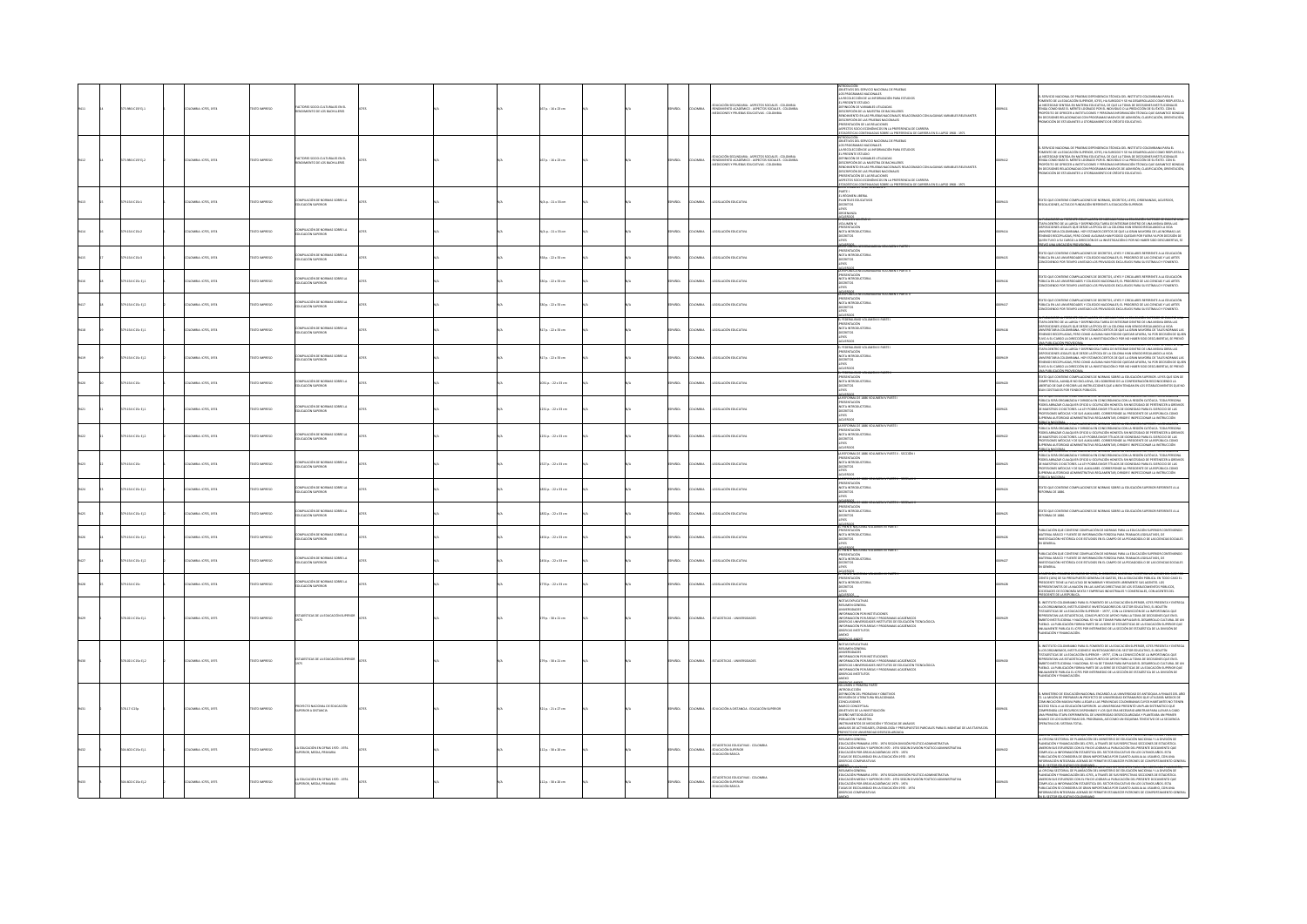|  | 9.1541C15a<br>278.1661C15o | LOMBIA: ICFES, 1975<br>COMBIA: ICFES, 1975 | O22RRM OTH<br>O22RM OTH | CODS METODOLÓGICOS DE LA<br><b><i><u>OCUESTA PARA DETERMINAR PERFILE</u></i></b><br>dessonales del Egresado de La<br>Joación Teonológica<br>CACIÓN TECNOLÓGICA |  | N/A p.: 21 x 28 cm<br>$16a: 22x28$ cm |  | SPAÑOL<br><b>CORAGE</b> | OMBIA<br>ARRERAS TECNOLÓGICAS<br>VALUACIÓN - EDUCACIÓN TECNOLÓGICA<br><b>MEM</b> | KR DOCUMENTOS DE DIVOL<br>RESENTACIÓN<br>NTECEDENTES<br>RIETIVOS DE LA ENCUESTA<br>IETODOLOGÍA<br>OSTOS DIRECTOS DE LA ENCUESTA<br>RÍTICA O REVISIÓN DE LA INFORMACIÓN<br>-<br>Freulación de la información<br>Niálisis y presentación de los resultados<br>Tronograma de actividades<br>"-MONDONOWN WA PATHUMANA<br>-PORTUS OCUPACIONALIS Y PROFESIONALES TENTATIVOS DE ALGUNAS ESPECIAUDADES DE LA EDUCACIÓN<br>"TEONOLÓGICA<br>SIMULABOS UTEIZADOS DELA ENCUESTA Y MANUALES DE DEFINICIONES E INSTRUCCIONES.<br>HE DOCUMENTOS DE DIVULGACIÓN NÚMERO 18<br>PECTOS LEGALES SOBRE EL PROCESO DE EVALUACIÓN ACADÉMICA<br>DLUCIÓN NÚMERO 6870 DE 1973<br>RETO NÚMERO 1358 DE 1974<br>SALI O MUNIMU ARM DE ARM<br>CODÍN IL<br>SENCIÓN DE LA EDUCACIÓN TECNOLÓGICA<br>RÁCTERÍSTICAS DE LA FORMACIÓN PROFESI<br>RÁCTERÍN<br>NH TENNIÓGIA<br>m |      | A PRESIDITE DOCUMENTO DEPOIS LA NURSANIEZA, ACEANCE MARCEON METODO ACOR O DE LA<br>PROJECTA QUE ACTUALMENTE REALIZA LA DIVINIDAD DE EDUCADOR ITORICADAS Y OCUPRODUIS DE LA<br>PROJECTA QUE ACTUALMENTE REALIZA LA DIVINIDAD DE EDUCA<br>ua sección de divaluación de la envisión de educación tecnológica y ocupacional del ICFES<br>Presenta el sigliente texto a los nastitutos tecnológicos y a las universidades que ofrecen<br>Programas de carreras cortas, con el fin<br>PROGRAMMAS DE CARREARAS CORTAS, COM EL FIN DE DEBIN PARAS EN LA VIREPARACION DE LA<br>DOCUMENTACIÓN REQUEREN PARA SOLICITAR VISITAS DEL ESTS PARA LA OBTENICIÓN DE LICENCIA PARA<br>BRICHE LAEDIES, LICENCIA DE FUNCIONAMENTO, O REC |
|--|----------------------------|--------------------------------------------|-------------------------|----------------------------------------------------------------------------------------------------------------------------------------------------------------|--|---------------------------------------|--|-------------------------|----------------------------------------------------------------------------------|------------------------------------------------------------------------------------------------------------------------------------------------------------------------------------------------------------------------------------------------------------------------------------------------------------------------------------------------------------------------------------------------------------------------------------------------------------------------------------------------------------------------------------------------------------------------------------------------------------------------------------------------------------------------------------------------------------------------------------------------------------------------------------------------------------------------------------------|------|----------------------------------------------------------------------------------------------------------------------------------------------------------------------------------------------------------------------------------------------------------------------------------------------------------------------------------------------------------------------------------------------------------------------------------------------------------------------------------------------------------------------------------------------------------------------------------------------------------------------------------------------------------------------------------------------------------------------|
|  | 278.1541C15p               | CLOMBIA: ICFES, 1975                       | OZZRRA OTX              | .<br>TO DE GUÍA PARA EL M<br>STRATIVO Y FINANCIER<br>TUTOS DE EDUCACIÓN TECN                                                                                   |  | $22a:22x28$ cm                        |  | <b>PAÑOL</b>            | DUCACIÓN TECNOLÓGICA - ADMINISTRACIÓN<br><b>MEM</b>                              | SUEMA DE LA INFORMACIÓN PREVIA SOUCITADA A CADA INSTITUCIÓN DE EDUCACIÓN TECH<br>IE DOCUMENTOS DE DIVULGACIÓN NUMERO 19<br>ARM MACHINESTOS<br>-SOBRE RESUPUESTOS<br>-PREPARACIÓN Y AROPCIÓN DEL PRESUPUESTO ANUAL<br>-PRESENTACIÓN Y APROBACIÓN DEL PRESUPUESTO<br>-CONTROL PRESUPUESTAL<br>-CONTROL PRESUMULTAN<br>- NORMAS PARA LA EXECUCIÓN PRESUPUESTAL<br>- SCRRE COMPRAS<br>- SCRRE COMPRAS<br>- SCRRE COMPRAS<br>- ANDICONTS DE LA ORGANIZACIÓN DE COMPRAS<br>- ANDIETARO DE VANAMENCO EN COMPRAS<br>- SCRRE INVENTAROS Y ALMACENES<br>- SC<br>PONSABLES DE LOS INVENTA                                                                                                                                                                                                                                                           | 9436 | .<br>TOS DE LOS INSTITUTOS DE EDUCACIÓN TECNOLÓGICA SE DETI<br>ADÉMICOS, LA NECESIDAD DE SERVICIOS COMPLEMENTARIOS<br><b>AMAS ACADE</b><br><b>VIASIM</b><br>RSOS DISPONIBLES                                                                                                                                                                                                                                                                                                                                                                                                                                                                                                                                         |
|  | <b>28.1661C15p</b>         | LOMBIA: ICFES, 1975                        | O23RRM CT               | AN DE EVALUACIONES A PROGRAMAS D<br>JOACIÓN TECNOLOGICA EN 1975                                                                                                |  | $6a:22 \times 28$ cm                  |  | <b>AÑOL</b>             | <b>HARM</b><br>ALUACIÓN - EDUCACIÓN TECNOLÓGICA                                  | SENTACIÓN<br>GLECCIÓN DE LA EVALUACIÓN<br>GLONES<br>UETIVOS<br>PROCESO DE EVALUACIÓN Y RECONOCIMIENTOS                                                                                                                                                                                                                                                                                                                                                                                                                                                                                                                                                                                                                                                                                                                                   |      | .<br>Dautino del Presente Trabajo, prepabado por la sección de evaluación de la división de<br>Ucación Tecnológica del Icfes, es el de Informar a los institutos universitarios y a las<br>UNIVERSIDADES QUE OFFECEN PROSPANAIS DE EDUCACIÓN TECNOLÓGICA SOBRE EL CALENDARIO DE<br>VISITAS DE ASESORÍA EVALUACIÓN QUE LA SECCIÓN HA PREVISTO PARA 1975.                                                                                                                                                                                                                                                                                                                                                              |
|  | TO IC15m                   | LOMBIA: ICFES, 1975                        | O23RM OTH               | CANISMOS DE ARTICULACIÓN<br>JCACIÓN - EMPLEO                                                                                                                   |  | $1p:22*28$ cm                         |  | ušoi                    | KADÓI                                                                            | -<br>CANSMOS DE ARTICULACIÓN SECTOR EDUCATIVO - SECTOR EMPRESARIA<br>'ACIÓN DE COMITES DE ENLACE<br>BSACHIN (SCOMITS DE RAIACE)<br>AETING E EN DISCONDIBIOS COLORADORES EN EL DESTRABATIO OCUPACIONAL<br>AETING E EN DISE CONSIDERAR DA ACESTRABINTO OCUPACIONAL<br>SPECTIS QUE DISE CONSIDERAR DA ACESTRAMINATO OCUPACIONAL<br>SSECTIS PUNTO<br><b>IS ELIMENTALES IN</b>                                                                                                                                                                                                                                                                                                                                                                                                                                                                | 9428 | .<br>INTRE LOS PROBLEMAS MÁS GRAVES QUE AFRONTAN LOS SISTEMAS EDUCATIVOS DE LOS PAÍSES EN VÍA DE<br>en hilosofischen Monden, deutschen Kathelien und anderen konstantinum der verschieden Staats der Los<br>Beschreich, de Enclisituati, in Bradelings al Al Char Constanta de Standard Staats der Los<br>Beschreich (d. Enclisituati, i                                                                                                                                                                                                                                                                                                                                                                             |
|  | 01.12 (C15p)               | LOMBIA: ICFES, 1975                        | O23RNA OTH              | IMER CURSO PARA LA CAPACITACIÓN<br>REECCIONAMIENTO PEDAGÓGICO DE<br>RSONAL DOCENTE EN SERVICIO DE<br>CACIÓN TECNOLÓGICA                                        |  | $37a: 22 \times 28$ cm                |  | JORARIS                 | <b>LOMBIA</b><br>A360 JOMSET HÖGASUGE - EDUCACIÓN TECNOLÓGICA                    | roo general<br>Dercación<br>"HAIRPHANGH<br>- CRIMITINGS DEL CURSO<br>- ESCUERAN DEL PROCESO DE CARACITACIÓN PEDAGÓGICA EN EDUCACIÓN TECNOLÓGICA<br>- HORARIO Y TEXANS A TRATAR EN EL CURSO<br>- HOSULTADOS, CONCLUSIONES Y RECOMENDACIONES<br>"HARN).<br>-INVENSIS<br>-PAGOS A SIGUIR EN LA ELABORACIÓN DE UN MODELO DE CURRICULUM DE EDUCACIÓN TECNOLÓGICA.<br>-PORMULARIO UTILIZADO PARA LA DETERMINACIÓN DE PERFLES OCUPACIONALES Y PROFESIONALES DE LAS<br>NOLOGIAS<br>RMULARIO DE EVALUACIÓN DEL CURSO                                                                                                                                                                                                                                                                                                                              | 3423 | CON ESTE PRIMER CURSO Y CON LOS DATOS CONTENDOS EN ESTE DOCUMENTO, LA DIVISIÓN DE<br>EDUCACIÓN TECNECÓGIA DEL TESSE, HA ESTABLECTO COS BASES PARA SU PROGRAMA DE CAPACITACIO<br>DEL PERSONAL DOCENTE Y ADMINISTRATIVO EN SERVICIO EN<br>MODALIDAD DE CAPACITACIÓN Y PERFECCIONAMENTO DEL PERSONAL DE LA EDUCACIÓN TECNOLÓGICA.<br>SEGÚN LOS PLANES ENUNCIADOS POR LA DIVISIÓN.                                                                                                                                                                                                                                                                                                                                       |
|  | 23 (25 - 0.1)              | CMBIA: ICFES, 1975                         | O22RRM OTH              | SEÑA HISTÓRICA Y LEGAL DE LAS<br>TUCIONES DE EDUCACIÓN SUPERIOR                                                                                                |  | 27 p. : 32 x 22 cm                    |  | AROL                    | <b>KACIÓN SUPERIOR</b>                                                           | isión académica universitaria<br>Troducción<br>Tituliciones oficiales reconocidas y en proceso de reconocimiento como universidades<br>ADEMINS MILITARES<br>STITUCIONES PRIMADAS RECONOCIDAS Y EN PROCESO DE RECONOCIMIENTO COMO UNIVERSIDADES<br>STITUCIONES CLAUSURADAS                                                                                                                                                                                                                                                                                                                                                                                                                                                                                                                                                                |      | The matrix of the matrix and the matrix and the matrix and the matrix and the matrix of the matrix and the matrix and the matrix of the matrix of the matrix of the matrix of the matrix of the matrix of the matrix of the m                                                                                                                                                                                                                                                                                                                                                                                                                                                                                        |
|  | $78$ iC15r Ej. 2           | MARIA: ICFES, 1975                         | O22RRM OT               | SEÑA HISTÓRICA Y LEGAL DE LAS<br>STITUCIONES DE EDUCACIÓN SUPE                                                                                                 |  | 27 p. : 32 x 22 cm                    |  | <b>AÑOL</b>             | <b>CACIÓN SUPERIO</b>                                                            | SIÓN AGADÉMICA UNIVERSITARIA<br>Municionas<br>Demonas opaziales recondeidas y en proceso de recondomiento como universidades<br>Idemais Multares<br>Ittucionas crausabadas<br>Ittucionas Clausabadas                                                                                                                                                                                                                                                                                                                                                                                                                                                                                                                                                                                                                                     |      | IMOS EXIGEOS PARA FUNCIONAL COMO ESTABLECIMIENTO DE EDUCACIÓN SUPERIOR.                                                                                                                                                                                                                                                                                                                                                                                                                                                                                                                                                                                                                                              |
|  | 278.021 (C15e E).1         | LOMBIA: ICFES, 1975                        | <b>O23RRM OTX</b>       | ISTADĪSTICAS UNIVERSITARIAS EGRESADO<br>ISGO - 1971                                                                                                            |  | 7 p. : 33 × 22 cm                     |  | <b>JORARDS</b>          | <b>AIGMOJ</b><br>STADISTICAS - UNIVERSIDADE                                      | RODUCCIÓN<br>FIDOLIGIÓN Y DEFINICIONES<br>RESADOS EN LA EDUCACIÓN SUPERIOR SEGÚN UNIVERSIDADES 1960 - 1973<br>MARPOLI IN 19 NOVOLOGI AUFRIDUCI ANDON UNIVERSITABLY POR ÁREAS ACADÉMICAS<br>REMADIS EN LA EDUCACIÓN UNIVERSITABLY POR ÁREAS Y PIDGIMANAS<br>RESADOS EN LA EDUCACIÓN UNIVERSITABLY POR ÁREAS Y PROGRAMAS ACADÉMICOS<br>RESADOS EN LA ED<br><b>LEICOS</b><br>uricos<br>Issados Sigón: Maturaliza iuríoica de las Universidades 1960 - 1973<br>Issados Sigón: Masas académicas, acumulados 1960 - 1973<br>Iulición: De Egresados en la Deucadón: Universitaria Sigón: Duración de la Carrera Labras<br>I<br>MINIS<br>CRESADOS DE LA EDUCACIÓN UNIVERISTARIA SEGÚN DESTRIBUCIÓN TERRITORIAL ACUMULADOS 1960 - 1973<br>TRODUCCIÓN                                                                                              | 9442 | PRESENTE BOLETÍN DE ESTADÍSTICAS DE EGRESADOS EN LA EDUCACIÓN UNIVERSITARIA BUSCA<br>IN PRESIDENT DUCTING INTO EXPERIENCE IN GENERAL DESIGN CONTROLLER MANUSCRIPTION AND MONETA CONTROLLER CONTROLLER CONTROLLER CONTROLLER CONTROLLER CONTROLLER CONTROLLER CONTROLLER CONTROLLER CONTROLLER CONTROLLER CONTROLLE<br>INERSITARIA Y A LA VEZ FORMULAR UNA POLÍTICA DE DESARROLLO NACIONAL                                                                                                                                                                                                                                                                                                                            |
|  | 378.021 (C15e E) 2         | LOMBIA: ICFES, 1975                        | <b>O23RRM OTX</b>       | ESTADÉSTICAS UNIVERSITARIAS EGRESADOS<br>1960 - 1973                                                                                                           |  | 7p.:33 x 22 cm                        |  | JORARIZ                 | AIGMO<br>STADISTICAS - UNIVERSIDADE                                              | UUULLUM<br>COOLOGÍA Y DEFINICIONES<br>ESADOS EN LA EDUCACIÓN SUPERIOR SEGÚN UNIVERSIDADES 1960 - 1973<br>MINIMUM DI NONDONOMI AUFORO MARINI VINTAMINANA ERRO - AFFA<br>ESEMPEN E RUALIS DE LE EDUCACIÓN UNIVERSITARIA PER ÁREAS ACADÉMECAS<br>ERESADES EN LA EDUCACIÓN UNIVERSITARIA PER ÁREAS FROGRAMAS ACADÉMECAS<br>ERESADES EN LA EDUCACIÓN<br><b>Links</b><br>A MINOR COM INTERNATIONAL INTERNATION IN THE MAIL AND THE MAIN AND A MINOR CONSUMING INTERNATIONAL INTERNATION<br>RESANCES SERVIN MATURALIZA JURIDICA DE LAS UNIVERSIDADES 1950<br>RESANCES SERVIN ÁREAS ACADÉMACAS, ACADEMACOS 1960<br><br>SRESADOS DE LA EDUCACIÓN UNIVERISTARIA SEGÚN DISTRIBUCIÓN TERRITORIAL ACUMULADOS 1960 - 1973.<br>ROBERTALIUN                                                                                                              | на   | PRESENTE BOLETÍN DE ESTADÍSTICAS DE EGRESADOS EN LA EDUCACIÓN UNIVERSITARIA BUSCA<br>6. Frankrik bung in die Afrikaanse die Namarskaanse verskaarden oorlog in die skrieg van die Kanadische Ede La<br>Summistruk bung information historica en die Rampromisos académicos ediginos fara en die la<br>Culamencon de Progr<br>CUAMINACION DE PROGRAMAS TENNICADECES O PRESEDENTATES EN LAS UNIVERSIDANES OS ESTE TRO DE<br>ANSERA 1973, DIN TENER EN CUENTAS HARA CIENTOS EN 1973 GRADA. SE RESQUESE CON ESTE TRO DE<br>ANSERANCION CUANITENTAIN, NETERS EN AL LEC<br>INERSITARIA Y A LA VEZ FORMULAR UNA POLÍTICA DE DESARROLLO NACIONAL                                                                             |
|  | 2021C15e                   | 4844; ICFES, 1976                          | O IMPRESO               | <b>KDÍSTICAS EDUCATIVAS</b><br>TETRAMANAS 1965 - 1975                                                                                                          |  | : 30 x 19 cm                          |  | .<br>So:                |                                                                                  | FORLACIÓN NACIONAL<br>BEACIÓN NACIONAL<br>TABLECHMENTOS EDUCATIVOS 1965 - 1970 Y 1975<br>UNINOS MATERCILADOS<br>RSONAL DOCENTE 1965 - 1970 Y 1975<br>SAS DE ESCOLARIDAD 1965 Y 1975<br><b>COM</b> POWER CONTROL                                                                                                                                                                                                                                                                                                                                                                                                                                                                                                                                                                                                                          |      | A PRESENTE PUBLICACIÓN TIENE POR FINALIDAD MOSTRAR EL COMPORTAMIENTO DE LAS VARIABLES MÁS<br>AN MARINI A MARANARINI IRAN LAMA MARANARIN IRAKI KA KAMA DA MARANARIN DI KATA ON MARARA QUE<br>SEGRIFIXA IA CONSULTA, COMPARACIÓN Y ANÁLISE DE RESULTADOS DE UN PAÍS CON RESPECTO A OTROS.<br>CAEL RESALTAR LA IMPORTACIÓN DEL PRESE                                                                                                                                                                                                                                                                                                                                                                                    |
|  | 78.0211C15e                | LOMBIA: ICFES, 1976                        | O22RRM OTH              | ADÊSTICAS DE LA EDUCACIÓN SUPERIOR                                                                                                                             |  | 28 p. : 30 x 19 cm                    |  | <b>PAÑOL</b>            | OMBIA<br>ADISTICAS - UNIVERSIDADE                                                | AMMARING POMPOOST TYPINGEROOM<br>MOTOR COMPANY CONTROL PROGRAMAS ACADEMICS SOUCHUDES A PRIMAR CURSO<br>ARCORALIZAN COMPANY POD MONTE SCALIN ENGINEERI SOUCHUDES A PRIMAR CURSO<br>ARCORALIZAN POR INSTITUCIONES<br>SOLORALIZAN PRIMAR CURS                                                                                                                                                                                                                                                                                                                                                                                                                                                                                                                                                                                               | H45  | NALEXCONDE INTO AN ONE CONTROL COLOURS AND COMPANY AND ANNOTESTIC CONTROL CONTROL CONTROL CONTROL CONTROL CONTROL CONTROL CONTROL CONTROL CONTROL CONTROL CONTROL CONTROL CONTROL CONTROL CONTROL CONTROL CONTROL CONTROL CON<br>ANEACIÓN Y DIRECTORES DE BIBLIOTECAS DE LAS INSTITUCIONES DE EDUCACIÓN SUPERIOR.                                                                                                                                                                                                                                                                                                                                                                                                    |
|  | 71.2061C151                | LOMBIA: ICFES, 1976                        | OZZRRA OTX              | SORME DE LABORES 1975                                                                                                                                          |  | sep.: 22 x 28 cm                      |  | <b>DAÑOL</b>            | .<br>MEM<br>,,,,,                                                                | R <mark>EÁDICOS</mark><br>FUNDONES ACTUALES DE LA DIVISIÓN<br>FOLÍTICAS Y ESTARTEGIAS DE LA DIVISIÓN<br>ICTIVIDADES DESARROLLADAS<br>ISTUDIDS Y DOCUMENTOS<br>KESORÍAS<br>LURSOS Y SEMINARIOS<br>COMITES Y GRUPOS DE TRABAJO<br>LIMITES TURDADS DE TRABAJO<br>JONGERTOS TÉCNICOS<br>CONGERTOS TÉCNICOS<br>TRABAJOS CON OTRAS DEPENDENCIAS<br>TRAN TRABAJOS                                                                                                                                                                                                                                                                                                                                                                                                                                                                               |      | NFORME QUE A CONTINUACIÓN SE PRESENTA, CONSTITUYE UNA RELACIÓN DE LAS PRINCIPALES<br>IL INHOMINI QUA A LUNI INVANISI NA MISANI IA, CUNSILIUTE UNA NAUALIONE LO APMONISI ALLA 2017.<br>ALTIVIDADES DESARROLLADAS POR LA DIVISIÓN DE PARIEACIÓN Y FRANCIACIÓN DURANTE IL AÑO 1875.<br>EL DINAMEMO INTERFUEDO POR LA DIVISIÓ<br>CONSIDERAN DE APLICACIÓN PRÁCTICA.                                                                                                                                                                                                                                                                                                                                                      |
|  | 38.0061C15c                | LOMBIA: ICFES, 1976                        | O22RN OTH               | ONCLUSIONES DE LA TERCERA REUNIÓN<br>EL GRUPO SOBRE ASPECTOS CONTABLES                                                                                         |  | N/A p.: 22 x 28 cm                    |  | PAÑOL                   | OMBIA<br><b>ION EDUCATIVA</b>                                                    | ASPECTOS LEGALES DE LA CONTABILIDAD CONSTITUCIÓN NACIONAL DE COLOMBIA<br>-LEY 42 DE 1923<br>$\begin{array}{l} \sim 402\\ \sim 402\\ \text{OICERTO LIGESLATION O MIMERO 277 DE 1958}\\ \text{LIV SA DE 1966}\\ \text{CIV ISO DE 1979} \end{array}$<br>T SHAME AND<br>Y 20 DE 1975<br>FROLUCIÓN ORGÁNICA NÚMERO 5 DE 1960<br>SOLUCION DRIAMICA RUMENU S DE 1960<br>IGTIVOS Y ALCANCES DE UN MANUSIOAD CONTABILIDAD<br>CONME DE LA VISITA A LA UNIVERSIOAD NACIONAL<br>PONATIPE LA VISITA A LA UNIVERSIOAD DE LOS ANDIES                                                                                                                                                                                                                                                                                                                    |      | NATION OF IN A MAY TRANSAC HOPPOST PART (SURVEY) CONTINUES CONTINUES CONTINUES CONTINUES CONTINUES IN THE CONTINUES CONTINUES IN A SURVEY OF A SURVEY CONTINUES IN THE CONTINUES IN A SURVEY OF A SURVEY CONTINUES IN THE CON                                                                                                                                                                                                                                                                                                                                                                                                                                                                                        |
|  | 8.0211015e                 | MEIA: ICFES, 1976                          | O22RRM OT               | TADÍSTICAS DE LA EDUCACIÓN SUPERIOR                                                                                                                            |  | 16 p. : 30 x 21 cm                    |  | <b>AÑOL</b>             | ankness, improvinger                                                             | <mark>rramagisla.hareta al aliminismia de los andes</mark><br>Fraco de instituciones de educación superior<br>Sumen General<br>Îmero de instituciones y programas académicos aspirantes a primer curso<br>UNINDUIN INSII III (UURINDUIN YHDISAMMAS ALAIKINKUUS ASHMANI ISA PHONIN<br>MINTERIDADES HIOSBAAD (DI ORA INSTITUUDINIS<br>MINTERIDADES HIOSBAAD (DI ORA INSTITUUDINIS)<br>KETIIVITOS KI EGULACIO YHDIGAMMAS ACADÉMICOS<br>KETIIVITOS KI EG<br>                                                                                                                                                                                                                                                                                                                                                                                 |      | LA SECCIÓN DE STARÉITECA DE LA DUISIÓN DE FAMARACIÓN Y FRANCALISATOR DES LUSTE CONSCIENTE DE<br>LA INSTERIORO QUE NIVEL INCIDINAL E RETERINGOUAL DE TREM DE ESTADÉRTICAS ACTUALIZADAS Y<br>CONVINUES DORE NUE INCIDINAL E RETERINGOU                                                                                                                                                                                                                                                                                                                                                                                                                                                                                 |
|  | 28.02 (C15a)               | LOMBIA: ICFES, 1976                        | O22RRM OTH              | VANLING OF EXERCISION PRESENCES<br>VARA 1976 DE LAS UNIVERSIDADES                                                                                              |  | N/A p.: 21 x 27 cm                    |  |                         | INISTRACIÓN FINANCIERA - UNIVERSIDADES - ESTADÍSTICAS<br>MEM                     | ALI<br>SENTACIÓN<br>SUMEN<br>NÁLISIS<br>WAKES<br>MAYESIDAD NACIONAL DE COLOMBIA<br>MAYESIDAD DEL CALONS<br>MAYESIDAD PELOGROEA<br>MAYESIDAD PEDAGÓGICA Y TECNOLÓGICA DE COLOMBIA<br>MAYESIDAD TECNOLÓGICA DI REO LUIS CORDOBA<br>MAYESIDAD TECNOLÓGICA DI REO LUIS CORDOBA<br>MAYESIDAD TEC<br>ersidad surcolombiana<br>Erisdad tecnológica de los Llanos<br><b>RSIDAD DE ANTIOQUIA</b>                                                                                                                                                                                                                                                                                                                                                                                                                                                  |      | .<br>Dame Sobre la Situación Presupuestal de las Universidades Orciales, correspondentes<br>" ^ ~ ~ ce rrechita a continuación, se desarrouló tenerido en cuenta lo establecido en<br>KI MAKAMMA SAMAR LA KUKUMULIN PARSAPUNGA MALI LA KU KWANAKANANGA DHICARANG CISTALI COMPAPUNDANINISI DI CHI<br>A 1976, QUE SE PRESENTA A CONTINUACIÓN, SE DESARROLLÓ TENIENDO DE CUENTALO ESTABLECIDO EN<br>AL 1976, QUE SE PRESENTA                                                                                                                                                                                                                                                                                            |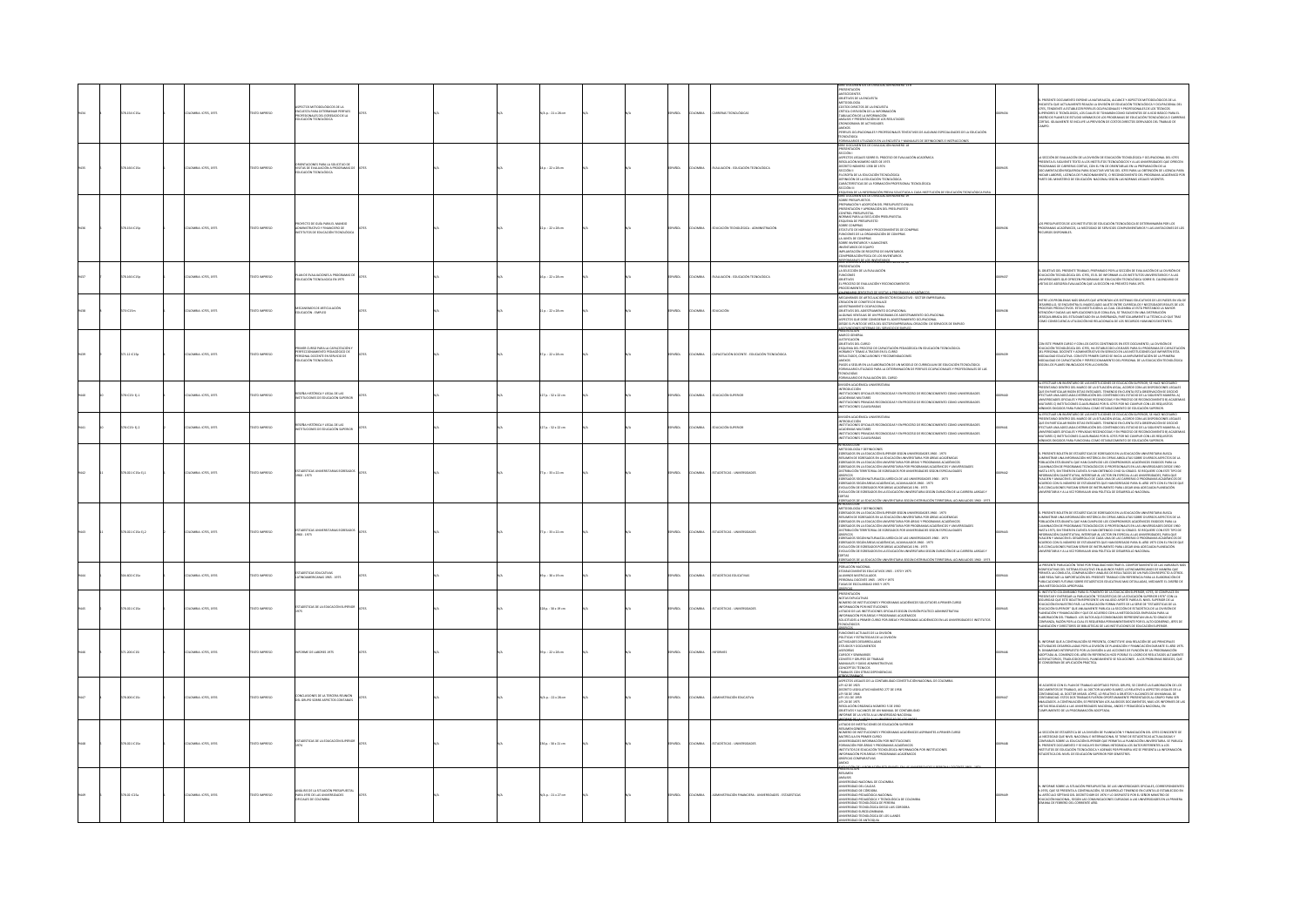|  | 78.17 IC15p     | CMBIA: ICFES, 1976   | O22RRM OT         | ECTO UNIVERSIDAD<br>ISESCOLARIZADA UN EXPERIMENTO<br>DRRE EDUCACIÓN A DISTANCIA      |  | 17 p. : 21 x 27 cm       |  | AÑOL         | OMEIA         | DUCACIÓN A DISTANCIA - EDUCACIÓN SUPERIOR                              | .<br>COÓN: EDUCACIÓN A DISTANCIA, UNA RESPUESTA A NECESIDADES CONCRETAS<br>-INTRODUCCION<br>-USTIFICACIÓN<br>-OBJETIVOS<br>-FOBLACIÓN<br>-<br>-DURACIÓN Y SERVICIOS<br>-EL DISEÑO DE ENSEÑANCIA<br>-PROCESO DE ENSEÑANCIA A DISTANCIA<br>TROMINISTRACIÓN: MONTALE Y FUNCIONAMIENTO DEL SISTEMA TOTAL<br>-APORTE DEL PROYECTO<br>-IMPACTO SOCIAL                                                                                                                                                                                                                                                                      | OUE TIENE COMO OBJET<br>AR UN SISTEMA DE EDUCACIÓN A DE<br>CA A NIVE<br>ie Thene Lunius Liberti futulismus de Neire India de Lunius de Martineres, a printer Lunius De Martin (1996).<br>E Sistema Commulis o personas que, por seus condidornis socialista, el denomina de Martinismus.<br>C., No pueden as                                                                                                                |
|--|-----------------|----------------------|-------------------|--------------------------------------------------------------------------------------|--|--------------------------|--|--------------|---------------|------------------------------------------------------------------------|----------------------------------------------------------------------------------------------------------------------------------------------------------------------------------------------------------------------------------------------------------------------------------------------------------------------------------------------------------------------------------------------------------------------------------------------------------------------------------------------------------------------------------------------------------------------------------------------------------------------|-----------------------------------------------------------------------------------------------------------------------------------------------------------------------------------------------------------------------------------------------------------------------------------------------------------------------------------------------------------------------------------------------------------------------------|
|  | 18.1041C15p     | CMBIA: ICFES, 1976   | O22RRM OT         | UTAS GENERALES PARA EL<br>TABLECIMENTO DE UNA UNA<br>VEL ANDINO                      |  | $9p. : 22 \times 28$ cm  |  | vios         | OMBU          | ERSIDADES - COOPERACIÓN                                                | -<br>CONCUGATION<br>- CONTINUES<br>- CONTINUES<br>- CONTINUES<br>- CONTINUES<br>- CONTINUES<br>- CONTINUES<br>- CONTINUES<br>- CONTINUES<br><b>LIGHTING</b>                                                                                                                                                                                                                                                                                                                                                                                                                                                          | en vesta de la orga explorera por el lobardo de especiación de Colonada, en el servido de<br>Francasco de les especiacións de la invoctión de la corona de trata esta responsa a un ocupación<br>Francasco de les estas concidentes                                                                                                                                                                                         |
|  | 12 (17)         | MEIA: ICFES, 1976    | O MPRESO          | ICACIÓN SUPERIOR A DISTANCIA COM<br>NUEVO SISTEMA DE DE ENSEÑANZA                    |  | $: 22 \times 28$ cm      |  | ušoi.        | <b>SMEM</b>   | UCACIÓN A DISTANCIA - EDUCACIÓN SUPERIO                                | -WIRDENCOON<br>- UNICACIÓN DE TOUCHO DE SISTEMA DE EDUCACIÓN A DISTANCIA<br>- ONTWICHING DE EDUCACIÓN A DESTANCIA<br>- ACTIVIDADES DESARBOLICADES<br>- CANERA DESCRIPCIÓN EN DES PROGRAMAS EXPERIMENTALES PROGRAMA NACIONAL<br>- CANERA DESCR                                                                                                                                                                                                                                                                                                                                                                        |                                                                                                                                                                                                                                                                                                                                                                                                                             |
|  | 278.12 (C15d)   | CMBIA: ICFES, 1976   | <b>O22RRM OTX</b> | )<br>Cencia Universitaria por el sistema<br>1 módulos                                |  | $7 p. : 22 \times 28$ cm |  | <b>JORKS</b> | <b>AIGNOL</b> | DOCENTES - UNIVERSIDADES                                               | ESIS DOCUMENTOS DE DIVISIGADEN NÚMERO 29<br>«INTERNACIO EN MÁDIO»<br>«INTERNACIO EN MÁDIO»<br>«INTERNACIO EN MÁDIO»<br>«INTERNACIO EN MÁTIONS DE PARADOS<br>«INTERNACIO EN MÁTIONS DE PARADOS<br>«INTERNACIO EN MÁTIONS DE PARADOS<br>«INTERNACIO E<br>DURACIÓN<br>INCLUSIONES Y RECOMENDACIONES                                                                                                                                                                                                                                                                                                                     | ARROW ALL THE PERSONAL PROPERTY THROUGH A SUMMIT CONTROL 2012 (2012) 2013 (2013) 2013 (2013) 2013 (2013) 2013 (2013) 2013 (2013) 2013 (2013) 2013 (2013) 2013 (2013) 2013 (2013) 2013 (2013) 2013 (2013) 2013 (2013) 2013 (                                                                                                                                                                                                 |
|  | 1121C15F631     | MEIA: ICFES, 1976    | O23RM OTH         | MACIÓN CAPACITACIÓN Y<br>NAMENTO DE ADMINISTRADORES<br>ESITABIOS                     |  | $1p. : 22 \times 28$ cm  |  | ulios        | <b>SMEM</b>   | MISTRACIÓN - UNIVERSIDADES                                             | SERIE DOCUMENTOS DE DIVULGACIÓN NÚMERO 20<br>-<br>OLTERMINACIÓN DEL PROBLEMA<br>I BRINNALION DEL PROBAAVY.<br>SGRAMA DE FORMACIÓN Y CAPACITACIÓN DE ADMINISTRADORES UNIVERSITARIOS<br>EAS ACADÉMICAS UN PROGRAMA DE FORMACIÓN Y CAPACITACIÓN DE ADMINISTRADORES U                                                                                                                                                                                                                                                                                                                                                    | ZIST ITAMPOS MODERNOSE SE CONSIDERA A LA UNINERSIDAD COMO LA INSTITUCIÓN ENCARGINA DE<br>ARBOLLAR LAS ACTIVIDADES ACADÉMICAS DE DOCISICIA, INVESTIGACIÓN Y SERVICIO A LA<br>AUNDAD, ESTO ES INCREMENTAR, MELORAR Y CONSERVAR LOS CON                                                                                                                                                                                        |
|  | 0.1121C15F612   | CMBIA: ICFES, 1976   | <b>O22RRM OT</b>  | MOÓN CAPACITACIÓN Y<br>NAMENTO DE ADMINIST<br><b>BADORES</b><br>ZOIAATIZA            |  | $p. : 22 \times 28$ cm   |  | wio.         | <b>LOMBIA</b> | INSTRACIÓN - UNIVERSIDADES                                             | -ÜNEAS AFADRALISES UN PROGRAMA DE FOBRAGÓN Y CAPACITACIÓN DE ARMINISTRADORES<br>28 COMENDACÓN FRANCACIÓN (NÚMERO 20<br>28 COMENDACÓN FRE DISCUSSIÓN NÚMERO 20<br>28 TERRAMA DE VISUALISEA (NÚMERO 20<br>29 TERRAMA DE FORMACÓN Y CAPACITAC                                                                                                                                                                                                                                                                                                                                                                           | Italiación de las historiados de los membros de la socieda de dones se discuriter la<br>Americana de las historiados academicas de doctricas incluitos de dones se incluitos el al constanta de la co<br>Americana de Saturnados aca                                                                                                                                                                                        |
|  | 04.6021C15e     | LOMBIA: ICFES, 1977  | O23RN OTH         | IDÉSTICAS EDUCATIVAS<br>NOAMERICANAS 1965 - 1975                                     |  | 0 a. : 30 x 20 cm        |  | <b>MGCL</b>  | <b>LOMBIA</b> | <b>TADÍSTICAS EDUCATIVAS</b>                                           | $\begin{array}{l} \texttt{\bf \textcolor{red}{\bf \textcolor{red}{\bf \textcolor{red}{\bf \textcolor{red}{\bf \color{green}{\bf \color{green}{\bf \color{green}{\bf \color{green}{\bf \color{green}{\bf \color{green}{\bf \color{green}{\bf \color{green}{\bf \color{green}{\bf \color{green}{\bf \color{green}{\bf \color{green}{\bf \color{green}{\bf \color{green}{\bf \color{green}{\bf \color{green}{\bf \color{green}{\bf \color{green}{\bf \color{green}{\bf \color{green}{\bf \color{green}{\bf \color{green}{\bf \color{green}{\bf \color{green}{\bf \color{green}{\bf \$                                   | limatronia<br>Lin Presenta Publicación tene por Finalidad Mostrar al Comportamento de las Variables<br>Más Significativas del Sistema Educativo en Algunos Países Latinoamericanos de Manera que<br>Permita Alconsulta, Companación Y A<br>ICACIONES FUTURAS SOBRE ESTADÍSTICAS EDUCATIVAS MAS DETALLADAS, MEDIANTE EL DISEÑO DE                                                                                            |
|  | 278.021 (C15e)  | LOMBIA: ICFES, 1977  | <b>O22RRM OTX</b> | TADÍSTICAS DE LA EDUCACIÓN SUPERIOR                                                  |  | 228 p. : 30 x 20 cm      |  | wio.         | OMEIA         | TADISTICAS - UNIVERSIDADE                                              | -UNIVERSIDADES<br>-INFORMACIÓN POR INSTITUCIONES<br>-INFORMACIÓN POR ÁREAS Y PROGRAMAS ACADÉMICOS<br>-information for absent yprocenamis academices<br>-solutions as primer cliency por absent yrochamis académicos en las universidans e institutos<br>-total de Allimans Matericlagos por programais y clience académicos en las univer<br>DES E INSTITUTOS                                                                                                                                                                                                                                                        | IS INSTRUCTION OR PARK IT FOUND OUT A LODGED SUPERIOR, CITY, AT COMPACT ON THE SUPERIOR CONTAINS IN THE SUPERIOR OF A MICHAEL CONTAINS IN THE SUPERIOR OF THE SUPERIOR OF THE SUPERIOR OF THE SUPERIOR OF THE SUPERIOR OF THE                                                                                                                                                                                               |
|  | 0.1541015c      | TER 2331 MARK        | O22RRM OT         | MPILACIÓN DE DISPOSICIONES LEGALES<br>LACIONADAS CON LA EDUCACIÓN<br>CNOLÓGICA       |  | $16.21$ × 21 m           |  | wio.         | was           | <b>CALLAGE COUNTRIES</b>                                               | PRESENTACIÓN<br>- OECRETO NÚMBRO 123 DE 1973<br>- OECRETO NÚMBRO 1277 DE 1973<br>- RESCUJCIÓN NÚMBRO 6870 DE 1973<br>- RESCUJCIÓN NÚMBRO 10173 DE 1973<br><b>FEEZ 20 REP ORDINAL HODALICS</b><br>2013 20 880 083MÜN OT3RC<br>CRETO NÚMERO 882 DE 1976                                                                                                                                                                                                                                                                                                                                                                | PRESENTE DOCUMENTO ES UNA CONTRIBUCIÓN MAS DE LA DIVISIÓN DE EDUCACIÓN TECNOLÓGICA<br>NA PRAINING ANNOUNCED ANNOUNCEMENT PRODUCTS IN DEVICES TROUBLEMENT IN DIRECTOR OF THE SERVE SUITS AND INTERNATIONAL CONSTITUENCY PROGRAMMING QUE SON DE SUI<br>COMPRETENCIA: NUSCA SER UN MISSIO QUE OSIDENT P PROGRE LA ACCONIST                                                                                                     |
|  | 8.17 IC15p      | MARIA: ICFES, 1977   | TO IMPRESO        | AMMA PARA LA CAPACITACION A<br>NICIA DE DOCENTES EN SERVICIO                         |  | (Ap.: 22 x 28 cm         |  |              | <b>SMEM</b>   | CACIÓN A DISTANCIA - EDUCACIÓN SUPERIOR                                | CONDITIONS AND CONTRACTORS<br>- CONTINUES WIND CONTRACTORS<br>- CLEMENTOS DE GEOMETRÍA<br>- CLIRRÉCULO DE EDUCACIÓN ESTÉTICA<br>- CLIRRÉCULO DE CIENCIAS SOCIALES<br>URRÍCULO DE ESPAÑOL Y LITERATURA                                                                                                                                                                                                                                                                                                                                                                                                                | .<br>IEGŪN LOS ESTUDIOS RECIENTES SOBRE EL CONOCIMIENTO. LA ESCUELA DEBE SISTEMATIZAR LAS<br>UN NUM BI FUNDIS PARAMINI DE ARMANI EN L'UNIVALITATIVO, UN PARAMINO EL ESTUDIO DE LA MATEMAÑTICA A<br>INDARES BEAUZADAS ESPONTÁNIA AMENTE POR EL HIÑO INDIANDO EL ESTUDIO DE LA MATEMAÑTICA<br>TIR DE CONLUNIDES DE LOS SIETEANS NUM                                                                                           |
|  | <b>BISAICIS</b> | CMBIA: ICFES, 1977   | O22RN OT          | imera aproximación para<br>Terminar la clase de Tecnólogos<br>Je requiere el país    |  | $(4 - 21x)$ 77cm         |  | wiou         | OMBH          | <b>NY ACIÓN TECNOLÓGICA</b>                                            | GNOROÓKADAMISTRATVA<br>RESULTADOS PREDIMINARES DE<br>TECNÓLOGOS<br>-PRESENTACIÓN<br>-CRIETIVOS DEL DOCUMENTO<br>TODOLOGÍA<br>CON SUS IMPLICACIONES ECONÓMICAS Y SOCIALES                                                                                                                                                                                                                                                                                                                                                                                                                                             | .<br>ISTA PUBLICACIÓN ES UN AVANCE DE LOS RESULTADOS DE LA ENCUESTA REALIZADA POR LA DIVISIÓN DE<br>ROUCACIÓN TECNOLÓGICA DEL ICEES, ENTRE 1975 Y 1976, (1140 PRINTINA PARACINA) CO DISPOSICIÓN                                                                                                                                                                                                                             |
|  | 30.71 (C15s)    | LOMBIA: ICFES, 1977  | O22RRM OTH        | A J 30 20 VITALES 2RECE OERA<br>UCACIÓN AGROPECUARIA                                 |  | N/A p.: 21 x 27 cm       |  | PAÑOL        | <b>LOMBIA</b> | DUCACIÓN AGRÍCOLA - SEMINARIOS                                         | METODOLOGIA<br>LA FLANEACIÓN EDUCATIVA EN RE<br>LA FLYLICACIÓN TECNOLÓGICA Y EL<br>ORGANIZACIÓN DEL SEMINARIO<br>ORGANIZACIÓN DEL SEMINARIO<br>LISTA DE PARTICIPANTES<br>-TEMARIO<br>-DRIETIVOS DE LA EDUCACIÓN AGROPECUARIA<br>-RECOMENDACIONES<br>-DOCUMENTOS<br>-PALABAIS DE INAUGURACIÓN EN EL SEMINARIO SOBRE OBJETIVOS DE LA EDUCACIÓN AGROPECUMBIA<br>-LA EDUCACIÓN AGRÍCOLA Y EL DESARROLLO<br><b>NATURAL PRODUCTION ASSOCIATION AND SECURE CONDUMERTO SOCIAL V ECONÔMICO DE LAS REGIONES CA<br/>LICACIÓN AGROPECUARIA</b><br>UCACIÓN AGROPECUARIA                                                           | TEXTO DEL INSTITUTO COLOMBIANO PARA EL FOMBITO DE LA EDUCACIÓN SUPERIDR-ACFES-REFERENTE<br>N. SEMINARIO SOBRE OBIETIVOS DE LA EDUCACIÓN AGROPECLIARIA ORGANIZADO Y COORDINADO POR EL<br>BOCTOR GUSTAVO GUERRERO GÓMEZ, PRESIDENTE DE                                                                                                                                                                                        |
|  | 6021C15e EL1    | CRABLIN: ICFES, 1977 | O22RRM OT         | educación en Cifras 1975 - 1977.<br>Perior, media vocacional                         |  | 110.120x19.cm            |  | wio.         | <b>MEM</b>    | ISTICAS EDUCATIVAS - COLOMBI<br>EDUCACIÓN SUPERIOR                     | CONCERTING V COMEM FAROS<br>CONCERTAS V COMEM FAROS<br>CONCERTAS V COMEM FAROS<br>COLOCIÓN RE ESCOLAR 1975 - 1977<br>COLOCIÓN RESCA SECURDARA - NEDA VOCACIONAL<br>COLOCIÓN RÉGIA SECURDARA - NEDA VOCACIONAL<br>COLOCIÓN RESCA SECURDARA - NEDA                                                                                                                                                                                                                                                                                                                                                                     | .<br>DOCUMENTO ELABORADO TENENIDO EN CUENTA LAS NORMAS TÉCNICAS PARA LA PRESENTACIÓN DE LOS<br>DATOS, DE MANERA QUE PUEDA SATISFACER LAS NECFOINANTE DI NESSANTATOS DE TENTIONOS DE<br>KOMMERO DAMSARAO TRINSINO DIVORNA LA MONDAMO TRONICA PARA LA SEGUNDADO DE LOS<br>LUGAS DE TODO BUSE. EN MENIDICADA LOS FERODES ENDOLUCIÓN PARA LA ESTADION DE OS<br>MAINOS DE TODO BUSE. EN MENIDICADA LOS FERODES ENDOLUCIÓN LES DE |
|  | 60210150112     | CMBIA: ICFES, 1977   | O22RRM OTH        | educación en Cifras 1975 - 1977.<br>Perior, media vocacional                         |  | 151 p. : 30 x 19 cm      |  | uáo.         | way           | DÍSTICAS EDUCATIVAS - COLOMBIL<br>SUCACIÓN SUPERIOR<br>SUCACIÓN BÁSICA | $\begin{tabular}{l c c c c} \hline \textbf{GMER} & \textbf{GMER} & \textbf{GMER} & \textbf{GMER} \\ \hline \textbf{GMER} & \textbf{GMER} & \textbf{GMER} & \textbf{GMER} & \textbf{GMER} & \textbf{GMER} \\ \hline \textbf{GKER} & \textbf{GMER} & \textbf{GMER} & \textbf{1975} & \textbf{1977} & \textbf{1977} \\ \hline \textbf{GUEG} & \textbf{GMER} & \textbf{HSER} & \textbf{1987} & \textbf{1977$                                                                                                                                                                                                             | DOCUMENTO ELABORADO TEN ENDO EN CUENTA LAS NORMAS TÉCNICAS PARA LA PRESENTACIÓN DE LOS                                                                                                                                                                                                                                                                                                                                      |
|  | 38.02 IC15a     | LOMBIA: ICFES, 1978  | O22RRM OTH        | A GUNOS ASPECTOS DE LAS L<br>971 - 1976                                              |  | $0.0129 + 20.07$         |  | uáo.         | <b>OMEN</b>   | WINSTRACIÓN FINANCIERA - UNIVERSIDADES                                 | MARINE MALAMMARING 1975 - 197<br>PREMINUEDR<br>-METODOLOGÍA<br>-COBERTURA<br>-NOTAS DONLCATIVAS<br>-RUINA MOLFALINNA<br>- PRODUCTO INTERNO BRUTO - PRESUPUESTO NACIONAL - PRESUPUESTO EDUCACIÓN - -RELACIONES<br>- APODETES NACIONALES - ENFOCONAMENTO - INVESSIÓN<br>- APORTES OFICIALES - NACIONAL - DEPARTAMENTAL MUNICIPAL<br>- APORTES O                                                                                                                                                                                                                                                                        | THE DESCRIPTION OF REPORT ON REPORTANT ON RECORD OF IN RECORD CONSULTANT QUE THE STATE RELATIONS OF THE STATE OF THE STATE OF THE STATE OF THE STATE OF THE STATE OF THE STATE OF THE STATE OF THE STATE OF THE STATE OF THE<br>ROCESO DE IMPLANTACIÓN DEL MANUAL DE PRESUPUESTO.                                                                                                                                           |
|  | 9.16 IC15m      | CMBIA: ICFES, 1978   | <b>O22RRM OTX</b> | NUAL DE EVALUACIÓN DE<br>STITUCIONES Y PROGRAMAS DE<br>IUCACIÓN SUPERIOR             |  | 0 p.: 30 x 27 cm         |  | AÑOL         | OMEIA         | ALUACIÓN - EDUCACIÓN SUPERIOR                                          | -FOR QUE SE NECESITA UN MANUAL DE EVALUACIÓN DE INSTITUCIONES Y PROGRAMAS DE EDUCACIÓN<br>SUPERIOR Y COMO PUEDE ENTENDERSE TAL MANUAL<br>-QUE SE PROPONE EL MANUAL Y QUE PARTES LO CONSTITUYEN<br>-COMO PUEDE UTILIZARSE EL MANUAL DE EVALUACIÓN Y A QUIENES VA DIRIGIDO<br>-SSPACIO CONDICIONANTE DE LA PRÁCTICA EVALUADORA<br>-ESPACIO AUTÓRIOMO DE LA PRÁCTICA EVALUADORA<br>-FOLO TÉCNICO<br>LO ILLINILO<br>LIDEZ DE LA EVALUACIÓN<br>1917OS DEL PROGRAMA, SUS 6                                                                                                                                                 | JA RECESIDAD DE UN MANUAL DE EVALUACIÓN PUEDE RECONDCERSE TANTO A LA LUZ DE LAS<br>DISPORCIONES LEGALES QUI REGLAMATAN LAS FUNCIONIS DEL LETS COND ÓBSANO AUXIUNA DEL<br>GOBERNO NACIONAL PARA INSPECIÓN, VIGILANCIA Y ASSTENCIA TÉC                                                                                                                                                                                        |
|  | <b>1521C15m</b> | LOMBIA: ICFES, 1978  | O22RRM OT         | .<br>Anual Para la Elaboración de<br>Reguntas para las pruebas objetiva<br>NOCMENTOS |  | $7a:22\times33$ cm       |  | uáo.         | OMBA          | 2AG2UR1-OTM2MC20WC                                                     | ARREST AND COMMISSION AND AND UNDER THE ARREST<br>CONSTRUCTION OF PRECIDENTAL CONTINUES ON INSIST<br>CONSTRUCTION OF PRECIDINAL ORIETIVAL DE INSIST<br>CONSTRUCTIÓN OF PRESERVA ORIETIVAL DE MATEMÁTICAL<br>SACTO OUTCOM                                                                                                                                                                                                                                                                                                                                                                                             | EL PRESENTE MANUAL DE ELABORACIÓN DE PREGUNTAS PARA PRUEBAS DOEITIVAS DE RECONDICIMIENTOS<br>PRETENTE DAR UNA GUÍA A LOS PROFESORES QUE TRABANA EN LOS TALESES DE CONSTRUCIÓN DE<br>PREGUNTAS DE LAS DIFERENTES ÁREAS DE CONDICIMIEN                                                                                                                                                                                        |
|  | 5.31610156      | LOMBIA: ICFES, 1978  | O22RRM OTH        | ISTEMAS AUTOMATIZADOS DE<br>NFORMACIÓN EN BIBLIOTECAS DE<br>FTADOS UNIDOS VICANADA   |  | 115 p. : 17 x 24 cm      |  | <b>MÃOL</b>  | <b>AIGMO</b>  | CMATIZACIÓN - BIBLIOTECAS                                              | -INTRODUCCIÓN<br>-INTRODUCCIÓN TÉCNICA<br>-LA BIBLIOTECA Y SUS PROBLEMAS<br>-<br>SISTEMAS AUTOMATIZADOS DE INFORMACIÓN EN LAS BIBLIOTECAS<br>-BIBLITECA DEL CONGRESO<br>-BIBLITECA DEL CONGRESO<br>NCLUSIONES DE CARÁCTER BIG                                                                                                                                                                                                                                                                                                                                                                                        | , INSTITUTIO COLOMINARIO PARA EL COMENTO DE LA ENCACADA GUERRO (USOS EL COLOS EL NACIO DE CALE)<br>EL ACTIVIDADES EN EL CAMPO DEL FORMATO DE LAS BELOTICAS LINYISTECIDADES EN ESTAS UNA COMENCIA DE COLOS EL COL<br>MARCIFICANA LA                                                                                                                                                                                          |
|  | 278.01 IC15g    | LOMBIA: ICFES, 1978  | O23RN OTX         | .<br>Ka para la organización de la<br>Aneación Universitaria a Nivel<br>Stitucional  |  | 66 p. 16 x 22 cm         |  |              | <b>MEM</b>    | NEICACIÓN EDUCATIVA - EDUCACIÓN SUPERIOR                               | OOPCIÓN Y FUESTA EN MARCHA DEL ESQUEMA DE ORGANIZACIÓN DE LA PLANEACIÓN A NIVEL INSTITUCI                                                                                                                                                                                                                                                                                                                                                                                                                                                                                                                            | mik priema prima in konsultantius, in italiana kaur prima no prima na kao popolanta in a dialanta ang mitata m<br>Lin mentalizan en luas universidants, al cium preceda una forma de aidean la organización de<br>Lin car y entender<br>)<br>Mirianas y del Icees, desagrollando dentro del provecto de Meioramiento y Adecuación<br>A flaneación universitaria del Instituto.                                              |
|  |                 | CMBIA: ICFES, 1978   | O22RRM OTH        | AJ 30 JAVADIO DE REGISTARE<br>VESTIGACIÓN EN LA UNIVERSIDAD<br>XOMBIANA              |  | 42 p. : 22 x 28 cm       |  |              | <b>OMBIA</b>  | NVESTIGACIÓN - EDUCACIÓN SUPERIOR                                      | SERIE DOCUMENTOS DE DIVULGACIÓN 33<br>-introducción<br>-resumen de los principales informes realizados sobre la investigación en la universidad<br>JONAL<br>INVESTIGACIÓN EN LA UNIVERSIDAD NACIONAL: MAGNITUD Y CARÁCTERÍSTICAS<br>-<br>ARÁCTER NEOCOLONIAL DE LA INVESTIGACIÓN UNIVERSITABLA EN LA ACTUALIDAD<br>ONTENIDO PROGRESISTA DE LA LUCIA POR LA INVESTIGACIÓN CIENTÍFICA<br>the control of the control of the control of the control of the control of the control of the control of the control of the control of the control of the control of the control of the control of the control of the control | TEXTO QUE CONTIDIE UNA SERIE DE INQUITIDUES ENSITEIRES AUSSIDENTS EN 12 HON 13 MA<br>ANGELES COMPARENT DE LA CONTIDUENTATION CONTIDE LA CIU A UN ANGELEMENT DE LA CONTINUE DE LA CONTINUE DE LA CON<br>ANGELES COMPARENT DE LA CONF                                                                                                                                                                                         |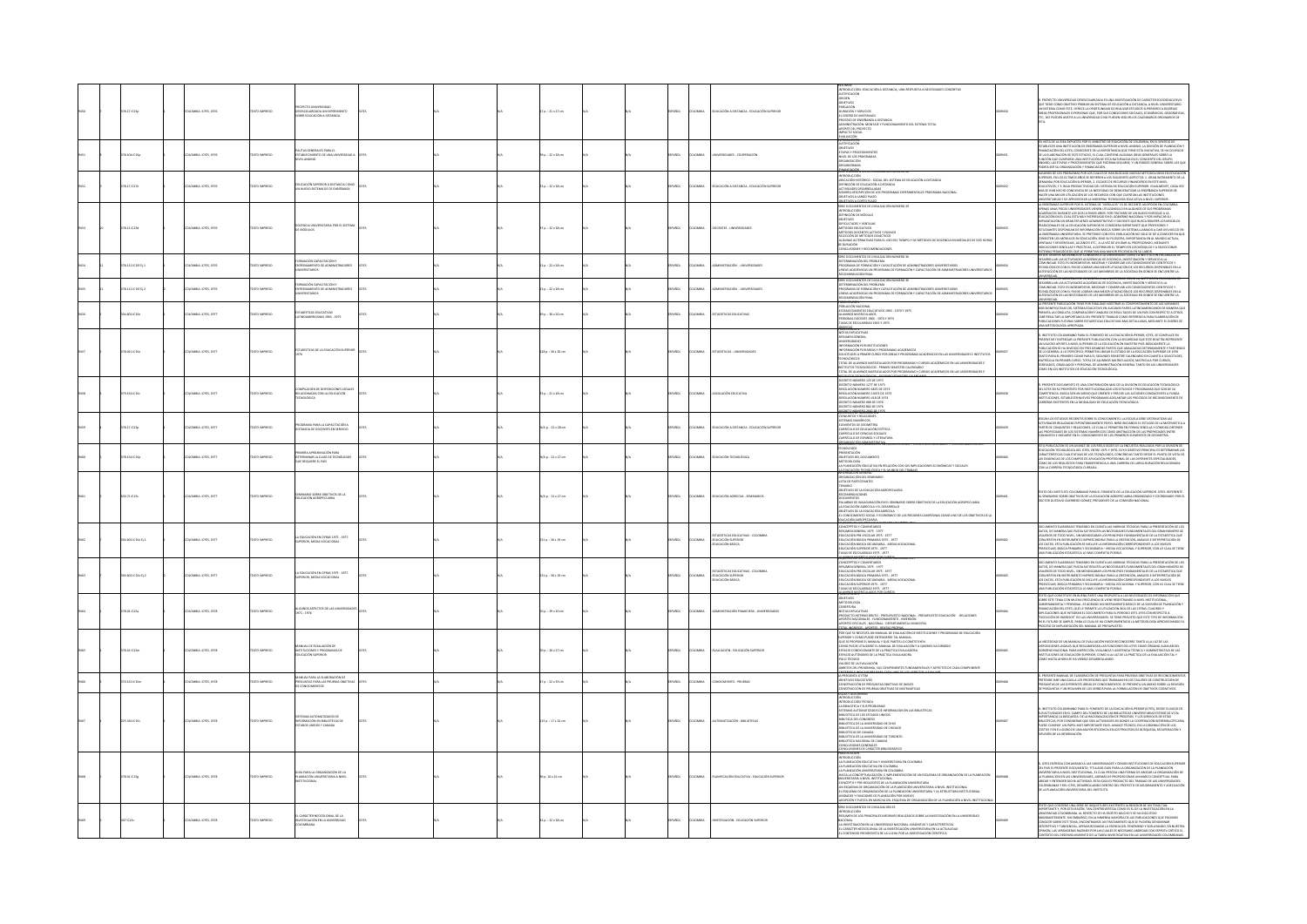| 78.17 (C15c1       | LOMBIA: ICFES, 1978  | OZZRRM OTXI          | <b>RIDS Y PAUTAS PARA LA PLANEACI</b><br>LRITIKILIN 1 YANKINGIÖN DE CLASES<br>TEÓRICAS, DE LABORATORIO, TALLER Y<br>PRÁCTICA INDUSTRIAL |  | 15 p. : 22 x 28 cm  |  | PAÑOL          | MEM           | TODOS DE ENSEÑAZ                               | SENTACIÓN<br>EDUCACIÓN TECNOLÓGICA Y EL PAPEL DEL PROFESOR Y EL ALUMNO EN EL PROCESO ENSEÑANZA-<br>ENDIZAJE<br>FINCONES<br>GERWOORS<br>CHEMICAL TAN TAS ARA IA NAKALSONY FROGRAMACÓN DE LA MATERIA O AGGINTURA EN UN SEMISTRI<br>CHEMICA Y PAUTAS PARA EL GERARDLE DE LA CLASSE<br>CHEMICA Y PAUTAS PARA EL GUARDLE DE LA CLASSE<br>CHEMICA Y PAUTAS PARA ENVILURE EL                                                                                                                                                                                                                                                                                                                                                                                                                   |      | .<br>A DIVISIÓN DE EEUCACIÓN TECNOLOGÍA DEL ICFES PRESENTA A LOS PROFESORES DE CARRERAS<br>TECNOLÓGIA DE CLASES TEÓRICAS, DE LABORATORIOS, TALLER Y PRÁCTICAS INDUSTRIALES". CON ESTE<br>INALUACIÓN DE CLASES TEÓRICAS, DE LABORATORIO,                                                                                                                                                                                                                                                                                                                                                                                                                                                                              |
|--------------------|----------------------|----------------------|-----------------------------------------------------------------------------------------------------------------------------------------|--|---------------------|--|----------------|---------------|------------------------------------------------|-----------------------------------------------------------------------------------------------------------------------------------------------------------------------------------------------------------------------------------------------------------------------------------------------------------------------------------------------------------------------------------------------------------------------------------------------------------------------------------------------------------------------------------------------------------------------------------------------------------------------------------------------------------------------------------------------------------------------------------------------------------------------------------------|------|----------------------------------------------------------------------------------------------------------------------------------------------------------------------------------------------------------------------------------------------------------------------------------------------------------------------------------------------------------------------------------------------------------------------------------------------------------------------------------------------------------------------------------------------------------------------------------------------------------------------------------------------------------------------------------------------------------------------|
| 08.17 IC15c2       | LOMBIA: ICFES, 1978  | OZZRRM OTX           | ERTERIOS Y PAUTAS DE EVALUACIÓN DEL<br><i>PRE</i> NDIZAJE DE CLASES TEÓRICAS                                                            |  | 77 p. : 22 x 28 cm  |  | <b>SPAÑOL</b>  | .<br>Milita   | <b>STODOS DE ENSEÑA</b>                        | -DIFFINIDAD IST TERMINOS<br>-MPERICOCH<br>-MEDICA<br>-MEDICA<br>-DIMILIACON DIAGNÓSTICA<br>-DIMILIACON DIAMATIVA<br>-PIRACTOR SUBARTIVA<br>-PIRACTORS CORRALS DE DIAMATIVA<br>-PIRACTORS CORRALS DE DIAMATIVA<br>-PIRACTORS CORRALS DE DIAMATIVA<br>"Francesche Manastas de Kinsuarium Nuolemina<br>-Carácterísticas desearles para todo proceso de Evaluación<br>-Etapas en la Elaboración de UN procedimento de Evaluación<br>-Reutras dentro del Donanio Cognitivo<br>-Pruebas dentro del D<br>IERAS DENTRO DEL DOMINIO AFECTIVO Y PSICOMOTOR<br>A PREGUNTA                                                                                                                                                                                                                          |      | MARIÓN DE EDUCACIÓN TECNOLOGÍA DEL VEES BRESENTA A LOS BROESDRES DE CARRERA<br>UN UNISIDENT UN NUO MALINI IN INTERNATION DE STANDA DE PRODUCTION DE L'ANGUISTICA EN CARRISTERE DE CONTENENT D<br>TECHNOLOGICAS EL DOCUMENTO TITULADO: "CRITIRIOS Y PAUTAS DE EVALUACIÓN DEL APRENDIZAJE DE<br>CLASES TEÓRICAS", EL<br>MOCOS QUE SUSCEPTIBLES DE ANÁLISE Y CAMBIOS, CUMPLAN UNA FUNCIÓN RENOVADORA DE LA<br>DUCACIÓN POSTSECUNDARIA.                                                                                                                                                                                                                                                                                  |
| 4.6021C15h         | LOMBIA: ICFES, 1979  | O22RRM OTX2          | ITORIA ESTADÍSTICA DE LA EDUCACIÓN<br>PERIOR COLOMBIANA 1960 - 1977                                                                     |  | 135 p. : 28 x 22 cm |  | SPAÑOL         | MEM           | HISTORIA - ESTADÍSTICA - COLOMBIA              | -<br>ESTABLECIMENTOS<br>- FROGRAMAS ACADÉMICOS<br>- SOLICITUDES A PRIMER CURSO<br>LIMNOS MATRICULADOS EN EL PRIMER CURSO<br>ITAL DE ALUMNOS MATRICULADOS<br>Gresados<br>Raduados<br>Ersonal docente<br>RSCINAL DE ADMINISTRACIÓN GENERAL<br>PECTOS DE ADMINISTRACIÓN GENERAL<br>PECTOS FINANCIEROS<br>RODUCCIÓN                                                                                                                                                                                                                                                                                                                                                                                                                                                                         |      | .<br>TA PUBLICACIÓN REPRESENTA UN AVANCE EN EL PROCESO DE INVESTIGACIÓN ESTADÍSTICA QUE<br>410 Y-VAN CHEMINAND REVOLUTION AND MANUFACTURE IN MAIL CONSULTANT AND A SERVE AND A STANDARD CHEMINAL STANDARD IN A STANDARD CHEMINAL STANDARD CONSULTANT AND A MANUFACTURE CONSULTANT AND A MANUFACTURE CONSULTANT AND A MANU                                                                                                                                                                                                                                                                                                                                                                                            |
| 79.1 IC15a         | LOMBIA: ICFES, 1979  | O22RRM OTX           | ALGUNAS CONSIDERACIONES SOBRE LA<br>FINANCIACIÓN DEL SISTEMA DE EDUCACI<br>POST-SECUNDARIA OFICIAL                                      |  | 19p.: 22 x 28 cm    |  | PAÑOL          | MEM           | ANCIACIÓN DE LA EDUCACIÓN                      | ACCO DE REFERENCIA PARA EL ANÁLISIS DE LA FINANCIACIÓN DEL SISTEMA DE EDUCACIÓN POST-SECUNDAR<br>ACCO DE REFERENCIA PARA EL ANÁLISIS DE LA FINANCIACIÓN DEL SISTEMA DE EDUCACIÓN POST-SECUNDAR<br><b>CON A LA STUARIÓN ACTUAL</b><br>(TORIS QUE CONDUCEN A LA SITUACIÓN ACTUAL<br>RITIORACIÓN DEL ESTADO EN LA FINANCIACIÓN DE LA EDUCACIÓN SUPERIOR<br>GUNAS CARÁCTERÍSTICAS DEL SISTEMA DEL ESTUDANTE UNIVERSITARIO COLOMBIANO<br>I GORESADOS DEL SISTEMA DE LOS REQUERIND<br>ST-SECUNDARIA<br>FRANCIACIÓN DE LA EDUCACIÓN SUPERIOR: ALTERNATIVAS Y SUGERENCIAS<br>ENTES DE DINANCIACIÓN<br>ANÁLISE DE ALTERNATIVAS PROPUESTAS ANTERIORMENTE<br>MTRODUCO DE                                                                                                                           |      | .<br>EMA DE LA FINANCIACIÓN DE LA EDUCACIÓN OFICIAL, Y EN ESPECIAL DE LA EDUCACIÓN SUPERIOR O<br>III THUS OIL A HUNANGHOID OIL AS INDICIOID COLLAY THE SEPACH IS LA EXIGACIÓN SPERIES ON A CHARACTER COMPARED COMPARED UNIVERSITY COMPARED UNIVERSITY COMPARED UNIVERSITY COMPARED UNIVERSITY COMPARED UNIVERSITY COMPARED UNI                                                                                                                                                                                                                                                                                                                                                                                       |
| 1131015            | LOMBIA: ICFES, 1979  | TO IMPRESO           | ÍNTESIS DE LA PROBLEMÁTICA DE LA<br>DUCACIÓN POST-SECUNDARIA EN<br>OLOMBIA                                                              |  | N/A p.: 22 x 28 cm  |  | <b>DAÑOL</b>   | OMBIA         | REFORMA EDUCATIVA<br>EDUCACIÓN SUPERIOR        |                                                                                                                                                                                                                                                                                                                                                                                                                                                                                                                                                                                                                                                                                                                                                                                         |      | JINA DE LAS EKSERCIAS QUE TIDES QUE APROVEMA TODO PAÍS EN VÍA DE DESARROLLO ES LA FORMACIÓN<br>DE FERDINAS EN ENSEIGNEMENT EN CARACTERISTANT EN CONTRESSE EN LA CONTRESSE EN LA CARACTERISTA EN CARACTERISTA<br>ACTIVINADO CONCIEREN                                                                                                                                                                                                                                                                                                                                                                                                                                                                                 |
| 8.021 (C15e        | LOMBIA: ICFES, 1979  | <b>TECTO IMPRESO</b> | .<br>STADÍSTICAS DE LA EDUCACIÓN SUPERIOR                                                                                               |  | 137 p. : 28 x 22 cm |  | SPAÑOL         | <b>MEM</b>    | TADISTICAS - UNIVERSIDADES                     | SENTACIÓN<br>-essimum cenedia;<br>-información por instituciones<br>-información por áreas y programas académicos e instituciones<br>-información por enyembr político administrativa<br>-información por enyembr político administrativa                                                                                                                                                                                                                                                                                                                                                                                                                                                                                                                                               | 3475 | LA PUBLICACIÓN FORMA PARTE DE LA SERIE DE "ESTADÍSTICAS DE LA EDUCACIÓN SUPERIOR", QUE<br>LA PUBLICACIÓN EXPRANA PARTE DE LA SERIE DE "ESTADESTICAS EN LA EDUCACIÓN SUPERIDON", QUE<br>ANUALMENTE PUBLICA LA SECCIÓN DE ESTADÉSTICA DE LA DIVISIÓN DE PLANEACIÓN Y FINANCIACIÓN Y<br>QUE DE ACUERDO CON LA METODOLOGÍA EMPLEAD<br>MARAMANINAMIN II MON NA PALIN MARINEMA, ASÍ COMO LOS OBGANISMOS DEL SECTOR EDUCATIVO,<br>ANS INSTITUCIONES INTERNACIONALES, INVESTIGADORS PARTICULARES, ESTUDANTES UNIVERSITARIOS<br>QUIENES ENCUENTRAN EN LA PUBLICACIÓN, UN CONJUN<br>INTERÉS Y UTILIDAD PARA LA PLANEACIÓN Y LA TOMA DE DECISIONES.                                                                             |
| 28.86 IC15o EL1    | ECRE ZERE JAIBINDE   | OZZRRA OTX           | MAS ACADÉMICOS NOCTURNOS                                                                                                                |  | 79 p. : 22 x 28 cm  |  | PAÑOL          | LOMBIA        | DUCACIÓN SUPERIOR - COLOMBIA - ESTADÍSTICAS    | <b>SENTACIÓN</b><br>PRIMINING<br>-EDUCACIÓN SUPERIOR<br>-ENSTRUTOS TECNOLÓGICOS<br>-IOBNADA NOCTURNA<br>-PROGRAMA ACADÉMICO<br>-ÁREA ACADÉMICA<br>PAIN PONDAMINA<br>ANTRÍCULA EN PRIMER CURSO<br>ANTRÍCULA TOTAL<br>AUMINOS MATRICULADOS<br>ISADOS Y GRADUADOS<br>GRAMAS ACADÍNACOS, TOTAL DE ALUMNOS MATRICULADOS POR INSTITUCIONES                                                                                                                                                                                                                                                                                                                                                                                                                                                    | 3476 | EXTO QUE CONSTITUYE UN ESFUERZO MÁS DE LA SECOÓN DE ESTADÍSTICA QUE, PERMANENTEMENTE<br>.<br>Convencida de la importancia y utilización de la información, ha venido trabamido en la<br>Necercorción de Nuevas variales, en exercación de formas de presentación y métodos<br>Ágiles de producción y análise con la intención d<br>ESTADÍSTICA", ACORDE A LAS EXIGENCIAS DE LA TÉCNICA MODERNA Y DE LOS REQUERMIENTOS CADA VEZ<br>lijnensitust, prugnen plan lokuvingo de uslijanse, en este documento se consiguarion un dogo material<br>Vas descritats sobre los proderados uslijanse, en este documento se consigua la información<br>Vas descritats sobre los pro                                               |
| 278.86 IC15p Ej.2  | DLOMBIA: ICFES, 1979 | O23RRM OTKIT         | <b>SAMAS ACADÉMICOS NOCTURNOS</b>                                                                                                       |  | 19 p. : 22 x 28 cm  |  | <b>JORARDS</b> | AIRMOX        | EDUCACIÓN SUPERIOR - COLOMBIA - ESTADÍSTICAS   | OBLACIÓN ESTUE<br>SSENTACIÓN<br>roducción<br>Jeación Superior<br>-ENGLACIÓN SUPERIOR<br>- INSTITUTOS TECNOLÓGICOS<br>- INSTITUTOS TECNOLÓGICOS<br>- FROGRAMA ACADÉMACO<br>- FROGRAMA ACADÉMACO<br>- SELACTURIS<br>- INATRÉCILA ETOTAL<br>- AMATRÉCILA ETOTAL<br>- ALIGNINOS MATRÉCILA ETOTAL<br>- ALIGNINOS MATRÉCILA ETOT<br>.<br>GRAMAS ACADÉMICOS. TOTAL DE ALUMNOS MATRICULADOS POR INSTITUCIONES.<br>CIONES Y PROGRAMAS ACADÉMICO                                                                                                                                                                                                                                                                                                                                                  |      | texto que constituye un espuerzo más de la sección de estacéstica que, permanentemente<br>Convencion de la maportancia y utilización de la información, un vened trabamino en la<br>incorporación de nuevas varialees, enversificaci<br>ESTADÍSTICA", ACORDE A LAS DIREINIDAS DE LA TÉCNICA MIDDIRINA Y DE LOS REQUIRIMIENTOS CADA VEZ.<br>MAS EDISERVIS DEL GRAN NÚMERO DE USU/AROS. EN ESTE DOCUMENTO SE CONSIDEIA LA INFORMACIÓN<br>MÁS DESTACADA SOBRE LOS PROGRAMAS NOC<br>DUCACIÓN SUPERIOR RECONOCIDAS POR EL ICFES.                                                                                                                                                                                          |
| 38.0211C15e1       | DLOMBIA: ICFES, 1980 | <b>OZZRAM OTXIT</b>  | ADÍSTICAS DE LA EDUCACIÓN SUPERIOR                                                                                                      |  | 135 p. : 25 x 18 cm |  | JORARDS        | <b>AIRMOX</b> | ESTADÍSTICAS - UNIVERSIDADES                   | PRINAMINA MLADIMILLIS, III<br>POBLACIÓN ESTUDIANTIL POR<br>MOTAS DIPLICATIVAS<br>JINERO DE INSTITUCIONES Y PROGRAMS ACADÉMICOS SEGÚN JORNADA Y CLASE<br>-WOMEN OR INSTITUTIONES A PROGRAMA ACADEMICAN SERVED CERTAIN ISSUES AND A CALCULATED AND A SAME PARTICULAR AND A CALCULATED AND A CALCULATED AND A CALCULATED AND A CALCULATED AND A CALCULATED AND A CALCULATED AND A CALCUL<br>CITUDES A PRIMER CURSO POR ÁREAS ACADÊMICAS SEGÚN CLASE DE PR<br>ANTRÍCULA EN PRIMER CURSO POR ÁREAS ACADÉMICAS SEGÚN CLASE DE PROGRAM<br>RESENTACIÓN                                                                                                                                                                                                                                          | 101  | A PUBLICACIÓN FORMA PARTE DE AL SEBE QUE VEZ EMPIRECIONA EM A DESCACADA ENFERENCIA CENTRAL EN ARCHITECTO EN EL COMERCIONAL EN ARCHITECTO EN EL COMERCIO EN CONTRA EN EL COMERCIO EN CONTRA EN EL COMERCIO EN COMERCIO EN EN E<br>.<br>KOÓN, LI<br><b>ZINDICIO</b>                                                                                                                                                                                                                                                                                                                                                                                                                                                    |
| 0211C15e2          | LOMBIA: ICFES, 1980  | OZZRRM OTX           | STICAS DE LA EDUCACIÓN SUPERIO                                                                                                          |  | 153 p.: 25 x 18 cm  |  | <b>DAÑOL</b>   | OMBIA         | ADÍSTICAS - UNIVERSIDADE                       | SSENTACIÓN<br>ĴNUKSO DE NISTITUIGONES Y PROGRAMAS ACADÉMICOS SEGÚN JORNADA Y CLASE<br>ĴNUKSO DE NISTITUICIONES Y PROGRAMAS<br>JULITIUDES A PRIMER CURSO SEGÚN SENO Y CLASE OF PROGRAMA<br>JULITICULA EN PRIMER CURSO SEGÚN SENO Y CLASE DE<br>MINTINGUNUM MATHOLIANOS SEGÚN SERO Y CLASE DE PROGRAMA<br>SOLICITUDES Y MATRÍCULA EN PRIMER CURSO SEGÚN JORNADA<br>SOLICITUDES Y MATRÍCULA EN PRIMER CURSO SEGÚN JORNADA<br>TOTAL DE ALUMNOS MATRICULADOS SEGÚN JORNADA<br>IO INIC DI ALDUMON MATIKOLOMON SAGUNI ZONNADA<br>EGREGADOS Y GRADUADOS SEGÚN SONO Y CLASE DE PROGRAMA<br>FERSONAL DOCENTE SEGÚN SEXO, DEDICACIÓN Y DIFLOMA, GRADO O TÍTULO<br>DELICITUDES A PRIMER CURSO POR ÁREAS ACADÉMICAS SEGÚN CLA<br>TRÉCULA EN PRIMER CURSO POR ÁREAS ACADÉMICAS SEGÚN CLASE DE PROGRAM |      | publicación que hace parte de "estadéficas de la educación superide", que anualmente<br>Produce la sección de estadéstica de la división de plantación y financiación. La<br>Metodología empleada para la elaboración del trabajo, p<br>MINI LOUGUAN MONTANY MON LA NAMOMALINI NIL I MAMALI, NY MONTANI NI MATO AMANDA NI CUMOMANZA<br>RABA LOS DATOS AQUÍ CONSIGNADOS, PAIÓN POR LA CUM. SON CONSULTADOS PERMANENTENENTE POR<br>EL GOBERNO, JEFES DE FANKACIÓN Y DIRECTORES<br>NAULUMALIS A INTERNACIONALES, INVESTIGADULATS PARTIELUMAS, IST ECONOMIS CONVINSITAIRES<br>OTROS LIGUARDOS QUIDIES ENCUENTRAN EN LA PUBLICACIÓN, UN CONIUNTO DE VARIABLES<br>SIGNIFICATIVAS DE GRAN INTERÉS Y UTILIDAD PARA LA PLANEA |
| <b>78.1 IC15u1</b> | LOMBIA: ICFES, 1980  | O23RRM OTKIT         | INIVERSIDAD ESTATAL DEL SUR DISEÑO<br>NSTITUCIONAL                                                                                      |  | 205 p. : 21 x 27 cm |  | SPAÑOL         | OMBIA         | WINSTRACIÓN - EDUCACIÓN SUPERIOR               | UNITIONS<br>CARÁCTERÍSTICAS DE LA INSTITUCIÓN<br>SELECCIÓN DE LAS ÁREAS ACADÉMICAS<br>AREA ACADEMICA DE LA UNIVERSIDAD<br>-<br>1. ÁREA ADMINISTRATIVA DE LA UNIVERSIDAD<br>1. BENESTAR UNIVERSITARIO<br>ROGRAMACIÓN PLANTA FÍSICA Y DOTACIÓN<br>OLÍTICAS Y ESTRATEGIAS DE DESARROLLO INSTI<br>CONAL<br>MUADÓN GENERAL DEL DROYECTO                                                                                                                                                                                                                                                                                                                                                                                                                                                      |      | LA UNIVERSIDAD ESTATAL DEL SUR ESTÀ ENMARCADA DENTRO DE LOS DELINEAMIENTOS ESTABLECIDOS<br>PARA EL SISTEMA DE LA EDUCACIÓN SUPERIOR DEL PAÍS MEDIANTE EL DECRETO-LEY NO, 080 DEL 22 DE<br>ENERO DE 1980.                                                                                                                                                                                                                                                                                                                                                                                                                                                                                                             |
| 4231 IC15          | DLOMBIA: ICFES, 1980 | O23RN OTIO           | <b>LAN DE INTEGRACIÓN NACIONA</b><br>PROGRAMA PARA EL DESARROLLO DE LA<br>EDUCACIÓN SUPERIOR                                            |  | 341 p. : 21 x 27 cm |  | <b>JORARDS</b> | <b>LOMBIA</b> | ESARROLLO DE LA EDUCACIÓN - EDUCACIÓN SUPERIOR | FRANKLING<br>-BASES DEL PROGRAMA<br>-PLAN DE INTEGRACIÓN NACIONAL<br>-MANUM MELANDUM MALUMAN<br>- REFORMA DE LA EDUCACIÓN SUPERIOR<br>- ANTICEDENTES Y IUSTIFICACIÓN<br>- AN INVESTIGACIÓN EN LA UNIVERSIDAD<br>- DAITIVOS CEL PROGRAMA<br>- ORITIVOS CENERALES<br>- ORITIVOS CENERALES<br><b>BASES Y CRITERIOS DE PLANEACIÓN</b><br>TECEDENTES DE LA PLANEACIÓN UNIVERSITARIA<br>LARROLLO POR ÁREAS DEL CONOCIMIENTO                                                                                                                                                                                                                                                                                                                                                                   |      | los problemas que enfrenta la educación superior en colombia, problemas cada vez nás<br>Orecentes y que se refierir a enferrites aspectos de esta pero que se manifiestan en las<br>frecuentes crise que iratantesencia aurecente de<br>ON INTERNATION CARRY CHARGE AND ON THE MAILMON TO DESIGN CARRY AND A DESIGNATION OF STANDARD ON STANDARD AND C<br>TRANSPOLICION CARRY AND COST PARTIES, THE ALL PRINCIPAL CONSISTOINT DEPARTMENT CONTINUES. SE PRESENTE<br>PRESENTA<br>NANCACIÓN                                                                                                                                                                                                                             |
| 8.1 (2562)         | CMBIA: ICFES, 1980   | CO MPRESO            | UNIVERSIDAD ESTATAL DEL SUR<br>DIAGNÓSTICO DE LOS ASPECTOS<br>ECONÓMICOS Y SOCIALES DE LA CIUDAD DI<br>30 ATG                           |  | 1 p. : 21 x 26 cm   |  | ušoi.          |               | <b>ESTRACIÓN - EDUCACIÓN SUPERIOR</b>          | <b>ILIANNOLLU POR ANLAS DE<br/>LANGACIÓN INSTITUCIONAL<br/>IESARROLLO URBANISTICO</b><br>VTRODUCOÓN<br>ASPECTO DEMOGRÁFICO<br>FOBLACIÓN A VIVIENDA<br>TRANSPORTE<br>Dauttivos y Políticas<br>Desarrollo de la educación en Bogotá d.E. y su relación con el contexto nacional<br>SANDORAS DE VILONDO DE HUMANOS<br>SPECTOS ECONÓMICOS<br>ARÁCTERIZACIÓN DEL DESARROLLO ECONÓMICO                                                                                                                                                                                                                                                                                                                                                                                                        |      | SURGIR LA IDEA DE LA CREACIÓN DE LA UNIVERSIDAD ESTATAL DEL SUR, SE CREYÓ CONVENIENTE<br>éféctura un dalgmóstico de los distintos factores que caracterizan la ciudad de Bogotá. La<br>Fenonismolidgía encontarda daría pe para justificar desde enfrentes ángulos, el<br>Establecimiento de una nueva entidad de educación s<br>.<br>IN ESTE DOCUMENTO, LOS SIGUIENTES ASPECTOS PRINCIPALES: 1. DESARROLLO URBANÍS<br>IDUCACIÓN; 3. DEMOGRAFÍA Y RECURSOS HUMANOS; Y 4. LOS ASPECTOS ECONÓMICOS.<br>O URBANÍSTICO: 2. LA                                                                                                                                                                                            |
| 118 iC15m          | DLOMBIA: ICFES, 1980 | O23RRM OTKIT         | DOGLOGÍA DE COSTOS EN LA<br>EDUCACIÓN SUPERIOR                                                                                          |  | 64 p. : 22 x 28 cm  |  | <b>JORASS</b>  | LOMBIA        | COSTOS - EDUCACIÓN SUPERIOR                    | <b>COUNTINOS</b><br>OBIETIVOS<br>DEFINICIONES DE TÉRMINOS Y CONCEPTOS UTILIZADOS<br>DETALLE DE LOS COSTOS<br>UNIDADES OPERATIVAS<br>NIDADES OPERATIVAS<br>CTIVIDADES<br>ERMINOLOGÍA ACADÉMICA<br>ONCEPTO SOBRE COSTOS<br>IETODOLOGÍA<br><b>JAMA METODOLÓGICO PARA LA DETERMINACIÓN DE COSTOS UNIVERSITARIOS</b>                                                                                                                                                                                                                                                                                                                                                                                                                                                                         |      | SCON LA TORNIA CONSULTANTA TEGENHATING SEL CUSTURI DE LA PRODUCTION DE CONSULTANT DE LA CONSULTANT DE LA CONSULTANT DE LA CONSULTANT DE LA CONSULTANT DE LA CONSULTANT DE LA CONSULTANT DE LA CONSULTANT DE LA CONSULTANT DE                                                                                                                                                                                                                                                                                                                                                                                                                                                                                         |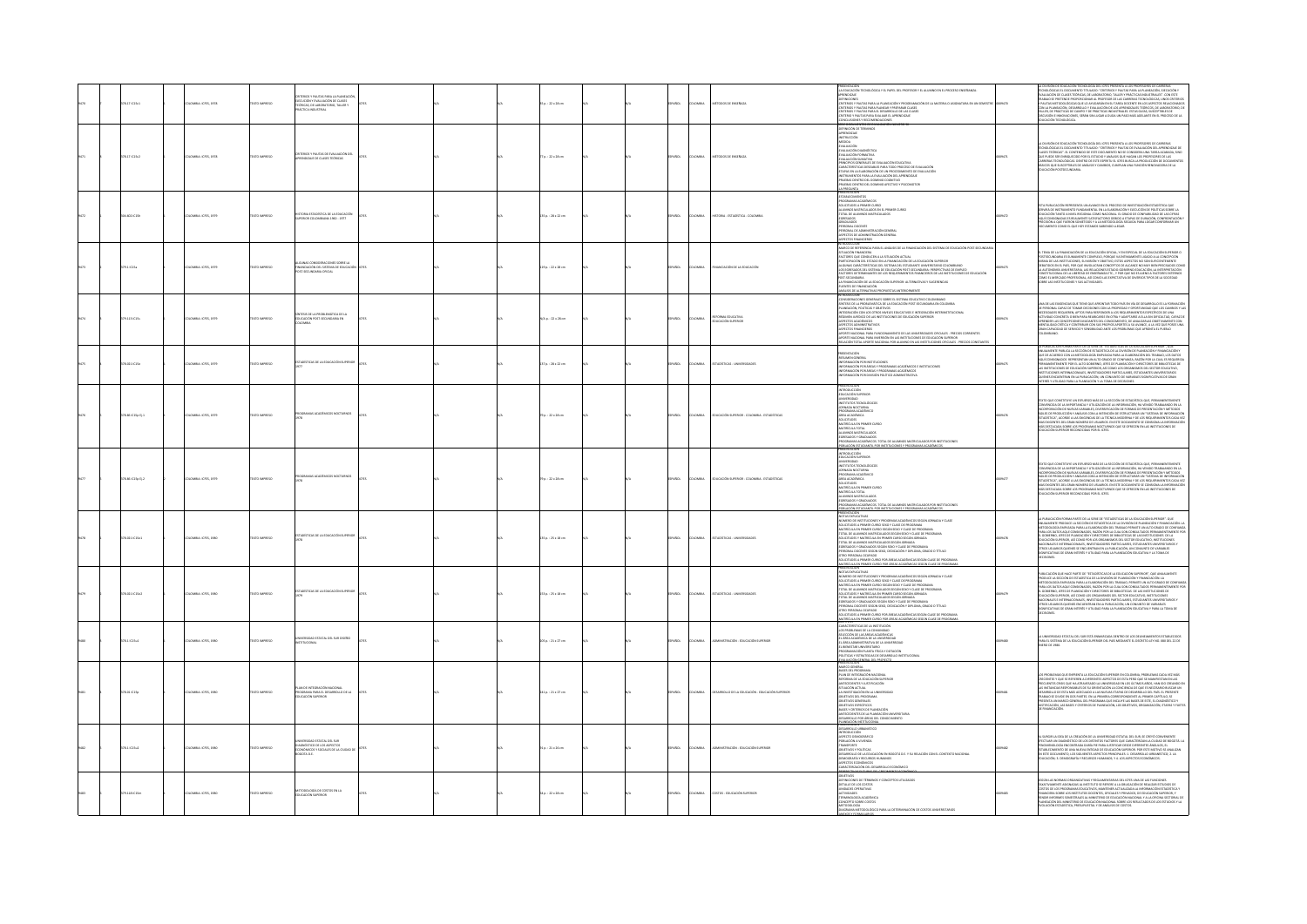|  | 15410154           | LOMBIA: ICFES, 1980 | TO IMPRESO        | VIERROVECTO INSTITUTOS<br>ENGLÓGICOS                                                                                        |  | 2 p.: 33 x 22 cm       |  | AÑOL           |               | <b>CACIÓN TECNOLÓGIC</b>                                                                    | <b>TALISTICIAN<br/>-DISCRIPSOR<br/>-DISCRIPSOR<br/>-FLAN GENERALM<br/>-PLAN GENERALMA DE RELACIONES GENERALE<br/>-DISGRIPSORMA DE RELACIONES GENERALE</b><br>-DISGRIPSOR CONJUNTO<br><b><i>TRITERIOS DE VÁRS PEATONALES</i></b><br>TRITERIOS DE USOS<br>TRITERIOS VOLUMÉTRICOS                                                                                                                                                                                                                                                                                                                                                                                                                                                                                                             |       | RELACIÓN CON LA RED NACIONAL DE TECNOLÓGICOS SE PRESENTA A CONTINUACIÓN LOS MODELOS A<br>.<br>1981, CENNERO QUE TENE APUCADÓN PARA LOS INSTITUTOS LOCALIZADOS EN BOGOTÁ, BARRANQUILLA<br>1983, NON ORIENTACIÓN INDUSTRIAL Y OS SERVIDOS. EL SEGUNDO QUE TENE APUCADÓN PARA PASTO<br>1983RANCABERMEIA Y ACACÍAS (ILIANOS ORIENTAL<br>20 DIVISION VIOLATION                                                                                                                                                                                                                                                                                                       |
|--|--------------------|---------------------|-------------------|-----------------------------------------------------------------------------------------------------------------------------|--|------------------------|--|----------------|---------------|---------------------------------------------------------------------------------------------|--------------------------------------------------------------------------------------------------------------------------------------------------------------------------------------------------------------------------------------------------------------------------------------------------------------------------------------------------------------------------------------------------------------------------------------------------------------------------------------------------------------------------------------------------------------------------------------------------------------------------------------------------------------------------------------------------------------------------------------------------------------------------------------------|-------|-----------------------------------------------------------------------------------------------------------------------------------------------------------------------------------------------------------------------------------------------------------------------------------------------------------------------------------------------------------------------------------------------------------------------------------------------------------------------------------------------------------------------------------------------------------------------------------------------------------------------------------------------------------------|
|  | 368.1691C15c       | COMBIA: ICFES, 1980 | O22RM OTH         | S CREDENCIALES ACADÉMICAS Y LOS<br>ERCADOS DE TRABAJO                                                                       |  | $9a:17x25$ cm          |  | PAÑOL          | <b>HARM</b>   | MPLEO - PROFESIONALES UNIVERSITARIOS                                                        | EDUCACIÓN COMO MEDIO DE MOVILIDAD SOCIAL<br>RELACIÓN ENTRE EDUCACIÓN Y TRABAJO<br>OS MERCADOS CREDENCIALES<br>L EXCESO EN LA OFERTA DE PROFESIONALES<br><b>LOSSENGIA DE LA JUVENTUO<br/>LOSSENGIA DE LA JUVENTUO<br/>LOSSENGIAD DE LA JUVENTUO<br/>DNCLUSIONES</b><br>INTACION                                                                                                                                                                                                                                                                                                                                                                                                                                                                                                             | HBS   | DESDE UN PUNTO DE VISTA ECONÓMICO CLÁSICO LA EXPUCACIÓN ES OBVIA. SE TRATA DE UN PROBLEMA<br>RESIDE UN PROPO DE VERTA DESIDENCIA DE LOS CALIFORNES DE CONTRA LA TRAVA DE VERTAS DE VERTAS EN EN CONTRA EL ESTADO DE VERTAS EN EL ESTADO DE VERTAS EN EL ESTADO DE VERTAS EN EL ESTADO DE VERTAS EN EL ESTADO DE VERTAS EN                                                                                                                                                                                                                                                                                                                                       |
|  | <b>28.1661C15a</b> | LOMBIA: ICFES, 1980 | O23RNA OTH        | A DE EVALUACIÓN UN<br>PROCESO DE PLANEACIÓN                                                                                 |  | N/A p.: 22 x 28 cm     |  | PAÑOL          | LOMBIA        | VALUACIÓN - EDUCACIÓN SU PERIOR                                                             | 95558/14208<br>DEFRICONES<br>DARCTERÍSTICAS DE LA EVALUACIÓN<br>DARCTERÍSTICAS DE LA EVALUACIÓN<br>METODOLIO DE LA EVALUACIÓN<br>METODOLIO DE LA EVALUACIÓN<br>METODOLIO DE LA EVALUACIÓN<br>METOELO DE LA EVALUACIÓN<br>-<br>- AREAS DE EVALUACIÓN<br>- LIMITACIONES Y ALCANCES DE LA EVA<br>- OPERACIONALIZACIÓN<br><b><i>VEREICHMANNUM</i></b><br>POSICÓN GENERAL<br>SUMOS, PROCESOS Y PRODUCTOS<br>DICADORES, MECANISMOS E INSTRI.<br>ATRONES DE COMPARACIÓN<br><b>ENTOS DE EVALUACIÓN</b><br>SIS DE LA INFORMACIÓN POR SUB                                                                                                                                                                                                                                                            |       | R PRESIDENT BRANDA CONSTRUINT UN APOSTE MÁS EM INSTRUITO CONSIMIANO PARA EL CONSTRUYO EN ARCENTE A EL CONSTRUYO EN EN ENCICIO EN EN ENCICIO EL CONSTRUYO EN ENTRE EL CONSTRUYO EN ENTRE EL CONSTRUYO EN ENTRE EL CONSTRUYO EN                                                                                                                                                                                                                                                                                                                                                                                                                                   |
|  | 278.2 IC15e        | LOMBIA: ICFES, 1981 | O22RRM OTH        | MACIONES DE EGRESADOS Y<br>ADUADOS EN LA EDUCACIÓN SUPERIOR<br>RA EL PERÍODO 1980 - 1985                                    |  | 3 p. : 22 x 28 cm      |  | SPAÑOL         | <b>KOMBIA</b> | GRESADOS - EDUCACIÓN SUPERIOR                                                               | NTACIÓN<br>MACÓN DEL NÚMERO DE EGRESADOS SEGÚN TOTAL NACIONAL DISCRIMINADOS POR SEXO<br>ECCIONES DE EGRESADOS POR ÁREAS DEL CONCIMIENTO<br>UTINGUNUS SEGÜN DIVISIÓN POLÍTICO ADMINISTRATIVA<br>JESSADOS SEGÜN DIVISIÓN POLÍTICO ADMINISTRATIVA<br>JRICUISIÓN<br>JNCLUSIÓN<br>LLUINUN<br>1905: ESTIMACIONES PARA EL PERÍODO 1976 - 1985                                                                                                                                                                                                                                                                                                                                                                                                                                                     | 10487 | $\lambda$ LEV MO. 50 DE 1994 L'OBA EL SERVICO SOCIAL OBJACIONO EN 1500 EL TERRITORIO MACONAL, SE<br>1945 L'OBA DE COLO AGOLIALAS PRESIDANA CON FORMACIÓN (PLONOLOGICA V MANGIORIAL PARE DE TRADICA DE 1941 PARE D<br>1949 POLITICA DE LA<br>SADOS HASTA 1985 SEGÚN TOTAL Y SEXO, ÁREAS ACADÉMICAS Y DIVISIÓN POR DEPARTAMENTOS.                                                                                                                                                                                                                                                                                                                                 |
|  | 278.2 IC15c        | LOMBIA: ICFES, 1981 | O23RNA OTH        | AUDACIÓN DE TÍTULOS DE<br>CACIÓN SUPERIOR EN COLOMBIA Y<br><b>CACIÓN DEL CONVENIO REGIONAL</b>                              |  | $2a:17x25$ cm          |  | PAÑOL          | OMBM          | TIULOS ACADÉMICOS - EDUCACIÓN                                                               | NDAMENTO LEGAL Y VIGENCIA DE LOS CONVENIOS<br>S CONVENIOS CULTURALES DE AMÉRICA LATINA<br>IVENIOS BILATERALES VIGENTES EN COLOMBIA<br>IVENIOS MI II TII ATERAI ES VICENTES EN COLOMBIA<br>VENNES MOLITIATIONES VISIT 153 ET VANAMING.<br>CONVALIDACIÓN DE TÍTULOS DE PISES CON LOS CUALES COLOMBIA NO TIENE CELEBRADO CONVENIO<br>LAMINOMAL<br>ERNADONAL<br>ECTOS JURÍDICOS DE LA RESOLUCIÓN DE CONVAUIDACIÓN<br>SEGULACIÓN DEL EJERCICIO DE LAS PROFESIONES EN COLOMBIA                                                                                                                                                                                                                                                                                                                   | 3488  | LA EDUCACIÓN SURFIROR EN AMÉRICA LATINA Y EL CARIBE NO PUEDE ESTAR AJEMA A LA REALIDAD<br>POLÍTICA, ECONÓMICA Y SOCIAL DE SUS PUEBLOS. CONTINUAMENTE DEBE MEIORARIS EL BENGMENTO<br>LA CALIDAD DE LOS SOSTEMAS EDUCATIVOS, ADAPTANDO<br>LOS INTERESES DE LOS INDIVIDUOS Y DE LAS COMUNIDADES PARA BUSCAR LA SOLUCIÓN DE LOS                                                                                                                                                                                                                                                                                                                                     |
|  | 1581015            | MEA: ICFES, 1981    | O22RRM OT         | .<br>FORMA DE LA EDUCACIÓN POST-                                                                                            |  | $7a: 17x24$ cm         |  | <b>DAÑOL</b>   | <b>MEM</b>    | .<br>REFORMA EDUCATIVA                                                                      | <mark>elevol eug</mark> emelli et deoctorialistat.<br>Annon ce inexeccubilismo de apartes de la ley ba sobre facultades extragronarias para la<br>Annon ce inexecubilismo: decentro ley Número Bo de 1980 artículo 178 diario gricini, Número<br>An<br>155<br>Colón de Inidelouisiudad con los artículos 138-1 y 141 del decreto Ley 80 de 1980 norma<br>Mandada: Parte ordinal 16 de la Ley de 1979 y artículo 142 del decreto 80 de 1980<br>.<br>NAMA ACUSADA: DECRETO NÚMERO BO DE 1980 POR EL CUAL SE REORGANIZA EL SISTEMA DE EDUCACIÓN<br>NNNY-NUAL<br>In-Secundaria<br>In-Secundaria<br>Injuli acuellos l'ottasi del l'attículos 50, 132, 133 y 134 del decreto 80 de 1980 sestema de<br>Injuli acuellos l'ottasi del l'attículo el del decreto kuímico el de l'oro degle éleco del |       | RECCIÓN DEL INSTITUTO COLOMBIANO PARA EL FOMENTO DE LA EDUCACIÓN SUPERIOR.<br>AMMALINI HAN BARTINI DA LA CAMBINI PROVINCI PROTO DE A PARAMANA MINISTRA DE LA MARCA CON LA<br>FORMA DE LA MARCATANCIA QUE REPRESENTAN TODOS LOS ASPECTOS RELACIONADOS CON LA<br>FORMA DE LA MARCATANCIA QUE REPRESENTAN TODOS LOS A<br>DE ALGUNDS ARTÍCULOS DE LOS DECRETOS LEVES 080, 081 Y 082 DE 1980.                                                                                                                                                                                                                                                                        |
|  | 126 (C15m)         | OMBIA: ICFES, 1981  | O22RRM OT         | anlial scrre elaboración y análisis<br>: Pruebas Obiettivas de<br>: Nocimientos Para el Alila escolar                       |  | 8p.: 17 x 25 cm        |  | wio.           | MEM           | ALUACIÓN - EDUCACIÓN                                                                        | GOBLES SOURCES (1989-1930), ARTÍCULO AL DIO DAVIRTA NO MINOR AL DE LORO RAVIDO (1942-1941).<br>(1900-DUCCIÓN :<br>AS PRUTINAS OBJETIVAS COMO INSTRUMENTO DE MEDICIÓN DE LOS OBJETIVOS EDUCACIÓNALES<br>S PROMINATO DE LA PRUGUA<br>MACAMIENTO DE LA PRUGUATAS Y PRUGUAS PARA EL AULA ESCOLAR<br>MACAMIENTO DE LA PRUGUATAS Y PRUGUAS PARA EL AULA ESCOLAR<br>LIMERTOS Y COMENTARIOS<br>MEGIPTOS Y COMENTARIOS                                                                                                                                                                                                                                                                                                                                                                              |       | PRESENTE MANUEL SOBRE ELABORACIÓN Y ANÁLISIS DE PRUEBAS OBJETIVAS DE CONDCIMIENTOS PARA<br>AULA ESCOLAR PRETENDE DAR UNA GUÍA A LOS PROFESORES DE LOS DIFERENTES PUANTELES DEL PAÍS                                                                                                                                                                                                                                                                                                                                                                                                                                                                             |
|  | GO ICISA D. L      | MEN: ICFES, 1981    | O22RRM OT         | DUCACIÓN EN CIFRAS 1978 - 1981.<br>ERIOR, MEDIA, PRIMARIA                                                                   |  | $0.6 - 33 + 22$ cm     |  | wios           |               | TADÍSTICAS EDUCATIVAS - COLOMBIA<br>VICACIÓN SUPERIOR<br><b><i>CONCIDA BUTBOL</i></b>       | NGERTOS VICOMENTARIOS<br>ULFACIÓN PRE-ESCOLAR 1978 - 1981<br>UCACIÓN PRE-ESCOLAR 1978 - 1981<br>UCACIÓN BÁSICA FRENARIA 1978 - 1981<br>UCACIÓN BÁSICA SECUNDARIA - MEDIA VOCACIÓNAL<br>UCACIÓN SUPERTIVITOTS<br>VICACORES EDUCATIVITS<br><b>CARCOSS EDUCATION</b>                                                                                                                                                                                                                                                                                                                                                                                                                                                                                                                          |       | <b>A RAN COOL PRINTING SUCH AS A REPORTED TO A RANGE AND CONTROL THE ANNEX CONTROL IN THE ANNEX CONTROL IN THE AN<br/> SUCH AS A REPORTED TO A RANGE AND A REPORT OF A RANGE AND CONTROL TO A RANGE AND A RANGE AND A RANGE AND CO</b>                                                                                                                                                                                                                                                                                                                                                                                                                          |
|  | 4,602 (C15e El.2)  | LOMBIA: ICFES, 1981 | <b>O22RRM OTX</b> | EDUCACIÓN EN CIFRAS 1978 - 1981.<br>PERIOR, MEDIA, PRIMARIA                                                                 |  | 80 p. : 33 x 22 cm     |  | <b>DARGE</b>   | <b>HARM</b>   | <b>ADRITIONS EDUCATINAS - COLOMBIA</b><br>ACACIÓN SUPERIOR<br>ACACIÓN BÁSICA                | NCEPTOS Y COMENTARIOS<br>SUMEN GENERAL 1978 - 1981<br>UCACIÓN PRE-ESCOLAR 1978 - 1981<br>CACIÓN BÁSICA PRIMARIA 1978 - 1981<br>icación básica secundaria - media vocacional<br>Icación superior 1978 - 1981<br>ICADORES EDUCATIVOS<br>IENTACIÓN Y PRÓLOGO                                                                                                                                                                                                                                                                                                                                                                                                                                                                                                                                  | 39492 | SE BASA EN LA CONSIDERACIÓN DE QUE USUARIO INVESTIGADOR QUE, POR FALTA DE INFORMACIÓN<br>CONTINUA, SE VE ABOCADO A AUSTAR DATOS Y HACER INFERENCIAS DE LAS CARACTERÍSTICAS                                                                                                                                                                                                                                                                                                                                                                                                                                                                                      |
|  | 278.1541C15c       | LOMBIA: ICFES, 1982 | <b>O23RRM OTX</b> | II CONGRESO NACIONAL DE TECNÓLOGOS<br>A REGLAMENTACIÓN DEL EJERCICIO<br>PROFESIONAL                                         |  | 25 p. : 13 x 21 cm     |  | <b>JORASZI</b> | <b>MEM</b>    | DUCACIÓN TECNOLÓGICA                                                                        | OMTÉ ORGA<br><b>LOOR</b><br>INTI LAMPANIANA<br>SCRAMA OFICIAL<br>TRODUCCIÓN, CRITERIOS Y PAUTAS PARA LA REGLAMENTACIÓN DEL TECNÓLOGO<br><b>SCURSOS</b><br>NLUKNOS<br>INENCIAS PRESENTADAS<br>FORMES<br>ABAJOS PRESENTADOS<br>TA DE LA PLENARIA FINAL<br>ISERENTECTO DE LEY QUE REGLAMENTA EL EJERCICIO PROFESIONAL DEL TECNÓLOG<br>SERVALIURI                                                                                                                                                                                                                                                                                                                                                                                                                                              |       | .<br>Natio que aforta del espuerzo realizado por e asociaciones de tecnólideos de la culdad de<br>Cual se aclaró y definieron forciones y estrategnis de trabajo reacionadas con el ejercio<br>Cual se aclaró y definieron forciones y                                                                                                                                                                                                                                                                                                                                                                                                                          |
|  | 23.861 IC15a       | OMBIA: ICFES, 1982  | <b>CC2RRM CT</b>  | APORTES NACIONALES PARA<br>CACIÓN SUPERIOR                                                                                  |  | $1p:17*25$ cm          |  | <b>AÑOL</b>    |               | UCACIÓN SUPERIOR - COLOMBIA - INVESTIGACIONES<br>UCACIÓN SUPERIOR - PRESUPUESTOS - COLOMBIA | NSKRIAUDR<br>LGUNOS INDICADORES<br>25 INDICADORES PARA LA EDUCACIÓN<br>APORTES<br>LUSIS DE LA ESTRUCTURA DE INGRESOS Y GASTOS<br><b>SUMPLY COMPLISHING</b>                                                                                                                                                                                                                                                                                                                                                                                                                                                                                                                                                                                                                                 |       | LA BÚSQUEDA DE LA EFICIENCIA EN EL USO DE LOS RECURSOS FINANCIEROS ES UNO DE LOS OBJETIVOS<br>QUE PERSIGUE EN LA ACTUALIDAD LA POLÍTICA EDUCATIVA TRAZADA POR EL GOBIERNO NACIONAL. EL<br>OGRO DE ESTE OBJETIVO REQUIERE DE LA INFORMACIÓN ACTUALIZADA Y OPORTUNA QUE, MEDIANTE<br>NDICADORES GLOBALES, ACLAREN EL PANORAMA PARA LA TOMA DE DECISIONES RÁPIDAS Y COHERENTE:                                                                                                                                                                                                                                                                                     |
|  | 02110154           | MEIA: ICFES, 1982   | O MPRESC          | TADÍSTICAS DE LA EDUCACIÓN SUPERIO                                                                                          |  | $p. : 25 \times 18$ cm |  | wios           |               | IDÍSTICAS - EDUCACIÓN SUPERH                                                                | RESINTACIÓN<br>VIDICAGOBES Y COMENTARIOS<br>VENUMEN GENERAL<br>VÚMERO DE CINTROS EDUCATIVOS<br>VÚMERO DE PROGRAMAS ACADÍNACOS<br>CILIPOS OFRECIDOS A PRIMER CURSO<br>CALIFICULA EN PRIMER CURSO<br>VATRÍCULA EN PRIMER CURSO<br>-MATRICULA EN PRIMER CURSO<br>-TOTAL DE ALUMNOS MATRICULADOS<br>-FERSONAL DOCENTE<br>-DERO MAROÓN POR INSTITUCIONES<br>-INFORMACIÓN POR INSTITUCIONES<br>UPOS, SOLICITUDES A PRIMER CURSO, MATRÍCULA EN PRIMER CURSO Y TOTAL DE ALUMNOS MATRICULADOS                                                                                                                                                                                                                                                                                                       |       | TO QUE CONSTITUYE UNO DE LOS PRINCIPALES INSTRUMENTOS Y CAUDAD DE ESTA PUEDE MEDIRSE<br>IN TOTAL GUES CONSTITUIT VAN DIE 1000 FRANCHALES SICILITAIREN DE LA POLITIER DE SETA POLITIER (1992) EN SERVIN<br>1995: SOCIETA DE LA CONSTITUIT VAN DIE SUIDIGARDEN DE LA POLITIER DE LA COLLECTION DE LA COLLECTION DE LA COL<br>                                                                                                                                                                                                                                                                                                                                     |
|  | 9.1181C15c         | LOMBIA: ICFES, 1982 | O22RRM OTH        | TOS UNIVERSITARIOS UNA<br>TODOLOGÍA. DEL 26 AL 30 DE JULIO DE                                                               |  | 44 p. : 21 x 28 cm     |  | <b>AÑOL</b>    | <b>HARM</b>   | <b>STOS - EDUCACIÓN SUPERIOR</b>                                                            | -DAIETIVOS<br>-DEFINICIONES DE TÉRMINOS Y CONCEPTOS UTILIZADOS<br>-DETALLE DE LOS COSTOS<br>UNIDADES OPERATIVAS<br>ACTIVIDADES<br>TERMINOLOGÍA ACADÉMICA<br>MINIMUM MARINIMA<br>ISTOROLOGÍA<br>IAGRAMA METODOLÓGICO<br>UADROS PARA EL CÁLCULO DE COSTOS                                                                                                                                                                                                                                                                                                                                                                                                                                                                                                                                    | aeas  | TIVAS Y REGLAMENTARIAS DEL ICFES, UNA DE LAS FUN<br>SEGUINAL REMONSA CONSULTANTE VIENE AMERICANO EN ESTE, UNIX EL ESTADO CONSULTANTE EN EN EN EN EN EN EN EN EN EN<br>CONSTRUER EL EN PROGRAMA EDUCATIVO, AMATERIA ACTUALIZADA LA BICORADA EL ESTADENTA Y<br>PROMECIA ESSEE LA MOTERIA                                                                                                                                                                                                                                                                                                                                                                          |
|  | 18.1051C150        | MEH: ICFES, 1982    | O MPRESC          | ERTA Y DEMANDA DE CUPOS EN LAS<br>STITUCIONES UNIVERSITABAS OFICIALE<br>81 II PERÍODO ACADÉMICO - 1982 I<br>RÍODO ACADÉMICO |  | 4 p. : 22 x 28 cm      |  | wios           |               | TRÍCULAS - EDUCACIÓN SUPERIO                                                                | MINIMUS PRODUCTION IN CONTACT<br>INSERIA CODINADA DE CUPOS EN LAS INSTITUCIONES UNIVERSITABAS OFICIALES<br>FERITA Y DEMANDA DE CUPOS EN LAS INSTITUCIONES UNIVERSITABAS OFICIALES<br>FERITA Y DEMANDA DE CUPOS EN CADA UNA DE LAS INSTI<br><b>ERTA Y DEMANDA DE CUPOS EN LAS INSTITUCIONES UNIVERSITABLAS OFICIALES SEGÚN DIVISIÓN POLÍTICO-</b><br>lahian turmman.<br>Damintrating - Maria Cupus in Las Rigitius dan Singeritabas organis segun dinision politics<br>Damintrating<br>Dacating<br>Dacating<br>Junifium - Maria de Cupus en Las Rigitius dans Singeritabas organis segun Árias, ac<br>NEXO: OFERTA Y DEMANDA DE CUPOS DISCRIMINADA POR UNIVERSIDADES Y PROGRAMAS                                                                                                            |       | TRABAIN CINO OBJETIVO ES MOSTRAR COMPARATIVAMENTE LA DEMANDA Y LA OEERTA DE CUROS                                                                                                                                                                                                                                                                                                                                                                                                                                                                                                                                                                               |
|  | 9.0211C15e         | OMBIA: ICFES, 1982  | O22RRM OT         | ADÍSTICAS DE LA EDUCACIÓN SUPERIOR                                                                                          |  | 23 p. : 30 x 21 cm     |  | <b>DAÑOL</b>   | OMBIA         | ADÍSTICAS - EDUCACIÓN SUPERIOR                                                              | HIMMADÓN GRÁFICA Y COMENTARIOS<br>FORMACIÓN GRÁFICA Y COMENTARIOS<br>FORMACIÓN POR INSTITUCIONES<br>JRMACIÓN POR INSTITUCIONE<br>JRMACIÓN POR ÁREAS Y PROG<br>MAS ACADÉMICOS<br>MPORTAMENTO DE CADA UNA DE LAS ÁREAS POR DIVISIÓN POLÍTICO-ADMINISTRATIVA.<br>JÍA DE LECTURA<br>CREW OF LA POBLACIÓN ESTUDIANTE, 1970 - 1980                                                                                                                                                                                                                                                                                                                                                                                                                                                               |       | este texto se dirige a los educadores y estudiantes, permitiêndoles precisar sus ideas sobre<br>La educadón supridor, consocer su estructura y su obientación, también se obrge a los 1<br>Trabajadores de la estabística, presentán<br>if New Monday in Transverse, the Marine States of Conservation (Paris Day 1994)<br>DIMES SE PROPONE UN ORDEN, EN FRY, EL BOLETÍN SE DRIGIE AL PÚBLICO EN GENERAL: LA IMMAGIN DE<br>PREVAMANTE NO DOSTA UN ENDIDO SIEMPRE EN EL ESPÍR                                                                                                                                                                                    |
|  | 5.0061015c         | OMBIA: ICFES, 1982  | O22RRM OTH        | CROOM MINOR VOORDONAL CON BASE EN<br>RESULTADOS DE LOS EXÁMENES DE                                                          |  | 66 p. : 30 x 22 cm     |  | <b>AÑOL</b>    | <b>MBS</b>    | ALUACIÓN - EDUCACIÓN MEDIA - ESTADÍSTICAS                                                   | dukulon da Ayuro-Lon Dukumen e Kung- 1980<br>Biyudo MacDowl G Thurman - De Dukumen da Tarument Raphros, 1978<br>Principal MacDowl The MacDowl Street en Education Media Segün des Resultages est examen de<br>Film Dukument da Cornella                                                                                                                                                                                                                                                                                                                                                                                                                                                                                                                                                    | 09499 | TEXTO QUE CONTENE LA CLASIFICACIÓN DE LOS COLEGIOS DE EDUCACIÓN MEDIA VOCACIONAL POR<br>IESTOS A NIVEL NACIONAL CON BASE EN LOS RESULTADOS DE LOS DIÁMENES DE ESTADO REALIZADOS EN<br>GOSTO DE 1981 HASTA MARZO DE 1982.                                                                                                                                                                                                                                                                                                                                                                                                                                        |
|  | 28.01 IC15p        | LOMBIA: ICFES, 1982 | O22RRM OTH        | AN DE DESARROLLO DE LA EDUCACIÓN<br>JPERIOR                                                                                 |  | 66 p : 28 x 22 cm      |  | <b>DAÑOL</b>   | <b>LOMBIA</b> | ESARROLLO DE LA EDUCACIÓN - EDUCACIÓN SUPERIOR                                              | INTES PARA LAS CONTRAPARTIDAS NACIONALES<br>LOROS DE COSTOS GENERALES DEL PLAN DE DESARROLLO DE LA EDUCACIÓN SUPERIOR<br>OTECA NACIONAL<br>ISTOS DESAGREGADOS DEL EQUIPO<br>ISTOS DESAGREGADOS DOTACIÓN BIBLIOGRÁFICA<br>ISTOS DESAGREGADOS ASISTENCIA TÉCNICA Y PER                                                                                                                                                                                                                                                                                                                                                                                                                                                                                                                       | 9500  | reagrama parte de la irage de la helirentataller de llei relorsos que chorinariante es se<br>Tinan al Nivel de Educación superide con la finalidad de conformar los recursos de<br>ITINNO MORNEUR EDUCADO FIUNDO DO INVINIDIO DE LONGURA EL DIRIU EN CERCADO DE LA POLÍTICA<br>EDUCACIÓN SUPERIOR Y NO ACTIVENA DANGUNA, QUE REQUERA UNA CANTIDAD RECURSO E<br>EDUCACIÓN SUPERIOR Y NO ACTIVENA DANGUNA, QUE REQUERA UN<br>MENCIONADOS NO CUBRE, SIN EMBARGO, TODOS LOS RECURSOS DEL ICFES, LOS APORTES<br>DEPARTAMENTALES A LAS UNIVERSIDADES, IN LOS RECURSOS QUE ESTAS INSTITUCIONES DESTINAN A<br>INVERSIÓN, UNA PARTE DE LOS QUE SE DEIA LUBRE PARA UTILIZ |
|  | <b>38.01 IC15e</b> | CMBIA: ICFES, 1982  | TO IMPRESO        | Childrende Supparte y Ci de Saber                                                                                           |  | 70.224m                |  |                | .<br>UZA      | .<br>HEROITO DE LA EDITECTÓN - EDITACIÓN SUBERIOR                                           | ESENTACIÓN<br>ITECEDENTES<br>ARCO LEGAL PARA LA EDUCACIÓN SUPERIOR<br>GLAMENTACIÓN DE LA LEY<br>SCENTRALIZACIÓN DE LA LEY<br>SCENTRALIZACIÓN EDUCATIVA<br>NIKULIA I DI AL<br>PIRANTES<br>JOALIDADES<br>MANDA SOCIAL POR EDL<br><b>SYAHKTEA LAS EVICENCIAS LEGALES DE LA BEEDBM</b><br>NVESTIGACIÓN<br>IENTO DE LA INVESTIGACIÓN                                                                                                                                                                                                                                                                                                                                                                                                                                                            |       | ACTUAL ESTADO DE DESARROLLO COLOMBIANO HA EXIGIDO A LA EDUCACIÓN Y ESPECIALMENTE A LA<br>IS ACTIVAL ESTRO DO ESTROSOLIDO COLOMÍBANO DAS ESDECUNHAS CONSUMIDATES A ALEXANDARES EN EN ENTERECHIA EN EL ESTROSOLIDO EN ENTERECHIA EN EL ESTROSOLIDO EN EL ESTROSOLIDO EN EL ESTROSOLIDO EN EL ESTROSOLIDO EN EL ESTROSOLI                                                                                                                                                                                                                                                                                                                                          |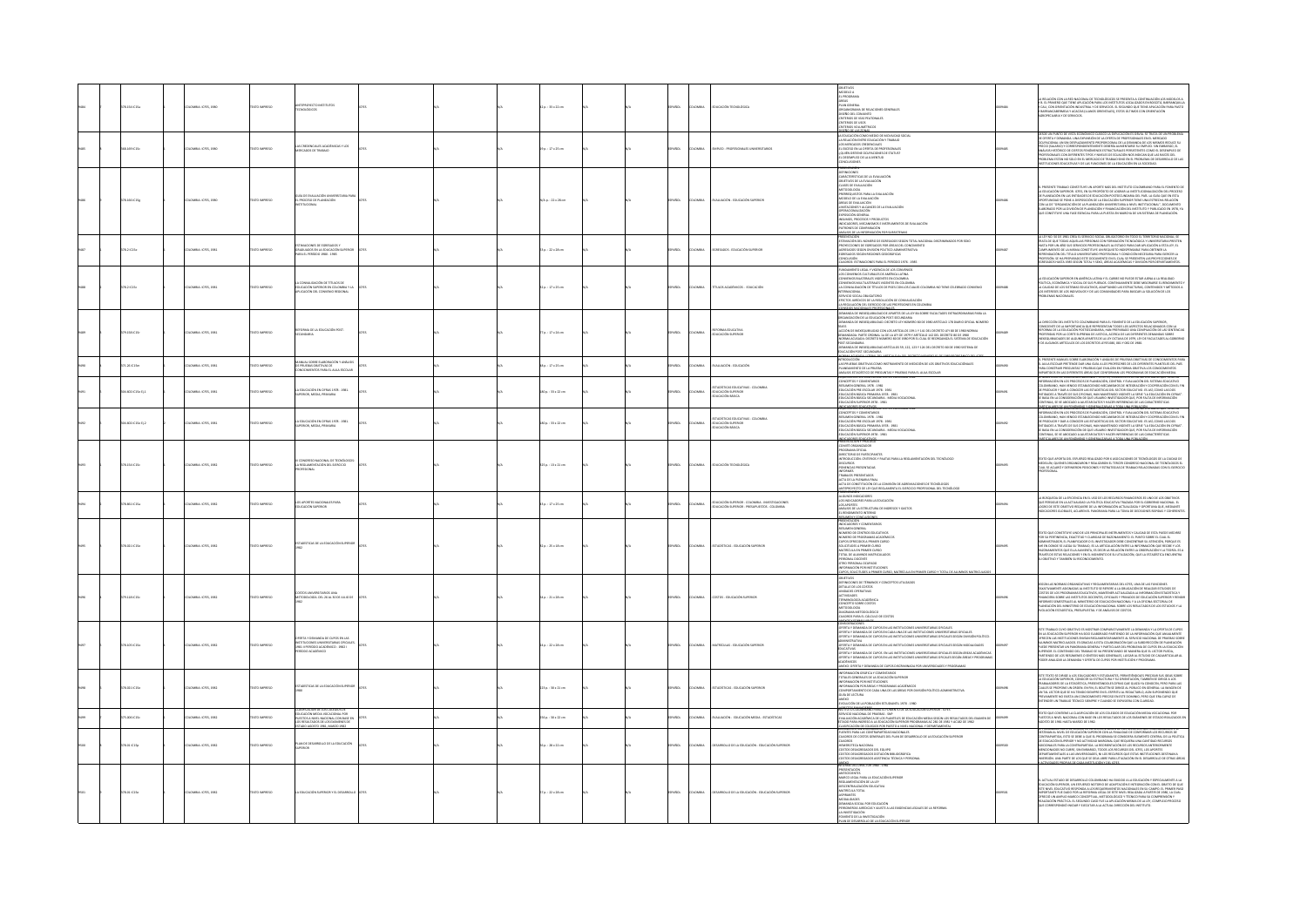|  | <b>MIC1Se</b>      | MEIA: ICFES, 1983          | <b>IMPRESO</b>      | .<br>NIVEL ACADÉMICO DE LOS PLANTELES I<br>NIVEACIÓN MEDIA DEL PAÍS                                                                       |  | $x: 22 \times 28$ cm    |  |              |                | .<br>DESCACIÓN SECUNDARIA - EVALUACIÓN - COLOMBIA<br>DESCUNDENTO ACADÉMICO - EVALUACIÓN - COLOMBIA | NÚMERO 12<br>-introducción<br>-población de estudio<br>-población de colegios si<br>SEGÚN CATEGORÍAS DE CLASIFICACIÓN<br>UBICACIÓN GEOGRÁFICA<br>NATURALEZA<br>CARÁCTER<br>JORNADA<br>$\begin{array}{ll} \text{MODALIA} \\ \text{MODALIBOMS} \\ \text{DNCUBOMS} \\ \text{TADS} \end{array}$                                                                                                                                                                                                                                                                                                                                                                                                                                                                                                         |       | <b>LEGIOS</b> DE<br>ii: Prathonio Unit, Praemini Rational di Lori Campania in Anno 1990, a conservato un riugio unitato della vien<br>Prostantaroni diamanti de estano en el seglindo senastre de 1981 y en el primer semestre de<br>1982 sana espectis<br><b>DIAMTES</b>                                                                                                                                                                                                                                                                                                  |
|--|--------------------|----------------------------|---------------------|-------------------------------------------------------------------------------------------------------------------------------------------|--|-------------------------|--|--------------|----------------|----------------------------------------------------------------------------------------------------|-----------------------------------------------------------------------------------------------------------------------------------------------------------------------------------------------------------------------------------------------------------------------------------------------------------------------------------------------------------------------------------------------------------------------------------------------------------------------------------------------------------------------------------------------------------------------------------------------------------------------------------------------------------------------------------------------------------------------------------------------------------------------------------------------------|-------|----------------------------------------------------------------------------------------------------------------------------------------------------------------------------------------------------------------------------------------------------------------------------------------------------------------------------------------------------------------------------------------------------------------------------------------------------------------------------------------------------------------------------------------------------------------------------|
|  | 264 (C15n Ej.1)    | CMBIA: ICFES, 1983         | OZBRNE OTX          | NIVEL ACADÉMICO DE LOS PLANTELES DE<br>ACIÓN MEDIA DEL PAÍS                                                                               |  | 6 p. : 22 x 28 cm       |  | AÑOL.        |                | SUCACIÓN SECUNDARIA - EVALUACIÓN - COLOMBIA<br>ENDIMIENTO ACADÉMICO - EVALUACIÓN - COLOMBIA        | -<br>ALCULO DE INTERVALO DE CONFIANZA PROPIO DE CADA COLEG<br>NUMERO 12<br>SESSION CONSTANTS<br>-PRESENTACIÓN<br>-DESCRIPCIÓN<br>-DESCRIPCIÓN<br>-BENDMIENTO DE LOS MUNI<br>-BENDMIENTO DE LOS MUNI<br>-BENDMIENTO DE LOS MUNI<br>-BENDMIENTO DE LOS MUNI<br>-RESENTACIÓN<br>-PRESENTACIÓN                                                                                                                                                                                                                                                                                                                                                                                                                                                                                                          |       | LOBIETIVO DE ESTE DOCUMENTO ES DAR A CONOCER A LAS INSTITUCIONES Y PERSONAS RESPONSABLES<br>is variituos kai sonominin sa samo nominas montantino kai parti artas parandis sono kalendare<br>Académico de Cada, una de las segiones del paésara de le inaé, información sono kai la la<br>Académico de Cada, una de las segiones                                                                                                                                                                                                                                           |
|  | 264 (C15n EL)      | CMBIA: ICFES, 1983         | <b>CERENCI</b>      | ENEL ACADÉMICO DE LOS PLANTELES D<br>ICACIÓN MEDIA DEL PAÍS                                                                               |  | 6p.: 22 x 28 cm         |  | <b>AROL</b>  | <b>MAGAA</b>   | ACACIÓN SECUNDARIA - EVALUACIÓN - COLOMBIA<br>IDIMIENTO ACADÉMICO - EVALUACIÓN - COLOMBIA          | minuus<br>Haririni cenebal<br>ESCRIPCIÓN POR CATEGORÍAS<br>ENDIMENTO DE LOS MUNICIPIOS<br><b>ENDINGSTO DE LI</b>                                                                                                                                                                                                                                                                                                                                                                                                                                                                                                                                                                                                                                                                                    |       | I. OBJETIVO DE ESTE DOCUMENTO ES DAR A CONDCER A LAS INSTITUCIONES Y PERSONAS RESPONSABLES<br>EL LA EVALUACIÓN Y SUPERVISIÓN DE LA EDICACIÓN MEDIA EN EL PAÍS, INSCRIMACIÓN SOBRE NINEL<br>ICADÉMICO DE CADA UNA DE LAS REGIONES DEL<br>iases para la rúsqueda de indicadores de calidad académica que conilevan a proponer.<br>Lanes para meiorar en forma sistemática este ninel educativo.<br><b>DOCATION SUPERIOR AWERCA T A US-DAILIA ES UNU UE LUS PROGRAMAS F</b>                                                                                                   |
|  | 8611015r4j1        | <b>CAABUA: ICFES, 1983</b> | CO IMPRESO          | (UERIMIENTO DE RECURSOS HUMANOS<br>LAS MODAUDADES DE EDUCACIÓN<br>ERMEDIA Y TECNOLÓGICA EN EL<br>RCADO DEL TRABAJO EN LAS GRANDES<br>anec |  | 4p.: 16 x 23 cm         |  | ula          |                | PACITACIÓN DE EMPLEADOS - COLOMBIA<br>UCACIÓN TECNOLÓGICA - ASPECTOS SOCIALES - COLOMBIA           | <br>DISPINDÓN DE LOS CONCEPTOS DE FORMACIÓN A DISTANCIA Y DE TECNÓLOGO<br>JARÁCTERÍSTICAS DEL ANÁLISIS<br>AETODOLOGÍA<br>NAUSIS DE RESULTADOS<br>christ.                                                                                                                                                                                                                                                                                                                                                                                                                                                                                                                                                                                                                                            |       | OBIERNO NACIONAL DENTRO DE SU ESTRATEGIA DE DEMOCRATIZACIÓN DEL ACCESO A ESTE NIVEL<br>.<br>Joanways y a la devación de s'eu navel cornario de la calidad de vida de los<br>Jombwads y a la devación de su navel cultural y científico. En lotes ha venado impuls<br>Gomoviendo este programa en las instituciones de educació<br>LANTA ACCIONES DE ASESORÍA, CONTROL Y EVALUACIÓN CON EL FIN DE LOGAR SU ADECUADO                                                                                                                                                         |
|  | $0.8611C15rE_12$   | LOMBIA: ICFES, 1983        | DC244M OTX          | ERIMENTO DE RECURSOS HUMA<br>.<br>LAS MODALI<br>S MODAUDADES DE EDUCACIÓN<br>MEDIA Y TECNOLÓGICA EN EL<br>CADO DEL TRABAJO EN LAS GRANDE  |  | 4p.: 16 x 23 cm         |  | zûa          | OMBIA          | AIRMOJOS - 20043/9M3 20 MODATOARE<br>KAOÓN TECNOLÓGICA - ASPECTOS SOCIALES - COLOMBIA              | -INTRODUCCIÓN<br>OSFINICIÓN DE LOS CONCEPTOS DE FORMACIÓN A DISTANCIA Y DE TECNÓLOGO<br><b>JAMCTERISTICAS DEL ANÁLISIS</b><br>METODOLOGÍA<br>ANÁLISIS DE RESULTADOS                                                                                                                                                                                                                                                                                                                                                                                                                                                                                                                                                                                                                                 | 9505  | unitation malamente de Maria de la production de la principale de Maria de Maria de Maria de Maria de Maria de<br>CHERCHE DI NACIONAL DENTRO DE SU ESTRATEGIA DE DE MOCRATIZACIÓN DEL ACCESO A ESTE NIVEL<br>DUCATIVO Y CONTRIBUIR,<br>ha-min'ny i Samtinimany, ari melalik farent al melalikantiketo de la landad de Veda de Los<br>Konverwooy y al elevación de su hinel cultural y certrífico. El lotes ha Venero bravles<br>Kenwonenbo este programa en las institucion                                                                                                |
|  | <b>78.01 IC15p</b> | EBEL 2373 MINORS           | <b>O23RNA OTXIT</b> | TO BE OTO BASE LA CREACIÓN Y<br>PTACIÓN DE TECNOLOGÍAS DEL<br>URO PARA LA ENSEÑANZA                                                       |  | $1:22 \times 30$ cm     |  | <b>JORAS</b> | <b>AIGMOJC</b> | ROBERUZ INDIANATOM - RODANIA AJ 30 OJJORRANA                                                       | . Anémitec<br>- Centro Pilotecto<br>- Centro Pilote Para ia creación y adaptación de tecnologías del futuro para la exseñanza<br>- Entidad exelitora<br>-<br>-PAÍS O GENCIA DE COOPERACIÓN DEGEM SYSTEM LTD. GOBIERNO DE ISRAEL<br>$\begin{array}{l} \textit{AB} \textit{B} \textit{B} \textit{m} \ldots \\ \textit{J} \textit{UBACO} \textit{B} \textit{N} \textit{B} \textit{B} \textit{B} \textit{C} \textit{B} \textit{C} \textit{D} \textit{C} \textit{C} \textit{C} \textit{C} \textit{D} \textit{C} \textit{D} \textit{C} \textit{B} \textit{C} \textit{B} \textit{D} \textit{B} \textit{D} \textit{B} \textit{C} \textit{D} \textit{C} \textit{C} \textit$                                                                                                                                  | 9507  | WITHOUT CONSULTANT AND A THE REAL PROPOSITION IS AN ORDER DRIVING IN MAKED OF A REAL CONDITION OF THE CONDITION OF THE CONDITION OF THE REAL CONDITIONS AND CONDITIONED AND CONDITION OF A REAL CONDITION OF THE CONDITION OF                                                                                                                                                                                                                                                                                                                                              |
|  | <b>78 IC151</b>    | OLOMBIA: ICFES, 1983       | O22RRM OTKI         | .<br>INARIO TALLER NACIONAL DE<br>CACIÓN INTERNAEDIA PROFESI                                                                              |  | $a: 27 + 22$ on         |  | <b>LORAS</b> | LOMBIA         | <b>SUCACIÓN SUPERIOR - SEMINARIOS</b>                                                              | VIARADORINA<br>- ISBN FINANCION<br>- ISBN FINANCION<br>- OBERVIZOON<br>- OBERVIZOON<br>- OBERVIZOON FINANCION<br>- SNITESIS DE LA PROGRAMACIÓN<br>- MATERIAL DE RIPIN<br>- MATERIAL DE RIPIN<br>- MATERIAL DE RIPIN<br>TO DEL SEMINARIO - TALLER<br>OYORA 20 JARITAM-                                                                                                                                                                                                                                                                                                                                                                                                                                                                                                                               | asoa  | IL PRESENTE PROGRAMA OFRECE INFORMACIÓN A TODO EL PRISONAL PARTICIPANTE EN EL PRIMER<br>EMINIARO - FALLER NACIONAL DE EDUCACIÓN INTERMEDIA PROFESOINAL, SORRE LA ESTRUCTURA<br>INGÁNICA DEL NISMO Y LAS FUNCIONES QUE A CADA UNO DE                                                                                                                                                                                                                                                                                                                                        |
|  | 78.107 (C15d)      | LOMBIA: ICFES, 1983        | O22RRM OTK          | ROLLO DEL PROGRAMA COLOMBIA<br>JD UNESCO-ICETEX INFORME DE<br>ORES 1982                                                                   |  | p.: 22 x 28 cm          |  | <b>JORK</b>  |                | FICACIÓN EDUCATIVA - EDUCACIÓN SUPERIOR                                                            | <b>ATRODUCCION</b><br>ASPECTOS FINANCIEROS<br>ASPECTOS ADMINISTRATIVOS<br>ASPECTOS ACADÉMICOS<br>MSANTÍAS SOBRE ASPECTOS<br>VOSTGRADO EN FÍSICA<br>VOST EN ADMINISTRACIÓN<br>001010101101                                                                                                                                                                                                                                                                                                                                                                                                                                                                                                                                                                                                           |       | .<br>1 Presente informe abarca lo correspondiente al año de 1982 en Cuanto al Desarrollo de<br>Rograma colombia pund - Unesco - Icetex en sus aspectos financieros, administrativos y<br>PRODUCTION CALCOMIENT PARTICULAR COMPANY AND AN INFORMATION PRODUCTION CONDUCTS CONDUCTS IN A COMPANY OF THE CONDUCTS IN THE CONDUCTS OF THE CONDUCTS IN A COMPANY OF THE CONDUCTS IN A COMPANY OF THE CONDUCTS IN A COMPANY O<br>RATADOS EN DETALLE.                                                                                                                             |
|  | 02110150           | LOMBIA: ICFES, 1983        | O23RNM OTX2         | ADÍSTICAS DE LA EDUCACIÓN SUPERIOR                                                                                                        |  | 9p.:30x21 cm            |  | <b>AROL</b>  | <b>AIGMENT</b> | <b>cranknicas</b> , enucación superiora                                                            | FRAINISTINICH<br>-GRÁFICOS Y COMENTARIOS<br>-BESLINEN GEMERAL DE LA EDUCACIÓN SUPERIOR<br>-ELASIFICACIONES Y COMENTARIOS<br>-INFORMACIÓN POR ÁREAS Y PROGRAMAS ACADÉMICOS<br>-INFORMACIÓN POR ÁREAS Y PROGRAMAS ACADÉMICOS<br>ADMATING A ROBERT MODALIST<br>2ADAM DE EQUIVALENCIAS<br>196000000000                                                                                                                                                                                                                                                                                                                                                                                                                                                                                                  |       | LA PROGENCIÓN DE SERVADIRICA ES UNA EN LAS PARÍS MAÍS DENSIDES EL MONORIANTE DESINIO DE LA .<br>PRODUCCIÓN DE MICROBALCIÓN, INSE ES TRATA NO DELAMBITUT DE ENFIESCAL INFORMACIÓN INJAISSEN.<br>PRODUCCIÓN DE MICROBALCIÓN, INSE ESTI                                                                                                                                                                                                                                                                                                                                       |
|  | 6021C15e           | LOMBIA: ICFES, 1983        | OZZRRA OTX          | EDUCACIÓN EN CIFRAS 1978 - 1981                                                                                                           |  | 0p.:30×21 cm            |  | AÑOL         | LOMBIA         | TADISTICAS EDUCATIVAS - COLOMBIA<br>EDUCACIÓN SUPERIO<br>A3624 WODACA                              | ONCEPTOS Y COMENTARIOS<br>ESUMEN GENERAL 1978 - 1981<br>DUCACIÓN PRE-ESCOLAR 1978 - 1981<br>UCACIÓN BÁSICA PRIMARIA 1978 - 1981<br>icación básica secundaria - media vocacional<br>Icación superior 1978 - 1981<br>LIAL ES EL PROPOSITO DE LA EDUCACIÓN SUPERIOR ABERTA Y A DISTANCIA                                                                                                                                                                                                                                                                                                                                                                                                                                                                                                               | 611   | el Ministerio de Educación Nacional y el Instituto Colombiano Para el Fomento de La<br>Educación superfor, (Eses, Conscientes de la Importancia que tene la Instoración en Luís<br>Procesos de Planeación, contedly tevaluación del                                                                                                                                                                                                                                                                                                                                        |
|  | 8.8611C15u         | EBRI 2373 MBM02            | OZBRNI OTX          | ABERTA Y A DISTANCIA P.                                                                                                                   |  | $n: 13 \times 21$ cm    |  | <b>AÑOL</b>  | LOMBIA         | DUCACIÓN ABERTA Y A DISTANCIA - COLOMBIA - PLANES DE ESTUDIO                                       | MA STAN COLOMBIA?<br>US INTESARA LA UNIVERSIDAD A DISTANCIA EN COLOMBIA?<br>US INTESARA LA UNIVERSIDAD A DISTANCIA EN COLOMBIA?<br>US DOCUMENTO COLOMBIANO ESTE DE LA UNIVERSIDAD ABIERTA Y A DISTANCIA?<br>US MOLO EN COLOMBIA?<br>STANCIA E<br>POR QUÉ SE DICE QUE ES UN SISTEMA ABIERTO?<br>POR QUÉ SE DICE QUE ES UN SISTEMA ABIERTO?                                                                                                                                                                                                                                                                                                                                                                                                                                                           | 6530  | durante su campaña electoral, el actual presidente de los colombianos, belisario betancur,<br>Ofreció La Unaversina Abienta y a Destanca, como uno de los programas bandera en su i<br>Propuesta de un gobierno Nacional. Se trataba<br>AILES DE COLOMBIANOS DE INGRESAR A LAS ETAPAS SUPERIDRES DE LA EDUCACIÓN, PARA LOGAR ASÍ UNA.<br>ANYOR REALIZACIÓN PERSONAL Y PODER SERVIR MEJOR A LA COMUNIDAD Y AL PAÍS.                                                                                                                                                         |
|  | 0110154            | CMBA: ICFES, 1983          | O22RN OT            | JNIVERSIDAD COLOMBIANA<br>ERNATIVAS DE SOLUCIÓN                                                                                           |  | $0.18125$ cm            |  | 601          | <b>WELL</b>    | REAMENTO EDUCATIVO - EDUCACIÓN SUPERIOR                                                            | .<br>UNIVERSIAS AMERIKA PARA UNA SOCIIDAD ABERIA<br>UNICURSO PRONUNCIADO POR SEÑOR MINISTRO DE EDUCACIÓN NACIONAL 1982<br>-<br>OISCURSO PRONUNCIADO POR SEÑOR MINISTRO DE EDUCACIÓN NACIONAL 1983<br>TERVENCIÓN DEL DR. DIRECTOR DEL ICEES                                                                                                                                                                                                                                                                                                                                                                                                                                                                                                                                                          |       | TO QUE CONTENE LOS DISCURSOS PRONUNCIADOS ENTE AL CONCEIO NACIONAL DE RECTORES.                                                                                                                                                                                                                                                                                                                                                                                                                                                                                            |
|  | 8.8611C15u         | LOMBIA: ICFES, 1983        | O23RRM OTX          | NIVERSIDAD ABIERTA Y A DISTANCIA. UN<br>JEVA ALTERNATIVA EN EDUCACIÓN<br>INTROS                                                           |  | $p: 17 \times 25$ cm    |  | AÑOL.        | OMBIA          | NACACIÓN ABIERTA Y A DISTANCIA - COLOMBIA - PLANES DE ESTUDIO                                      | KOSTUAUZACIÓN<br>ECEPTUAUZACIÓN<br>TEICACIÓN DEL PROGRAMA DE EDUCACIÓN SUPERIOR ABIERTA Y A DISTANCIA<br>uuttuvallainen trukoittoin kuululainen kuthaisuun tuhaista palkittaa ja kohtaa ja kohtaa ja kohtaa ja kohtaa j<br>Estrictura Aágos or lok prostaanas.<br>Desensualde aágos or oranastalon or programas or liniversola amerita ya ort                                                                                                                                                                                                                                                                                                                                                                                                                                                       |       | .<br>20 ceta publicación se pretende presentar un primer acercamiento en la descripción del<br>Rograma de Universidad a distancia en colombia, después de un análisis cuidadoso de<br>PROMINING NO MORAMONO NA MAPANCA HI NOMINIMALI CHA MATA LO PRIMA MORAMONO NO MORAMONI COMPARATION DE DEPLACA A<br>LINTERNATIONA, TAI, CEMIO SE DEPLACAN AN ESTE DOCUMENTO, SE HA OPTARO POR UN MODELO<br>LINTERNATION DERENTAT DE AS                                                                                                                                                 |
|  | <b>78.8611C15p</b> | OLOMBIA: ICFES, 1983       | DOM MPRESO          | .<br>Ación de Programas<br>RSIDAD ABIERTA Y A DIS                                                                                         |  | $5p. : 17 \times 25$ cm |  | <b>LORAS</b> |                | NICACIÓN ABERTA Y A DISTANCIA - COLOMBIA - PLANES DE ESTUDIO                                       | -INICIALISM<br>ANCHORODOM<br>- ACLARACIÓN DE CONCEPTOS<br>- ACLARACIÓN DE CONCEPTOS<br>- ACLARACIÓN DE CONCEPTOS<br>- AL DESCENTIRALIZACIÓN, CAMINO HACIA UNA EDUCACIÓN ABIERTA<br>- LOS CAMINOS QUE PROPONEN LA FILOSOFÍA DE LA EDUCACIÓN ABIER<br>US CONTRA AGRIFA, EDUCACIÓN NO FORMAL, EDUCACIÓN PERMANENTE,<br>SESCOLABZADA: ANALOGÍAS Y DISTRIODAES<br>4 EDUCACIÓN A DISTANCIA: UNA PRIMERA DEFINICIÓN<br>-EDUCACIÓN<br>A ESTRUCTURA DEDÁCTICA DE LA EDUCACIÓN A DISTANCIA<br>APORTANCIA QUE TIENE LA ESTRUCTURA DIDÁCTICA EN LA PLANEACIÓN<br>.<br>DECIONES HISTÓRICAS DEL SURGIMENETO DE LA EDUCACIÓN A DISTANCIA<br>MAÍJISS COMBADATIVO DEL MODELO DE COMUNICACIÓN EN LA ENSEÑAL<br><b>HALYEN LAD</b><br>-<br>LANEACIÓN Y ORGANIZACIÓN DE UN PROGRAMA DE UNIVERSIDAD ABIERTA Y A DISTANCIA |       | TE MÓDULO SOBRE PLANEACIÓN Y ORGANIZACIÓN DE UN PROGRAMA DE UNIVERSIDAD ABIERTA Y A<br>INTH MINORIUS JAMBE FANKINGIDINY ORGANIZACIONI EGI UN PROGRAMA DE UNIVERSIDAD ARIERTA Y A<br>OSTANICA FUE ESCEFITO A SOLICITUD DEL "ICEST" CON EL PROPÓGITO DE ORIENTAN Y SERVIR DE GUÍA À<br>LAS UNIVERSIDADES INTERSIADAS EN INDEC                                                                                                                                                                                                                                                |
|  | 8611015d           | CMBIA: ICFES, 1983         | O23RRM OTX          | LGACIÓN Y DIGNIFICACIÓN DE LAS<br>Zavoga                                                                                                  |  | 5p.: 17 x 24 cm         |  | <b>SOL</b>   |                | CACIÓN ABERTA Y A DISTANCIA - COLOMBIA - PLANES DE ESTUDIO                                         | MADR SOCIAL DE LA PROFESIÓN<br>VALOR SOCIAL DE LA PROFESIÓN<br>HACIA LA ELECCIÓN PROFESIONAL ORGANIZACIÓN DE LA EDUCACIÓN SUPERIOR<br>idencias sociales relacionadas con la elección profesional en colombia.<br>Lección profesional                                                                                                                                                                                                                                                                                                                                                                                                                                                                                                                                                                |       | .<br>20N ESTE TEXTO SE PRETENDE QUE SE PUEDA COMPRENDER EL VALOR SOCIAL Y LA DIGNIFICACIÓN DE LA<br>ROFESIÓN QUE VA A ESCOGER UN INDIVIDUO PARA EL FUTURO DESEMPEÑO Y QUE SE PUEDA<br>.<br>L'ONCEPTO DE EDUCACIÓN ABIERTA Y A DISTANCIA EXIGE DEL ESTUDIANTE VALORES, ACTITUDES Y                                                                                                                                                                                                                                                                                          |
|  | 78.8611C15m        | EBEL 2373 MINORS           | <b>O23RNA OTXIT</b> | .<br>Todología y estrategias de la<br>Ucación superior abierta y a<br><b>FANCIA</b>                                                       |  | 4p.: 17 x 24 cm         |  | <b>JORAS</b> | LOMBIA         | DUCACIÓN ABERTA Y A DISTANCIA - COLOMBIA - PLANES DE ESTUDIO                                       | akidlogía y dirgencias metodológicas de la educación superior abierta y a distancia.<br>Aprender aprendiendo<br>-comprensión de lectura<br>PRESIÓN CRAL Y ESCRITA<br>ICESO A LA INFORMACIÓN                                                                                                                                                                                                                                                                                                                                                                                                                                                                                                                                                                                                         |       | MPORTAMENTOS SIN LOS CUALES RESULTA IMPOSIBLE ANTICIPAR SU DESENVISÃO DIITOSO EN EL<br>OGRAMA: UNA DE LAS CRÍTICAS QUE CON FRECUENCIA SE HACE A ESTA MODUDAD EDUCATIVA, ES<br>ECEAMENTE LA RELACIONADA CON LA AUSENCIA DE METODOLOGÍ<br>PRIGINNIBITO LO RIGINISMO NA CALIFICA DE MARCA DE LO DE LO DE LO DE LO DE LO DE LO DE LO DE LO DE LO DE LO DE<br>LO CAS LA FLANTARIATOS CONVINCONALIS DE LA EXIGADO DE EL ESTUDIANT QUE, DE ACUERDO<br>SELACÓN EDUCADOR EDUCADO Y EN                                                                                               |
|  | 78.8611C15s1       | EBRI ZERS : MEMODI         | OZBRNI OTX          | MA DE EDUCACIÓN ABERTA Y A<br>TANCIA: EL MODELO COLOMBIANO                                                                                |  | a.: 21 x 27 cm          |  | <b>JORK</b>  | LOMBIA         | DUCACIÓN ABERTA Y A DISTANCIA - COLOMBIA - PLANES DE ESTUDIO                                       | ntroducción<br>Educación en Colombia<br>KÍTICAS EDUCATIVAS<br>ITEMA NACIONAL DE EDUCACIÓN<br>-<br>FLANEACIÓN ESTRATÉGICA<br>- SISTEMA DE EDUCACIÓN SUPERIOR<br>- REFORMA EDUCATIVA<br>INTUACIÓN ACTUAL<br>ISTEMA DE DESARROLLO DE LA EDUI<br>ISTEMA DE EDUCACIÓN ABERTA<br>ILAY DE DESARROLLO DE EL SED<br>ILAY DE DESARROLLO DE L'ED<br>ESTUDIANTE EN EL SED                                                                                                                                                                                                                                                                                                                                                                                                                                       |       | ISSENTA EN ESTE TRABAJO UNO DE LOS PROGRAMAS CENTRALES DEL GOBIERNO NACIONAL, EL<br>.<br>STEMA DE EDUCACIÓN ABIERTA Y A DISTANCIA. SE DESCRIBEN EN LAS CARACTERÍSTICAS DE NUESTRO.<br>STEMA EDUCATIVO, LAS DIFICULTADES Y LOS RETOS QUE AFRONTAMOS ASÍ COMO LAS ALTERIATIVAS.<br>OLUCIÓN QUE ESTAMOS BUSCANDO. LA EDUCACIÓN<br>ANANDAMI HOMA MINIMUM MUSICANO NA MARINALISMO TRANSMISSIONE CON MINIMUM CON CONTRARIO CON CANNO ANGLES ANGLES<br>DANG DE DIEZ ARIOS, APABECE EN 1992 COMO UN PROGRAMA PRIORITARIO DEL GOBIERNO QUE BUSCA<br>DEMOCRATIZAR EL ACCESO D        |
|  | 522311034          | EBEL 23731 MARNOLD         | <b>O23RNA OTXIT</b> | .<br>ISTEMA DE EDUCACIÓN SUPERIOR<br>ISTA Y A DISTANCIA EN COLOMBIA 15                                                                    |  | a.: 22 x 28 cm          |  | <b>JORAS</b> | OMBIA          | OICACIÓN ABERTA Y A DISTANCIA - COLOMBIA - PLANES DE ESTUDIO                                       | -<br>-<br>-<br>MITTAGS<br>- DILITATION<br>- DILITATION<br>- DILITATION<br>- DILITATION<br><b>ESTRATEGIAS</b><br>.<br>WIDADES REALIZADAS<br>MEN'AOÓN CEOCRÁEIC                                                                                                                                                                                                                                                                                                                                                                                                                                                                                                                                                                                                                                       | it ta | -PRODUCTION AND ASSOCIATED AND CONSULTANT CONTROL PROCESS AND COLLECTION CONSULTANTS AND CONSULTANTS IN A CONSULTANT CONTROL OF THE SECOND CONSULTANTS IN A CONSULTANT CONSULTANT CONSULTANTS IN A CONSULTANT CONSULTANT CONS                                                                                                                                                                                                                                                                                                                                              |
|  | 18.16 IC15a        | LOMBIA: ICFES, 1984        | O23RNA OTH          | <b>DAMINGON INSTITUCIONAL</b>                                                                                                             |  | 6p.: 16 x 23 cm         |  | <b>AROL</b>  | LOMBIA         | ALUACIÓN - UNIVERSIDADES - EDUCACIÓN SUPERIOR                                                      | JOGEOS Y HME<br>PRESENTACIÓN<br>-PRÓLOGO<br>TRODUCOÓN<br>-<br>Objetivo del documento<br>- Obfinición del Proceso de Auto-Evaluación Institucional<br>- Objetivos del Proceso de Auto-Evaluación Institucional<br>OTHER ADDITIONS ARCHIVES<br><b>ASES TEÓRICAS</b><br>-CONTEXTO<br>-MODELO DE LA AUTO-EVALUACIÓN INSTITUCIONAL<br>-ANEXO NÚMERO 1: LA AUTO-EVALUACIÓN INSTITUCIONAL COMO UN PROYECTO DE INVESTIGACIÓN .<br><b>ATMA</b><br>NEXO NÚMERO 2: EL ANÁLISIS DE SISTEMAS, EL ENFOQUE SISTÉMICO Y LA FLANEACIÓ                                                                                                                                                                                                                                                                                | 9520  | KURDINIC CONNE, PERO COORDINALO IMACIONALISTE POL LA SUBDINICADINI. DUL LAPA, DA USTRINTISTO<br>DEDDE IL NES DE DISPO DEL PRESINTE ARO. ESTE TRABAJO TIDA POR OGNIERNO PROPORCIONALA AL INSTITUTO<br>MESTITUCIONES DE EDUCACIÓN SUPR                                                                                                                                                                                                                                                                                                                                       |
|  | i icasa qua        | DLOMBIA: ICFES, 1984       | DC244M OTX          | DIAGNÓSTICO DE LA EDUCACIÓN SUPERIOR<br>1973 - 1983                                                                                       |  | 10 p.: 22 x 27 cm.      |  | JORAS        | AIRMOJO:       | <b>EDUCACIÓN SUPERIOR</b>                                                                          | <b>NTRODUCCIÓN</b><br>25 EGRESADOS DE LA EDUCACIÓN MEDIA Y LA DEMANDA POR LA EDUCACIÓN SUPERIOR<br>-LOS DISSURANCE DE A UNICACIÓN MIGRIA VA LO DEMONDARIO EN ESCUCIÓN SUPERIOR.<br>COMÁTIVISTICA CRUSALES DE ASTROLO EN EXCURSO EN ENTRE A NATIONALES EN ENCADOR<br>COMÁTIVISTICA CRUSALES DE ASTROLO EN ENTRE EN LA DISPONSA MECHENA<br><br>THE CHARGE CREW OF LA PRESCURSION CHARGES FALLICIA                                                                                                                                                                                                                                                                                                                                                                                                     |       | TÍTULO DEL PRESENTE TEXTO DE AL LECTOR, UN MARCO DE REFERENCIA DE LOS QUE EN EL SE OFRECE:<br>se trata de un trabajo de carácter fundamentalmente descriptivo que, partiendo de las<br>Cifras, presenta un análise de las meranas, lo cual permite establectr los elementos<br>Esenciales para un diagnóstico de la educación supe<br>naminama popoloni varmoninio voi kateloomaan aanvadus. Ja konkampan parju, kundi quid varmittirad.<br>Desde 1973 inasta 1983, Lo Clina eguininae a onee años de information estabéndo, summittirad.<br>Porcha inectividades de educa |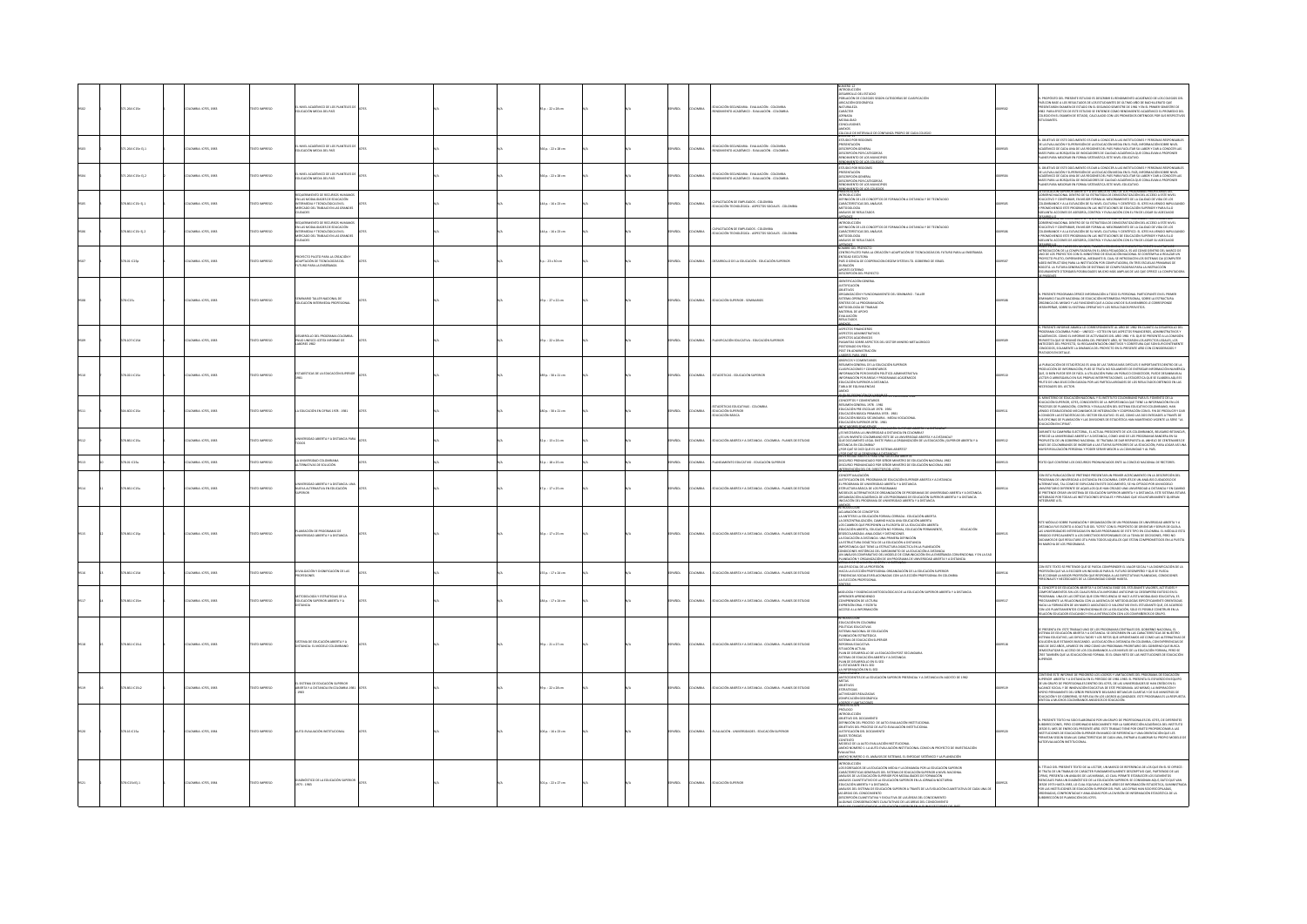|     | e icasa qiz     | DMEAN ICFES, 1984     | OZZRRA OTX        | NÓSTICO DE LA EDUCACIÓN SUPERIO<br>973 - 1983                                                                    |  | 501 p. : 22 x 27 cm |              | <b>MÃOL</b>  | <b>MEM</b>     | EDUCACIÓN SUPERIOR                                                                                                              | -introducción<br>-los egresados de la educación media y la demanda por la educación superior<br>-<br>CARÁCTERÍSTICAS GENERALES DEL SISTEMA DE EDUCACIÓN SUPERIOR A NIVEL NACIONAL<br>-ANÁUSIS DE LA EDUCACIÓN SUPERIOR POR MODALIDADES DE FORMACIÓN<br>-ANÁUSIS CUANTITATIVO DE LA EDUCACIÓN SUPERIOR EN LA JORNADA NOCTURNA<br>-EDUCACIÓN ABERTA Y A DISTANCIA<br>-ANÁUSIS DEL SISTEMA DE EDUCACIÓN SUPERIOR A TRAVÉS DE LA EVOLUCIÓN CUANTITATIVA DE CADA UNA DE<br>-MINIGIO MA ANTIMO VA RIGUILI<br>LAS ÁREAS DEL CONOCIMIENTO<br>-DISCRIPCIÓN CUANTITATIVA Y EVOLUTIVA DE LAS ÁREAS DEL CONOCIMIENTO<br>-ALGUNAS CONSIDERACIONES CUALITATIVAS DE LAS ÁREAS DEL CONOCIMIENTO |              | el título del presente texto de al lector, un marco de referencia de los que en el se checci:<br>se trata de un trabajo de carácter fundamentalmente descriptivo que, partiendo de las<br>deras, presenta un maíus de la memas, lo q<br>DESDE 1973 HASTA 1983, LO CUAL EQUIVALE A ONCE AÑOS DE INFORMACIÓN ESTADÍSTICA, SUMINE<br>POR LAS INSTITUCIONES DE EDUCACIÓN SUPERIOR DEL PAÍS, LAS CIFRAS HAN SIDO RECOPILADAS,<br>DRDENADAS, CONFRONTADAS Y ANALIZADAS POR LA DIVISIÓN DE INFORMACIÓN ESTADÍSTICA DE LA<br>SUBDRECCIÓN DE PLANSACIÓN DEL ICFES.                                                                                                                   |
|-----|-----------------|-----------------------|-------------------|------------------------------------------------------------------------------------------------------------------|--|---------------------|--------------|--------------|----------------|---------------------------------------------------------------------------------------------------------------------------------|---------------------------------------------------------------------------------------------------------------------------------------------------------------------------------------------------------------------------------------------------------------------------------------------------------------------------------------------------------------------------------------------------------------------------------------------------------------------------------------------------------------------------------------------------------------------------------------------------------------------------------------------------------------------------------|--------------|-----------------------------------------------------------------------------------------------------------------------------------------------------------------------------------------------------------------------------------------------------------------------------------------------------------------------------------------------------------------------------------------------------------------------------------------------------------------------------------------------------------------------------------------------------------------------------------------------------------------------------------------------------------------------------|
|     | 2.86 IC15a      | LOMBIA: ICFES, 1984   | O23RNM OT         | WIDAD FÍSICA Y RECREACIÓN DEPOR                                                                                  |  | 141p.: 17 x 24 cm   |              | <b>PAÑOL</b> | <b>OLOMBIA</b> | EDUCACIÓN FÍSICA - RECREACIÓN                                                                                                   | <b>NTRODUCCIÓN</b><br>OBJETIVOS GENERALES<br>-SUGERENCIAS<br>-GUÍA DE ESTUDIO<br>-MEDIOS<br>-PLAN GENERAL DE TRABAJO<br>-ACTIVIDADES PREVIAS<br><b>DORAMENTO FÍSICO</b><br>-DEATHVOS ESPECÍFICOS<br><b>CLO DEL PLAN DE MEJORAMENTO DE APTITUO FÍSICA</b><br>ERENCIAS PARA EL DESA<br>LENCIAS FÍSICAS<br>IONES MODELOS<br>ANGACIÓN DE                                                                                                                                                                                                                                                                                                                                            | 19523        | JA ACTIVIDAD FÉRCA ES CONSIDERADA HOY, DÍA, COMO UN MEDIO EDUCATIVO PRIVILEGIADO, POR QUE<br>COMPROMETE ALSER HUMANO EN SU TOTALIDAD. EL MEDIO ESPECÍFICO DE LA DILISTACIÓN FÉRICA ES<br>MONMIENTO, EL CUAL REALIZADO DISCIPLINADAME<br>.<br>Aísicos de actividad física y recreación deportiva que lo drienten en la adecuada.<br>Jituzación de sus capacidades naturales, de acuerdo con sus intereses y aspiraciones,<br>CONTRIBUYENDO A MEJORAR SU DESARROLLO INTEGRAL DE TAL MANERA QUE PUEDA INTERACTURR EN .<br>LU MEDIO EN FORMA EFICIENTE Y AFRONTAR CON DUTO MAYORES DIGENCIAS DE TRABAJO.                                                                        |
|     | 38.01 IC15p     | LOMBIA: ICFES, 1984   | O22RRM OTX        | SPECTIVA DE LA EDUCACIÓN SUPERIO                                                                                 |  | 161 p. : 16 x 23 cm | 0-009-009-02 | wio.         | <b>SMEM</b>    | - PLANEAMIENTO EDUCATIVO - EDUCACIÓN SUPERIOR<br>- EDUCACIÓN SECUNDARIA - ACCESO A LA EDUCACIÓN<br>- DESARROLLO DE LA EDUCACIÓN | INTRODUCCIÓN<br>UN EJEMPLO DE INVESTIGACIÓN PROSPECTIVA. PROBLEMAS Y TENDENCIAS DE PLANEACIÓN SUPERIOR EN LOS<br>UN ISSON DUCE INVESTIGATION PRODUCTION PRODUCTION TRIMINARY AND AN OUTSIDE SURFACE IN A CONFIDENTIAL CONTROL IN THE CHAPTER OF A STATEMENT OF THE CHAPTER OF A STATEMENT OF THE CHAPTER OF A STATEMENT OF THE CHAPTER OF A ST                                                                                                                                                                                                                                                                                                                                  |              | OBJETIVO DE ESTE ESTUDIO ES CONTRIBUIR A LA ORGANIZACIÓN Y CONSOLIDACIÓN DE UN PROCESO<br>CONTINUO DE INVESTIGACIÓN Y FAMILACIÓN PROSPECTIVA DE LA EDUCACIÓN SUPERIOR EN COLONIELA<br>LAS ACTIVIDADES DE PAMEIXACÍÓN DE LA EDUCACIÓN SUPERIOR Y DEL SESTEMA EDUCATIVO EN COLOMBIA<br>SE HAN CARACTERIZADO POR SER ACTIVIDADES<br>is Internationes<br>Demensiones a los profundos camiento (n. 1791).<br>Cada vez más rápida, ocurren en la sociedad.                                                                                                                                                                                                                        |
|     | 71.14124 (C15m) | LOMBIA: ICFES, 1984   | <b>O22RRM OTX</b> | NUAL DEL TUTOR                                                                                                   |  | 171 p.: 17 x 25 cm  |              | <b>PAÑOL</b> | OMEN           | TUTORES - EDUCACIÓN                                                                                                             | <b>CONTROLLING CONTROL</b><br>SERIE MANUALES DE APOYO 2<br>-PRESENTACIÓN<br>-INTRODUCCIÓN<br>-INTRODUCON<br>- CONCEPTOS GENERALES SOBRE TUTORÍA<br>- CARÁCTERÍSTICAS DESEABLES EN EL TUTOR<br>- FUNCIONES DEL TUTORÍA<br>- FUNCIONA TELEFÓNICA<br>- TUTORÍA ESCRITA<br>- TUTORÍA ESCRITA<br>TUTORÍA RADIAL<br>UBICACIÓN DEL TUTOR DENTRO DE UN SISTEMA DE EDUCACIÓN A DISTANCIA<br>-BELACIONES CON OTROS ELEMENTOS DEL SISTEMA<br>-ÁREAS EN QUE FACTORES ADVERSOS PUEDEN AFECTAR LA TUTORÍA<br>-AUTOEVALLUGIÓN DE LA LABOR TUTORIAL                                                                                                                                             | 8525         | iste manum. Fue escrito atendendo una invelación del instituto colombiano para el<br>fondato de la Educación Superson (fots), eseponde a uno de los deursonentes edl decreto<br>1892 del 38 de Jano de 1989, que establec que "Todo<br>STÁN DISEMPEÑANDO COMO TUTORES Y A EDUCADORES QUE ESPERAN SERLO.                                                                                                                                                                                                                                                                                                                                                                     |
| 826 | $71.1$ iC15p    | CMEIA: ICFES, 1984    | O22RRM OTX        | LAN DE SEGUIMIENTO DE PERSONAS<br>JAPACITADAS DENTRO DEL PLAN NACI                                               |  | 13 p. : 22 x 28 cm  |              | años         | OMEIA          | PERSONAL DOCENTE                                                                                                                | -EL SEGUIMENTO Y LA ASESORÍA<br>OBJETIVOS DEL PLAN<br><b>ESTRATEGIAS DE SEGUIMENTO</b><br>-<br>FICHA DE SEGUIMIENTO<br>- VARIABLES DE LA FICHA<br><b>CESIONALES DE LA EDUCACIÓN A DISTANCIA</b><br>DETIN INFORMATIVO<br>CHA DE SEGUIMIENTO<br>sato noi niser                                                                                                                                                                                                                                                                                                                                                                                                                    | 8526         | SYDDE 1980 III, CFES HA VENED OESARROLANDO UNA SERIE DE ACTIVIDADE CON IL FIN DE CARACTAR COM EL TRES CARACTAR COM EL TRES CARACTARES (1993) EN CARACTARES (1993) EN CARACTARES (1993) EN CARACTARES (1993) EN CARACTARES (19<br>FIRM IN PARTIES (ALIAN MARINALISM IN DESCRIPTION FOR DE INDIVIDUALITATION COMPARANT IN A PROGRAM)<br>PRECISAR CUÁLIS HAN SIDO SUS RISULTADOS.<br>EL PRESENTE DOCUMENTO CONSTITUYE UNA LISTA BUSCA DE PREGUNTAS QUE PUEDEN OBIENTAR L                                                                                                                                                                                                       |
|     | 0.15 (C15)      | LOMBIA: ICFES, 1984   | <b>O22RRM OT</b>  | <b>ERROGANTES BÁSICOS PARA LA</b><br>LUACIÓN DEL SED                                                             |  | (Ap.: 22 x 28 cm    |              | AÑOL         | MBM            | ALUADÓN EDUCATIVA                                                                                                               | PRESENTACIÓN<br>-ASPECTO EVALUADO<br>COMPONENTS<br>-PREGUNTAS<br>-FUENTE DE LOS DATOS<br>-METODOLOGÍA AUDIENCIA                                                                                                                                                                                                                                                                                                                                                                                                                                                                                                                                                                 | 8527         | () O COMPLEMENTACIÓN. LAS PREGUNTAS HAN SIDO FORMULADAS SIGUENDO LOS LINEAMIDITOS<br>PROPUESTO EN EL "FREMIDOELO DE EVALUACIÓN DE LA SED". EL ANÁLISIS DE LOS ANTECEDENTES SE<br>TRATA DE INVESTIGAR EL PROCESO DE SECCIONES PARA LA ADDROÓN DEL PROGRAMA, COMO POLÍTICA<br>GUIRIRMANISTEAL: DÍA TRAS DÍA SE PRETENDE QUE LAS DICIDIONIS SIGNA EL PROCESO RACIDIOAL BASADO<br>EN ESTUDIOS BÁSICOS DE INVESTIGACIÓN QU                                                                                                                                                                                                                                                       |
|     | 8.021 (C15e     | MEN: ICFES, 1984      | OZZRRM OTI        | NATIONS DE LA EDUCACIÓN SUPERIOR                                                                                 |  | 143 p. : 30 x 21 cm |              | AÑOL         |                | STADÍSTICAS - EDUCACIÓN SUPERIOR                                                                                                | NOICADORES<br><b>RESUMEN GENERAL</b><br>-INFORMACIÓN POR INSTITUCIONES<br>-INFORMACIÓN POR ENVEIÓN POLÍTICO A<br>-INFORMACIÓN POR ÁREAS Y PROGRAMA<br>GUÍA DE DEFINICIÓN DE VARIABLES                                                                                                                                                                                                                                                                                                                                                                                                                                                                                           | 39528        | ANTE AL CRECIMIENTO ACELERADO DE LA DEMANDA DE CUPOS EN LA EDUCACIÓN SUPERIOR, AL SISTEMA<br>HA RESPONDIDO DE IGUAL MANERA CON LA MATRÍCULA EN EL PRIMER CURSO, PUESTO QUE, HA<br>EXPERIMENTADO CON TENDENCIA CRECENTES, ALTOS ÍNDICES DE ABSORDÓN. SIGNIFICA QUE AL<br>ESTABLECER RELACIONS SINTEL LA MATÍSCULA EN PRIMER CLIBSO DE EDUCACIÓN. SIGNIFICA QUE AL<br>BACHLERRES DEL AÑO ANTERIOR Y LAS SOLICITUDES EFEC                                                                                                                                                                                                                                                      |
|     | 38.8611C15d     | LOMBIA: ICFES, 1985   | O22RRM OTX        | Anthro some in Sicrema ne<br>JCACIÓN SUPERIOR AGERTA Y A<br>TANCIA                                               |  | 356 p. : 22 x 28 cm |              | años         | OMEIA          | EDUCACIÓN ABERTA Y A DISTANCIA - COLOMBIA - PLANES DE ESTUDIO                                                                   | The macurity<br>DISEÑO DEL DIAGNÓSTICO DEL SISTEMA DE EDUCACIÓN SUPERIOR ABIERTA Y A DISTANCIA A PRIMER SEMESTR<br>2985<br>DE 1985<br>- MOTECONTES<br>- MARCOTOS DEI DAGNÓSTICO<br>- MARCO LEGAL, POLÍTICO Y CONCEPTUAL DEL DAGNÓS<br>- GIMELISIDAIS GLOBALES DE CADA COMPONENTE<br>- COMCLISIDAIS GLOBALES DE CADA COMPONENTE<br>- CONCLISIDAIS GLOBALES DE CADA COMPONENT<br>-ANÁLISIS DE RESULTADOS DE NIVEL NORMATIVO-ESTRATÉGICO<br>-ANÁUSIS DE RESULTADOS DE NINEL OPERATIVO DESARROLLADO Y PUESTA EN MARCHA DE LOS PROGR<br>-ESTADO LEGAL DE LOS PROGRAMAS SED<br>-AOMINISTRACIÓN DE LOS PROGRAMAS DEL SED                                                               | 09529        | A VIRTICON SIX TRANS EN ACTIVADADE TRA PROVIETO, CONTINUAVABLA LA KILIZANCIA DE LIN<br>SMARIORTECO INICIAL QUI SENISSA COMO MARCO DE REFERIRCA INICIAL PARA LAS ACTUAIS<br>SMARIORTECO, NICIAL QUI SENISSA COMO MARCO DE REFERIRCA I<br>COMPAÑADA POR EL RESTO DE LAS ACCIONES QUE ESTADAN PREVISTAS EN EL "PLAN DE ACTIVIDADES" Y<br>CIONADO                                                                                                                                                                                                                                                                                                                               |
|     | 28.8611C15m     | LOMBIA: ICFES, 1985   | OZZRRNI OTXI      | nual sobre diseño instruccional<br>ICADO A MATERIALES IMPRESOS EN<br>ICACIÓN A DISTANCIA                         |  | 341 p. : 22 x 28 cm |              | <b>AROL</b>  | OMBIA          | EDUCACIÓN ABERTA Y A DISTANCIA - COLOMBIA - DI ANES DE ESTUDIO                                                                  | <b>INTRODUCCIÓN</b><br>UNCIPIOS DE APRENDIZAJE<br>JRMULACIÓN DE OBJETIVOS DE APRENDIZAJE<br>ABORACIÓN DE PRUEBAS                                                                                                                                                                                                                                                                                                                                                                                                                                                                                                                                                                |              | INTERFERING STEEL DROEGD A AND CONDITION UNIVERSIDE AND ALSO THE UNIVERSIDE STEEL ANALYSIS CONDITION OF THE SECOND AND CONDITION OF THE SECOND CONDITION OF THE SECOND CONDITION OF THE SECOND CONDITION OF THE SECOND CONDIT<br>ÚMERO DE CASILIAS INDICA EL ORDEN EN QUE SE PRESENTAN LAS UNIDADES.                                                                                                                                                                                                                                                                                                                                                                        |
|     | 8611C15p        | MEN: ICFES, 1985      | O22RRM OT         | .<br>Proceso académico de la educación<br>Perior a distancia y su evaluación                                     |  | 169 p. : 22 x 28 cm |              | AÑOL         |                | CACIÓN ABERTA Y A DISTANCIA - COLOMBIA - PLANES DE ESTUDIO                                                                      | -MODELO OPERATIVO DE LA EDUCACIÓN A DISTANCIA<br>-EL PLAN DE CURSO<br>EL MEDIO MAESTRO<br>EL GUÍON AUDIOVISUAL<br>LA EVALUACIÓN DE LOS APRENDIZALES COGNOSCITIVOS<br>EVALUCIÓN DE LA FORMACIÓN PRÁCTICA<br>SUÍA DEL TUTOR                                                                                                                                                                                                                                                                                                                                                                                                                                                       |              | COMO PARTE DE UN HOMOO ESFUERZO POR LOGRAR UNA MAVORI JUSTICIA SOCIAL Y UNA MEIDIR<br>RELACIÓN ENTRE LA EDUCACIÓN SUPERIOR Y EL DESARDOLO MACIONAL, LAS INSTITUCIONES<br>COLONIBIANAS DE EDUCACIÓN SUPERIOR HAN ENTRADO DE MANERA OE<br>iusca democratizar el acceso a la educación superior convirtiendo al alumno en el acto de<br>Lu propio aprendizaje y contribuitindo fundamentalmente a desarrollar en su capacidad de<br>IMPRENDER A APRENDER".                                                                                                                                                                                                                     |
|     | 18.86110150511  | LOMBIA: ICFES, 1985   | OZZRRNI OTXI      | IENTACIONES PARA EL USO DE MEDIOS<br>LA EDUCACIÓN SUPERIOR A DISTANCIA                                           |  | 81 n : 22 x 28 cm   |              | <b>JORK</b>  | LOMBIA         | EDUCACIÓN ABERTA Y A DISTANCIA - COLOMBIA - PLANES DE ESTUDIO                                                                   | .<br>1951ean Multimedial de entrega de la instrucción en la educación a distancia.<br>USO DE LOS MEDIOS AUD<br>. USO DE LOS MEDIOS AUDIOVISUALES EN LA ENSEÑANZA<br>KRÁCTERÍSTICAS DE LOS PROCESOS DE PRODUCCIÓN DE LOS MATERIALES AUDIOVISUALES Y SUS<br>UERMIENTOS                                                                                                                                                                                                                                                                                                                                                                                                            | 09532        | SAMPAINGER A APRILISIONE :<br>RIPORTING A APRILISIONE DE INSTITUTO COLONIBIANO PARA EL FOMENTO DE LA EDUCACIÓN<br>RIPORTIN - COEZ-MA ESTANECIÓN ESTANTIGUAL DE APARIS ÉTICADO A AL ROSTITUCIONES FÓREMAN<br>PARRAMENTA DE QUE ESTAS CRE<br>SOBRE LOS DIFERENTES COMPONENTES DE LOS PROCESOS DE DISEÑO, PRODUCCIÓN Y VALIDACIÓN DE<br>TRIALES AUDIOVISUALES Y SUS PERSPECTIVAS DE UTILIZACIÓN EN LA MODALIDAD DESESCOLARIZADA<br>PRETENDER PARA ELLO SER EXHAUSTIVOS EN UNA ÁREA DEL CONOCIMIENTO QUE DÍA A DÍA SE                                                                                                                                                           |
|     | 1.0611C15o Ej.2 | LOMBIA: ICFES, 1985   | O22RRM OTX        | <b>TACIONES PARA EL USO DE MEDIOS</b><br>A EDUCACIÓN SUPERIOR A DISTANCI                                         |  | 81 p. : 22 x 28 cm  |              | wio.         | <b>MEM</b>     | EDUCACIÓN ABERTA Y A DISTANCIA - COLOMBIA - PLANES DE ESTUDIO                                                                   | oucción<br>EL SISTEMA MULTIMEDIAL DE ENTREGA DE LA INSTRUCCIÓN EN LA EDUCACIÓN A DISTANCIA<br>EL USO DE LOS MEDIOS AUDIOVISUALES EN LA ENSEÑANZA<br>.<br>Récterènticas de los procesos de producción de los materiales audiovisuales y sus<br>Suermientos                                                                                                                                                                                                                                                                                                                                                                                                                       | 8522         | en Requelty Yampija sus posibilidades efectivas de Afusación en la educación.<br>En el Nanco del Proyecto, el restruto colonibinado para el fondato de la educación<br>Rupiror: «Ces» ha establecido estavatigas de Aporo Técnico a<br>AMMONIMUM NA CASA ESTA DE CONSUMERA PRODUCA DE PORTADO DE CONSUMENCIA DE LOS DE CONSUMERADOS DE PORTER DE ESTA DE CONSUMERCIÓN PRODUCADO DE CONSUMERCIÓN EN EL ENTRE EN ENTRE EL ENTRE EL ENTRE EL ENTRE EL ENTRE EL ENTRE EL<br>o dhi biy y biy ze<br>Tibyo bezhverwwr<br>EN RIQUECE Y AMPLÍA SUS POSIBILIDADES EFECTIVAS DE APLICACIÓN EN LA EDUCACIÓN.                                                                            |
|     | 12.2011038      | CANBUA: ICFES, 1985   | OZBRNI OTX        | -<br>Changache polimica pui a<br>CACIÓN A DISTANCIA: REFERENCIAS<br>ra la definición de la función<br>Pervisora  |  | 60 p. : 22 x 28 cm  |              | <b>MGCL</b>  | 14,404         | DUCACIÓN ABERTA Y A DISTANCIA - COLOMBIA - PLANES DE ESTUDIO                                                                    | .<br>Educación a distancia<br>FORMACIÓN PRÁCTICA<br>A FORMALION PRÁCTICA EN LA EDUCACIÓN A DISTANCIA<br>A EGRAMACÓN PRÁCTICA EN LA EDUCACIÓN A DISTANCIA<br>I MANERA DE SÍNTESES                                                                                                                                                                                                                                                                                                                                                                                                                                                                                                | 0534         | EN RIQUECE Y AMPUA SUS POSIBILISADES EFECTIVAS DE APUCACIÓN EN LA EDUCACIÓN.<br>LA EDUCACIÓN ES UNA MANIFESTACIÓN DE ALTA COMPLEJBRO DEBIDO, POR UNA PARTE, A LOS<br>MIÚLTIPAES FACTORES QUE IMPLICA Y, POR OTRA, A SU NATURALEZA SO<br>EURGE INMEDIATAMENTE LA NECESIDAD DE ACLIMATARLO DENTRO DE SU CONTEXTO Y DE UBICARLO EN<br>IAMINI INNIMINO DE SUS BELACIONES DIVERSAS. A ACCIPITACIÓN DE ESTE SUPURTION DE INA LENGADO A<br>NOCIONARIO DE SUS BELACIONES DIVERSAS. LA ACCIPITACIÓN DE ESTE SUPURTIO ROS HA LENVADO A<br>NOCIONARIO DE SUS BELACIONES DIVIDOS SU                                                                                                     |
|     | 28.8611C151     | LOMBIA: ICFES, 1985   | OZZRRNI OTXI      | EAMENTOS PARA EL DISEÑO,<br>20UCCIÓN Y EDICIÓN ME MATERIALES<br>RA EDUCACIÓN ABIERTA Y A DISTANCIA               |  | $100 - 224$ cm.     |              | <b>JORK</b>  | OMBIA          | CONCACIÓN ABICETA Y A DISTANCIA - COLOMBIA - DI ANES DE ESTUDIO                                                                 | INUMENTAIN<br>DCESO DE DISEÑO, PRODUCCIÓN, DESARROLLO Y VALIDACIÓN DE MATERIALES<br>PECTOS LEGALES SOBRE CONTRATACIÓN Y DERECHOS DE AUTOR                                                                                                                                                                                                                                                                                                                                                                                                                                                                                                                                       | <b>Acade</b> | ES CONVENIENTE RECORDAR QUE LA PUESTA EN MARCHA DE 19 PROGRAMA DE EDUCACIÓN A DESTANCIA<br>EDIGE UNA AFEC INSCALI EN FAMINOCACIÓN, EN LA CUAL SE DESTRIN LOS FAMAS Y SE DETERMINAN LAS<br>OPERACIONES DE CENARIAS PARA ALCANZAR LOS<br>HAMEN PARA TAMMONDON DE DESIDIO COMPANDAMENTE LIAMADO "PRODUCCIÓN DE MATERIALES",<br>LOS CUALES SE DEBEN ELABORAR MATERIALES. CUMPADA ESTA ETAPA EN LAS DISTINTAS INSTITUCIONES,<br>EL PROCEDE A LA REALIZACIÓN DEL PROCESO COMÚNMEN                                                                                                                                                                                                 |
|     | 8.8611C15s      | LOMBIA: ICFES, 1985   | OZBRNI OTX        | MA DE EDISTACIÓN ABERTA Y A<br>ISTANCIA SED: DOCUMENTO CONCEPTU<br>DE DISEÑO DEL SISTEMA DE DIAGNÓSTI<br>032.038 |  | 120 p. : 22 x 28 cm |              | <b>JORKS</b> | LOMBIA         | DIGICACIÓN ABERTA Y A DISTANCIA - COLOMBIA - PLANES DE ESTUDIO                                                                  | -<br>-NATECEDENTES Y PROPÓSITOS DEL DISEÑO DE UN SISTEMA DE DIAGNÓSTICO SOBRE EL SED<br>-NECESIDAD DE UN SISTEMA DE DIAGNÓSTICO SOBRE EL SED<br>-EL SISTEMO DE Y CONTROL DISETINTES<br>OBIENTACIÓN Y CONTROL DISETINTES<br>-MARCO LEGAL, POLÍTICO Y CONCEPTUAL PARA EL DISEÑO DEL SISTEMA DE DIAGNÓSTICO SOBRE EL SED<br>A Y ATRIBA ROBERTA MODA AJ 28802 OUTZONER DA AMITZE J20 ODADO MARCO DE GO<br>ISTANCIA<br>STRATGIA PARAEL DESARROLLO Y PUESTA EN MARCHA DEL SISTEMA DE DAGNÓSTICO SOBRE LA EDU<br>CHRISTIA ABERTA Y A DISTANCIA<br>CARÁCTERÍSTICOS Y UNITALIONES DEL SISTEMA DE DAGNÓSTICO SOBRE EL SED<br>CARÁCTERÍSTICOS<br>"INTERNATIONA<br><b>Rooms</b>             | 39536        | el sistema de educación superidr abierta y a distancia surgió como una respuesta a<br>Problemas educativos que requieren atención probitabia en el país, el estudio de dicho<br>Problemas lenicativos que requieren a forbulha una d<br>DISPOSICIÓN SE PLASMÓ TANTO EN LOS PLANES DE DESARROLLO NACIONALES Y DEL SECTOR EDUCATIVO<br>PARA EL CLIATRIENIO 1982-1986, COMO EN DECRETOS QUE DIERON NUEVA VIDA A LAS DIPERIENCIAS EN<br>rinal de 1982 y 1820 de 1983).<br>Nextructonse de Educación superior de Sarroulardo y Abrieron nuevos cannos para que las<br>Nextructonse de Educación superior se vincularão y Abrieron nuevos cannos para que las<br>Trijuonses de Ed |
|     | <b>DOLUTION</b> | TANKING INTERNATIONAL | m weerso          | NOTICAS DE LA EDIACACIÓN SUBERIOR                                                                                |  | 150 x 130 x 21 cm   |              | <b>AROL</b>  | OMBA           | estanísticas - enucación superiora                                                                                              | NDORIA<br>MEN GENERAL<br>RMACIÓN POR INSTITUCIONES<br>.<br>DRMACIÓN POR DIVISIÓN POLÍTICO ADMINISTRATIVA<br>DRMACIÓN POR ÁREAS Y PROGRAMAS ACADÉMICOS<br>DÍSTICAS DE LA EDUCACIÓN A DISTAN                                                                                                                                                                                                                                                                                                                                                                                                                                                                                      | acor         | .<br>DRME FINAL QUE CONTIENE LAS ESTADÍSTICAS DE LA EDUCACIÓN SUPERIOR REALIZADA POR LA<br>DRIECCIÓN DE PLANEACIÓN Y LA DIVISIÓN DE INFORMACIÓN ESTADÍSTICA.                                                                                                                                                                                                                                                                                                                                                                                                                                                                                                                |
|     | 211C15e2        | OMBA: ICFES, 1986     | O23RM OT          | DÍSTICAS DE LA EDUCACIÓN SUPERIOR                                                                                |  | 253 p. : 30 x 21 cm |              | ušoi.        | LOMBIA         | .<br>STADÍSTICAS - EDUCACIÓN SUPERIOR - EDUCACIÓN A DISTANCIA                                                                   | INUILAUURIS<br>-RESUMEN GENERAL<br>-INFORMACIÓN POR INSTITUCIONES<br>-INFORMACIÓN POR DIVISIÓN POLÍTICO ADMINISTRATIVA<br><b>DRMACIÓN POR ÁREAS Y PROGRAMAS ACADÉMICOS</b><br>NEDER OF LA POUR ADDRESS PETABOTIA                                                                                                                                                                                                                                                                                                                                                                                                                                                                | isaa         | .<br>DRINE FINAL QUE CONTIENE LAS ESTADÍSTICAS DE LA EDUCACIÓN SUPERIOR REALIZADA POR LA<br>DIRECCIÓN DE PLANEACIÓN Y LA DIVISIÓN DE INFORMACIÓN ESTADÍSTICA.                                                                                                                                                                                                                                                                                                                                                                                                                                                                                                               |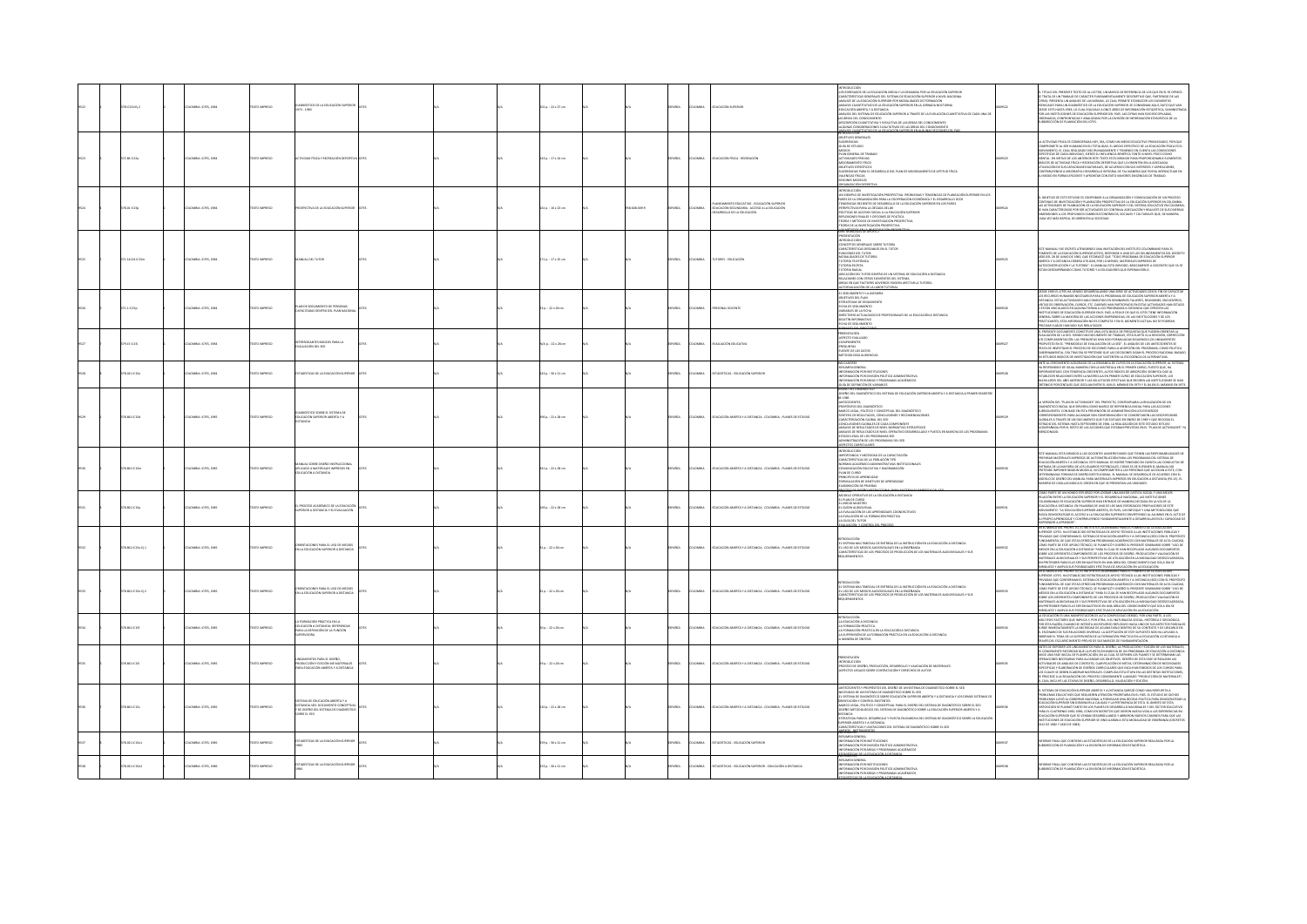|  | 78.021 (C15e3     | LOMBIA: ICFES, 1986 | O2394M OT          | .<br>Tadística básica de las bibliotecas<br>Educación superior                                                                                    |  | 4 p. : 30 x 21 cm        |  |              |                | <b>TADÍSTICAS - EDUCACIÓN SUPERIOR - BIBLIOTECA</b>                   | <b>SESENTACIÓN</b><br>COMENTARIOS A LA ELABORACIÓN DEL INFORME<br>TEXAMINAJES<br><b>JUECODNES - SISTEMA DE ESTANTERÍAS</b><br>JRARIO<br>ISTENICA DE COLECCIONES - IUROS<br>ISTENICA DE COLECCIONES - PUBLICACIONES SERIADAS<br>ISTENICA DE COLECCIONES - ADQUISICIONES BRIUDGRÁFICAS - UBROS<br>IROS PROCESADOS<br>XUMENTOS DADOS DE BAIA - LIBROS<br>XUMENTOS DADOS DE BAIA - PUBLICACIONES SERIADAS<br>"GREGILADÓN VPRESTANO" (1882S Y PUBLICADONES SEBADAS<br>"EREDEADÓN Y PRESTANO" (1882S Y PUBLICADONES SEBADAS<br>"FEFERINCIA" RESPUESTA DIRECTA Y BIBLIOGRAFÍAS<br>"FEREIYAN" (1810/1805 - INGRESOS Y DERESOS<br>AN DE DEFINICIÓN DE VARIABLES<br>AN DE DEFINICIÓN DE VARIABLES<br>ANA DE EQUEVALENCIAS DEL PRIMER SUMARIO DEL SISTEMA I |        | esse el año de 1979 la división de información y documentación, juntamente con la<br>Ivisión de información estadística han venido trabajando en el diseño e implementación di<br>DMISION DE INFORMACIÓN LYANGYATA HAN VANDU I KAMANDUD LAN IA UDIA-na a surtanum mataran va<br>UN SETENAA FERMANDINTE DE BEGISTRO Y SUMMISTIKO DE DATOS PARA FACILITAR, LA PROGRAMACIÓN Y<br>EVALUACIÓN DE ACTIVIDADES Y SERVICIOS BI<br>.<br>Fecto en el año 1981 se probó un formulario base para la recolección de informació<br>Junice Bibliotecas del sistemas postsecundario del país, con el fin de austario a las<br><b>MOÓN OU</b><br>SIDADES INSTITUCIONALES.                                                                                                                                          |
|--|-------------------|---------------------|--------------------|---------------------------------------------------------------------------------------------------------------------------------------------------|--|--------------------------|--|--------------|----------------|-----------------------------------------------------------------------|--------------------------------------------------------------------------------------------------------------------------------------------------------------------------------------------------------------------------------------------------------------------------------------------------------------------------------------------------------------------------------------------------------------------------------------------------------------------------------------------------------------------------------------------------------------------------------------------------------------------------------------------------------------------------------------------------------------------------------------------------|--------|---------------------------------------------------------------------------------------------------------------------------------------------------------------------------------------------------------------------------------------------------------------------------------------------------------------------------------------------------------------------------------------------------------------------------------------------------------------------------------------------------------------------------------------------------------------------------------------------------------------------------------------------------------------------------------------------------------------------------------------------------------------------------------------------------|
|  | 278.8611C15c      | LOMBIA: ICFES, 1986 | <b>OZZREMI OTI</b> | : CMPUTACIÓN Y EDUCACIÓN SUPERIOR<br>PEJCACIÓN A SISTEMAS DE EDUCACIÓN<br>LUPERIOR ABIERTA Y A DISTANCIA                                          |  | $189a : 21 \times 27$ cm |  | <b>LORAS</b> | <b>AIRMOJO</b> | EDUCACIÓN ABERTA Y A DISTANCIA - COLOMBIA - SISTEMAS                  | KÓLONTACIÓN<br>-RETORICODA<br>-FOTENCH ERICATIVO DEL COMPUTADOR<br>-FOTENCH ERICATIVO DEL COMPUTADOR<br>-EDUCACÓN ABERTA Y A DESTANCIA APOYADA CON COMPUTADOR FOSBILIDADES Y REQUERIMENTOS<br>-EDUCACÓN ABERTA Y A DESTANCIA APOYADA CON COMPUTADOR<br>-MAED                                                                                                                                                                                                                                                                                                                                                                                                                                                                                     |        | COMO CONSECUENCIA DEL DESARROLLO DENTÍFICO Y TECNOLÓGICO QUE CARACTERIZA NUESTRO<br>ACTUAL MOMENTO HISTÓRICO, RESULTA INDUSTRONABLE LA ADAPTACIÓN E INTERNALIZACIÓN DE<br>BICHOS AVANCES EN EL OSSARROLLO DE LOS DERRINTES PROCESOS<br>A A A ITALIZACIÓN EN MEDIOS E NEITRANANTOS MAGICOS QUA MALILI NO AMMINIMO ECONÓMICO COMANA, NO<br>EDUCACIÓN A DISTANCIA COMO ACTIÓN INNOVADORA DESTRO DEL CONTEXTO EDUCATIVO COMANA, NO<br>PUEDE IGNORIAL A ANGENINO E EM INFORMÁTIC<br>COMO ELEMENTOS DE APOYO A LA LABOR ACADÊMICA REALIZADA.                                                                                                                                                                                                                                                            |
|  | 25.06 IC151       | LOMBIA: ICFES, 1986 | O23RNM OT          | MOÓN Y LA DOCUMENTAC<br>.<br>Jeativa en colombia, informe sobr<br>Situación actual                                                                |  | 101 p. : 21 x 27 cm      |  | AÑOL         |                | MAS DE ALMACENAMENTO - RECUPERACIÓN DE INFORMACIÓN - EDUCACIÓN        | -INTRODUCCIÓN<br>-LA INSOBANCIÓN Y LA DOCUMENTACIÓN EN LOS PLANES DE DESARROLLO NACIONALES<br>-LA INSOBRACIÓN Y LA DOCUMENTACIÓN EDUCATIVA: PROBLEMÁTICA Y SITUACIÓN ACTUAL<br>-FLANEAMENTO<br>-FOLÍTICAS MACIONALES SOBRE INFORMACIÓN Y DOCUMENTACIÓN<br>-LAS BIBLIOTECAS FÚBLICAS Y SU APOVO A LA DOCUMENTACIÓN EDUCATIVA<br>-CENTROS EXISTENTES<br>-EQUIPAMENTO<br>-FUBLICACIONES<br>-ESTABÍSTICA EDUCACIÓNAL<br>-COOPERACIÓN INTERNSTITUCIONAL<br>-Lueindadintationalisticamentalistic de lata de Educación<br>- Publicaciónes servicis de Nicomariación educativa en Coloniaia<br>- Auscidenado d'Arnados de Nicomarco de Los Sectivas en Dicionaia<br>- Cultidenado para el Danamódico                                                     |        | ATENDIEMICO A UNA SCULTITUD DE COLABORACIÓN DE LA ORGANIZACIÓN DE ESTADOS BERDAMERICANOS<br>PARA LA EDUCACIÓN, LA CENCA Y LA CULTURA, OEI, LA DINISIÓN DE NISOBRACIÓN Y SOCUMENTACIÓN<br>PARA LA EDUCACIÓN SUPERIOR DEL LEFES, HA EL<br>LA DOCUMENTA FORM EDIDAMINA IN KULOMINA". LA TAMMINO EN MICAL COMPADI PAPPARAMO DE LOS<br>SERVICIOS EN COCUMENTACIÓN E INSERIA COMO DOCUMENTO MARCO PARA EL DESARBOLLO DE LOS<br>SERVICIOS EN COCUMENTACIÓN E INSERIALIZÓN EDUCATIVA<br>RRESPONDIEI<br>FORMÁTICA".                                                                                                                                                                                                                                                                                        |
|  | 270.78 IC15c      | LOMBIA: ICFES, 1986 | <b>O22RRM OT</b>   | ALTORÍA EN INVESTIGACIÓN<br>MULIKTIVA: APORTES PARA ESCLARECER<br>OS PLANTEAMIENTOS CONTEMPLADOS EI<br>IS FUNCIONES ASIGNADAS                     |  | 191 p. : 21 x 28 cm      |  | <b>JORKS</b> | AIRMOJO        | INVESTIGACIÓN EDUCATIVA                                               | GUÍA PARA ORENTAR LA AUTOEVALUACIÓN Y HETEROEVALUACIÓN INSTITUCIONAL EN RELACIÓN CON LOS<br>NORMAN MARINHALMONT UNIVERSITY IN INTERNATIONAL CONTROL IN EXPLORATION IN EQUIPMENT CONDITIONS IN A STATE OF CONDITIONS IN A STATE OF CONDITIONS IN A STATE OF CONDITIONS IN A STATE OF CONDITIONS IN A STATE OF CONDITIONS IN<br>-OUE INCLUIR EN UN MANUAL QUE SEA ORIENTATIVO DE LA EVALUACIÓN CONTINUADA<br>ULAR UN CONCEPTO ACERCA DE LAS ORIENTACIONES Y ACCIONES REALIZADAS A NIVEL DE SUBPRO<br><b>OCCENTACIÓN</b>                                                                                                                                                                                                                            |        | los estándares, criterios y procedimientos seleccionados y descritos en cada caso,<br>Responden a un enfocult de la altidenallación que prinegia el reu de las instituciones de<br>Educación superior, mas centrado en un claro plan<br>CONFRONTSO POR ALCANZAR RAZONARLES NIVELES DE LOGRO DE LOS QUE PROPONEN. EN TAL SENTIDO<br>ARECE SENSATO DIFERENCIAR TRAS GRANDES BLOQUES CONCENTRADORES DE INFORMACIÓN: 1.<br>.<br>Rutorvalliación institucional desde las perspectivas del compromiso con los fines de la<br>Ducación superior, 2. Autorvalliación institucional desde las perspectivas de la capacida<br>I conpromiso de logro de los propósitos de<br>nvestigación, 3. autodvaluación institucional desde la perspectiva de su eficiencia y auste<br>A normas administrativo-legales. |
|  | 278.8611C15t      | LOMBIA: ICFES, 1986 | OZBRNI OTX         | TUTOR: MAESTRO EN LA MODALIDAD E<br>UCACIÓN SUPERIOR ABERTA Y A<br>ITANCIA                                                                        |  | 366 p. : 22 x 28 cm      |  | PAÑOL        | <b>AIGMENT</b> | EDUCACIÓN ABERTA Y A DISTANCIA - COLOMBIA                             | -SER TUTOR ES SER MAESTRO<br>-EDUCAR: ENSEÑAR A SER EN Y PARA LO SUPERIOR A TRAVÉS DE UNA FORMACIÓN INTEGRAL DEL HOMBRE<br>-EDUCAR Y ENSEÑAR<br>-EL SUIETO COGNOCENTE<br>-LOS OBIETIVOS COGNOSCIBLES, LA REALIDAD<br>LOS UNICITADO LOS DESENSOS EN FINIDADES EN EXPLOSION ABIERTA Y A DISTANCIA<br>EL TUTOR: MAESTRO EN LA MODALIDAD DE LA EDUCACIÓN ABIERTA Y A DISTANCIA<br>EL TUTOR COMO DOCENTE EN Y PARA LO SUPERIOR<br>el Tutor Como Docente en Y Para lo Superior<br>Funciones del Tutor<br>El Tutor Como de la Institución<br>Funcion Linix<br>Funcion Linix<br>Funcion Linix                                                                                                                                                            |        | TOOS LOS MARINES TENNI POL MUSILMATA EL SOCIO DE MARIE A ASTOTICOL METADESCO DE LOS MARINES (1880)<br>1. DUBANTE SAGUE ESTA ARBANCADE A ARENTELES HA DADICADA A INVIAIS ANIMADA EL SUR CONSTANTE EN EN ANOS EN EN E<br>14. DE AN AN                                                                                                                                                                                                                                                                                                                                                                                                                                                                                                                                                               |
|  | <b>PRO3 IC15h</b> | DIMENSIONES, 1986   | O23RNM OT          | .<br>Antos de estudio del estudiante dei<br>D de colonibia, princer semestre de                                                                   |  | 6p. : 22 x 28 cm         |  | AÑOL         | OMBM           | DUCACIÓN A DISTANCIA - HÁBITOS DE ESTUDIO                             | THE INTERNATIONAL MARCO TECHNOLOGY<br>-MARCO TECHNOLOGY<br>-DISENTADOS<br>-CONCLUSIONES<br>-SUGERENCIAS<br>-REFERENCIAS BRUDGRÁFI<br>-REFERENCIAS BRUDGRÁFI<br>-REFERENCIAS BRUDGRÁFI                                                                                                                                                                                                                                                                                                                                                                                                                                                                                                                                                            |        | el Modelo Colombiano para un sistema de equicación superide aberta y a destavica, subest<br>Cono una respuesta a la viltapaciocía de recedidants sociales y est a regulación superide.<br>Re conoire cono subbistiva del settra de e                                                                                                                                                                                                                                                                                                                                                                                                                                                                                                                                                              |
|  | 78.8611C15e       | CANBUA: ICFES, 1986 | <b>O22RRM OT</b>   | LUACIÓN DEL RENDIMIENTO EN<br>GRAMAS DE EDUCACIÓN SUPERIOR A<br>TANCIA                                                                            |  | 21p.:21×28 cm            |  | <b>JORK</b>  | OMBIA          | VALUACIÓN - EDUCACIÓN SUPERIOR - EDUCACIÓN A DISTANCIA                | ONES ESTRATÉGICAS EN LA EVALUACIÓN DEL RENONAIGNEE<br>UNCIMIDAS SAIRANTALISAS IN LA NOVALISACIÓN DEL RIANDIMIDITO<br>-ASPECTOS CRÍTICOS OPERACIONALES DE LA EVALUACIÓN DEL RENOMBENTO<br>-LA CALIFICACIÓN Y LA INFORMACIÓN DE SISTEMAS DE EVALUACIÓN DEL RENOMBENTO<br>-ORGANIZACIÓN Y ADMINI                                                                                                                                                                                                                                                                                                                                                                                                                                                    |        | "<br>Like a de la mucha que se un escrito sobre la funculación del remoniento estudinotare y de<br>Like mélòtiples reformas intentadas en las instituciones del mine superdor, las condiciones<br>Lice mélòtiples reformas intentadas e<br>pruebas para revisar los conocimientos del estudiante sobre una agishatura. Esta<br>Concepción se hola de dobie influencia formalista que hibiós recibido. Las diferentes<br>Decisiones se presentan mediante una confrontación de p                                                                                                                                                                                                                                                                                                                   |
|  | 228.8611C15       | LOMBIA: ICFES, 1986 | <b>O22RIM OT</b>   | ORME EIECUTIVO: TENDENCIAS Y<br>LEMAS DE DESARROLLO Y<br>.<br>Néación de la educación a<br>Tancia, propuesta de Modelo di<br>Néación de la oferta |  | 0 p.: 22 x 28 cm         |  | AÑOL         |                | DUCACIÓN ABERTA Y A DISTANCIA - COLOMBIA - PLANES DE ESTUDIO          | REMONT ARCHITECTURE TEMPORA<br>PRIMONACON I VOLETIVOS<br>FRIMONALE PROBLEMAS EL ATEMONAMENTO DE DESARDOLO EDI VATIVO<br>EL ASTRIMO DE EDICANCÍN SUPERIOR Y A DESPARTA - SEAD<br>EL ASTRIMO DE EDICANCÍN SUPERIOR Y A DESPARTA - SEAD<br>MECER<br>MENDADONES                                                                                                                                                                                                                                                                                                                                                                                                                                                                                      | 201545 | NISIONING SI PRESIDENTA MISIONALE UNA CONFIDENTACIÓN DE VIA PARTICIO EL CON MARCO COMENZANTE EN EL CONSUMERATOR<br>19 de de Toua Política Marco de Escochas una proposición de Dianardo de Marco Comenzante<br>19 de de Toua Palisa                                                                                                                                                                                                                                                                                                                                                                                                                                                                                                                                                               |
|  | 28.01 IC15m       | CMEIA: ICFES, 1986  | <b>OZZRRM OT</b>   | .<br>24. lán 1988 Caracter: Zación<br>24. lán 1958 v selección de<br>RSOS EDUCATIVOS                                                              |  | (Ap.: 22 x 28 cm         |  | zûa          | OMEN           | CANCAMIENTO EDUCATIVO                                                 | -FUNTOS CRÍTICOS EN EL SISTEMA EDUCATIVO COLOMBIANO<br>-ELEMENTOS DE UN PROYECTO EDUCATIVO INNOVADOR<br>elementos de un provecto educativo innovador<br>La tecnología educaciónal como agente catalizador del cambio<br>Ambientes y recursos educativos en educación a distancia                                                                                                                                                                                                                                                                                                                                                                                                                                                                 |        | en Harrista Pontification and Martin Company and Department Company and Martin Company and Company and Company<br>El Tamericky Kyning (D. 1984) A Party de University of Martin Charlot Company and Statement Description (D. 19<br><br>ECURSOS EDUCATIVOS QUE CONFORMAN UN PROVECTO EDUCATIVO PERTINENTE, ES DECIR, QUE<br>ESPONDA A LAS NECESIDADES INTEGRALES.                                                                                                                                                                                                                                                                                                                                                                                                                                 |
|  | 325.06 IC15g      | LOMBIA: ICFES, 1986 | <b>O22RRM OT</b>   | A PARA EL DISEÑO Y LA<br>MREMENTACIÓN DE UN SISTEMA DE<br>NFORMACIÓN PARA PROGRAMAS DEL<br>ISTEMA ABERTA Y A DISTANCIA - SED                      |  | 4 p. : 22 x 28 cm        |  | AÑOL         |                | TEMAS DE ALMACENAMENTO - RECUPERACIÓN DE INFORMACIÓN - EDUCACIÓN      | <b>IN EMERITY BÁSICALE DE BROCKA DE SE ECONÓMIE DE 105 M</b><br>ENFOQUE Y MOTIVACIÓN - INTRODUCCIÓN Y ORIENTACIÓN<br>- MARCO DE REFERENCIA<br>- RAZÓN DE SER DEL SISTEMA DE INFORMACIÓN<br>-BACIN DI SIR DEL SITEMA E RATIONALCON<br>- ARCENDIARE DE LA INFORMACIÓN<br>- ARCENDIARE DE LA INFORMACIÓN<br>- ARCENDIARE DE LA INFORMACIÓN<br>- ARPEL DEL SITEMA DE INFORMACIÓN EN LOS FROGRAMAS DEL SED<br>- ARAEL DE SITEMA DE RESPONACI<br>SARROLLU Y LILLUCION L<br>OSPECCIÓN<br>ONECCIÓN<br>IÁUSIS DE LOS ELEMENTO<br>EMENTOS DEL SISTEMA DEL K                                                                                                                                                                                                |        | RA EL DESARROLLO DE LOS ESTUDIOS Y TRABAJOS SOBRE EL SED. ES NECESARIO QUE EL SISTEMA DE<br>NFORMACIÓN SOBRE EDUCACIÓN SUPERIOR DEL ICFES SE ALIMENTE OPORTUNA Y CONFIABLEMENTE<br>.<br>CON LOS DATOS DE LAS INSTITUCIONES Y PROGRAMAS DEL SED, EN LO RELACIONADO CON CADA UNIDAD<br>DE EDUCACIÓN A DISTANCIA, CADA PROGRAMA, SUS TUTORES Y SUS ALUMNOS.                                                                                                                                                                                                                                                                                                                                                                                                                                          |
|  | 8.021 (C15e1      | MEIA: ICFES, 1986   | <b>OZZRRM OT</b>   | ADÍSTICAS DE LA EDUCACIÓN SUPERIO                                                                                                                 |  | p.:30 x 21 cm            |  | AÑOL         | MEM            | <b>TADÍSTICAS - EDUCACIÓN SUPERIOR - EDUCACIÓN A DISTANCIA</b>        | RESUMEN GENERAL<br>INFORMACIÓN POR INSTITUCIONES<br>HIMAGÓN POR DIVISIÓN POLÍTICO ADMINISTRATIVA<br>IRMAGÓN POR ÁREAS Y PROGRAMAS ACADÉMICOS<br>IRÍSTICAS DE LA EDUCATIÓN A DISTANCIA                                                                                                                                                                                                                                                                                                                                                                                                                                                                                                                                                            |        | .<br>IFORME FINAL QUE CONTIENE LAS ESTADÍSTICAS DE LA EDUCACIÓN SUPERIOR REALIZADA POR LA<br>JEDRECCIÓN DE PLANEACIÓN Y LA DIVISIÓN DE INFORMACIÓN ESTADÍSTICA.                                                                                                                                                                                                                                                                                                                                                                                                                                                                                                                                                                                                                                   |
|  | 021101542         | MEN: ICFES, 1987    | O22RRM OT          | ESTADÍSTICAS DE LA EDUCACIÓN SUPERIOR                                                                                                             |  | l9 p. : 30 x 21 cm       |  | AÑOL         |                |                                                                       | $\begin{minipage}[t]{0.9\textwidth}\begin{tabular}{p{0.8cm}p{0.8cm}} \textbf{A.} & \textbf{A.} & \textbf{A.} & \textbf{A.} & \textbf{A.} & \textbf{A.} & \textbf{A.} \\ \textbf{A.} & \textbf{A.} & \textbf{A.} & \textbf{A.} & \textbf{A.} & \textbf{A.} & \textbf{A.} & \textbf{A.} \\ \textbf{A.} & \textbf{A.} & \textbf{A.} & \textbf{A.} & \textbf{A.} & \textbf{A.} & \textbf{A.} & \textbf{A.} & \$<br>-MADRO NÚMERO 1: POBLACIÓN ESTUDIANTE, POR ÁREAS DEL CONOCIMIENTO, MODALIDAD EDUCATIVA,<br>PROGRAMAS ACADÉMICOS E INSTITUCIONES<br>ANEXO NÚMERO 2: POBLACIÓN ESTUDIANTE, PRESENCIAL Y A DISTANCIA POR DIVISIÓN POLÍTICO                                                                                                           |        | CONTINUAR CON LA SERIE HISTÓRICA DE LAS ESTADÍSTICAS DE LA EDUCACIÓN SUPERIOR<br>PARA CONTINUAR CON LA SER HISTÓRICA EL LOS ESTADÍSTICAS EL LA ELUCACIÓN SUPRISOR Y<br>LOCACIÓNTES DE LA IMPORTANCIA QUE ELLAS BERESÍTICAN DISITIO DE LOS PROCESOS DE FLANGACIÓN,<br>HACIONADOS DISIGNA DE SET VOLUMEN DE LAS ESTADÍS<br>ES NECESARIO TENER EN CUENTA QUE LA DENOMINACION DE LOS MISMOS HACE REFERENCIA A LOS<br>CONCEPTOS ENMARCADOS EN EL DECENTO DO ES 1980 Y EN LA LEY 25 DE 1987, ASSUMIDOS EN EL<br>GLOSARIO DE TÉRMINOS. ASÍ MISMO COMO MEDIO ORIENTAD<br>S COLUMNAS.<br>NESTO SHIEFELBEIN: EN SU ARTÍCULO: "USO DE LAS ESTADÍSTICAS EDUCACIONALES PARA TOMA DE                                                                                                                            |
|  | 18.2 IC15e Ej.1   | CMBIA: ICFES, 1987  | <b>O22RRM OT</b>   | ijresados de la educación superior<br>160 - 1985                                                                                                  |  | $p:30\times21$ cm        |  | AÑOL         | OMEN           | ESADOS - EDUCACIÓN SUPERIOR                                           | NITODOLOGÍA<br>GLOSARIO DE TERMINOS<br>-GUSARD CITERINGS<br>- GUSARD COMPANY - CONDOMISTIO<br>- GUSARDO FOR MAKING CONDOMISTIO<br>- GUSARDO FOR INTITUCIONIS<br>- GUSARDO FOR INTITUCIONIS<br>- GUSARDO FOR INTITUCIONIS<br>- FORARDO FOR INTERNATIVI ACTIVA FORTA DE GUSERADOS SEGÚN S<br><b>KELOCON</b>                                                                                                                                                                                                                                                                                                                                                                                                                                        |        | $\begin{minipage}[t]{0.9\textwidth} {\small \textbf{MSE}} {\small \textbf{MSE}} {\small \textbf{MSE}} {\small \textbf{MSE}} {\small \textbf{MSE}} {\small \textbf{MSE}} {\small \textbf{MSE}} {\small \textbf{MSE}} {\small \textbf{MSE}} {\small \textbf{MSE}} {\small \textbf{MSE}} {\small \textbf{MSE}} {\small \textbf{MSE}} {\small \textbf{MSE}} {\small \textbf{MSE}} {\small \textbf{MSE}} {\small \textbf{MSE}} {\small \textbf{MSE}} {\small \textbf{MSE}} {\small \textbf{MSE}} {\small \textbf{MSE}} {\small \textbf{MSE}} {\small \textbf{$                                                                                                                                                                                                                                         |
|  | 08.2 iC15e Ej.2   | LOMBIA: ICFES, 1987 | <b>GEZRAM OT</b>   | EGRESADOS DE LA EDUCACIÓN SUPERIOR<br>1960 - 1985                                                                                                 |  | $1p:30 \times 21$ cm     |  | <b>JORK</b>  | OMBIA          | GRESADOS - EDUCACIÓN SUPERIOR                                         | FODOLOGÍA<br>ISARIO DE TERMINOS<br>usigioni de l'estationi<br>Resarción General<br>Resarción General del Condomierito<br>Resarció Por Instituciones<br>Resarció Por Sectores de la Economía<br>Resarció Por Sectores de la Economía<br>INOLUCIÓN DE LA EDUCACIÓN SUPERIOR EN COLOMBIA                                                                                                                                                                                                                                                                                                                                                                                                                                                            | 09552  | makin'ilay kaominina dia kaominina mpikambana kaominina amin'ny fivondronan-kaominin'ilay kaominina dia kaomin<br>Ny INSEE dia mampiasa ny kaodim-paositra 2008–2014. Ilay kaominina dia kaominina mpikambana amin'ny fivondron<br>N<br>nine el tiempo o los recursos para recopilar y manejar datos que, procesados, pueden ser<br>Iendos en cuenta para la toma de decisiones.                                                                                                                                                                                                                                                                                                                                                                                                                  |
|  | ozu in ta         | THEIR ICEES, 1987   | O22RRM OT          | ADÍSTICAS DE LA EDUCACIÓN SUPERIO                                                                                                                 |  | $16 - 35 + 21$ cm        |  | AÑOL         |                | inkticas, en inación superior                                         | LOLADORES<br>DICADORES<br>FORMACIÓN SERIERAL<br>FORMACIÓN SEGÚN ÁREAS DEL CONDOMIENTO<br>-RIVANNA-MA – –<br>-RIVANNA (200 – RIVAN DEL CONCOMIENTO)<br>-RIVORMACÓN SEGÚN ÁRIAS DELÍTICO-AGMINISTRATIVA<br>-RIVORMACÓN DE POBLACIÓN ESTUDIANTE, SEGÚN ÁRIAS, MODALIDAD Y PROGRA-<br>-RIVORMACÓN DE POBLACIÓN ESTUDIANTE, SEGÚN ÁRIAS,                                                                                                                                                                                                                                                                                                                                                                                                              |        | THROUGH DECENT WARRANT TOMA RE DESCRIPTION CONTROL DES DATOS ESTADOS DE CONTRO DE LA CONTROL DE LA CONTROL DE MARCARE DE LA CONTROL DE LA CONTROL DE LA CONTROL DE LA CONTROL DE LA CONTROL DE LA CONTROL DE LA CONTROL DE LA                                                                                                                                                                                                                                                                                                                                                                                                                                                                                                                                                                     |
|  | 1.90472 (C151)    | LOMBIA: ICFES, 1987 | OZZRRM OTI         | ENCIATURA EN EDUCACIÓN BÁSICA<br>IMARIA PRESENCIAL Y A DISTANCIA.<br>UCACIÓN ESPECIAL I                                                           |  | 202 p. : 16 x 23 cm      |  | AÑOL         |                | .<br>Ducación especial - Educación Primaria - Educación a distanci    | MUNICIÓN ESPECIAL<br>STORIA DE LA EDUCACIÓN ESPECIAL EN DIFERENTES PAÍSES<br>STORIA DE LA EDUCACIÓN ESPECIAL EN DIFERENTES PAÍSES<br>FULNCION SAMULINA TANGUNIN<br>EFINICIÓN DE LENGUAIE<br>EFICTOS DE ARTICULACIÓN<br>EFICTOS DE ARTICULACIÓN<br>TERACIONES DEL LENGUAIE ORAL Y ESCRITO<br>GRAFÍA<br>ERACIONES DE LAS MATE<br>HANDAR DE REFERANCO<br><b>IÁTICAS</b>                                                                                                                                                                                                                                                                                                                                                                             |        | DISTINITOS PARÁMATERIS NUEVAS FACETAS DE LA EDUCACIÓN SUPERIOR EN COLOMBIA.<br>EL PROCESO DE ENSEÑARCA APRIDADORA, EL MASCEIDO SE DICONTRANÁ CON NAÑOS QUE DIFIEREN<br>MICHAMANTHE EL RESTO, CON RESPUETO A SU BINORMINTO ESCUAN, YA<br>Gonfronda la princiana podre nacionale de Salud (Ciegos de Santos), con problema in allamenta de Pari<br>O Con Diricultures en el aprendente (que son los más frecuentes), ton problemas emploidanais<br>Particularidades inciden de<br>IL MAESTRO DEBE ESTAR CAPACITADO PARA DETECTARLOS EN LAS PRIMERAS ETAPAS DE LA VIDA ESCOLAI<br>A FIN DE TOMAR LAS MEDIDAS NECESARIAS YA SEA PARA SU CORRECCIÓN EN EL SALÓN DE CLASE O PARA                                                                                                                        |
|  | 1.90472 (C1512)   | MEIA: ICFES, 1987   | O22RRM OT          | ENCIATURA EN EDUCACIÓN BÁSICA<br>IMARIA PRESENCIAL Y A DISTANCIA.<br>UCACIÓN ESPECIAL II                                                          |  | i0 p. : 16 x 23 cm       |  | <b>JORK</b>  |                | <b>JUCACIÓN ESPECIAL - EDUCACIÓN PRIMARIA - EDUCACIÓN A DISTANCIA</b> | -DAISTIVOS GENERALES<br>-LA EDUCACIÓN ESPECIAL: SITUACIÓN ACTUAL Y EXPECTATIVAS<br>-ALGUNOS: PRINCIPIOS EN QUE SE FUNDAMENTA LA EDUCACIÓN<br>-DESTRUES DE LA EDUCACIÓN ESPECIAL<br>-LOS EXCEPCIONALES DESDE EL PUNTO DE VISTA INTELECTUAL<br>-RETARDO MENTAL<br>-REIMROO MINIM.<br>-LIMITADOS SENSORIALES<br>-LIMITADOS AUDITINOS<br>-LIMITADOS VISUALES<br>-LIMITADOS FÍSICOS                                                                                                                                                                                                                                                                                                                                                                   |        | K, TOMADIA LAS ENFERIENCAS A APROVENAIS DE ESTE MÉDIO A ESPERA QUE LAS ALIMANES ESTÉN<br>LAS FRANCADO ES 1. LUIGUANES DE EL CONTENTO GENERAL DE LA EDUCACIÓN EDISCAN, 3 DESENTICAN<br>LAS FRANCADO EN 1. LUIGUANES DE EL CONTENTO GE                                                                                                                                                                                                                                                                                                                                                                                                                                                                                                                                                              |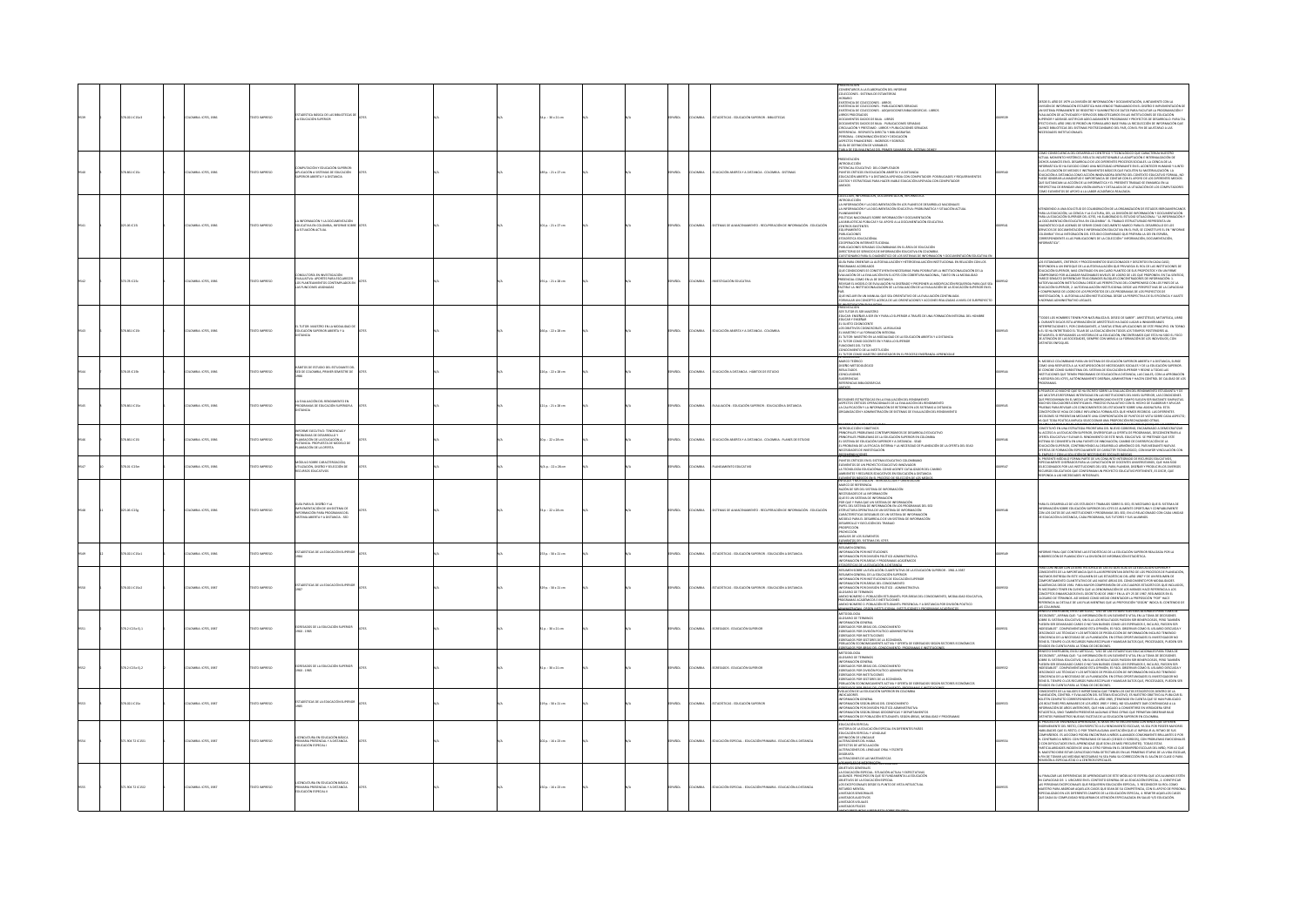|  | 122311039            | CRASH JOSES, 1987    | O22RM OTH         | FORMACIÓN Y CAPACITACIÓN DEL<br>CENTE EN COLOMBIA                                                          |  | 505 p. : 17 x 24 cm   |  | AÑOL         | <b>MEM</b>     | MAGÓN PROFESIONAL DE MAESTROS - COLOMBIA<br>FERENCIAS<br>concessos.                                                                                                  | INTERCEDENTES<br>-ANTECEDENTES<br>-DOCUMENTOS PRESENTADOS LOS PROGRAMAS DE EDUCACIÓN EN LAS INSTITUCIONES DE EDUCACIÓN<br>TSECUNDARIA<br>FORMACIÓN DE DOCENTES<br>EDUCACIÓN PREESCOLAR<br>educación preescolar<br>Educación Básica Primaria, secundaria y media vocacional<br>S Postgrados en Educación y la investigación Educativa<br>-EL MEIORAMENTO DE LA EDUCACIÓN Y LA EDUCACIÓN DE ADULTOS<br>-LAS REUNIONES REGIONALES, CONCLUSIONES<br>-CONCLUSIONES Y RECOMENDACIONES FRALES                                                                                                                                                                                                                                                                                                                          |       | EL PRESENTE DOCUMENTO PRITENDE RECOGER EL ESPÍRITU, EL SIGNIFICADO Y LOS ALCANCES DE LA<br>REUNIONES Y REGIONALES DE FACULTADES DE EDUCACIÓN, REALIZADAS ENTRE MARZO Y JUNIO DE 1887,<br>CON LE OBLITIVO DE ANALIZANE LE PROCESO DE<br>BITOS INSTITUCIONAL, REGIONAL Y NACIONAL QUE CONDUZEAN AL MEJORAMIENTO CUALITATIVO DE<br>FORMACIÓN DEL DOCENTE.                                                                                                                                                                                                                                                                                                                                                              |
|--|----------------------|----------------------|-------------------|------------------------------------------------------------------------------------------------------------|--|-----------------------|--|--------------|----------------|----------------------------------------------------------------------------------------------------------------------------------------------------------------------|-----------------------------------------------------------------------------------------------------------------------------------------------------------------------------------------------------------------------------------------------------------------------------------------------------------------------------------------------------------------------------------------------------------------------------------------------------------------------------------------------------------------------------------------------------------------------------------------------------------------------------------------------------------------------------------------------------------------------------------------------------------------------------------------------------------------|-------|---------------------------------------------------------------------------------------------------------------------------------------------------------------------------------------------------------------------------------------------------------------------------------------------------------------------------------------------------------------------------------------------------------------------------------------------------------------------------------------------------------------------------------------------------------------------------------------------------------------------------------------------------------------------------------------------------------------------|
|  | 278.1012 (C15a)      | COMBIA: ICFES, 1988  | O22RM OTH         | .<br>ATERIA DE POLÍTICAS DE EDUCACIÓN<br>PERIOR                                                            |  | <b>Bin 17x25mm</b>    |  | PAÑOL        | <b>Chase</b>   | oni foras - courande succede                                                                                                                                         | <b>MTRODUCCIÓN</b><br>INTRODUCCIÓN<br>-PEDGRAMMA ACADÉMICOS EN EL ÁREA DE LA EDUCACIÓN<br>-ERDUCACIÓN ABIERTA Y A DISTANCIA<br>-PINANCIAMIENTO DE LA EDUCACIÓN SUPERIOR<br>-FINANCIAMIENTO DE LA EDUCACIÓN SUPERIOR<br>-<br>EDUCACIÓN SUPERIOR NOCTURNA<br>-ADMISIONES A LA EDUCACIÓN SUPERIOR<br>-ALGUNAS NORMAS DE ESPECIAL INTERÉS P<br><b>ALLA PROPAGANA PURPRICA</b>                                                                                                                                                                                                                                                                                                                                                                                                                                       |       | ILMUL III, VINN MILONIUMUL MASINIMUM TAMILINIANA MILIAI JESTI ALTI ILMUL ILMUL ILMUL VINNAS JA<br>KILANDAN CON LA AGOSTONIS OJE PALITICAR PARA LA EDUCACIÓN SURSICA ESTOS ULTIMOS 20 MESSE, EN<br>KILANDAN CON LA AGOSTONI DE FOLITI                                                                                                                                                                                                                                                                                                                                                                                                                                                                                |
|  | 0.76241C150          | LOMBIA: ICFES, 1988  | O22RRM OTH        | ORIENTACIÓN PEDAGÓGICA EN LOS<br>AMMAS DE FORMACIÓN DE DOCEN                                               |  | 79 p. : 14 x 21 cm    |  | PAÑOL        | <b>LOMBIA</b>  | MACIÓN PROFESIONAL DE MAESTROS - COLOMBIA<br>CONGRESOS<br>EERENCIAS                                                                                                  | <b>MODATAGE</b><br>ORTESIS DE LAS REFLEXIONES DEL ENCUENTRO<br>ntess de las reslevidints del Dirculnitro<br>Lobentación prugó programas de formación: de docentes<br>Lobentación primacógica en los programas de licenciatura:<br>Indramión del Docente Para construir el Futuro. Sínteses de UNAS Ref<br>n formmunt uns louisien fyrm kunsi fram a fylken. Attillade un unna fafta anderna<br>A formmuntan pedagógica del futuro decente a huel licenciatura pedagógico<br>A grentalción pedagógica del futuro decente a huel licenciatura<br>Li<br>GEINAS LINEAS PARA LA FUNDAMENTACION DE LA FORMACION DE DOCENTES<br>TITGRACIÓN DEL ÁREA DE FORMACIÓN FEDAGÓGICA<br>GEINAS PREMISAS PARA PENSAR EL SENTIDO DE LO PEDAGÓGICO EN LA FORMACIÓN DEL MAISTRO<br>ACIA LINA REDISFINICIÓN DE LO                    |       | .<br>LA FORMACIÓN DEL DOCENTE SE HA CONSTITUIDO EN UNA CONSTANTE PREOCUPACIÓN DE DIFERENTES<br>EDUCACIÓN QUE SE IMPARTE EN LOS CENTROS EDUCATIVOS DEL PAÍS. LAS CRÍTICAS QUE SE FORMULAN<br>EDUCACIÓN QUE SE IMPARTE EN LOS CENTROS EDU<br>UNHAISI YANA JEHIRI YAN KATA KOMA MARI BULIN DA DA YA KATA DA LA MARI BILI YA MARI TA LA FORMATIN' DI KATA LA<br>NAMARIN' EN EL SESTEMA EDUCATIVO, NOS HATE VIR LA NECESENZA DE REPRESENTAR LA OBIENTACIÓN<br>LA FORMACIÓN DEL DOCEN                                                                                                                                                                                                                                     |
|  | 07 IC150             | CANSA-ICEC 1000      | O22RN OT          | AA PARA EL DESARROLLO DE LA<br>10 DE INVESTIGACIÓN<br><b>MONEY CAR</b>                                     |  | 42 n - 16 x 34 cm     |  | ulanı        | OMBH           | <b>MESTICACIÓN - EDILICACIÓN SIBERING</b>                                                                                                                            | issantalium<br>ASES Generales del Programa<br>STASO DE DESARROLLO DE LAS CIENCIAS EN LA UNIVERSIDAD COLOMBIANA<br>DINFORMACIÓN ACADÉMICA DEL PROGRAMA<br>NFORMACION ACADEMICA DEL PROGRAMA<br>TEMAS DE INFORMACIÓN Y DOCUMENTACIÓN PARA LA EDUCACIÓN SUPERIOR - - SIDES -<br>MPONENTES DEL PROGRAMA<br><b>BUCTURA AD</b>                                                                                                                                                                                                                                                                                                                                                                                                                                                                                        |       | publicar esta obra el instituto colombiano para el fomento de la educación superior<br>ce entrega a la comunidad de innestialedose, profesores universitarios, planificadose<br>dos los intelectuales interesados por el avance cent<br>STIGACIÓN EN CUYA EJECUCIÓN HA VENIDO TRABAJANDO ARDUAMENTE DURANTE LOS ÚLTIMOS<br><b>ZORA CRT.</b>                                                                                                                                                                                                                                                                                                                                                                         |
|  | 378.021 (C15e EL1)   | DLOMBIA: ICFES, 1988 | OZSRRA OTX        | DÍSTICAS DE LA EDUCACIÓN SUPERH                                                                            |  | 314 p. : 30 x 20 cm   |  | PAÑOL        | <b>AIRMOJO</b> | <b>ESTADÍSTICAS - EDUCACIÓN SUPERIOR</b>                                                                                                                             | -<br>MAS DE INTERÉS EN LA EDUCACIÓN SUPERIOR<br>ITESIS INFORMATIVA DE LA EDUCACIÓN SUPERIOR - 1986<br>-PRITRIE REGIONAUMENT CAL LA COLOCADE SUPERFORT (1913)<br>- ESTADO ANGELECIÓN DE CALIFORNIA ESTADO EN 1916<br>- ESTADO ANGELECIÓN DE CALIFORNIA EL CALIFORNIA EN 1916<br>- ESTADO ANGELECIÓN DE CALIFORNIA EL CALIFORNIA EL CALIFORNIA<br>DUCATIVA, PROGRAMA ACADÊMICO E INSTITUCIONES DE EDUCACIÓN SUPERIOR<br>ANEXO 2: POBLACIÓN ESTUDIANTIL PRESENCIAL Y A DISTANCIA POR DIVISIÓN POLÍTICO ADMINISTRA                                                                                                                                                                                                                                                                                                  |       | CENTES DE LA IMPORTANCIA QUE TIENE LAS ESTADÍSTICAS EN LOS PROCESOS DE PLANEACIÓN Y<br>AMMARINING AN ANTHONOLOGIC LATING AND A MARINING LA SUBDIRECTION DE POARMACIÓN<br>DIVINEGRA A USTEDES EL BOLETÍN DE ESTADÍSTICAS DE LA EDUCACIÓN SUPERIOR CORRESPONDERATE A LOS<br>DIS PRIGNA A USTEDES EL BOLETÍN DE ESTADÍSTICAS D<br>NUMMENT SUMMUM CRIMINU UNI CUNININUO DE PASANTI NOGENI, DAN DISSIMUNGO TE<br>DENDANNADO "TENAS DE INTERÉS EN LA EDUCADÓN SUPERIDE", EN EL CUAL SE HACE UN BALANCE DE<br>JAS PRINCIPALES VARIABLES EDUCATIVAS Y SU ENCLUDÓN ENTRE LOS                                                                                                                                                 |
|  | 278.021 (C15e E) 2   | LOMBIA: ICFES, 1988  | <b>G22RNM OTX</b> | ADÍSTICAS DE LA EDUCACIÓN SUPERIO                                                                          |  | 114 p. : 30 x 20 cm   |  |              |                | ADSTICKS - EDUCACIÓN SUPERI                                                                                                                                          | TEMAS DE INTERÉS EN LA EDUCACIÓN SUPERIOR<br>NTESIS INFORMATIVA DE LA EDUCACIÓN SUPERIOR.<br>ISEÑA ANALÍTICA DE LA EDUCACIÓN SUPERIOR: 1983<br>RESIÑA ANALÍTICA DE LA EDUCACIÓN SUPERIOR 1983 - 1995<br>LA EDUCACIÓN SUPERIOR NOCTURAL<br>LA EDUCACIÓN SUPERIOR ABERTAY A DISTANCIA<br>45 EUGLACIÓN SUPERIOR ABERTAY A DISTANCIA - 1986<br>45 EUGLACIÓN POR INSTITUCIONIS DE EDUCACIÓN SU<br>ORMACIÓN POR ÁREAS DEL CONOCIMIENTO<br>kormalin for akan ini lundominin'i<br>Kermalin for entren foltico-administrativa for área de conocimiento, modalidae<br>Kerma, programa académico e instituciones de educación superior<br>K.A.I IVA, PROGRAMA ACADÉMICO E INSTITUCIONES DE EDUCACIÓN SUPERIOR<br>SIXO 2: POBLACIÓN ESTUDIANTIL PRESENCIAL Y A DISTANCIA POR DIVISIÓN POLÍTICO ADMINISTRATIVA<br>INTERNORIA |       | CONSCIENTES DE LA IMPORTANCIA QUE TIENE LAS ESTADÍSTICAS EN LOS PROCESOS DE PLANEACIÓN Y<br>MUN ESPECIALMENTE EN EL CAMPO DE LA EDUCACIÓN SUPERIOR, LA SUBDIBECCIÓN DE PLANEACIÓN<br>ENTREGA A USTEDES EL BOLETÍN DE ESTADÍSTICAS DE<br>S PERÍODOS ACADÊMICOS DE 1986, COMO UN ESLABÓN MAS EN LA SERIE DE ESTADÍSTICAS EN<br>LOCICÓN SUPERIOR: DENTRO DEL CONTENIDO DEL PRESINTE EQUEITIN, DEBE DESTACARES EL CAPÍTULO<br>NOMINADO "TEMAS DE INTERÉS EN LA EDUCACIÓN SUPERIO<br>DENOMINADO "TEMAS DE INTERES EN LA EDUCACIÓN SUPERIOR", EN EL CUAL SE HACE UN BALANCE<br>LAS PRINCIPALES VARIABLES EDUCATIVAS Y SU ENDULOIÓN ENTRE LOS AÑOS 1982 Y 1986, TOMANDO<br>COMO REFERENCIA EL" DIAGNÓSTICO DE LA EDUCACIÓN |
|  | <b>20.193461C15s</b> | CRABLE-ICFES, 1988   | O22RRM OT         | .<br>KRSIDAD Y MEDIO AMBENTE.<br>KRYDAL EN LA EDUCACIÓN SUPERIOR.<br>KENTAL EN LA EDUCACIÓN SUPERIOR.      |  | $16 - 16 + 23$ cm.    |  | .<br>Noi     | way            | .<br>Tecnón del medio ambiente - enseñanza - colombia<br>Icación ambienta: Lochicaesos - consedencias                                                                | KODUCCÓN<br>.<br>TATIVOS Y METO<br><b>SCTOS OR</b><br>nclusiones y recontindaciones<br>Claración de Bogotá: Obertación para la política ambiental en la universidad colombiana<br>Comendaciones Generales del Seminario<br>MARES Y CONCLUSIONES DE LOS GRUPOS DE TRABAJO POR ÁREAS DEL CONOCIMIENTO<br><b>SOBMEX CONCLUSION</b>                                                                                                                                                                                                                                                                                                                                                                                                                                                                                 |       | ALES DE OCTUBRE DE 1985, LA UNIVERSIDAD NACIONAL DE COLOMBIA, FUE ESCENARIO DE UNO DE<br>: MÁS IMPORTANTES EVENTOS ACADÉMICOS QUE SE HAYA REALIZADO EN LOS ÚLTIMOS AÑOS, AL<br>INIR CERCA DE SETENTA UNIVERSIDADES LATINOAMERICANAS, ORGANISMOS DEL ESTADO Y AGENCIA<br>COOPERACIÓN INTERNACIONAL CON EL OBJETIVO CENTRAL DE<br>TRIBUCIÓN DE LA UNIVERSIDAD A LA SOLUCIÓN DE LOS PROBLEMAS DEL MEDIO AMBIENTE.                                                                                                                                                                                                                                                                                                      |
|  | 29.1 (C15)           | REEL ZEED, ANNOUN    | O23RN OTH         | INSPECCIÓN Y LA VIGILANCIA EN LA<br>JOACIÓN SUPERIOR                                                       |  | $58a : 38x25$ cm      |  | PAÑOL        | <b>LOMBIA</b>  | UPERVICIÓN - EDUCACIÓN SUPERIOR                                                                                                                                      | .<br>Julaán constitucional<br>Julaán legislativa<br>-POLOGICAL MAGNATING<br>CLUADAD COMPANYING DECRETO 1227 DE 1989 Y NORMAS CONSTITUCIONALES Y LEGALES<br>-CLUADAD COMPANYING DE DOS 1990, POR EL CUAL SE COGARDE AL SOSTEMA DE EDUCACIÓN<br>-POSTSETO JED AOS 1990, POR EL SE REGIAR Y AL<br>ANANTO SAN DE 1983, POR EL CUAL SE DELEGAN UNAS FUNCIONES DE INSPECIÓN Y VIGILALES Y NO OFICIALES<br>DERE INSPECCIÓN Y VIGILANCIA DE LAS INSTITUCIONES DE EDUCACIÓN SUPERIOR, OFICIALES Y NO OFICIALES<br>DECRETO SAFI DE 1983, POR<br>KS DISPOSICIONES<br>RETO 1227 DE 1989, POR EL CUAL SE DICTAN NORMAS SOBRE LA FACULTAD DE INSPECCIÓN Y VIGILANCIA<br>IN LAS INSTITUCIONES DE EDUCACIÓN SUPERIOR                                                                                                            | 09563 | el Gobienno Nacional Expedió el Secreto 1127 por el Clial se dictan depodeciones sobre la constancia de la la<br>Auspreción Vivigia Nacional da la rentificional de edicidador superbio, a píblica y fisipadas. Con<br>El pír de que                                                                                                                                                                                                                                                                                                                                                                                                                                                                                |
|  | 44131430005134       | COMBIA: ICFES, 1989  | OZZRRA OTX        | <b>AAFÍA COMENTADA EN EDUCACIÓN</b><br>PERIOR 1980 - 1987                                                  |  | 61p.:27x21cm          |  | <b>MGCL</b>  | <b>LOMBIA</b>  | EDUCACIÓN SUPERIOR - COLOMBIA - BIBLIOGRAFÍAS                                                                                                                        | RODUCCIÓN<br>FA ALFABÉTICA DE REFERENCIAS POR TÍTULO :<br><b>HOE DE MAT</b><br>ince de materias<br>dice de materias<br>dice de autores personales<br>dice de autores institucionales<br>E <mark>rce d'Ferrorner predic pate</mark> ls.                                                                                                                                                                                                                                                                                                                                                                                                                                                                                                                                                                          |       | PORA A ANALISANO NO PARAMANANO I NA MANDISTA ANIMA NA NAZISANO NA COMPARA NA UNICIDADA ANIMA DE A CONSTANTA E<br>EN TREGAR A ANASTICALOGRES, DOCENTES Y ESTADONANTES LA "RELIDIGANCIA" COMENTADA EN ESOCIADON<br>ESDERE EN CACADO: S                                                                                                                                                                                                                                                                                                                                                                                                                                                                                |
|  | 28.86 (C15)          | COMBIA: ICFES, 1989  | O23RNA OTH        | INCIDENCIA DE LA FORMULACIÓN DE<br>LÍTICAS Y DE LA DIRECCIÓN DE LAS<br><b>TUCIONES</b>                     |  | 02 p.: 16 x 23 cm     |  |              |                | .<br>Ducación Superior - Colombia - Congresos - Conferencias<br>Olítica de Educación Superior - Colombia - Congresos<br>LIDAD DE LA EDUCACIÓN SUPERIOR - COLOMBIA    | drins<br>Oducoón: el marco general del seminario<br>-<br>- LA CALIDAD, LA EFICIENCIA Y LA EQUIDAD EL PANORAMA GENERAL Y LATINOAMERICAN<br>- LA CALIDAD, LA EFICIENCIA Y LA EQUIDAD DE LA EDUCACIÓN SUPERIOR EN COLOMBIA<br>-<br>AMA CENERAL Y LATIN DAMERICANO<br>14 DESCENDI DE MESITURIONES DE EDUCACIÓN SUPERIOR APPRAIA EN LUMINIMA<br>-EL SEMOD Y EL MEDIONAISTO DE LA CAUDAD , ENGINADA Y EQUIDAD DE LA ESTADO Y ELISTADA SUPERIOR<br>-EL SEMOD Y EL MEDIONAISTO DE LA CAUDAD , ENGINADA Y EQUID                                                                                                                                                                                                                                                                                                          |       | S PROCESOS DE DESCENTRAUZACIÓN AEMINISTRATIVA Y FISCAL, PERO SOBRE TODO DE<br>NE COMO ALEICIÓN POLÍTICA, LOS CUALES SE HAN COMENZADO A CONSOLIDAR EN LOS ÚLTIMOS 3 AÑOS,<br>NE COMO OBIETNO CIRTIPAL FONENTAR LA PARTICIPACIÓN CUAND<br>unkat vaikaal kai parlaminkai kai kyhävän kai vaikainain viri kaikajakalen yakivalliselt, sin<br>Iceleriitsen la hisetoria del paře, para garantizar efectivamente la eficiencia, la calidad y<br>Liidad de la educación superior.<br>L                                                                                                                                                                                                                                     |
|  | $08.1$ iC151         | MEN: ICFES, 1989     | O22RRM OT         | .<br>WODENCA DE LA PLANEACIÓN, DEL<br>WWOAMERTO Y DEL 1<br>NUMBERTO FOILLA<br>INSTRACIÓN DE RECURSOS       |  | $176:16 \times 23$ cm |  |              |                | nificación de la educación - congresos - conferencia<br>Versidades - administración - congresos - conferenc<br>Versidades - planificación - congresos - conferencia: | ilianum 1 lm ruundi.<br>A incidencia de la planeación, del financiamiento y la administración de recursos sobre la<br>INNASINATA DE REPORTANTA E EQUIDAD<br>EDAD, LA ERCEBICIA Y LA EQUIDAD<br>EDAD LA ERCEBICIA Y LA EQUIDAD<br>MINISTRACIÓN DE RECURSOS, RELACIÓN CON EL MEJORAMENTO DE LA CALIDAD ERCIENCIA Y EQUIDAD DI                                                                                                                                                                                                                                                                                                                                                                                                                                                                                     |       | E HACE VARIOS AÑOS Y CON SOBRADA RAZÓN SOCIÓLOGOS Y EDUCADORES HAN INSISTIDO QUE LA<br>INN PARTIE MARINARY IN CONTRACTOR CONTRACTOR IN THE CONTRACTOR IN THE UNIT OF A SECOND AND CONTRACTOR OF A SECOND AND CONTRACTOR OF A SECOND AND CONTRACTOR IN THE UNIT OF A SECOND AND CONTRACTOR IN THE UNIT OF A SECOND AND                                                                                                                                                                                                                                                                                                                                                                                               |
|  | 0710151              | MEIA: ICFES, 1989    | TO IMPRESO        | ORES Y LA<br>ACIÓN DE INVE<br>:<br>Muzación de Proyectos de<br>Mestigación y servicios en la<br>Niversidad |  | 159 p. : 16 x 23 cm   |  | wios         | OMEN           | ESTIGACIÓN - EDUCACIÓN SUPERIOR                                                                                                                                      | <b>14. FOUR BERRY AURENT EDUCTION AUF TANCH.</b><br>-EL EOCENTET, LA FEDALOGÍA Y LA CIBALADA DE DA COURBICULAR COMO VARIABLES ESENCIALES PARA EL<br>MEIORAMIENTO DE LA CALIDAD Y LA EFICIENCIA DE LA EDUCACIÓN SUFFIRIOR.<br>-BECURSOS HUMANOS PARA LA INVESTIGACIÓN EN AMÉRICA LATINA. EL PROBLEMA DE LA FORMACIÓN DE<br>INVESTIGADORES<br>-EL FOMENTO A LA INVESTIGACIÓN EN LA UNIVERSIDAD COLOMBIANA: QUE OPINAN DESTACADOS<br>INVESTIGADORES COLOMBIANOS QUE TRABAJAN EN EL EXTERDR<br>MINIMI MONTHAL COLORINING WAS THE ADDRESS ON A RESIDENCE TO A REALIZACIÓN DE PROVECTOS DE<br>- GELACIONES UNIVERSIDAD, WANSTIGACIÓN Y SECTOR PRODUCTIVO<br>- GULT ESTRAVILOS SECTORES DE LA IMINISTANA DE INVESTIGADORES Y LA REALIZ<br><b>SEDERACIÓN</b>                                                            |       | A PLANEADON DE LA EDUCACIÓN INVOLUCIA AL HOMBRE COMO SULETO Y OBJETO Y EN AMBAS<br>SPIRANDAMON DE TENERAL EN CUENTA ELEMENTOS QUE ESCAPAN POR COMPLETO A LO QUE<br>COMÚNMENTE SE ENTIENDE POR PLANEACIÓN: SE REFIERE A LA INTENCIONALIDAD, LAS ASPIRACIONES<br>LAS EXPECATIVAS, LAS VALORACIÓN EST LESITEDE A LA INITEN<br>ONGA UN MODELO DE PLANEACIÓN EDUCATIVA DEBE RESPETARLO.                                                                                                                                                                                                                                                                                                                                  |
|  | 333.7 IC15v          | LOMBIA: ICFES, 1989  | O22RRM OTX        | VISIÓN PROSPECTIVA DE LA TEMÁTICA<br>AMBIENTAL EN COLOMBIA                                                 |  | 105 p. : 18 x 25 cm   |  | <b>JORKS</b> | <b>AIGNOL</b>  | - MEDIO AMBIENTE - COLOMBIA<br>- MEDIO AMBIENTE - ASPECTOS ECONÓMICOS<br>- POLÍTICA AMBIENTAL - COLOMBIA                                                             | $\begin{minipage}[t]{0.09\textwidth} \begin{tabular}{l p{0.8cm}p{0.8cm}p{0.8cm}p{0.8cm}p{0.8cm}p{0.8cm}p{0.8cm}p{0.8cm}p{0.8cm}p{0.8cm}p{0.8cm}p{0.8cm}p{0.8cm}p{0.8cm}p{0.8cm}p{0.8cm}p{0.8cm}p{0.8cm}p{0.8cm}p{0.8cm}p{0.8cm}p{0.8cm}p{0.8cm}p{0.8cm}p{0.8cm}p{0.8cm}p{0.8cm}p{0.8cm$<br>ACTORES DEL SABER<br>RODUCCIÓN                                                                                                                                                                                                                                                                                                                                                                                                                                                                                       |       | DOCCENTE TO AGAIN DS OCSI II TANO DE LAS TADEAS ADELANTADAS EN EL SEMINADIO, TALI ED<br>IM PRIMIRIU INHANO LIS NISATA LONG A UNA GARANTA COMA ANI AL SUR MORTANO MATA SE PROGRAMA CORRANDO CON CARRA C<br>PROGRAMA EL CONSTANTO LA ANGIONACIÓN SURFORDA A TRAVIÉS DE LAS CARRASTES CÓN A MACINITATO COLOMBIANO<br>DONGTITURO                                                                                                                                                                                                                                                                                                                                                                                        |
|  | 264 (C15n Ej.1)      | MEIA: ICFES, 1990    | OZZRRNI O         | .<br>I NIVEL ACADÉMICO DE LOS PLANTELES D<br>DI ICACIÓN MEDIA DEL PAÍS                                     |  | 112 p. : 22 x 28 cm   |  | AÑOL         | way            | -<br>EDUCACIÓN SECUNDARIA - EVALUACIÓN - COLOMBIA<br>- RENYIMAENTO ACADÉMICO - EVALUACIÓN - COLOMBIA                                                                 | uuuuum<br>Nición del instrumento de evaluación<br>Nición de las categorías de rendimiento<br>SERINGON DE LAS CATEGOR<br>aphradio de l'alemandata de Maraillienna<br>Escensión de l'as resultados<br>Escensión de l'as resultados<br>Escensión regional del rendimiento académico de los planes de educación media<br>Escénsión regional del rendimiento académico<br>MDO DE URBANIZACIÓN<br>NSIÓN TERRITORIAL<br>UNICIPIO                                                                                                                                                                                                                                                                                                                                                                                       |       | PARTIR DE 1980 AÑO EN QUE SE DECRETÓ LA OBLIGATORIEDAD DE LA PRESENTACIÓN DE LOS EXÁMENES<br>NY FORMAL ARRAIGNMENT DE WACKING ÓN MARKET DIKTAKSO DE LA EDUCACIÓN SUN RIGIA, LA<br>SE ESTADO COMO REQUISITO DE WACKING ÓN ARA EL INGRESO DE LA EDUCACIÓN SUN RIGIA, LA<br>RECCIÓN DE INVESTIGACIÓN DEL SERVICIO NACIDIAL DE PRUEBA<br>.<br>STO DE 1987 (CALENDARIO A) Y ABRIL DE 1988 (CALENDARIO B), QUIENES ASPIRABAN A INGRESAR A LA<br>ICACIÓN SUPERIOR EN EL AÑO DE 1988.                                                                                                                                                                                                                                       |
|  | 01.264 (C15n Ej.2)   | LOMBIA: ICFES, 1990  | O23RM OTH         | NIVEL ACADÉMICO DE LOS PLANTELES I<br>IJICACIÓN MEDIA DEL PAÍS                                             |  | 112 p. : 22 x 28 cm   |  | wios         | OMBIA          | - EDUCACIÓN SECUNDARIA - EVALUACIÓN - COLOMBIA<br>- RENDIMIENTO ACADÉMICO - EVALUACIÓN - COLOMBIA                                                                    | ANEXOS<br>INTRODUCCIÓN<br>-METODOLOGÍA<br>-DEFINICIÓN DEL INSTRUMENTO DE EVALUACIÓN<br>-DEFINICIÓN DE LAS CATEGORÍAS DE RENDIMIENTO<br>"-<br>- PRESINTACIÓN DE REISENATADOS<br>- OSESINTACIÓN DE REISENATADOS<br>- PRESINTACIÓN DE REISENATADOS<br>-<br>- REGIÓN GEOGRÁFICA<br>- AEGIÓN GEOGRÁFICA<br>- AEGIÓN GEOGRÁFICA<br>-<br>DO DE URBA<br>ADON<br><b>JAIROTIRRITORIAL</b><br>CIPIO<br>$005 -$                                                                                                                                                                                                                                                                                                                                                                                                             |       | .<br>HETER DE 1980 AÑO EN QUE SE DECRETÓ LA OBLIGATORIEDAD DE LA PRESENTACIÓN DE LOS EXÁMENE<br>WIN HAL ARRAPOLA INCIDENTAL REGIONAL POLITICAL DESCRIPTION DE CONSUMINGATION DE LA INSTITUCIÓN EN PRODUCTION DE<br>LETARD COMO REQUESTO DE INSCRIPTIÓN PARA EL INGRESO DE LA EDUCACIÓN SUPERIDR, LA<br>LONGON DE INVESTIGACIÓN DE SE<br>CACIÓN SUPERIOR EN EL AÑO DE 1988.                                                                                                                                                                                                                                                                                                                                          |
|  | 12641C15n            | CMBIA: ICFES, 1990   | O MPRESO          | NIVEL ACADÉMICO DE LOS PLANTELES D<br>UCACIÓN MEDIA DEL PAÍS                                               |  | 179 p. : 22 x 28 cm   |  |              | OMBIA          | EDUCACIÓN SECUNDARIA - EVALUACIÓN - COLOMBIA<br>- RENDIMIENTO ACADÉMICO - EVALUACIÓN - COLOMBIA                                                                      | RESENTACIÓN<br><b>REGIÓN ATLÁNTICA</b><br>-RAMON ATANIKA<br>-REGIÓN CENTRAL<br>-REGIÓN CENTRAL<br>-REGIÓN PACÍFICA<br>-REGIÓN DE LOS TERRITORIOS NACIONALES                                                                                                                                                                                                                                                                                                                                                                                                                                                                                                                                                                                                                                                     |       | .<br>The increase is a sensate by a score of investigation to several service in contract of squade.<br>TO DEL INFORME NACIONAL RELACIONADO CON EL "NIVEL ACADÉMICO DE LOS<br>ANTELES DE EDUCACIÓN MEDIA DEL PAÍS NO. SA". DE LA MISMA FORMA QUE EL INFORME NACIONAL<br>este documento corresponde a los resultados obtenidos por estudiantes de grado 11 en los<br>Diárentes de estado de agosto de 1987 (calendaro a) y de abril de 1988 (calendaro in), con el<br>En de presentar las diferencias de reno<br>JONES, EL DOCUMENTO SE ENCUENTRA ESTRUCTURADO PARA CADA UNA DE LAS REGIONES QUE SE<br>MOO (43 ANTICO BOGOTÁ CENTRAL OBENTAL BACÍCICA Y TERRITORIOS NACIONALES)                                      |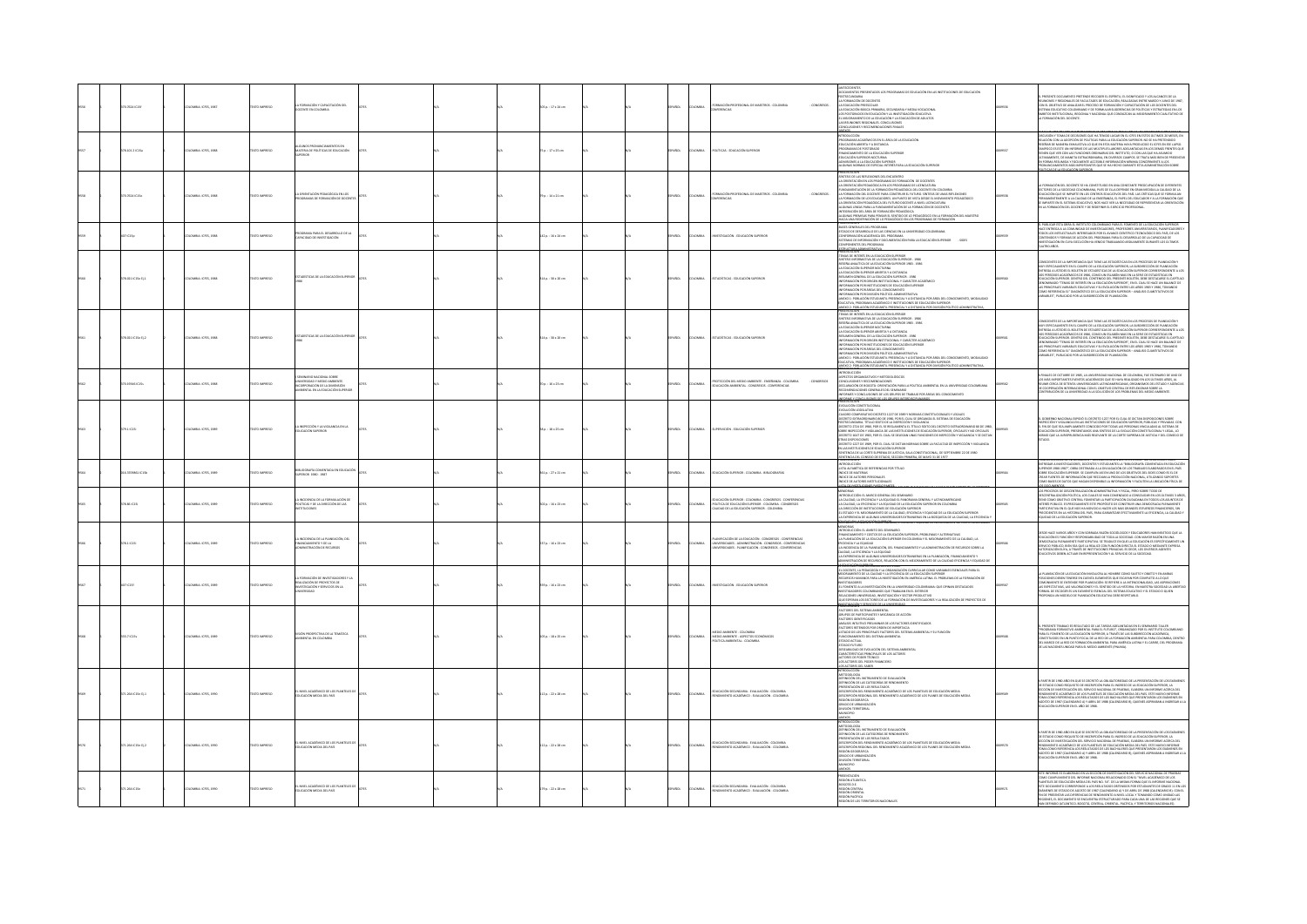|  |                  | MEIA: ICFES, 1990   | O IMPRESO         | LA EDUCACIÓN SUPERIOR EN LA DÉCADA<br>1980 - 1990                                                                                                                                                                |       |  | 52 p. : 22 x 28 cm       |              |             |               |                                                                                                                                                        | RODUCCIÓN<br>introducción<br>-Algunas consideraciones sobre educación en el contexto internacional<br>-Alguctos demográficos de la educación superida en colombia<br>-Alguctos demográficos de la educación superida en colombia<br>-Agrictos económeci<br>STOS ESTUDIANTEES<br>SRESO A LA EDUCACIÓN SUPERIOR<br>ÁLISIS POR CARÁCTER ACADÉMICO Y ORIGEN DE LAS INSTITUCIONES<br>VINGIS POR MODALIDAD EDUCATIVA Y ÁREAS DEL CONDIDAIENTO<br>NNÁLISE POR AREAS DEL CONOCIMIENTO Y NIVELES PRE Y POSTGRADO<br>NNÁLISE POR METODOLOGÍA DE FORMACIÓN<br>USIS POR REGIONES                                                                                                                                                                                                                                                                                                                                               |      | TE BOLETÍN SOBRE LA EDUCACIÓN SUPERIOR EN LA DÉCADA DE LOS 80 ES UN DOCUMIENTO DE<br>FERENCIA PARA EL ANÁLISES DE UNA DÉCADA CARACTERIZADA POR EL REORDENAMIENTO DE LA<br>UCACÓN SUPERIOR A PANÍLISES DE UNA DÉCADA CARACTERIZADA PO                                                                                                                                                                                                                                                                                                                                                                                                                                                                                                                                                                 |
|--|------------------|---------------------|-------------------|------------------------------------------------------------------------------------------------------------------------------------------------------------------------------------------------------------------|-------|--|--------------------------|--------------|-------------|---------------|--------------------------------------------------------------------------------------------------------------------------------------------------------|--------------------------------------------------------------------------------------------------------------------------------------------------------------------------------------------------------------------------------------------------------------------------------------------------------------------------------------------------------------------------------------------------------------------------------------------------------------------------------------------------------------------------------------------------------------------------------------------------------------------------------------------------------------------------------------------------------------------------------------------------------------------------------------------------------------------------------------------------------------------------------------------------------------------|------|------------------------------------------------------------------------------------------------------------------------------------------------------------------------------------------------------------------------------------------------------------------------------------------------------------------------------------------------------------------------------------------------------------------------------------------------------------------------------------------------------------------------------------------------------------------------------------------------------------------------------------------------------------------------------------------------------------------------------------------------------------------------------------------------------|
|  | 28.86 (C15p)     | COMBIA: ICFES, 1990 | O22RRM OT         | PROBLEMA DE LA MODALIDAD TI<br>DEESIDNAL Y SU PROPUESTA DE<br>JCACIÓN SUPERIOR POR CICLOS                                                                                                                        |       |  | $10.22 \times 28$ cm     |              | PAÑOL       | <b>CMEM</b>   | COUCACIÓN SUPERIOR - PLANES DE ESTUDIO                                                                                                                 | LAS CARRERAS CORTAS A LA MODALIDAD TÉCNICA PROFESIONAL.<br>LA MODALIDAD TÉCNICA PROFESIONAL A LA PROPUESTA DE EDUCACIÓN SUPERIDR POR CICLOS<br>MENTARIDS AL PROYECTO DE LEY                                                                                                                                                                                                                                                                                                                                                                                                                                                                                                                                                                                                                                                                                                                                        |      | <b>EVERY IN CORRESPONDING TO THE CONSULTER CONTROL CONTROL 2018</b><br><b>EVERY IN CORRESPONDING TO THE CONSULTER CONTROL CONTROL CONTROL CONTROL CONTROL CONTROL CONTROL CONTROL CONTROL CONTROL CONTROL CONTROL CONTROL CONTROL CON</b>                                                                                                                                                                                                                                                                                                                                                                                                                                                                                                                                                            |
|  | 78.86 IC15r Ej.1 | CMBIA: ICFES, 1991  | O22RRM OT         | ESTRUCTURACIÓN DEL SISTEMA DE<br>IUCACIÓN SUPERIOR                                                                                                                                                               |       |  | 00 p. : 16 x 23 cm       |              | wios        | wau           | - EDUCACIÓN SUPERIOR - LEGISLACIÓ<br>- POLÍTICA DE EDUCACIÓN SUPERIOR<br>- POLÍTICA EDUCATIVA - COLOMBIA                                               | MINIMUMO GENERAL<br>-CONTEXTO GENERAL<br>-CONTEXTO GENERAL<br>-PROPUESTA PARA LA REESTRUCTURACIÓN DEL SISTEMA DE EDUCACIÓN SUPERIOR<br><b>NSDERACIÓN FINAL</b>                                                                                                                                                                                                                                                                                                                                                                                                                                                                                                                                                                                                                                                                                                                                                     |      | SITALIZ VI BETLOIDET TIIKOALESTAJ VI<br>CORTO BO DE 1980 LEVA 11 AÑOS DE VIGINCIA. EN DICHO LAPSO HA RECIBIDO REGLAMENTA<br>PLEMENTARIAS CON EL FIN DE AFINAR Y ADECUAR LA LEGISLACIÓN EDUCATIVA EN MATERIA D<br>LINDRI (U BUST VIRHULINDRI TARIOSIS) VOGARIALE NADULARI (DAPOLINDRI DEL MARIA DEL MARIAN DEL MARIAN DEL MARIA<br>LINDRI DEL MARIA DE LA CARLI DE LA POLITICA DE LA CARLI DE LA CARLI DE LOCARDA EN MATEIAN DE VARIA DE LA CARL<br>LI<br>-INRIS DIL SERVICIO EN GENERAL, CON ESTE PROPÓSITO, EN KRIMININAS OCASIONES SE LAN.<br>IRRISSION: SERVICIO EN GENERAL, CON ESTE PROPÓSITO, EN KRIMINIAS OCASIONES SE NA.<br>IRRISRIZADO EN OFFRENTES FOROS EN EL SENO DE LA MISMA JU                                                                                                        |
|  | 28.86 (C15r E) 2 | LOMBIA: ICFES, 1991 | O22RRM OTH        | estructuración del sistema de<br>Xucación superior                                                                                                                                                               |       |  | $0 p. : 26 \times 23$ cm |              |             | <b>MEM</b>    | CACIÓN SUPERIOR - LEGISLACIÓN - COLOMBIA<br>POLÍTICA DE EDUCACIÓN SUPERIOR - COLOMBIA<br>- POLÍTICA EDUCATIVA - COLOMBIA                               | CONTEXTO GENERAL<br>CONTEXTO SECTORIAL EN EL QUE SE DESARROLLA LA EDUCACIÓN SUPERIOR<br>FROFUESTA PARA LA REESTRUCTURACIÓN DEL SISTEMA DE EDUCACIÓN SUPERIOR<br>CONSIDERACIÓN FINAL                                                                                                                                                                                                                                                                                                                                                                                                                                                                                                                                                                                                                                                                                                                                |      | MIGALINI IL COMMO UNUA TARGIA PRODATI ARIA ALE LA AGMINISTRACION.<br>EL DECRETO BO DE 1980 LLEVA 11 AÑOS DE VIGENCIA. EN DICHO LAPSO HA RECIBIDO REGLAMENTACIONES<br>.<br>PLEMENTARIAS CON EL FIN DE AFINAR Y ADECUAR LA LEGISLACIÓN EDUCATIVA EN MATERIA DE<br>CACIÓN SUPERDR A LA REALIDAD CAMBUANTE DEL SECTOR. NO OBSTANTE, A PESAR DE SUS<br>DADES, DE MANERA PAULATINA SE HA VENIDO SINTIENDO LA NECES<br>DROADES, SE MANARA PAULATINA SE 14 VANDED SIMITINGO LA RACCEDIDAD DE UNA MODIFICADOR<br>JARRASE, SE LA IGNIPALO DE CASTER POR PARTE DEL INSTITUTO PARA D. FOMENTO DE LA EDUCACIÓN<br>JARRASE, DE LA IGNICIO EN CINERAL CON ESTE PROP<br>SENTE COMO UNA TAREA PRICRITARIA DE LA ADMINISTRACIÓN.<br>STUDIO DEL PROBLEMA REFERIDO A LA FORMACIÓN DE EDUCADORES TIENE UNA HISTORIA YA DE |
|  | 18.86 (C15r)     | LOMBIA: ICFES, 1991 | O23RN OTH         | :<br>STRUCTURACIÓN DE LAS FACULTADES<br>EDUCACIÓN                                                                                                                                                                |       |  | $n: 22 \times 28$ cm     |              | <b>MGCL</b> | <b>MEM</b>    | .<br>Lítica de educación superior - colombia<br>Lítica de educación superior - colombia<br>AGAINST AVATABLES ASTRO                                     | MARANAMI<br>SCENDLÓN Y PROBLEMÁTICA GENERAL DE LA FORMACIÓN DE EDUCADORES<br>CIN UN NUEVO MARCO DE REFERENCIA<br>DIVISIONAIS<br>NUCLEORES<br>MATHAMAS                                                                                                                                                                                                                                                                                                                                                                                                                                                                                                                                                                                                                                                                                                                                                              | 9576 | in Minimum Paramenta Paramental Paramental De Minimum (1998)<br>Minimum Paramental Paramental Dessen (1998)<br>Conditi de Las Facultants de Education (2006) (1998) Santana de Facultants de<br>Deutacon De Las Facultants de Las Facul                                                                                                                                                                                                                                                                                                                                                                                                                                                                                                                                                              |
|  | 78.8611C15a      | COMBIA: ICFES, 1992 | OZSRRA OTX        | SUNOS INDICADORES DE EFICIENCIA DE<br>I PROGRAMAS DE EDUCACIÓN SUPERIO<br>ISTANCIA PARTICIPANTES EN EL<br>NVENIO ICFES - SED - BID. - 1985 - 1991                                                                |       |  | 157 p. : 22 x 28 cm      |              | PAÑOL       | <b>AIGNOL</b> | EDUCACIÓN ABERTA Y A DISTANCIA - COLOMBIA                                                                                                              | -EL PROGRAMA DE EDUCACIÓN SUPERIOR A DISTANCIA ICFES - SED - BID<br>-POBLACIÓN ESTUDIANTE:<br>-EFICIENCIA INITERIA<br><b>ZARDTUT</b><br><b>EXOS</b><br>SPECTOS METODOLÓGICOS                                                                                                                                                                                                                                                                                                                                                                                                                                                                                                                                                                                                                                                                                                                                       |      | como parte del proceso de Seguardato y Evaluación del Programa de Educación Superior a<br>Despara Kets-sed RD, Se Rahadó est estudo con a l'ocalisación de los coordinados de Sense.<br>Ediminade de Los 13 programas académicos de                                                                                                                                                                                                                                                                                                                                                                                                                                                                                                                                                                  |
|  | .<br>2061C15c    | MEIA: ICFES, 1993   | O IMPRESO         | <b>SECADÓN DE LOS COLEGOS DE</b><br>ANHEANIN DE LIS COLLAIDS DE<br>ISSTOS A NIVEL NACIONAL CON BASE EN<br>ISSTOS A NIVEL NACIONAL CON BASE EN<br>ISBESULTADOS DE LOS DIÁMENES DE<br>TADO AGOSTO 1992, MARZO 1993 |       |  | (Ap.: 30 x 22 cm         |              | AÑOL        |               | LUADÓN - EDUCACIÓN MEDIA - ESTADÍSTICAS                                                                                                                | ENTACIÓN<br>FRANCIS INTERNATIONALIS DEL COLEGIO<br>-GARÁCTERÍSTICAS GENERALES DEL COLEGIO<br>-RENOMMENTO ORTENIDO POR LOS ESTUDIANTES EN CADA PRUEBA<br>-RENCADORES GENERALES DE RENOMMENTO DEL COLEGIO                                                                                                                                                                                                                                                                                                                                                                                                                                                                                                                                                                                                                                                                                                            |      | ADMINISTRATION EN ESTADO POR A DE ENCORREGA DE A QUINTA ASPIRA A ANGESAR A ESTE WATE.<br>LONDON NO CARTANTE, SUS BESUEL POR SELECCIÓN A A QUINTA ASPIRA A ANGESAR A ESTE WATE.<br>LONDON NO CARTANTE, SUS BESUEL PORTOR UN EN ENCORR                                                                                                                                                                                                                                                                                                                                                                                                                                                                                                                                                                 |
|  | 60210154         | MARIA: ICFES, 1993  | O22RRM OT         | SE OF SAMPLE SURVEY TECHNIQUES IN<br>XUCATIONAL STATISTICS                                                                                                                                                       | NESCO |  | 28 p. : 21 x 30 cm       |              | as          | 14444         | ADÍSTICAS EDUCATIVA                                                                                                                                    | vace<br>Jeground<br>Roduction: Gaps and Linitations of Educational Data Base<br>ITTHODOLOGY<br>KETHODOLOGY<br>MPIRICAL APPLICATIONS OF SAMPLE DESING AND PLAN<br>TATE PROFILES OF EDUCATION AND SAMPLING PROCEDURE - GUALNRAT<br>WEBURW AND BESINE                                                                                                                                                                                                                                                                                                                                                                                                                                                                                                                                                                                                                                                                 |      | NORMAND COMMISSIONER COMMISSION OF THE RESIDENCE IN A MANUFACTURE OF THE REAL AREA COMMISSION OF THE REAL AREA COMMISSION OF THE REAL AREA COMMISSION OF THE REAL AREA COMMISSION OF THE REAL AREA COMMISSION OF THE REAL AREA<br>ANNAS USANIMIS PAIK PARNILLIS LIGUI AUDIO PERSIS PAIKIS ILAS VARA NESPONDING UUS;<br>ECCUPN VIA VARIILISAD ER DATOS Y LA VALIDACIÓN DE LOS MASIOS: LA VINTANA DE USAS NUESTRAS.<br>INCUESTAS TÉCNICAS PARA REDUCIR ESTOS PROBIENAIS                                                                                                                                                                                                                                                                                                                                |
|  | <b>278 IC15u</b> | LOMBIA: ICFES, 1994 | <b>O22RRM OTX</b> | <b>ERSIDAD UTOPIA</b>                                                                                                                                                                                            |       |  | 12 p. : 24 x 34 cm       | 68-11-0395-3 | AROS        |               | EDUCACIÓN SUPERIOR<br>FILOSOFÍA DE LA EDUCACIÓN SUPERIOR<br>UTOPÍAS<br>UNIVERSIDADES - HISTORIA<br>UNIVERSIDADES - HISTORIA<br>DOCENCIA COMO PROFESIÓN | CONOCERSE, NO CONTRA HACERSE<br>-UNIVERSIDAD<br>- EL MUNDO SOLO TIENE INTERÉS HACIA ADELANTE<br>- DOCUMENTOS<br>- BIBLIOGRAFÍA<br>- ÎNDICE DE NOMBRES                                                                                                                                                                                                                                                                                                                                                                                                                                                                                                                                                                                                                                                                                                                                                              |      | esta obra es publicada por el instituto colombiano para el fomento de la educación<br>Superior Icfes, con motivo de sus 25 años, con el apono de la organización de estados<br>IBERIDAMERICANOS PARA LA EDUCACIÓN, LA CIENCIA Y LA CULTURA OEI Y REALIZADA A TRAVÉS DEL<br>DEPARTAMENTO DE SOCIOLOGÍA DE LA UNIVERSIDAD DE ANTIOCHIA.                                                                                                                                                                                                                                                                                                                                                                                                                                                                |
|  | $72.2$ iC15c     | CRABLE-ICFES, 1995  | <b>CC2RRM CT</b>  | MACTERÍSTICAS Y CLASIFICACIÓN DE LO<br>VATELES DE EDUCACIÓN MEDIA                                                                                                                                                |       |  | 138 p. : 22 x 28 cm      |              | ulanı       | .<br>Wili     | <b>NICACIÓN MEDIA</b>                                                                                                                                  | -<br>Offerencement and Consideration (2008)<br>- Presidentation<br>- Martines de Consideration (2008)<br>- Martines de Consideration (2008)<br>- Martines de Consideration<br>- Martines de Consideration<br>- Martines de Consideration<br>- Martines<br>-IIPO<br>-MODALIDAD<br>-MODALIDAD<br>-REGIÓN<br>-REGIÓN                                                                                                                                                                                                                                                                                                                                                                                                                                                                                                                                                                                                  |      | i, servicio Hacional de Pruebas el Icees elabora este documento con el propósito de Brinoar<br>Geobración Macional correspondente a 1964, bli acomiano con las características propós<br>Facilia del Cas Besoltaco de los estudantes                                                                                                                                                                                                                                                                                                                                                                                                                                                                                                                                                                 |
|  | 278.1661C15a     | 2001 2333 MARIN O   | OZSRRA OTX        | .<br>CRITOS ALOS EXÁMENES DE ESTADO DE<br>2002 30 0720                                                                                                                                                           |       |  | $15a:22 \times 28$ cm    |              | PAÑOL       | <b>AIGNOL</b> | MEDICIÓN DE PRUEBAS EDUCATIVAS - COLOMBIA - ESTADÍSTICAS                                                                                               | .<br>OLLOOM DEL MÍMERO DE INSCRITOSEM EL SERVICIO NACIONAL DE PRUEBAS<br>SERITOS POL GAUROS DE EDAD Y SEXO<br>SERITOS DEL GRADO 11 CALEMDARIO A Y DE AÑOS ANTERIORES SEGÚN DEPARTAMENTO DE PRESENTACIÓN<br><b>DOMEN</b><br>DEL EXAMEN<br>- inclentor pol necestor de Grado 11, seglín departamento y inaturaleza del flantel de Egreso<br>- inclentor por Modalidad del Bachillerato seglín sexo<br>- distribución de la preferencia en la educación superior, por<br>MAI POR MAIN DE LA PERFINANCIA DE PERSONALES DE MANDR PREFERENCIA<br>LAS VEINTICINCO CARRERAS TÉCNICAS PROFESIONALES DE MANDR PREFERENCIA<br>LAS VEINTICINCO CARRERAS UNIVERSITARIAS DE MANDR PREFERENCIA<br>LAS VEINTICINCO CARRERAS U<br>VEINTICHICO CARABAS ONVERBITARIA DE MATOR PREFERENCIA<br>VEINTICHICO INSTITUCIONES TÉCNICAS PROFESIONALES DE MAYOR PREFERENCIA<br>LAS VEINTICINCO INSTITUCIONES TECNOLÓGICAS DE MAYOR PREFERENCIA |      | .<br>Tato que contiene estadísticas generales de los inscritos a los exámenes de estado de<br>Gosto de 1995.                                                                                                                                                                                                                                                                                                                                                                                                                                                                                                                                                                                                                                                                                         |
|  | $72.2$ iC15c1    | LOMBIA: ICFES, 1995 | O22RRM OTX        | ARACTERÍSTICAS Y CLASIFICACIÓN DE LOS<br>JANTELES DE EDUCACIÓN MEDIA                                                                                                                                             |       |  | p.: 22 x 28 cm           |              | AÑOL        | OMBU          |                                                                                                                                                        | <b>INTURIOS DESCRIPITIVOS S.N.P.104 DOCUMENTO NÚMERO 4</b><br>unium unium al-<br>- Prentrución<br>- Prentrución (prención media del departamento de la capital y de los municipios diferentes a la<br>-FLANTILLIS DE LI<br>CAPITAL<br>-NATURALEZA<br>-TIPO<br>U<br>BNADA<br>JOALIDAO<br>-MON-WHIP<br>-CARACTER<br>-EATERCREA DEL REMONARATO<br>-RESULTADOS POR DEPARTAMENTO, CAPITAL Y DEMÁS MUNICIPIOS DIFERENTES A LA CAPITAL EN LAS PRUEBAS                                                                                                                                                                                                                                                                                                                                                                                                                                                                     |      | .<br>ERVICIO NACIONAL DE RRIIERAS DEL ICEES ELABORA ESTE DOCUMENTO CON EL RRORÓSITO DE<br>II, SERVICO MACORAL EN PRUBBA COL CITS EMAGOA ESTI COCUMENTO CON EL PROPOSITO DE<br>SIRINDAR IMPORANCIÓN DERAFTANDISTAL CORRESPONDENTE A 1994, RELACIONADA CON LAS<br>JORNATISTECHOS PROPAGE O CADA COLORIO Y SU CASSIFICACIÓN EN CA                                                                                                                                                                                                                                                                                                                                                                                                                                                                       |
|  | $22$ iC15c2      | CMBIA: ICFES, 1995  | O22RRM OT         | CTERÍSTICAS Y CLASIFICACIÓN DE LO<br>ANTELES DE EDUCACIÓN MEDIA                                                                                                                                                  |       |  | $4 p. : 22 \times 28$ cm |              | <b>MÃOL</b> | OMBU          |                                                                                                                                                        | AKAULA<br>-ESTUDIOS DESCRIPTIVOS S.N. P106 DOCUMENTO NÚMERO 4<br>ational singer itera aust aux Demonster Prominer<br>Paktinis de Educación Media en Educacións<br>1952/1742/5 Pre Conson Media en Educacións<br>Churación Cos Educacións de Estado<br>Laturaleza<br>Arturaleza<br>ARÁCTER<br>-<br>RESULTADOS POR DEPARTAMENTO, CAPITAL Y DEMÁS MUNICIPIOS DIFERENTES A LA CAPITAL EN LAS PRUEBAS<br>VATIODUIA:<br>NATIODUIA                                                                                                                                                                                                                                                                                                                                                                                                                                                                                        |      | LASIFICACIÓN POR CATEGORÍAS DE RENDIMIENTO ES EL RESULTADO DE COMPARAR<br>LA MERCHANDRI POR ANTIGORIANO DE RESOLUCIONALES DE RESOLUCIONA COMPANIALES DE GREGO LA CONSTANTINO EN CONSTANT<br>L'INDANCIA ES GRADO 11, CON EL PRODUCTO NACIONALES (DE VANTOS ESTÁNDAS): TENESEIO EN 1970 (11) CONSTANTINO EN<br>L<br>O PROMEDIO SUPERIOR AL PROMEDIO NACIONAL                                                                                                                                                                                                                                                                                                                                                                                                                                           |
|  | aa kasa          | COMBIA: ICFES, 1995 | O2244M OT         | .<br>ARACTERÍSTICAS Y CLASIFICACIÓN DE LO<br>LANTELES DE EDUCACIÓN MEDIA                                                                                                                                         |       |  | $4a:22x28$ cm            |              |             | <b>MEM</b>    | IN ACTION METER                                                                                                                                        | FUDIOS DESCRIPTIVOS S.N.P. 104 DOCUMENTO NÚMERO 4<br>FUDIOS DESCRIPTIVOS S.N.P. 104 DOCUMENTO NÚMERO 4<br>-PLANTELES DE LA EDUCACIÓN MEDIA DEL DEPARTAMENTO<br>-PLANTELES DE EDUCACIÓN MEDIA DEL DEPARTAMENTO, DE LA CAPITAL Y DE LOS MUNICIPIOS DIFERENTES A I<br>pital<br>kturnieza<br>-<br>-BESULTADOS FOR DEPARTAMENTO, CAPITAL Y DENÁS MUNICIPIOS DIFERENTES A LA CAPITAL EN LAS PRUEBAS<br>-CANUNES DE LOS EXÁMENES DE ESTADO<br>- ANASONAS<br>- ANASONAS                                                                                                                                                                                                                                                                                                                                                                                                                                                    |      | OLEAN AN OTHER ARRESTS OF A ARR A THESE AT OTHER IN THE ECONOMIC ARRESTS AND SERVED AND<br>N IN APPRIMINA VIRTUES DE LA SECURIDA NUEVA EN CALENDADE DE LA CONSTANTINA EN EN CALENDADES EN LA CONSTANTINA<br>CATEGORÍA DE READRAMENTO, EN LA SECURIDA PARTE DE INCLUYER COMBIBIO DE LOS QUE AGRUNAN LOS<br>CATEGORÍA DE TORNAME                                                                                                                                                                                                                                                                                                                                                                                                                                                                       |
|  | $22$ iC15c4      | COMBIA: ICFES, 1995 | O23RN OTH         | .<br>Anteles de Educación Media<br>Anteles de Educación Media                                                                                                                                                    |       |  | $4n: 22 \times 28$ cm    |              | <b>MADL</b> | OMBIA         | DUCACIÓN MEDIA                                                                                                                                         | MALINAS<br>"LIGIOS DESCRIPTIVOS S.N.P. 104 DOCUMENTO NÚMERO 4<br>ESENTACIÓN<br>-<br>PLANTELES DE EDUCACIÓN MEDIA DEL DEPARTAMENTO.<br>-PLANTELES DE EDUCACIÓN MEDIA DEL DEPARTAMENTO, DE LA CAPITAL Y DE LOS MUNICIPIOS DIFERENTES A LA<br>ntal<br>Turaleza<br>IPO<br>ORNADA<br>INTO, CAPITAL Y DEMÁS MUNICIPIOS DIFERENTES A LA CAPITAL EN LAS PRUEBA<br>UNES DE LOS EXÁMENES DE ESTADO                                                                                                                                                                                                                                                                                                                                                                                                                                                                                                                           |      | . ISBN 000 MACONING DI PRATANA EN LOTS E LABORA EST. DO CHARTINO COM EN PROPÓDIO DE 1<br>BRINGAR INFORMACIÓN ESPARTAMENTAL CORRESPONDENTE A 1994, RELACIONADA CON LAS<br>BRINGITERITACAS PROPAS EN CADA COLEGIO Y SU CASERCACIÓN IN                                                                                                                                                                                                                                                                                                                                                                                                                                                                                                                                                                  |
|  | <b>ESSES</b>     | 2001 2373 MARIN     | O22RM OTH         | .<br>Anteles de Educación Media.<br>Anteles de Educación Media.                                                                                                                                                  |       |  | $a: 22 \times 28$ cm     |              |             | w             |                                                                                                                                                        | CATEGORÍA DE RENDIMIENTO<br>ESTUDIOS DESCRIPTIVOS S.N.P. 104 DOCUMENTO NÚMERO 4<br>PLANTELES DE EDUCACIÓN MEDIA DEL DEPARTAMENTO<br>-<br>PLANTELES DE EDUCACIÓN MEDIA DEL DEPARTAMENTO, DE LA CAPITAL Y DE LOS MUNICIPIOS DIFERENTES A L<br>ntal<br>Turaleza<br>.<br>anada<br>THE-<br>- MODALISMO<br>- GEOLITARIOS POR DEPARTAMENTO, CAPITAL Y DENÁS MUNICIPIOS DIFERENTES A LA CAPITAL EN LAS PRUEBAS<br>- RESULTARIOS POR DEPARTAMENTO, CAPITAL Y DENÁS MUNICIPIOS DIFERENTES A LA CAPITAL EN LAS PRUEBAS                                                                                                                                                                                                                                                                                                                                                                                                        |      | ASEICACIÓN POR CATEGORÍAS DE RENDIMIENTO ES EL RESULTADO DE COMPARAI<br>LA MERICADO PRO LOTROSIA DE BORBARDO COLEA LA REGALIZADO EL DE MERICADO EL ESTADO EL ENTRE EL DE MERICADO EL ESTADO EL ENTRE EL DE MERICADO EL ENTRE EL ENTRE EL ENTRE EL ENTRE EL ENTRE EL ENTRE EL ENTRE EL ENTRE EL ENTRE                                                                                                                                                                                                                                                                                                                                                                                                                                                                                                 |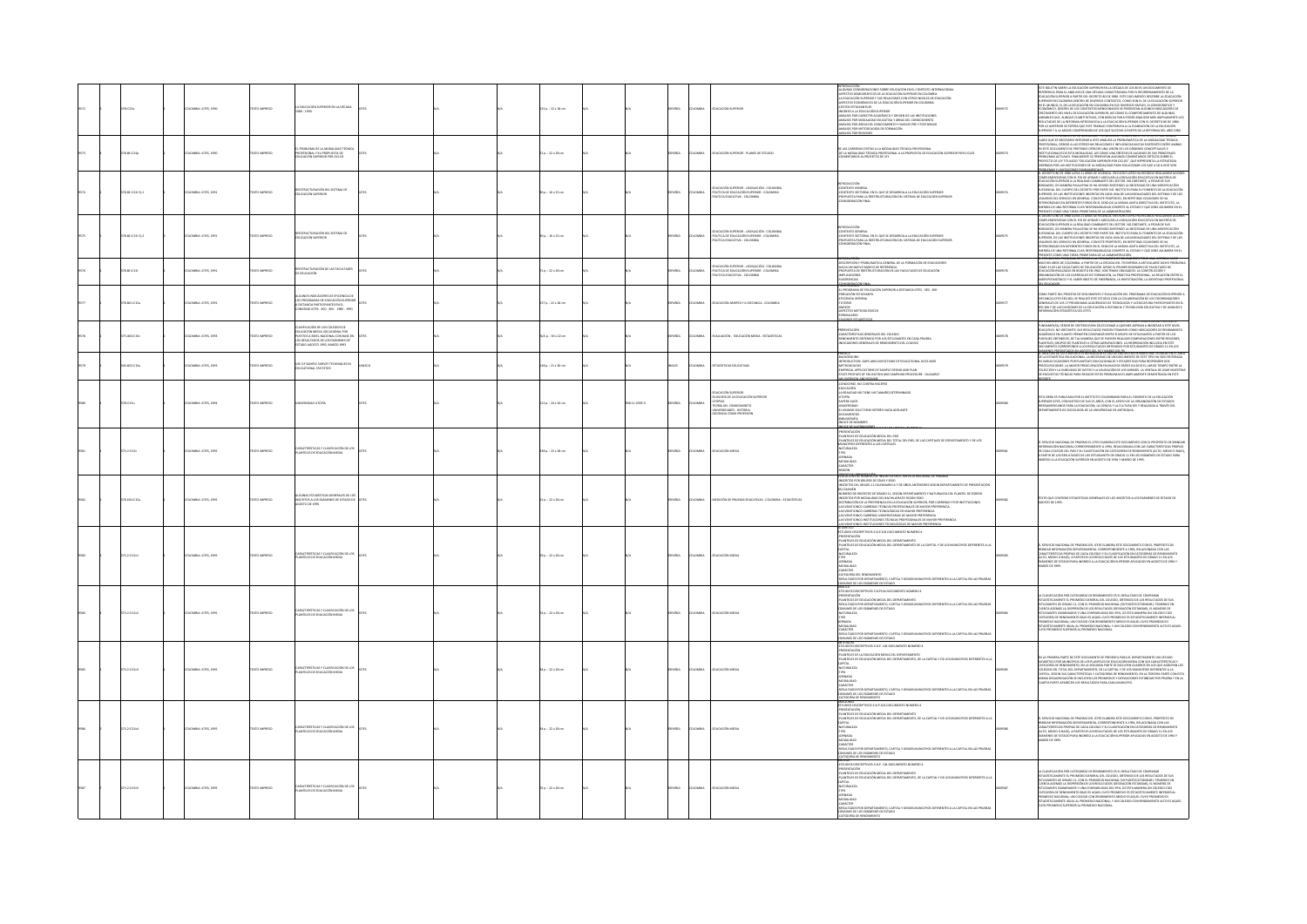|  | $2$ IC15cG     | MEIA: ICFES, 1995   | O22RRM OT         | ARACTERÍSTICAS Y CLASIFICACIÓN DE LOI<br>LANTELES DE EDUCACIÓN MEDIA        |  | 10 p. : 22 x 28 cm        |  | wios           | OMBIA         | <b>CACIÓN MEDI</b>   | MUTHUM<br>-ESTUDIOS DESCRIPTIVOS S.N.P. 104 DOCUMENTO NÚMERO 4<br>-PEASITELES DE EDUCACIÓN MEDIA DEL DEPARTAMENTO<br>PLANTELES DE EDUCACIÓN MEDIA DEL DEPARTAMENTO, DE LA CAPITAL Y DE LOS MUNICIPIOS DIFERENTES A I<br><b>FORMADA</b><br>-MINAURUM<br>- CAMALINA<br>- CAMALINE DI COI DI DIPARTAMENTO, CAMINA I DEMÁS MUNICIPOS DIFERENTES A LA CAMINA EN LAS PRUEBA<br>- CATEGORÍA DE OS ENFANHES DE ESTADO<br>- CATEGORÍA DECERPITADES EN P. 204 DOCUMENTO NÚMERO 4<br>- GETURIOS DO                                                                                                       | LA PRIMER PARTE DE ESTE DOCUMENTOS SE PRESENTA PARA EL DEPARTAMENTO UN LISTADO<br>1 MY-MINIMUS PYPOLAIN MUNICIPADE DE L'ORIGINALISTA EN DISPOSICIONE DE LONGO DE LOS CONSULTANTS POR MUNICIPAD S<br>1 FAMÍLTICO POR MUNICIPADS DE LOS PUNYITUSS DE EDUCACIÓN MEDIA CON SUS CARACTERÍSTICAS Y<br>1 FAGORÍA DEL TOTAL DE<br>ISMA DESAGREGACIÓN SE INCLUYEN LOS PROMEDIOS Y DESVACIONES ESTÁNDAR POR PRUEBA Y EN LA<br>JARTA PARTE APARECEN LOS RESULTADOS PARA CADA MUNICIPIO.                                                                                                                                      |
|--|----------------|---------------------|-------------------|-----------------------------------------------------------------------------|--|---------------------------|--|----------------|---------------|----------------------|-----------------------------------------------------------------------------------------------------------------------------------------------------------------------------------------------------------------------------------------------------------------------------------------------------------------------------------------------------------------------------------------------------------------------------------------------------------------------------------------------------------------------------------------------------------------------------------------------|-------------------------------------------------------------------------------------------------------------------------------------------------------------------------------------------------------------------------------------------------------------------------------------------------------------------------------------------------------------------------------------------------------------------------------------------------------------------------------------------------------------------------------------------------------------------------------------------------------------------|
|  | $272.2$ (C15c7 | LOMBIA: ICFES, 1995 | <b>OZZRRM OTX</b> | TERÍSTICAS Y CLASIFICACIÓN DE LO<br>INTELES DE EDUCACIÓN MEDIA              |  | 64 p. : 22 x 28 cm        |  | <b>DARGE</b>   | OMBIA         | <b>UCACIÓN MEDI</b>  | -istudies descriptives S.N.P. 204 documentiu Numiriu 4<br>-Passentación<br>-Passentación<br>-Panteles de Educación Media del Departamento, de la capital y de los municipios diferentes a la<br><b>JAPITAL</b><br>****HANEZA<br><b>IORNADA</b><br>-CARÁCTER<br>-BERLETADOS POR DEPARTAMENTO, CAPITAL Y DEMÁS MUNICIPIOS DIFERENTES A LA CAPITAL EN LAS PRUEBA<br>COMUNES DE LOS EXÁMENES DE ESTADO                                                                                                                                                                                            | 20 GENERAL DE PRUEBAS DEL ICEES ELABORA ESTE DOCUMENTO CON EL PROPÓSITO DE<br>RRINGAR INFORMACIÓN DEPARTAMON NA CORRESPONDENTE A 1994, RELACIONAR CON LAS<br>CARCIONES INFORMACIÓN DEPARTAMON NA CORRESPONDENTE A 1994, RELACIONAR CON LAS<br>CARCIONESTOS PROPAS DE CARCIOLEO Y SU CLASSIFICACIÓN DE CARCIONES DE                                                                                                                                                                                                                                                                                                |
|  |                | LOMBIA: ICFES, 1995 | <b>OZZRRM OT</b>  | :<br>ARACTERÍSTICAS Y CLASIFICACIÓN DE LO!<br>YLANTELES DE EDUCACIÓN MEDIA  |  | (80.22)                   |  | unikan         |               | <b>CACCO MEDI</b>    | COMUNIS DE NATIONALISTO<br>CATEGORÍA DE RENDIMENTO<br>- GATUDIOS DESCRIPTIVOS S.N.P. 104 DOCUMENTO NÚMERO 4<br>-PRESINTACIÓN<br>-PANTILIS DE EDUCACIÓN MEDIA DEL DEPARTAMENTO<br>-PANTILIS DE EDUCACIÓN MEDIA DEL DEPARTAMENTO, DE LA CAPITAL Y DE LOS MUNICIPIDS DIFERINTES A I<br>-PANTILIS DE EDUCACIÓN MEDIA DEL DEPARTAMENTO, DE LA CAPITAL Y DE<br>NATI<br>11PO<br><b>AGAMROL</b><br>.<br>RESULTADOS POR DEPARTAMENTO, CAPITAL Y DEMÁS MUNICIPIOS DIFERENTES A LA CAPITAL EN LAS PRUEB<br>COMUNES DE LOS EXÁMENES DE ESTADO<br>ATEGORÍA DE RENDIMIENTO                                  | JA A SARTACHO PRO CHUIGHÉAS AR ROBHNAIRD (10, 15 ROSANDA COMPANA)<br>ESTADO PARA EL ER ROBATO GRAFIA DEL COLEGO, CATENDO DE LOS RECURSOS EN ENCESADOS EN ENCESADOS (10, 100 EL COLE<br>ESTADO PARA EL ER EN ENCESADO EN ENCESADO EN                                                                                                                                                                                                                                                                                                                                                                               |
|  | 72.2 IC15c9    | LOMBIA: ICFES, 1995 | O22RRM OT:        | SIFICACIÓN DE LO<br>ANTELES DE EDUCACIÓN MEDIA                              |  | $57 p. : 22 \times 28$ cm |  | ANOL           |               | <b>UCACIÓN MEDIA</b> | STUDIOS DESCRIPTIVOS S.N.P. 104 DOCUMENTO NÚMERO 4<br>- - ----------------<br>- -Planteles de educación media del departamento<br>- -Planteles de educación media del departamento, de la capital y de los municipios diferivees<br>Capital<br>naturaleza<br>190<br><b>JORNADA</b><br>OGATZ2 30 ZEMA MÁXZ 201 30 ZSMUMO<br>CATEGORÍA DE RENDIMENTO                                                                                                                                                                                                                                            | EN A MONDERO PORTE DE SETE DOCUMENTE DE PRESIDE ARMA EL SERVATIVATE DE UN LITERATO DE CARRIERA EN 1999 EN 1999<br>L'ATACIONA EL SERVATOR DE LA LA SERVATOR DE LA CARRIERA DE LA CARRIERA DE LA LA LA LA LA LA LA LA LA LA LA LA<br>C                                                                                                                                                                                                                                                                                                                                                                              |
|  | 373.2 IC15c10  | LOMBIA: ICFES, 1995 | <b>O23RRM OTX</b> | NAACTERÍSTICAS Y CLASIFICACIÓN DE LOS<br>ANTELES DE EDUCACIÓN MEDIA         |  | 62 p. : 22 x 28 cm        |  | <b>JORARDS</b> | <b>AIGMEN</b> | DUCACIÓN MEDIA       | ESTUDIOS DESCRIPTIVOS S.N.P. 104 DOCUMENTO NÚMERO 4<br>t franteles de educación media del departamento<br>- Flanteles de Educación media del departamento,<br>- Flanteles de Educación media del departamento, de la capital y de los municipios diferentes .<br>Capital<br>-NATURALEZA<br>-NATURALEZA<br>-IDRNADA<br>MULINLIUM.<br>CARÁCTER<br>LULTADOS POR DEPARTAMENTO, CAPITAL Y DEMÁS MUNICIPIOS DIFERENTES A LA CAPITAL EN LAS PRUEBA<br>OGATZ3 30 ZIMMANS DE ESTADO<br>CATEGORÍA DE RENDIMIENTO                                                                                        | .<br>RVICIO NACIONAL DE PRUEBAS DEL ICFES ELABORA ESTE DOCUMENTO CON EL PROPÓSITO DE<br>DAR INFORMACIÓN DEPARTAMENTAL CORRESPONDIENTE A 1994, RELACIONADA CON LAS<br>MINITION I MINIMARCANT MUPAN KOMATAN NA LOAMISAÑ DE DER PARA (REALCOUNDAR CON LAS<br>CARACTERÍSTICAS PROPINS DE CARA COLEGIO Y SU CLASIFICACIÓN EN CATEGORÍAS DE RENDIMIENTO<br>JALTO, NATIO O BADOJ, A PARTIR DE LOS RESULTADOS DE                                                                                                                                                                                                          |
|  | 272.2 (C15c11) | LOMBIA: ICFES, 1995 | <b>O22RRM OTX</b> | : ARACTERÍSTICAS Y CLASIFICACIÓN DE LOS<br>YLANTELES DE EDUCACIÓN MEDIA     |  | 61 p. : 22 x 28 cm        |  | <b>JORARDS</b> | <b>AIGMEN</b> | EDUCACIÓN MEDIA      | <b>ESTUDIOS DESCRIPTIVOS S.N.P. 104 DOCUMENTO NÚMERO 4</b><br>-PRESENTACIÓN<br>-PASTELES DE EDUCACIÓN MEDIA DEL DEPARTAMENTO<br>PLANTELES DE EDUCACIÓN MEDIA DEL DEPARTAMENTO, DE LA CAPITAL Y DE LOS MUNICIPIOS DIFERENTES A<br><b>VITAL</b><br><b>NATURALEZA</b><br>CARÁCTER<br>AESULTADOS POR DEPARTAMENTO, CAPITAL Y DEMÁS MUNICIPIOS DIFERENTES A LA CAPITAL EN LAS PRUEBAS<br>COMUNES DE LOS EXÁMENES DE ESTADO                                                                                                                                                                         | ASIFICACIÓN POR CATEGORÍAS DE REF<br>ENTO ES EL BESILTADO DE COMPARAS<br>.<br>KRÍSTICAMENTE EL PROMEENO GENERAL DEL COLEGIO, OBTENIDO DE LOS RESULTADOS DE SUS<br>LIDANTES DE GRADO 11, CON EL PROMEENO NACIONAL (SO PUNTOS ESTÁNDAR): TENENDO EN<br>IENTA ADEMÁS LA DISPERSIÓN DE LOS RESULTADOS IDESVIACIÓN ESTÁNDARI. EL NÚMERO DE<br>MINNANING IN AMERICAN UNIVERSITY OF STATE RESIDENCE IN A CONSUMER THE RESIDENCE IN A CONSUMERCY UNIVERSITY UNIVERSITY OF STATE REPORT OF STATE OF STATE AND CONSUMER THE DESIDENT OF STATE OF STATE OF STATE OF STATE OF STATE<br>PROMEDIO SUPERIOR AL PROMEDIO NACIONAL |
|  | 272.2 IC15c12  | LOMBIA: ICFES, 1995 | O22RRM OTX        | ACTERÍSTICAS Y CLASIFICACIÓN DE LOS<br>NTELES DE EDUCACIÓN MEDIA            |  | 61 p. : 22 x 28 cm        |  | SPAÑOL         |               | DUCACIÓN MEDIA       | ESTUDIOS DESCRIPTIVOS S.N.P. 104 DOCUMENTO NÚMERO 4<br>-PRESINTACIÓN<br>-PLANTELS DE EDUCACIÓN MEDIA DEL DEPARTAMENTO<br>-PLANTELES DE EDUCACIÓN MEDIA DEL DEPARTAMENTO, DE LA CAPITAL Y DE LOS MUNICIPIOS DIFERENTES A LA<br>SAPITAL<br>NATURALEZA<br>CARÁCTER<br>ULTADOS POR DEPARTAMENTO, CAPITAL Y DEMÁS MUNICIPIOS DIFERENTES A LA CAPITAL EN LAS PRUEBA<br>IUNES DE LOS EXÁMENES DE ESTADO<br>CATEGORÍA DE RENDIMIENTO                                                                                                                                                                  | DOMED DARTE DE ESTE DOCUMENTOS SE DRESENTA DADA EL DEDARTAMENTO UN LISTAD<br>LA MORRIA PARI LA ULA LA LOCA UNA RIVA DE SEGUNDA PARA LA GUAPACANDA RI LON CADADO<br>FIGGIRIA DE REMONDERO DE LOS FUANTILES DE EDICICADA MEDIA CON USO CADACTERÍSTICAS Y<br>FIGGIRIA DE REMONDEROS EN LOS FUANTILES DE LA CAPITAL Y<br>HATA PARTE APARECEN LOS RESULTADOS PARA CADA MUNICIPIO.                                                                                                                                                                                                                                      |
|  | 12 IC15c13     | LOMBIA: ICFES, 1995 | O22RRM OT         | .<br>NETERÍSTICAS Y CLASIFICACIÓN DE LOS<br>NTELES DE EDUCACIÓN MEDIA       |  | 61 p. : 22 x 28 cm        |  | <b>UAROL</b>   |               | UCACIÓN MEDIA        | chocó<br>-estudide descriptivos e.n.p. 194 documento número 4<br>-presentación: ducación media del departamento<br>-pantelles de Educación media del departamento, de la capital y de los municipios diferentes a la.<br>-pantelles de Edu<br>CAPITAL<br>-NATURALEZA<br>-TIPO<br>RESULTADOS POR DEPARTAMENTO, CAPITAL Y DEMÁS MUNICIPIOS DIFERENTES A LA CAPITAL EN LAS PRUEBA<br>COMUNES DE LOS EXÁMENES DE ESTADO                                                                                                                                                                           | RVICIO NACIONAL DE PRUEBAS DEL ICFES ELABORA ESTE DOCUMENTO CON EL PROPÓSITO DE<br>INDAR INFORMACIÓN DEPARTAMINTAL CORRESPONDIBNITA 1994, RELACIONADA CON LAS<br>RACTRESTICAS PROPAS DE CADA COLEGIO Y SU CLASIFICACIÓN DY CATECIDANS DE RENDIMIENTO<br>J.TO, MEDIO D'ANDI, A PARTIR DE LOS RESULTADOS DE LOS ESTUDIANT<br>4820 DE 1995.                                                                                                                                                                                                                                                                          |
|  | 122 ICIScH     | COMBIA: ICFES, 1995 | <b>OZZRRM OTX</b> | MACTERÍSTICAS Y CLASIFICACIÓN DE LOS<br>ATELES DE EDUCACIÓN MEDIA           |  | 14 p. : 22 x 28 cm        |  | <b>AÑOL</b>    | <b>HARM</b>   | Internation Avenue   | AUXINOS DESCRIPTIVOS S.N.P. 104 DOCUMENTO NÚMERO 4<br>ESSENTACIÓN<br>"PHAINMANIA"<br>"FLANTILES DE EDUCACIÓN MEDIA DEL DEPARTAMENTO,<br>"FLANTILES DE EDUCACIÓN MEDIA DEL DEPARTAMENTO, DE LA CAPITAL Y DE LOS MUNICIPIOS DIFERENTES A LA<br>"APOTIAL"<br>"IPO<br>"IPO<br><b>JORNADA</b><br>MODALIDAD<br>CARÁCTER<br>.<br>LTADOS POR DEPARTAMENTO, CAPITAL Y DEMÁS MUNICIPIOS DIFERENTES A LA CAPITAL EN LAS PRUEDA<br>JNES DE LOS EXÁMENES DE ESTADO<br>LATEGORÍA DE RENDIMENTO<br>CATEGORÍA DE RENDIMENTO                                                                                   | LASEICACIÓN POR CATEGORÍAS DE RENDIMIENTO ES EL RESULTADO DE COMPARAR<br>ISTICAMENTE EL PROMEDIO GENERAL DEL COLEGIO, OBTENIDO DE LOS RESULTADOS DE SUS<br>ANNUAL MORE CONSUMER CONSUMER A REPORT OF A REPORT OF A REPORT OF A REPORT OF A REPORT OF A REPORT OF A REPORT OF A REPORT OF A REPORT OF A REPORT OF A REPORT OF A REPORT OF A REPORT OF A REPORT OF A REPORT OF A REPORT OF                                                                                                                                                                                                                          |
|  | $73.2$ iC15c15 | LOMBIA: ICFES, 1995 | O22RRM OT         | .<br>CARACTERÍSTICAS Y CLASIFICACIÓN DE LOS<br>PLANTELES DE EDUCACIÓN MEDIA |  | SR p. : 22 x 28 cm        |  | JORASZ         | LOMBIA        | DUCACIÓN MEDIA       | .<br>ESTUDIOS DESCRIPTIVOS S.N.P. 104 DOCUMENTO NÚMERO 4<br>PRESENTACIÓN<br>"PRAININGAININ<br>-FLANTILISS DE EDUCACIÓN MEDIA DEL DEPARTAMENTO, DE LA CAPITAL Y DE LOS MUNICIPIOS ENFERENTES A LA<br>-FLANTILIS DE EDUCACIÓN MEDIA DEL DEPARTAMENTO, DE LA CAPITAL Y DE LOS MUNICIPIOS ENFERENTES A LA<br>-HATURALEZ<br><b>FORMADA</b><br>-VOLUMEN<br>- AMONALISMO<br>- GABÁCTER<br>- AESULTADOS POR DEPARTAMENTO, CAPITAL Y DENÁS MUNICIPIOS DIFERENTES A LA CAPITAL EN LAS PRUEBAS<br>-RESULTABLIS PUR DEPARTAMENTO, CAPIT.<br>COMENCS DE LOS EXÁMENES DE ESTADO<br>-CATEGORÍA DE RENDIMENTO | LA PRIMERA PARTE DE ESTE DOCUMENTOS SE PRESENTA PARA EL DEPARTAMENTO UN LISTADO<br>FARÉTICO POR MUNICIPISOS DE LOS PARATELES DE ERUCICIÓN MEDIA CON SUS CARACTERÍSTICAS Y<br>TEGORÍA DE REMONMENTO; EN LA SEGUNDA PARTE SE INCLUYEN<br>APITAL, SEGÚN SUS CARACTERÍSTICAS Y CATEGORÍAS DE RENDIMENTO; EN LA TERCERA PARTE CON ESTA<br>HEMA DESAGREGACIÓN SE INCLUYEN LOS PROMEDIOS Y DESVIACIONES ESTÁNDAR POR PRUEBA Y EN LA<br>LIARTA PARTE APARECEN LOS RESULTADOS PARA CADA MUNICIPIO.                                                                                                                         |
|  | 373.2 (C15c16) | 2001 2333 MARINEZ   | OZZRRA OTK        | ACTERÍSTICAS Y CLASIFICACIÓN DE LOS<br>ANTELES DE EDUCACIÓN MEDIA           |  | 34 p. : 22 x 28 cm        |  | JORARDS        | <b>AIGMEN</b> | EDUCACIÓN MEDIA      | -<br>ESTUDIOS DESCRIPTIVOS S.N.P. 104 DOCUMENTO NÚMERO 4<br>-PRESENTACIÓN<br>-PRESIDITACIÓN<br>FRANTISE DE EDICICIÓN MEDIA DEL DEPARTAMENTO<br>CAPRITELES DE EDICICIÓN MEDIA DEL DEPARTAMENTO, DE LA CAPITAL Y DE LOS MUNICIPIOS DIFIERNITES A LA<br>FRANTISE DE EDICICIÓN MEDIA DEL DEPARTAMENTO, DE LA CAPITAL Y D<br>190<br>Iornada<br>-MODALIDAD<br>-CABÁCTER<br>-RESULTADOS POR DEPARTAMENTO, CAPITAL Y DEMÁS MUNICIPIOS DIFERENTES A LA CAPITAL EN LAS PRUEBAS<br>OGATZ1 30 ZIMBAAR 201 30 ZIMUN<br>ATEGORÍA DE RENDIMIENTO                                                             | II, SERVICO (MACORMA), ED PRILISAS OS LICERS EJARDORA ESTE DOCUMISMOR COM EL PRODÓDENO DE<br>RRINDAR IMPORMACIÓN DEPARTAMENTAL CORRESPONDENTE A 1994, BELACIONADA CON LAS<br>RRINDAR IMPORMACIÓN DER ARAN COLEGIO Y SU CLASIFICACÓN<br>420 DE 1995.                                                                                                                                                                                                                                                                                                                                                               |
|  | 222 (C15c17)   | LOMBIA: ICFES, 1995 | OZZRRA OTX        | ARACTERÍSTICAS Y CLASIFICACIÓN DE LOS<br>ANTELES DE EDUCACIÓN MEDIA         |  | 62 p. : 22 x 28 cm        |  | unikan         | 144014        | UCACIÓN MEDI         | UDIOS DESCRIPTIVOS S.N.P. 104 DOCUMENTO NÚMERO 4<br>"historicalism" (ITV) and ". We book with the finances"<br>"Presentación"<br>"Presentación" (ITV) consultantes del departamento<br>Capital de Educación Media del Departamento, de la Capital y de los Municipios diferentes a l<br>"Antur<br>neo<br>MODANINAO<br>-CARÁCTER<br>-RESULTADOS POR DEPARTAMENTO, CAPITAL Y DENÁS MUNICIPIOS DIFERENTES A LA CAPITAL EN LAS PRUEBAS<br>COMUNIS DE LOS EXÁMUNIS DE ESTADO<br>-COMUNIS DE LOS EXÁMUNIS PO.<br>-                                                                                  | ASPICACIÓN POR CATEGORÍAS DE RENDIMIENTO ES EL RESULTADO DE COMPARAR<br>n lingumentade de Regional de Constantino estas menoriales de Confortas.<br>Stadiantes de Gando II, com el promeno de Colegia, de Penitos de Los Regiutados de Sus<br>Stadiantes de Gando II, com el promeno nacional (so puntos est<br>NYIN MANINDA UNAJIPANDANA WA NAZIPANJI MAJI MAZIPANO MAJI MAJI MAJI MANINDA NA KOLEGID CON<br>TEGOMILIS DAMANAROS Y UNA CONFINILIDAD DEL 959. DI ESTA MANERA UN COLEGID CON<br>TEGORILI DI KATADINALI UN COLEGIO CON RENDONENTO MEDI                                                              |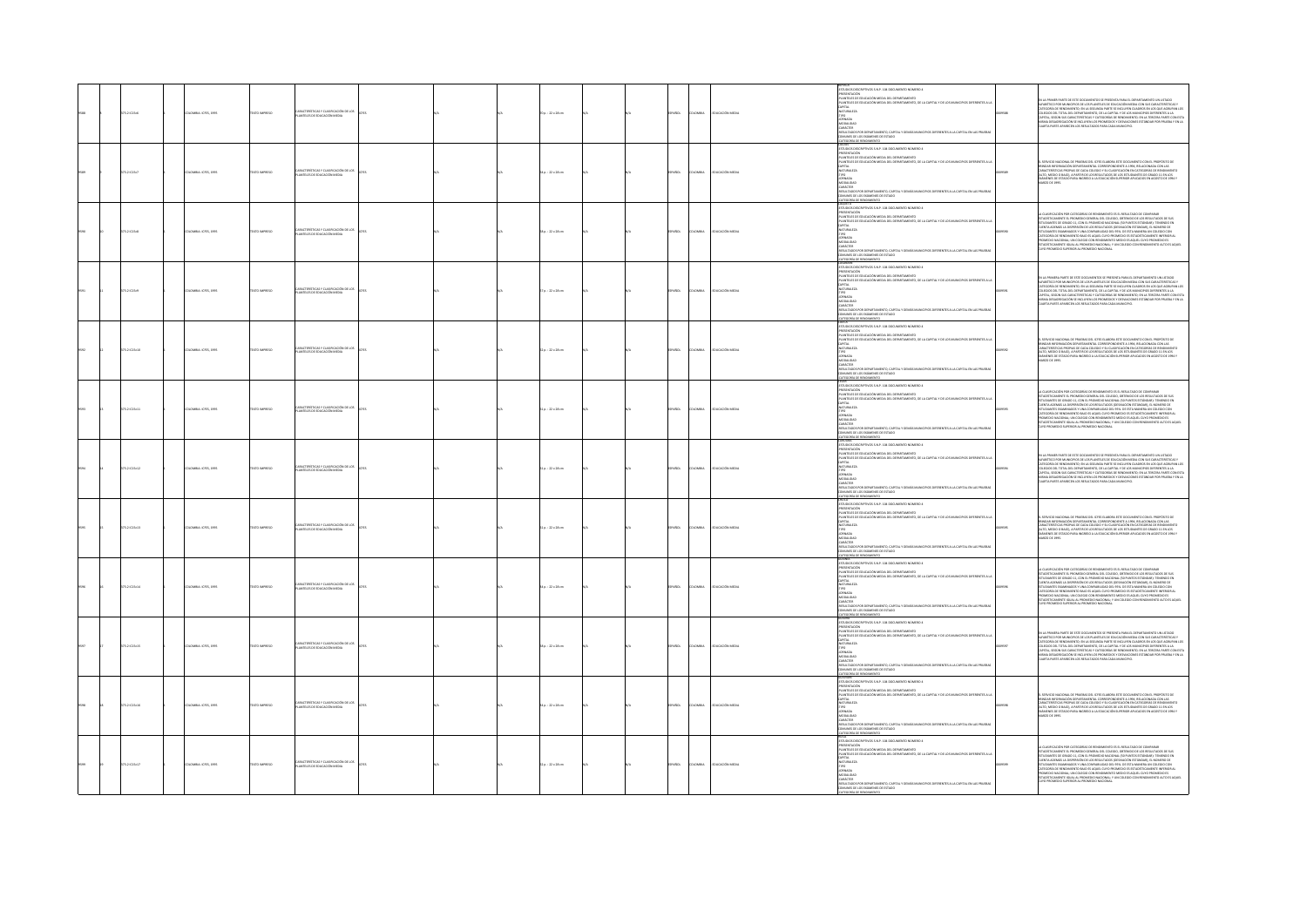|  | 12 IC15c18     | MEIA: ICFES, 1995   | O22RRM OT         | NANCTERÍSTICAS Y CLASIFICACIÓN DE LOS<br>ANTELES DE EDUCACIÓN MEDIA         |  | 62 p. : 22 x 28 cm       |  | wios           | OMBIA         | <b>CACIÓN MEDI</b>   | MAGAHAIN<br>-ESTUDIOS OESCRIPTIVOS S.N.P. 104 DOCUMENTO NÚMERO 4<br>-PEANTELES DE EDUCACIÓN MEDIA DEL DEPARTAMENTO<br>PLANTELES DE EDUCACIÓN MEDIA DEL DEPARTAMENTO, DE LA CAPITAL Y DE LOS MUNICIPIOS DIFERENTES A I<br><b>FORMADA</b><br>-resultados por departamento, cardal y demás municipas diferentes a la cartal en las pruer<br>comunistas los exámenses de estado<br>ATIA<br>ATIA                                                                                                                                                                                                   | LA PRIMER PARTE DE ESTE DOCUMENTOS SE PRESENTA PARA EL DEPARTAMENTO UN LISTADO<br>1 MY FIRMING PORT MAIN MARK MARK ON THE PRIME IN PRICE AL DUPARTAMENT ID UNLOCANDED AT A MAIN CHARGE OF THE ST<br>THREETING POR MUNICIPIDES OF LOS FUNNITILIS DE EDUCATION MEDIA CON SUS CARACTERÍSTICAS Y<br>KREGISE DEL TOTAL DEL<br>ISMA DESAGREGACIÓN SE INCLUYEN LOS PROMEDIOS Y DESVACIONES ESTÁNDAR POR PRUEBA Y EN LA<br>JARTA PARTE APARECEN LOS RESULTADOS PARA CADA MUNICIPIO.                                                                                                                                       |
|--|----------------|---------------------|-------------------|-----------------------------------------------------------------------------|--|--------------------------|--|----------------|---------------|----------------------|-----------------------------------------------------------------------------------------------------------------------------------------------------------------------------------------------------------------------------------------------------------------------------------------------------------------------------------------------------------------------------------------------------------------------------------------------------------------------------------------------------------------------------------------------------------------------------------------------|-------------------------------------------------------------------------------------------------------------------------------------------------------------------------------------------------------------------------------------------------------------------------------------------------------------------------------------------------------------------------------------------------------------------------------------------------------------------------------------------------------------------------------------------------------------------------------------------------------------------|
|  | 272.2 IC15c19  | LOMBIA: ICFES, 1995 | <b>OZZRRM OTX</b> | TERÍSTICAS Y CLASIFICACIÓN DE LO<br>ANTELES DE EDUCACIÓN MEDIA              |  | $60a: 22x28$ cm          |  | <b>DARGE</b>   | OMBIA         | <b>UCACIÓN MEDI</b>  | ENN.<br>STUDIOS DESCRIPTIVOS S.N.P. 104 DOCUMENTO NÚMERO 4<br>-istudies descriptives S.N.P. 204 documentiu Numiriu 4<br>-Passentación<br>-Passentación<br>-Panteles de Educación Media del Departamento, de la capital y de los municipios diferentes a la<br><b>JAPITAL</b><br>****HANEZA<br>TIPO<br>IORNADA<br>-MODANIDAD<br>-CARÁCTER<br>4ESULTADOS POR DEPARTAMENTO, CAPITAL Y DENÁS MUNICIPIOS DIFERENTES A LA CARTAL EN LAS PRUEBA<br>COMUNES DE LOS EXÁMENES DE ESTADO                                                                                                                 | VICIO NACIONAL DE PRUEBAS DEL ICFES ELABORA ESTE DOCUMENTO CON EL PROPÓSITO DE<br>RRINGAR INFORMACIÓN DEPARTAMON NA CORRESPONDENTE A 1994, RELACIONAR CON LAS<br>CARCIONES INFORMACIÓN DEPARTAMON NA CORRESPONDENTE A 1994, RELACIONAR CON LAS<br>CARCIONESTOS PROPAS DE CARCIOLEO Y SU CLASSIFICACIÓN DE CARCIONES DE                                                                                                                                                                                                                                                                                            |
|  | <b>DERECK</b>  | LOMBIA: ICFES, 1995 | <b>OZZRRM OT</b>  | :<br>ARACTERÍSTICAS Y CLASIFICACIÓN DE LO!<br>YLANTELES DE EDUCACIÓN MEDIA  |  | $(6.6 \cdot 32 + 28.09)$ |  | unikan         |               | KADDA MEDI           | COMUNIS UN LUX RAPPARTATO<br>CATEGORÍA DE RENOMIENTO<br>NARINO<br>ESTUDIOS DESCRIPTIVOS S.N.P. 104 DOCUMENTO NÚMERO 4<br>-PRESINTACIÓN<br>-PANTILIS DE EDUCACIÓN MEDIA DEL DEPARTAMENTO<br>-PANTILIS DE EDUCACIÓN MEDIA DEL DEPARTAMENTO, DE LA CAPITAL Y DE LOS MUNICIPIDS DIFERINTES A I<br>-PANTILIS DE EDUCACIÓN MEDIA DEL DEPARTAMENTO, DE LA CAPITAL Y DE<br>NATI<br>11PO<br><b>AGAMROL</b><br>ESULTADOS POR DEPARTAMENTO, CAPITAL Y DEMÁS MUNICIPIOS DIFERENTES A LA CAPITAL EN LAS PRUE<br>DMUNES DE LOS EXÁMENES DE ESTADO                                                           | A A AGREPACHING CONTENTAL SUBSIDIARY AND THE RESULTING COMPANY OF THE STATE CONTENT CONTENT IS INSTANTANT CONTENT<br>STANDARD MANY IS a realistic content in the subsidiary and contents, on the space of the state content<br>Acti                                                                                                                                                                                                                                                                                                                                                                               |
|  | 73.2 (C15c21   | LOMBIA: ICFES, 1995 | O22RRM OT:        | SIFICACIÓN DE LO<br>ANTELES DE EDUCACIÓN MEDIA                              |  | 66 p. : 22 x 28 cm       |  | ANOL           |               | <b>UCACIÓN MEDIA</b> | "" MANTALADIN<br>- PLANTELES DE EDUCACIÓN MEDIA DEL DEPARTAMENTO<br>- PLANTELES DE EDUCACIÓN MEDIA DEL DEPARTAMENTO, DE LA CAPITAL Y DE LOS MUNICIPIOS DIFERENTES<br>CAPITAL<br><b>NATURALEZA</b><br>TIPO<br><b>JORNADA</b><br>OGATZ2 30 ZEMA MÁXZ 201 30 ZSMUMO<br>CATEGORÍA DE RENDIMENTO                                                                                                                                                                                                                                                                                                   | N LA PRIMER PARTE DE ESTE DOCUMENTOS SE PRESENTA PARA EL DEPARTAMENTO UN LISTADO<br>LEVAÉTICO POR MUNICIPISO EN LOS FLANTELES DE EXIGICACIÓN MECIA CON SUS CARACTENÍSTICAS<br>ATECORÍA DE REMIDIMENTO: EN LA SEGUNDA PARTE SE INCLUY<br>JONNING VIRT (MOND AND LAUFORDSING) NO DE DES DE LA DE LOS MIGRICIPICAS DE TENERAL SEGUEIRO DE LA ESTA<br>MENTAL, SEGUEIR SUS CARACTERÍSTICAS Y CATEGORÍAS DE RENDOMENTO; EN LA TERCERA PARTE CON ESTA<br>DIARA DESAGRE APARECEN LOS                                                                                                                                      |
|  | 373.2 IC15c22  | LOMBIA: ICFES, 1995 | <b>O23RRM OTX</b> | NAACTERÍSTICAS Y CLASIFICACIÓN DE LOS<br>ANTELES DE EDUCACIÓN MEDIA         |  | 57 p. : 22 x 28 cm       |  | <b>JORARDS</b> | <b>AIGMEN</b> | DUCACIÓN MEDIA       | ESTUDIOS DESCRIPTIVOS S.N.P. 104 DOCUMENTO NÚMERO 4<br>t franteles de educación media del departamento<br>- Flanteles de Educación media del departamento,<br>- Flanteles de Educación media del departamento, de la capital y de los municipios diferentes .<br>Capital<br>-NATURALEZA<br>-NATURALEZA<br>-IDRNADA<br>MULINLIUM.<br>CARÁCTER<br>LULTADOS POR DEPARTAMENTO, CAPITAL Y DEMÁS MUNICIPIOS DIFERENTES A LA CAPITAL EN LAS PRUEBA<br>OGATZ3 30 ZIMMANS DE ESTADO<br>ATEGORÍA DE RENDIMIENTO                                                                                         | .<br>RVICIO NACIONAL DE PRUEBAS DEL ICFES ELABORA ESTE DOCUMENTO CON EL PROPÓSITO DE<br>DAR INFORMACIÓN DEPARTAMENTAL CORRESPONDIENTE A 1994, RELACIONADA CON LAS<br>MINITION I MINIMARCANT MUPAN KOMATAN NA LOAMISAÑ DE DER PARA (REALCOUNDAR CON LAS<br>CARACTERÍSTICAS PROPINS DE CARA COLEGIO Y SU CLASIFICACIÓN EN CATEGORÍAS DE RENDIMIENTO<br>JALTO, NATIO O BADOJ, A PARTIR DE LOS RESULTADOS DE                                                                                                                                                                                                          |
|  | 272.2 (C15c23) | LOMBIA: ICFES, 1995 | <b>O22RRM OTX</b> | : ARACTERÍSTICAS Y CLASIFICACIÓN DE LOS<br>YLANTELES DE EDUCACIÓN MEDIA     |  | 59 p. : 22 x 28 cm       |  | <b>JORARDS</b> | <b>AIGMEN</b> | EDUCACIÓN MEDIA      | ESTUDIOS DESCRIPTIVOS S.N.P. 104 DOCUMENTO NÚMERO 4<br>PRESENTACIÓN<br>PI ANTELES DE EDUCACIÓN MEDIA DEL DEPARTAMENTO<br>PLANTELES DE EDUCACIÓN MEDIA DEL DEPARTAMENTO, DE LA CAPITAL Y DE LOS MUNICIPIOS DIFERENTES A<br><b>APITAL</b><br><b>NATURALEZA</b><br>CARÁCTER<br>AESULTADOS POR DEPARTAMENTO, CAPITAL Y DEMÁS MUNICIPIOS DIFERENTES A LA CAPITAL EN LAS PRUEBAS<br>COMUNES DE LOS EXÁMENES DE ESTADO<br>CATEGORÍA DE RENDIMIENTO                                                                                                                                                   | ASIFICACIÓN POR CATEGORÍAS DE REN<br>ENTO ES EL BESILTADO DE COMPARAS<br>.<br>KRÍSTICAMENTE EL PROMEENO GENERAL DEL COLEGIO, OBTENIDO DE LOS RESULTADOS DE SUS<br>LIDANTES DE GRADO 11, CON EL PROMEENO NACIONAL (SO PUNTOS ESTÁNDAR): TENENDO EN<br>IENTA ADEMÁS LA DISPERSIÓN DE LOS RESULTADOS IDESVIACIÓN ESTÁNDARI. EL NÚMERO DE<br>MINNANING IN AMERICAN UNIVERSITY OF STATE RESIDENCE IN A CONSUMER THE RESIDENCE IN A CONSUMERCY UNIVERSITY UNIVERSITY OF STATE REPORT OF STATE OF STATE AND CONSUMER THE DESIDENT OF STATE OF STATE OF STATE OF STATE OF STATE<br>PROMEDIO SUPERIOR AL PROMEDIO NACIONAL |
|  | 272.2 IC15c24  | LOMBIA: ICFES, 1995 | O22RRM OTX        | ACTERÍSTICAS Y CLASIFICACIÓN DE LOS<br>NTELES DE EDUCACIÓN MEDIA            |  | 61 p. : 22 x 28 cm       |  | SPAÑOL         |               | DUCACIÓN MEDIA       | ESTUDIOS DESCRIPTIVOS S.N.P. 104 DOCUMENTO NÚMERO 4<br>-PRESINTACIÓN<br>-PLANTELS DE EDUCACIÓN MEDIA DEL DEPARTAMENTO<br>-PLANTELES DE EDUCACIÓN MEDIA DEL DEPARTAMENTO, DE LA CAPITAL Y DE LOS MUNICIPIOS DIFERENTES A LA<br>SAPITAL<br>NATURALEZA<br>CARÁCTER<br>ultados por departamento, capital y demás municipios diferentes a la capital en las prueba<br>Iunes de los exámenes de estado                                                                                                                                                                                              | DOMED DARTE DE ESTE DOCUMENTOS SE DRESENTA DADA EL DEDARTAMENTO UN LISTAD<br>LA MORRIA PARI LA ULA LA LOCA UNA RICA DE SEGUNA A PARA LA GUAPACANDA NO LON GALISTICA Y<br>L'AGRITICO POR MUNICIPIS EN LOS FUANTILES DE EDICINCIÓN MEDIA CON USI CARACTERÍSTICAS Y<br>FIGGIOS DE TOTAL DEL DEPARTAMENTO, DE LA CAPI<br>HATA PARTE APARECEN LOS RESULTADOS PARA CADA MUNICIPIO.                                                                                                                                                                                                                                      |
|  | 12 01505       | LOMBIA: ICFES, 1995 | O22RRM OT         | .<br>NETERÍSTICAS Y CLASIFICACIÓN DE LOS<br>NTELES DE EDUCACIÓN MEDIA       |  | $66 p : 22 \times 28$ cm |  | <b>UAROL</b>   |               | UCACIÓN MEDIA        | -attechnic de servamento<br>45to/martes descriptivos saus: XIII documento Número 4<br>-attachnic de Educación<br>-pareteus de Educación Media del Departamento, de la capital y de los municipios deferivees a la<br>-pareteus de Educació<br>CAPITAL<br>-NATURALEZA<br>-TIPO<br>-IORNADA<br>-MODALIDAD<br>-CIDÁCTER<br>rácter<br>ASSULTADOS POR DEPARTAMENTO, CAPITAL Y DEMÁS MUNICIPIOS DIFERENTES A LA CAPITAL EN LAS PRUEBA<br>COMUNES DE LOS EXÁMENES DE ESTADO<br>CATEGORÍA DE RENDIMIEI<br>LANTAFE DE BOGOTÁ                                                                           | RVICIO NACIONAL DE PRUEBAS DEL ICFES ELABORA ESTE DOCUMENTO CON EL PROPÓSITO DE<br>INDAR INFORMACIÓN DEPARTAMINTAL CORRESPONDIBNITA 1994, RELACIONADA CON LAS<br>RACTRESTICAS PROPAS DE CADA COLEGIO Y SU CLASIFICACIÓN DY CATECIDANS DE RENDIMIENTO<br>J.TO, MEDIO D'ANDI, A PARTIR DE LOS RESULTADOS DE LOS ESTUDIANT<br>4820 DE 1995.                                                                                                                                                                                                                                                                          |
|  | 222 (CLSCR)    | COMBIA: ICFES, 1995 | <b>OZZRRM OTX</b> | MACTERÍSTICAS Y CLASIFICACIÓN DE LOS<br>ATELES DE EDUCACIÓN MEDIA           |  | $66a: 22x28$ cm          |  | <b>AÑOL</b>    | <b>HARM</b>   | <b>CACCO MEDI</b>    | 45TUDIOS DESCRIPTIVOS S.N.P. 104 DOCUMENTO NÚMERO 4<br>PRESENTACIÓN<br>PLANTELES DE EDUCACIÓN MEDIA DEL DEPARTAMENTO<br>"THOM WAS AN ALLOWING MILDIA DIL DIFAREMANTATO, DE LA CARITAL Y DE LOS MUNICIPIOS EXERENTES A LA<br>"FLANTELES DE EDUCACIÓN MIEDIA DEL DEPAREMANTATO, DE LA CARITAL Y DE LOS MUNICIPIOS EXERENTES A LA<br>"LIPO"<br>"IPO"<br><b>JORNADA</b><br>MODALIDAD<br>CARÁCTER<br>.<br>LULTADOS POR DEPARTAMENTO, CAPITAL Y DEMÁS MUNICIPIOS DIFERENTES A LA CAPITAL EN LAS PRUEDA<br>AUMES DE LOS EXÁMENES DE ESTADO<br>CATEGORÍA DE RENDIMIENTO<br>VATEGORÍA DE RENDIMIENTO   | LASEICACIÓN POR CATEGORÍAS DE RENDIMIENTO ES EL RESULTADO DE COMPARAR<br>ISTICAMENTE EL PROMEDIO GENERAL DEL COLEGIO, OBTENIDO DE LOS RESULTADOS DE SUS<br>ANNUAL MORE CONSUMER CONSUMER A REPORT OF A REPORT OF A REPORT OF A REPORT OF A REPORT OF A REPORT OF A REPORT OF A REPORT OF A REPORT OF A REPORT OF A REPORT OF A REPORT OF A REPORT OF A REPORT OF A REPORT OF A REPORT OF                                                                                                                                                                                                                          |
|  | 0321015027     | LOMBIA: ICFES, 1995 | O22RRM OT         | .<br>CARACTERÍSTICAS Y CLASIFICACIÓN DE LOS<br>PLANTELES DE EDUCACIÓN MEDIA |  | 30 p. : 22 x 28 cm       |  | JORASZ         | LOMBIA        | DUCACIÓN MEDIA       | .<br>ESTUDIOS DESCRIPTIVOS S.N.P. 104 DOCUMENTO NÚMERO 4<br>PRESENTACIÓN<br>"YAHAHINANIN<br>- PLANTILIS DE EDUCACIÓN MEDIA DEL DEPARTAMENTO, DE LA CAPITAL Y DE LOS MUNICIPIOS ENFRENTES A LA<br>- PLANTILIS DE EDUCACIÓN MEDIA DEL DEPARTAMENTO, DE LA CAPITAL Y DE LOS MUNICIPIOS ENFRENTES A LA<br>- NATURALEZA<br><br><b>FORMADA</b><br>-VOLUME)<br>- AMONALISMO<br>- GABÁCTER<br>- AESULTADOS POR DEPARTAMENTO, CAPITAL Y DENÁS MUNICIPIOS DIFERENTES A LA CAPITAL EN LAS PRUEBAS<br>PRSULTAINS PUR DEPARTAMENTO, CAPIL<br>COMUNES DE LOS EXÁMENES DE ESTADO<br>CATEGORÍA DE RENDIMIENTO | LA PRIMER PARTE DE ESTE DOCUMENTOS SE PRESENTA PARA EL DEPARTAMENTO UN LISTADO<br>FAMÉTICO POR MUNICIPISOS DE LOS PAMITELES DE ERUCICIÓN MEDIA CON SUS CARACTERÍSTICAS Y<br>TEGORÍA DE REMDAMENTO; EN LA SEGUNDA PARTE SE INCLUYEN C<br>APITAL, SEGÚN SUS CARACTERÍSTICAS Y CATEGORÍAS DE RENDIMIENTO; EN LA TERCERA PARTE CON EST<br>HEMA DESAGREGACIÓN SE INCLUYEN LOS PROMEDIOS Y DESVIACIONES ESTÁNDAR POR PRUEBA Y EN LA<br>LIARTA PARTE APARECEN LOS RESULTADOS PARA CADA MUNICIPIO.                                                                                                                        |
|  | 373.2 (C15c28) | 2001 2333 MARINEZ   | OZZRRA OTK        | ACTERÍSTICAS Y CLASIFICACIÓN DE LOS<br>ANTELES DE EDUCACIÓN MEDIA           |  | 61 n : 22 x 28 cm        |  | JORARDS        | <b>AIGMEN</b> | EDUCACIÓN MEDIA      | -<br>ESTUDIOS DESCRIPTIVOS S.N.P. 104 DOCUMENTO NÚMERO 4<br>- PRESENTACIÓN<br>-PRESIDITACIÓN<br>FRANTISE DE EDICICIÓN MEDIA DEL DEPARTAMENTO<br>CAPRITELES DE EDICICIÓN MEDIA DEL DEPARTAMENTO, DE LA CAPITAL Y DE LOS MUNICIPIOS DIFIERNITES A LA<br>FRANTISE DE EDICICIÓN MEDIA DEL DEPARTAMENTO, DE LA CAPITAL Y D<br>190<br>Iornada<br>-MODALIDAD<br>-CABÁCTER<br>-RESULTADOS POR DEPARTAMENTO, CAPITAL Y DEMÁS MUNICIPIOS DIFERENTES A LA CAPITAL EN LAS PRUEBAS<br>OGATZ3 30 ZIMBAAR 20130 SIMUN                                                                                        | II, SERVICO (MACORAN, ED PRILISAS OS LICERS EJARGON, ESTE DOCUMENTO CON EL PRODÓSTIO DE<br>RRINGNE IMPOBANCIÓN DEPARTAMENTAL CORRESPONDENTE A 1994, BELACIONADA CON LAS<br>RRINGETRÉSTICAS PROPAS DE CADA COLEGIO Y SI CLASIFICACÓN<br>420 DE 1995.                                                                                                                                                                                                                                                                                                                                                               |
|  | 23.2 (C15c29)  | LOMBIA: ICFES, 1995 | OZZRRA OTX        | ARACTERÍSTICAS Y CLASIFICACIÓN DE LOS<br>ANTELES DE EDUCACIÓN MEDIA         |  | 66 p. : 22 x 28 cm       |  | unikan         | 144014        | DUCACIÓN MEDIA       | ATEGORÍA DE RENDIMENTO<br>ESTUDIOS DESCRIPTIVOS S.N.P. 104 DOCUMENTO NÚMERO 4<br>"historicalism" (ITV) and ". We book with the finances"<br>"Presentación"<br>"Presentación" (ITV) consultantes del departamento<br>Capital de Educación Media del Departamento, de la Capital y de los Municipios diferentes a l<br>"Antur<br>-WILLIAMS<br>MODANINAO<br>-CARÁCTER<br>-RESULTADOS POR DEPARTAMENTO, CAPITAL Y DENÁS MUNICIPIOS DIFERENTES A LA CAPITAL EN LAS PRUEBAS<br>-COMUNIS DE LOS EXÁMUNIS DE ESTADO<br>-COMUNIS DE LOS EXÁMUNIS PAS.<br>-                                             | ASPICACIÓN POR CATEGORÍAS DE RENDIMIENTO ES EL RESULTADO DE COMPARAR<br>n lingumentade de promotive de promotive de la presidence de confidence.<br>Stadisficaments de promotive genominal de colegia, de filmitado de los regultados de sus<br>Stadisficaments de promotive genomina de la promotive estánd<br>NYIN MANINONI MANINYANANYA NA NAMENINA MAZI POSTAVANI NA KIMINA MAZI MANINA MAZI MAZI MAZI CHARA MAZI MAZI MAZ<br>TECHNICH DI MAZI MAZI MAZI MAZI CHARA MAZI CHARA MAZI MAZI MAZI MAZI MAZI MAZI MAZI CHARA DI MAZI MAZI MAZI MA<br>                                                              |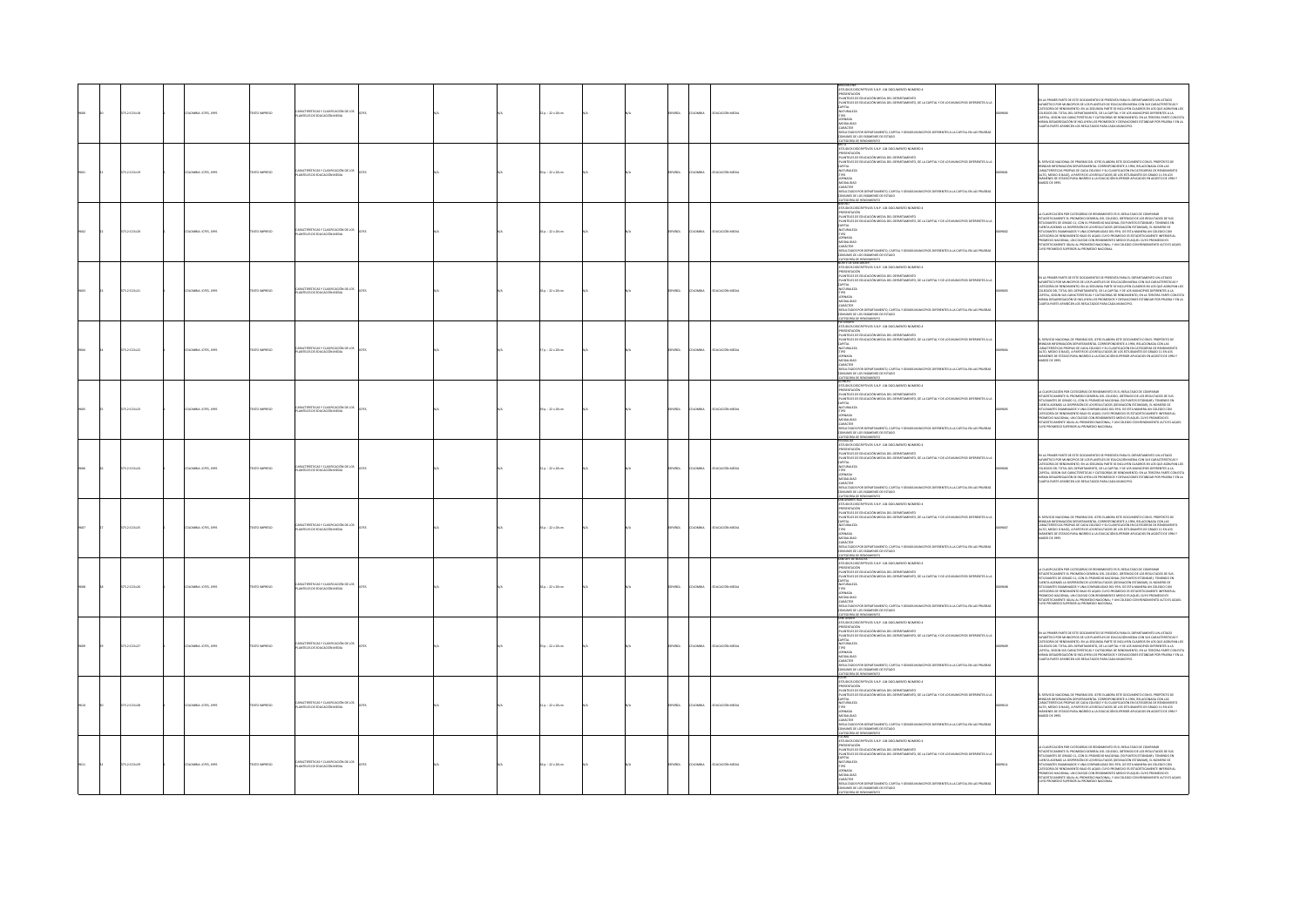|  | 0321015030        | LOMBIA: ICFES, 1995 | O23RRM OTX        | IACTERÍSTICAS Y CLASIFICACIÓN DE L<br>NTELES DE EDUCACIÓN MEDIA          |  | 8 p.: 22 x 28 cm     |  |              |            |                                                                | OS DESCRIPTIVOS S.N.P. 104 DOCUMENTO NÚMERO 4<br>i vanar vaškirini inda salin. 1844 documento numero 4<br>Estrukačni<br>Mittles de Educación media del Departamento<br>Mital:<br>Mital<br>Mital<br><b>ASSIMI</b><br>.<br>anada<br>-<br>HACTER<br>---- TANSS POR DE<br>UNES DE LOS EXÁMENES DE ESTADO<br>ATEGORÍA DE RENDIMENTO                                                                                                                                                                                                                                                                                                                                                                                                                                            |            | AUMERICAL) FOR WINNING ROS IN AN FARRITHAR DIE TAS INCLUSION WARD CANDING AN ARMINIAL MARINE AND LOS<br>CONTIGORÍA DE REMONVIENTO; EN LA SEGUNDA PARTE SE INCLUSIO CUADROS EN LOS QUE AGRUPAN LOS<br>CONTIAL, SEGÚN SUS CARACTERÍSTI<br>.<br>AN DESAGREGACIÓN SE INCLUYEN LOS PROMEDIOS Y DESVINCION<br>TTA PARTE APARECEN LOS RESULTADOS PARA CADA MUNICIPIO.<br>NDAR POR PRUGBA Y EN LA                                                                                                                                                                                                                                                                                                                                  |
|--|-------------------|---------------------|-------------------|--------------------------------------------------------------------------|--|----------------------|--|--------------|------------|----------------------------------------------------------------|---------------------------------------------------------------------------------------------------------------------------------------------------------------------------------------------------------------------------------------------------------------------------------------------------------------------------------------------------------------------------------------------------------------------------------------------------------------------------------------------------------------------------------------------------------------------------------------------------------------------------------------------------------------------------------------------------------------------------------------------------------------------------|------------|----------------------------------------------------------------------------------------------------------------------------------------------------------------------------------------------------------------------------------------------------------------------------------------------------------------------------------------------------------------------------------------------------------------------------------------------------------------------------------------------------------------------------------------------------------------------------------------------------------------------------------------------------------------------------------------------------------------------------|
|  | $22$ icsscas      | MARIA: ICFES, 1995  | <b>O22RRM OT</b>  | INTELES DE EFUICACIÓN MEDIA                                              |  | 4 p.: 22 x 28 cm     |  |              |            |                                                                | JOIDS DESCRIPTIVOS S.N.P. 104 DOCUMENTO NÚMERO 4<br>ESENTACIÓN<br>ANTELES DE EDUCACIÓN MEDIA DEL DEPARTAMENTO<br>ANTELES DE EDUCACIÓN MEDIA DEL DEPARTAMENTO, DE LA CAPITAL Y DE LOS MUNICIPIDS DIFERENTES A LA<br>ATAL<br>*TURALEZA<br>340A<br>JONILINO<br>BÁCTERI<br>SULTADOS POR DEPARTAMENTO, CAPITAL Y DENÁS MUNICIPIOS DIFERENTES A LA CAPITAL EN LAS PRUEBAS<br>NUNES DE LOS EXÁMENES DE ESTADO                                                                                                                                                                                                                                                                                                                                                                    |            | SERVICIO NACIONAL DE PRUEBAS DEL ICFES ELABORA ESTE DOCUMENTO CON EL PROPÓSITO DE<br>RRINDAR INFORMACIÓN DEPARTAMENTAL CORRESPONDENTE À 1994, RELACIONADA CON LAS<br>CARACTERÍSTICAS PROPAIS DE CADA COLEGIO Y SU CASENCACIÓN EN CATEGORÍAS DE RINDAMENTO<br>JALITE, MÉTOD O BADEJ, A PARTIR DE LOS RESULTADOS DE LOS EST                                                                                                                                                                                                                                                                                                                                                                                                  |
|  | 373.2 (C15c32)    | COMBIA: ICFES, 1995 | OZBRNI OTX        | ACTERÍSTICAS Y CLASIFICACIÓN DE L<br>NTELES DE EDUCACIÓN MEDIA           |  | $6a:22x28$ cm        |  | PAÑOL        | <b>MEM</b> | IN ACIÓN MEDIA                                                 | esiminación<br>Nateles de Educación Media del Departamento,<br>Nateles de Educación Media del Departamento, de la capital y de los Municipios Diferentes a la<br>Tubaleza<br>Tubaleza<br>AACTER<br>SULTADOS POR DEPARTAMENTO, CAPITAL Y DEMÁS MUNICIPIOS DIFERENTES A LA CAPITAL EN LAS PRUEBAS<br>AUMES DE LOS EXÁMENSE DE ESTADO<br>FECORÍA DE DENDRAIRINDO<br>CENTRAL COMPANIES                                                                                                                                                                                                                                                                                                                                                                                        | 8514       | LA CLASIFICACIÓN POR CATEGORÍAS DE RENOMMENTO ES EL RESULTADO DE COMPARAR<br>ESTADÍSTICAMENTE EL PROMECIO GENERAL DEL COLEGIO, O BITANDO DE LOS RESULTADOS ES SUS<br>ESTADIANTES EN GRADO 11, CON EL PROMECIO NACIONAL ESTÁNTOS ESTÁ<br>GINTIN PARINDU MA MIPARANO NE GANTABILISTADO (MENYPALISTA MANARA), ILA COLEGIO CON<br>CATEGORIA DE REMONATO NAJ O MA CONFINILISTAD DEL 955K. DE ESTA MANIRA LIN COLEGIO CON<br>CATEGORIA DE RENDONAL: UN COLEGIO CON RENDINIENTO MED<br>STADÍSTICAMENTE IGUAL AL PROMEDIO NACIONAL; Y UN COLEGIO CON RENDIMIENTO ALTO ES AQUEL<br>UNO PROMEDIO SUPERIOR AL PROMEDIO NACIONAL.                                                                                                      |
|  | 373.986126 K15t1  | COMBIA: ICFES, 1995 | OZBRNI OTX        | .<br>Cadéimeo en los colegios de<br>Cucación media                       |  | 6 p. : 22 x 28 cm    |  | PAÑOL        | OMBIA      | SNOMENTO ESCOLAR - EDUCACIÓN SECUNDARIA - ESTADÍSTICAS         | ualing<br>Stringońn<br>Stringońn de Los Colegios de Amazonas y de Colembia en las Categorías de Rendamento<br>Stringońn de Los Colegios de Amazonas en las Colembias de Romanieto Según<br>Stringońn de Los Colegios de Ramzonas en las Ca<br>XIMIENTO<br>TRIBUCIÓN DE LOS COLEGIOS PRIVADOS DE AMAZONAS Y DE COLOMBIA EN LAS CATEGORÍAS DE<br>NAMINATION EN ANAZIONAS Y EN EL PAÍS DE COLEGIOS Y DE ESTUDIANTES SEGÚN TIPO<br>STRIBUCIÓN EN LOS COLEGIOS DE AMAZIONAS EN LAS CATEGORÍAS DE RENDIMINETO SEGÚN TIPO<br>STRIBUCIÓN DE LOS COLEGIOS DE AMAZIONAS Y DE COLOMBIA EN LAS                                                                                                                                                                                        | <b>MAG</b> | .<br>POR CADA DEPARTAMENTO DE COLOMBIA, EL SERVICIO NACIONAL DE PRUEBAS DEL INSTITUTO<br>COLOMBIANO PARA EL FOMENTO DE LA EDUCACIÓN SUPERIOR-ICFES-PRESENTA UN RESUMEN DE LAS<br>hannementer from in Familieu die la budearlein Sofianum (Bassa Prinsen IV). Un besunden de las<br>Tenedinatus Generalus del Reykenmento Académico, con base en los besultados de sus<br>Estudinates de Grado 11 en los diáments de E                                                                                                                                                                                                                                                                                                      |
|  | 98612610512       | MEIA: ICFES, 1995   | O22RRM OT         | NDENCIAS COMPORTAMENTO<br>ADÉMICO EN LOS COLEGIOS DE<br>UCACIÓN MEDIA    |  | 6p.: 22 x 28 cm      |  |              |            |                                                                | SENTACIÓN<br>TRIBUCIÓN DE LOS COLEGIOS DE ANTIDOUJA Y DE COLONIBA EN LAS CATEGORÍAS DE RENDIMIENTO<br>inhibulari un lux luxiano lii antidagia y de luxianina en las Categorias de Renommento<br>Stribución en antioquia y en el país de colegias y de Estudiantes según naturaleza.<br>Stribución de los colegios de antioquia en las cate<br>idimiento<br>Tribución de los colegios privados de antidquia y de colombia en las categorías de<br>ITHING AND THE ASSOCIATION OF THE REPORT OF THE COLLEGES Y DIS ESTIMATIONS SEGLE IN THIS CONTRACT OF THE CONTR<br>ETRIBUCIÓN EN ANTIOCHIA Y EN EL PAÍS DE COLLEGIOS Y DIS ESTUDIANTES SEGLE THO<br>TRIBUCIÓN DE LOS COLLEGIOS DE ANT<br>TRIBUCIÓN DE LOS COLEGIOS DE ANTIDOLIA Y DE COLOMBIA EN LAS CATEGORÍAS DE RENDIM |            | .<br>En caga año los resultados de los estudiantes se agruparon según su colegio de egreso<br>Estazísticanente con el promedio nacional (50 puntos estándar), tenendo en cuenta.<br>Estazísticanente con el promedio nacional (50 punto<br>AGEMÁS LA DISPERSIÓN DE LOS RESULTADOS (DESINACIÓN ESTÁNDAR), EL NÚMERO DE ESTUDIANTES<br>EXAMINADOS Y UNA CONFIABILIDAD DEL RSYL DE ESTA MANERA UN COLEGIO CON CATIGORÍA DE<br>RENDIMIENTO BAIO ES AQUEL CUYO PROMIEDIO ES ESTADÈTI<br>MINIMININ'NI PROVEDE DELOTO PROMINO DE LI ALIZO PROVINCI PINAMORO ES ESTADESTICAMENTE<br>GUADINAL; UN COLEGIO CON BENDIMENTO MEDIO ES AQUEL CUYO PROMETIO ES ESTADESTICAMENTE<br>GUADINAL; UN COLEGIO CON BENDIMENTO MUCIDINAL:<br>STAD |
|  | 23.986126 K15c2   | COMBIA: ICFES, 1995 | OZZRRNI OTXI      | INDENCIAS COMPORTAMENTO<br>LADÉMICO EN LOS COLEGIOS DE<br>JUCACIÓN MEDIA |  | 6 p. : 22 x 28 cm    |  | PAÑOL        | OMBH       | NOIMENTO ESCOLAR - EDUCACIÓN SECUNDARIA - ESTADÍSTICAS         | ARALICA<br>PRESENTACIÓN<br>OTHER WORK OF A 24 SHOEP AND A 4 MINUTED TO Y ASAIAN TO 2012 2012 2012 20 WOOLINGTO<br>STRIBUCION EL LOS COLORES DE ARANCA Y EL COLORIDA EN LA CATACIONA DE RENDERICON EN ESTADO EN EL COLORES EN EL<br>CONSULTO EL LOS COLORES EN ARANCA EN LAS CATACIONES DE RENDERICIO DE EN EN EN EL LOS COLORES EN EL LOS COLORES<br>C                                                                                                                                                                                                                                                                                                                                                                                                                    |            | en cada cliadro se presenta los resultados de algunas comparaciones de renomiento en<br>Colegios con diferentes promedios en el departamento, con el número de porcentaje de fato<br>Colegios con diferentes promedios en el departa<br>EL DOCUMENTO SE PRESENTAN EN CUADROS Y GRÁFICAS CORRESPONDIENTES, EL NÚMERO<br>PORCENTAJE DE COLEGIOS EN LAS CATEGORÍAS DE RENDI<br>/ MODALIDAD.<br>AIRNTO SEGÚN SU NAT<br>URALIZA, TIPO, JORN                                                                                                                                                                                                                                                                                     |
|  | 986126101564      | 2001 2313/ MARK     | <b>O22RRM OT</b>  | .<br>CADÉMICO EN LOS COLEGIOS DE<br>DUCACIÓN MEDIA                       |  | $6a: 22x28$ cm       |  | wio.         | way        | <b>IDIMIENTO ESCOLAR - EDUCACIÓN SECUNDARIA - ESTADÍSTICAS</b> | atminiscript un liga elevation par paramente y un consumente una considerativa un participation.<br>Stribulisàn de los colicios de atlàntico en las cyclosics de rendemantes sociain naturaleza.<br>Stribulisàn de los colicios ofic<br>TRIBUCIÓN DE LOS COLEGIOS PRIVADOS DE ATLÁNTICO Y DE COLOMBIA EN LAS CATEGORÍAS DE<br>.<br>Hiución en atlántico y en el país de colegios y de estudiantes según tipo.<br>Hiución de los colegios de atlántico en las categorías de rendimineto según tipo.                                                                                                                                                                                                                                                                        |            | .<br>DCUMENTO QUE PRESENTA POR MEDIO DE CUADROS Y GRÁFICAS, EL NÚMERO Y PORCENTAJE DE<br>UNULUMANIU UJEM MRAMIN MUKAMUNI UJE LUKARNO TRANSALI ALI INDIANO TRANSALI MALIONALI INDIANA MALIONALI<br>COLOGINIS DI LAS CATEGORÍAS DE RENENARENTO SEGÚN SU NATURALIZA, TRO, JORNADA Y MOGNALI<br>COLOGINIA DI CALDADA PAULEM, VARA<br>LOMMANNUM INTERNATIONAL COM LA INVIA DE LOS PARTIMONALES DE LOS POSITIVOS LOMONOS.<br>NECONOLINISMOS EN MATEMANTICA, COM LA ENVIGIGACIÓN DE ESTE DOCUMENTO EL ICERS SOLO "<br>PRETING CONTRIBUIR A PROCESSO DE REFLIXÓN NA INTERIOR                                                                                                                                                       |
|  | 2.986126 K1515    | CMBIA: ICFES, 1995  | OZBRNI OTK        | CADÉMICO EN LOS COLEGIOS DE<br>DUCACIÓN MEDIA                            |  | 6 p. : 22 x 28 cm    |  | PAÑOL        | LOMBM      | NOIMIENTO ESCOLAR - EDUCACIÓN SECUNDARIA - ESTADÍSTICAS        | <b>ENTACIÓN</b><br>SERVICÓN DE LOS COLOGOS DE ROJANA Y DE COLOMINA DE LAS CATEGORÍAS DE RODOMENTO<br>ETRICICÓN DE LOS COLOGOS DE DOJANA DE LA CATEGORÍA DE PRODUCADO EN EN ENTRENCIA DE LOS INTERNACIONALES EN ENTR<br>ETRICICÓN DE LOS COLOGOS DE DOJ                                                                                                                                                                                                                                                                                                                                                                                                                                                                                                                    | 09619      | por cada departamento de colongia, el servicio nacional de pruebas del instituto<br>colongiano para el fonento de la educación superdir-l'ese, presenta un besunen de las<br>tendencias generales del renemiento académico, con base<br>STUDIANTES DE GRADO 111 EN LOS EXÉMENTS DE ESTADO PARA INICIAS EN LOS RESULTADOS DE SUS<br>STUDIANTES DE GRADO 11 EN LOS EXÉMENES DE ESTADO PARA INGRESO A LA EDUCACIÓN SUPERIOR, EN<br>DS AÑOS 1989 - 1911 - 1993.                                                                                                                                                                                                                                                                |
|  | 2.986126 K15t6    | CMBIA: ICFES, 1995  | OZBRNI OTK        | CADÉMICO EN LOS COLEGIOS DE<br>DUCACIÓN MEDIA                            |  | $a: 22 + 28$ cm      |  |              | MEM        | MIENTO ESCOLAR - EDUCACIÓN SECUNDARIA - ESTADÍSTICAS           | overs<br>SENTACIÓN<br>ITRIBUCIÓN DE LOS CO<br>SENTACIÓN<br>TRIBUCIÓN DE LOS COLEGIOS DE BOYACÁ Y DE COLONIBA EN LAS CATEGORÍAS DE RENDIMIENTO<br>TRIBUCIÓN EN BOIKICA Y EN EL PAÍS DE COLEGIOS Y DE ESTUDIANTES SEGÚN NATURALEZA<br>TRIBUCIÓN DE LOS COLEGIOS DE BOYACÁ EN LAS CATEGO<br>N MIRULIUDIN UNLUS LUILILIUDIS OSTALIS DE BOYALES LUI GUIRINGUE DE MIRURURI DU SANCIN DIN UNIVALIZZA.<br>STRIBULICIÓN DE LOS COLLEGIOS PRIVANCIS DE BOYALES Y DE COLCINIBIA EN LAS CATEGORÍAS DE RENDUMIENTO.<br>STRIBULICIÓN DE LOS<br>itribución de los colegios de Boyacá en las categorías de renominato según tipo<br>Itribución de los colegios de Boyacá y de colonibia en las categorías de Renomient                                                                    | 8620       | IN CASH ANGLO LIBERAL MINDS DE LOS ESTUDOS PER LA GRUPANO DA MIGRIA EL COMBO DE ESTADO DE LOS ENTREGUNAS EN ENCRETA EL CONTENER EN ENTRE EL CONTENER EL CONTENER EL CONTENER EL CONTENER EL CONTENER EL CONTENER EL CONTENER                                                                                                                                                                                                                                                                                                                                                                                                                                                                                               |
|  | 23.986126 K1517   | COMBIA: ICFES, 1995 | OZSRRA OTX        | .<br>Cadéimeo en los colegios de<br>Cucación media                       |  | 6 p. : 22 x 28 cm    |  | PAÑOL        | OMBIA      | ENDIMIENTO ESCOLAR - EDUCACIÓN SECUNDARIA - ESTADÍSTICAS       | LDAS<br><b>ENTACIÓN</b><br>RIBUCIÓN DE LOS COLEGIOS DE CALDAS Y DE COLONIBIA EN LAS CATEGORÍAS DE RENDIM<br>RIBUCIÓN EN CALDAS Y EN EL PAÍS DE COLEGIOS Y DE ESTUDIANTES SEGÚN NATURALEZA<br>TRIBILIONN IN CALONSY TAN IL PARS DE COLEGIOSY DE ISTUDIAMITS SIEGUN NATURALEZA<br>TRIBILIONN DE LOS COLEGIOS DE CALONS EN LAS CATEGORÍAS DE BENOMBENTO SEGÚN NATURALEZA<br>TRIBILIONN DE LOS COLEGIOS DIFONLES DE CALONS Y DE COLON<br>TRIBUCIÓN DE LOS COLEGIOS DE CALDAS EN LAS CATEGORÍAS DE RENOMANETO SEGÚN TIPO<br>TRIBUCIÓN DE LOS COLEGIOS DE CALDAS Y DE COLOMBIA EN LAS CATEGORÍAS DE RENOMAISYT<br>overa.                                                                                                                                                        | 9621       | I CADA CUADRO SE PRESENTA LOS RESULTADOS DE ALGUNAS COMPARACIONES DE RENDIMIENTO E<br>.<br>Colegios con diferentes promechos en el departamento, con el numero de porcentaje de<br>Colegios en cada categoría, (alto, medio o bajo) para los años 1989 - 1991 y 1993. Para este<br>LA AMAMA HA NHAM ANTARAMA, NA LIAJ MILION LU MANOJ PARA LOS ANOS 1889 – 1993 F 1993. PARA EST<br>LÍCTIMO AÑO SE PRESENTA EL RESULTADO DE LA COMPARACIÓN A NIVEL DE TODO EL PAÍS. EN EL RESTO<br>DEL DOCUMENTO SE PRESENTAN EN CLUADR                                                                                                                                                                                                    |
|  | 8061261C15t8      | MEIA: ICFES, 1995   | <b>O22RRM OT</b>  | CADÉMICO EN LOS COLEGIOS DE<br>DUCACIÓN MEDIA                            |  | 6 p. : 22 x 28 cm    |  | AÑOL         | <b>MEM</b> | MIENTO ESCOLAR - EDUCACIÓN SECUNDARIA - ESTADÍSTICAS           | exitación<br>Entación de los colegios de caldas y de colombia en las categorías de rendimiento<br>STRIBUCIÓN EN CALDAS Y EN EL PAÍS DE COLEGIOS Y DE ESTUDIANTES SEGÚN HATURALEZA<br>STRIBUCIÓN DE LOS COLEGIOS DE CALDAS EN LAS CATEGORÍAS DE BENEMANTES FOJÍN HATURALEZA<br>STRIBUCIÓN DE LOS COLEGIOS DECUALIS DE CAQUITÁ Y DE COLO<br>ERIBUCIÓN EN CALDAS Y EN EL PAÍS DE COLEGIOS Y DE ESTUDIANTES SEGÚN TIPO<br>RIBUCIÓN DE LOS COLEGIOS DE CAQUETÁ EN LAS CATEGORÍAS DE RENDIMINETO SEGÚN TIPO<br>RIBUCIÓN DE LOS COLEGIOS DE CAQUETÁ Y DE COLOMBIA EN LAS CATEGORÍAS DE RENDIMIEN                                                                                                                                                                                 | 9622       |                                                                                                                                                                                                                                                                                                                                                                                                                                                                                                                                                                                                                                                                                                                            |
|  | 9861261015e9      | MEIA: ICFES, 1995   | O22RRM OTX        | CADÉMICO EN LOS COLEGIOS DE<br>DUCACIÓN MEDIA                            |  | 6p.: 22 x 28 cm      |  | AÑOL         | 16464      | IMENTO ESCOLAR - EDUCACIÓN SECUNDARIA - ESTADÍSTICAS           | MIMIMATION<br>RESENTACIÓN<br>DISTRIBUCIÓN DE LOS COLEGIOS DE CALDAS Y DE COLOMBIA EN LAS CATEGORÍAS DE RENDIMIENTO<br>STRIBUCIÓN EN CALDAS Y EN EL PAÍS DE COLEGIOS Y DE ESTUDIANTES SEGÚN NATURALEZA.<br>STRIBUCIÓN DE LOS COLEGIOS DE CASANARS EN LAS CATEGORÍAS DE RENOMBRITOS SEGÚN NATURALEZA.<br>STRIBUCIÓN DE LOS COLEGIOS OFICIALES DE CASANARS Y<br>DIMIENTO<br>TRIBUCIÓN DE LOS COLEGIOS PRIVADOS DE CASANAIS Y DE COLOMBIA EN LAS CATEGORÍAS DE<br>itribución en casanare y en el país de colegios y de estudiantes según tipo<br>itribución de los colegios de casanare en las categorías de rendimineto según tipo<br>CALICA                                                                                                                                 |            | POR CADA DEPARTAMENTO DE COLOMBIA, EL SERVICIO PACIONAL DE PRUEBAS DEL INSTITUTO<br>COLOMBINAD PARA EL FONENTO DE LA EDUCACIÓN SUPERIOR, L'OES PRESENTA UN BESUELHO EL LAS<br>TENDENCHAS GENERALES DEL RENDEMENTO ACADÉMICO, CON BAS                                                                                                                                                                                                                                                                                                                                                                                                                                                                                       |
|  | 986126 (C15t10)   | CMBIA: ICFES, 1995  | <b>O23RRM OTX</b> | CADÉMICO EN LOS COLEGIOS DE<br>DUCACIÓN MEDIA                            |  | 6p.: 22 x 28 cm      |  |              | MEM        | MENTO ESCOLAR - EDUCACIÓN SECUNDARIA - ESTADÍSTICAS            | un<br>Terración de los colegios de Cauca y de Colonaira en las categorías de Rendarer<br>Tribución en Caldas y en el país de Colonair de L'horantes según naturalezh<br>itinibución de losa colegias de cauca en las categorías de renomientos según naturaleza.<br>Stribución de los colegias de cauca en las categorías de renomientos según naturaleza.<br>Stribución de los colegios privados de cauca y<br>ATMINISCHEN DE LOUIS DE TRE PARÉ DE COLEGIOS Y DE ESTUDIMATES SEGÚN. TRO<br>STRIBUCIÓN EN LOUIS A TEN EL PARÉ DE COLEGIOS Y DE ESTUDIMATES SEGÚN. TRO<br>STRIBUCIÓN DE LOS COLEGIOS DE CAUCA Y DE COLOMBIA EN LAS CATEGORÍAS DE REND                                                                                                                      | 8524       | en Cada año los resultados de los estudiantes se agruparon según su colegio de egreso<br>Para ortener el promedio general correspondiente, este promedio se comparo<br>Estalésticanente con el promedio nacional (ps pintos estándar<br>misionalisto vina confuniulino del 9255. De esta manera un colegio con catalogía de<br>Éxadultatos y una confuniulino del 9255. De esta manera un colegio con catalogía de<br>Étadourino bao es aquel cuyo promedio es estadéticamen<br>.<br>JUAL AL PROWEDIO NACIONAL; Y UN COLEGIO CON RENDIMIENTO ALTO ES AQUEL CUND PROMEDIO ES<br>STADÍSTICAMENTE SUPERIOR AL PROMEDIO NACIONAL                                                                                               |
|  | 986126 (C15111)   | MEIA: ICFES, 1995   | O22RRM OTX        | INDENCIAS COMPORTAMENTO<br>LADÉMICO EN LOS COLEGIOS DE<br>JUCACIÓN MEDIA |  | 6 p. : 22 x 28 cm    |  | <b>PAÑOL</b> | MEIA       | MIENTO ESCOLAR - EDUCACIÓN SECUNDARIA - ESTADÍSTICAS           | esar<br>Resentación<br>.<br>Ribución de los colegios de cesar y de colombia.<br>Ribución en caldas y en el país de colegios y de es<br>HRIBULDIN IN UALING THE HA IN IN IN A CATEGORIA DE RESININTO SEGLI HIPO<br>TRIBUCIÓN DE LOS COLEGOS DE CESAR EN LAS CATEGORÍAS DE RENDIMIDITO SEGLI NATURALEZA<br>TRIBUCIÓN DE LOS COLEGOS DECINAIS DE CESAR Y DE COLOMBIA FIN LAS C<br>tribución de los colegios de cesar en las categorías de rendimineto según tipo<br>Tribución de los colegios de cesar y de colombia en las categorías de rendimienti<br><b>CIVILA</b>                                                                                                                                                                                                       |            | en Caba Cliarro de Predenta Los Resultados de Algunas Companaciones de Renomiento en<br>Coloros Con Referents Franchisco en IL Germatamico, Con IL Número de Franchisco<br>Coloros en Caba Categoría, Nito, Medio O Bauch Para Los Á<br>.<br>DCUMENTO QUE PRESENTA POR MEDIO DE CUADROS Y GRÁFICAS: EL NÚMERO Y PORCENTAJE DE                                                                                                                                                                                                                                                                                                                                                                                              |
|  | 986126 (C15t Ej.1 | CMBIA: ICFES, 1995  | OZZRRA OTX        | .<br>Cadéimeo en los colegios de<br>Cucación media                       |  | $a: 22 \times 28$ cm |  |              |            | DIMENTO ESCOLAR - EDUCACIÓN SECUNDARIA - ESTADÍSTICAS          | SENTACIÓN<br>immidion in colonnia de colonnia en de estudiantes segün tipo<br>Stribución de los cologios de colonnia en las categorías de rendimidioto segün nati<br>Stribución de los cologios deciales de colonnia en las categorías de rendimi<br>NTO SEGÚN NATURALEZA<br>REUCIÓN DE LOS COLEGIOS DE COLOMBIA EN LAS CATEGORÍAS DE RE                                                                                                                                                                                                                                                                                                                                                                                                                                  | 9526       | ananthinin von Theimin in The Weinham In Jennes of Land Kan, Le Kurning i Verklan fal den Dalues<br>Colegios en Las Categorias de Bendramento se los estudiantes del departamento y di Sanada<br>Colembia en Cada Prueba, para los A<br>COLONIBIA DY CADA PRUSIDA, PARA LOS AÑOS 1999 – 1993 V 1993 ACOMPAÑADO DE LAS GRÁFICAS<br>CORRESPONDIENTES, CABE MINICIONAR QUE SE TRATA DE LOS PROMENOS EN LAS B PRUSIBAS COMUNIES:<br>BIDIOGGÁ, QUÍMAC, FÍSICA, SOCIALES, APÍTULO                                                                                                                                                                                                                                                |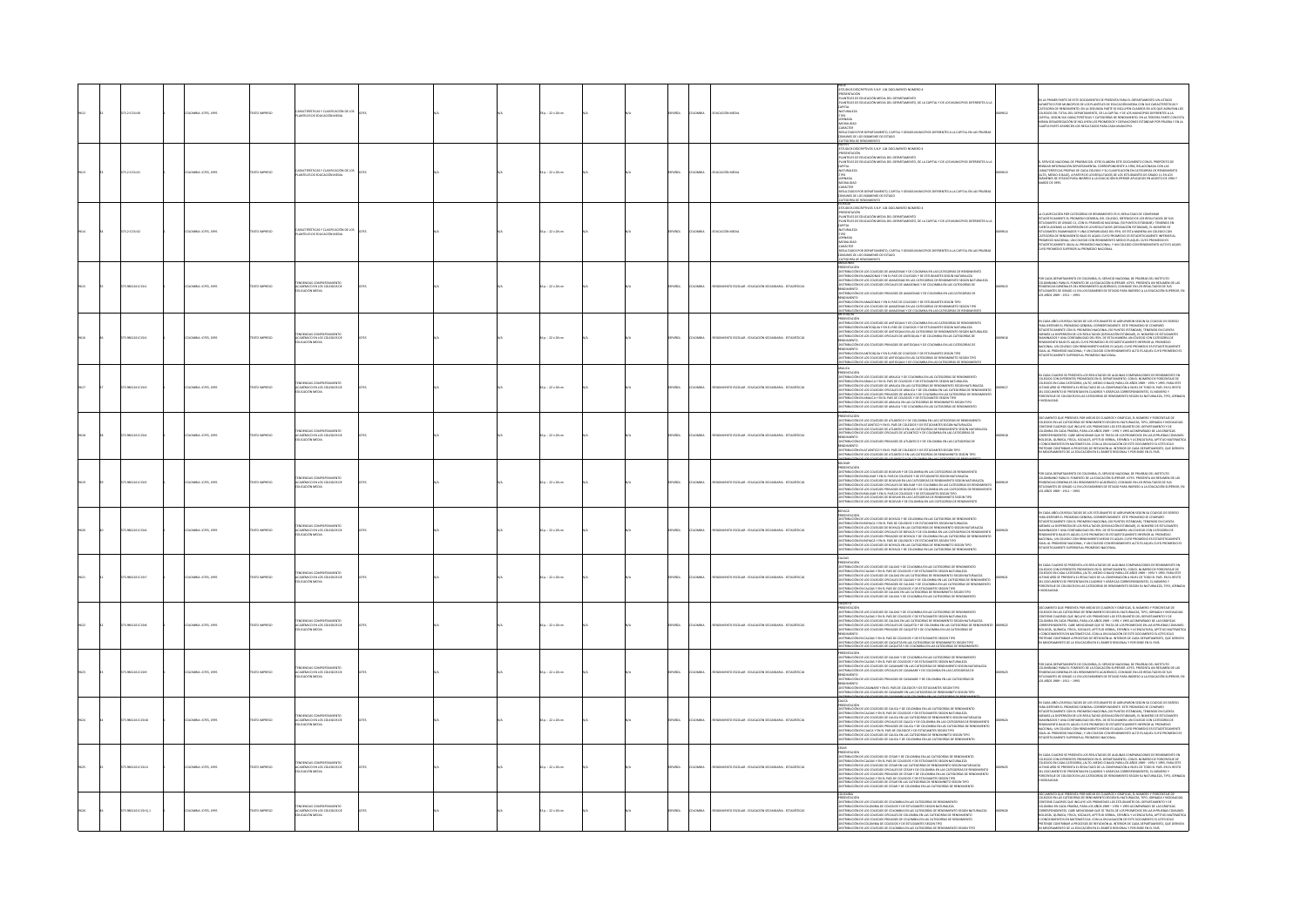|  |                    |                      |                   |                                                                          |  |                      |  |              |        |                                                           | <b>AIGMON</b>                                                                                                                                                                                                                                                                                                                                                                                                                                                                                                                                                                                                                                                                                                                                                                                                                                                                                                                                           |       | .<br>CUMENTO QUE PRESENTA POR MEDIO DE CUADROS Y GRÁFICAS: EL NÚMERO Y PORCENTAJE DE                                                                                                                                                                                                                                                                                                                                                                                                                                                                                                                                                                                                                                                                     |
|--|--------------------|----------------------|-------------------|--------------------------------------------------------------------------|--|----------------------|--|--------------|--------|-----------------------------------------------------------|---------------------------------------------------------------------------------------------------------------------------------------------------------------------------------------------------------------------------------------------------------------------------------------------------------------------------------------------------------------------------------------------------------------------------------------------------------------------------------------------------------------------------------------------------------------------------------------------------------------------------------------------------------------------------------------------------------------------------------------------------------------------------------------------------------------------------------------------------------------------------------------------------------------------------------------------------------|-------|----------------------------------------------------------------------------------------------------------------------------------------------------------------------------------------------------------------------------------------------------------------------------------------------------------------------------------------------------------------------------------------------------------------------------------------------------------------------------------------------------------------------------------------------------------------------------------------------------------------------------------------------------------------------------------------------------------------------------------------------------------|
|  | 86126 K15t EJ2     | MEIA: ICFES, 1995    | <b>OZZRRM O</b>   | JOENLING LUNA<br>ADÉMICO EN LOS 6<br>IUCACIÓN MEDIA                      |  | $p: 22 \times 28$ cm |  | AÑOL         | OMEN   |                                                           | PRESENTACIÓN<br>-DISTRIBUCIÓN DE LOS COLEGIOS DE COLOMBIA EN LAS CATEGORÍAS DE RENDIMIENTO<br>-<br>Ostrewoon in Colomba de Colegios y de estudiantes segün naturaleza<br>- Ostrewoon de los colegios de Colomba en las categorías de ennomento según naturaleza<br>- Ostrewoon de los colegios oficiales de Colomba en las categorías<br>RIBUCIÓN DE LOS COLEGIOS PRIVADOS DE COLOMBIA EN LAS CATEGORÍAS DE RENDIMIENTO<br>.<br>TRIBUCIÓN EN COLOMBIA DE COLEGIOS Y DE ESTUDIANTES SEGÚN TIPO<br>TRIBUCIÓN DE LOS COLEGIOS DE COLOMBIA EN LAS CATEGORÍAS DE RENDIMIENTO SEGÚN TIPO                                                                                                                                                                                                                                                                                                                                                                      |       | DESGIOS EN LAS CATEGORÍAS DE RENDEMENTO SEGÚN SU NATURALEZA, TIPO, JORNADA Y MODAUDAD.<br>DNTIENE CUADROS QUE INCLUYE LOS PROMEDIOS LOS ESTUDIANTES DEL DEPARTAMENTO Y DE<br>COLOMBIA DV CADA PRIJEBA, PARA LOS AÑOS 1989 — 1991 Y 1993 ACOMPAÑARO DE LAS GRÁFICAS<br>CORRESPONSIBITES, CARE MINICIONAR QUE SE TRATA DE LOS PROMEDIOS EN LAS B'PRIJEBAS COMUNITA<br>NOLOGÍA, QUÍMICA, FÍSICA, SOCIALES, APTITUD V<br>ltende contribura a procesos de reflexión al interior de cada departamento, que deriven<br>Mejoramento de la educación en el ámbito regional y por ende en el país.                                                                                                                                                                 |
|  | 73.986126 IC15t12  | LOMBIA: ICFES, 1995  | <b>O22RRM OT</b>  | <b>INCIAS COMPORTAN</b><br>ADÉMICO EN LOS COLEGIOS DE<br>JOACIÓN MEDIA   |  | 66 p. : 22 x 28 cm   |  | <b>JORAS</b> | OMBIA  | RENDIMIENTO ESCOLAR - EDUCACIÓN SECUNDARIA - ESTADÍSTICAS | -<br>Presentación<br>-distribución de los colegios de córdoba y de colombia en las categorías de rendim<br>-USI HINDUCUN UN LOS LOGANDO DE CONDONA Y DE COLOMNIA EN DAS CATALONIANS DE NENADRA.<br>-DISTRIBUCIÓN EN CÓRDORA Y EN EL PAÍS DE COLOGOS Y DE ESTUDAMITES SEGÚN NATURALEZA.<br>-DISTRIBUCIÓN DE LOS COLEGOS DE CÓRDORA EN LAS CATEGO<br>NATURALEZA<br>RENDIMIENTO<br>-DISTRIBUCIÓN DE LOS COLEGIOS PRIVADOS DE CÓRDOBA Y DE COLOMBIA EN LAS CATEGORÍAS DE<br>.<br>KTRIBI ICYN EN CÓBOCRA Y EN EI RAÍS DE COLEGIOS Y DE ESTI INANTES SEGÍN TIRO<br>TRIBUCIÓN DE LOS COLEGIOS DE CÓRDOBA EN LAS CATEGORÍAS DE RENDIMINETO SEGÚN TIPO                                                                                                                                                                                                                                                                                                           | 09628 | OR CADA DEPARTAMENTO DE COLOMBIA. EL SERVICIO NACIONAL DE PRUEBAS DEL INSTITUTO<br>COLOMBIANO PARA EL FOMENTO DE LA EDUCACIÓN SUPERIOR -ICFES- PRESENTA UN RESUMEN DE LAS<br>TENDENCIAS GENERALES DEL RENDEMBINTO ACADÉMICO, CON BASE EN LOS RESULTADOS DE SUS<br>ESTUDANTES DE GRADO 11 EN LOS DIÁMENES DE ESTADO PARA INGRESO A LA EDUCACIÓN SUPERIOR, EN<br>OS AÑOS 1989 — 1911 — 1993.                                                                                                                                                                                                                                                                                                                                                               |
|  | 272.986126 K15t13  | DLOMBIA: ICFES, 1995 | OZBRNI OTK        | IDENCIAS COMPORTAMENTO<br>ADÉMICO EN LOS COLEGIOS DE<br>CACIÓN MEDIA     |  | 46 p. : 22 x 28 cm   |  | PAÑOL        | LOMBIA | RENDIMIENTO ESCOLAR - EDUCACIÓN SECUNDARIA - ESTADÍSTICAS | <b>TINOMAMARCA</b><br>SENTACIÓ<br>FRAMENTADIN DE LOS COLEGIOS DE CUNDINANAREA Y DE COLOMBIA EN LAS CATEGORÍAS DE RENOMBRITO<br>-DISTRIBUCIÓN DE LOJISBONAMENTA Y EN EL PAÍS DE COLEGIOS Y DE ESTUDAMENTS SEGÚN INITURALIZA<br>-DISTRIBUCIÓN DE LOS COLEGIOS DE CUNDINA<br>STRIBUCIÓN DE LOS COLEGIOS PRIVADOS DE CUNDINAMARCA Y DE COLOMBIA EN LAS CATEGORÍAS DE<br>kemmento<br>Stribución en cundinammeca y en el país de colegios y de estudiantes según tipo<br>Stribución de los colegios de cundinammeca en las categorías de rendimineto s<br>.<br>IEGŪN TPO<br>STRIBUCIÓN DE LOS COLEGIOS DE CUNDINAMARCA Y DE COLOMBIA EN LAS CATEGORÍAS DE RENDIN                                                                                                                                                                                                                                                                                              |       | CADA AÑO LOS RESULTADOS DE LOS ESTUDIANTES SE AGRUPARON SEGÚN SU COLEGIO DE EGRESO<br>IN CHIM MAU LUS NOSICI MALDE UN LOS ISI ULUMPINI SI A MANICHAMI SIAUCA DEL CULTADO DE LOS MANICOS EL COMPARIÓ<br>PARA ORTENER EL PROMIEDIO GENERAL CORRESPONDENTE. ESTE PROMIEDIO SE COMPARIÓ<br>ARENTAGEN LA DISFRISIÓN DE LOS RESU<br>AMMINIMANO I UNING ANTARINANO NA BARA DE LA FINIS MONDANO NON LOS CANDIDARSES DE LA FRONTECIO<br>NACIONAL VIN COLEGIO CON BRIGORIATO DE LOS FANGUELANTATS INFERIDO NA PRONUECIO<br>NACIONAL, NA PRONUECIO NACIONAL; Y UN COLEGIO CON                                                                                                                                                                                       |
|  | 73.986126 K15t14   | LOMBIA: ICFES, 1995  | CO MPRESO         | INDENCIAS COMPORTAMENTO<br>LADÉMICO EN LOS COLEGIOS DE<br>JUCACIÓN MEDIA |  | 46 p. : 22 x 28 cm   |  | <b>PAÑOL</b> | OMBIA  | ENDIMENTO ESCOLAR - EDUCACIÓN SECUNDARIA - ESTADÍSTICAS   | DIDCÓ<br>PRESENTACIÓN<br>-distribution in co-concerns in organization y or estimation to the<br>construction in co-concerns in the second to the structure station with<br>realisation of the concerns in concerns in color y or economic in the<br>control of<br>OSTRIBUCIÓN DE LOS COLEGIOS DE CHOCÓ EN LAS CATEGORÍAS DE RENOMINIETO SEGÚN TIPO<br>OISTRIBUCIÓN DE LOS COLEGIOS DE CHOCÓ Y DE COLOMBIA EN LAS CATEGORÍAS DE RENOMIENTO                                                                                                                                                                                                                                                                                                                                                                                                                                                                                                               | 9630  | <b>FOR THE WARRANT WAS SERVED ON THE SERVE AND AN ASSOCIATION CONSTRUCT AND CONSTRUCT ON A CONSTRUCT ON A CONSTRUCT AND CONSTRUCT ON A CONSTRUCT ON A CONSTRUCT ON A CONSTRUCT ON A CONSTRUCT ON A CONSTRUCT ON A CONSTRUCT ON </b>                                                                                                                                                                                                                                                                                                                                                                                                                                                                                                                      |
|  | 3.986126 IC15115   | LOMBIA: ICFES, 1995  | OZZRRM OTI        | ADÉMICO EN LOS COLEGIOS DE<br>UCACIÓN MEDIA                              |  | 46 p. : 22 x 28 cm   |  | <b>JORK</b>  | MBM    | ENDIMIENTO ESCOLAR - EDUCACIÓN SECUNDARIA - ESTADÍSTICAS  | DRIBULGON DE LOS COLEGIOS DE GUAINÍA Y DE COLOMBIA EN LAS CATEGORÍAS DE RENDIMIENTO<br>"GUIRINGON DE GUINEAU EN EL PAÍS DE COLEGOSY DE ESTUDANTES SIGUE NOTIDALESA.<br>"OSTRIBUCÓN EN GUINEAU EN EL PAÍS DE COLEGOSY DE ESTUDANTES SIGUE NEVERALESA.<br>"OSTRIBUCÓN EN EGLORICAS DE GUINEAU EN GUINEAU PO COLONIBA EN LAS C<br>oistribución de los colegios de guainía en las categorías de rendimineto según tr<br>Oistribución de los colegios de guainía y de colombia en las categorías de rendimi<br>ORIT WÜGES                                                                                                                                                                                                                                                                                                                                                                                                                                    |       | .<br>Jumento que presenta for medio de cuadros y gráficas, el número y porcentaje de<br>egios en las categorías de rendimento según su naturaleza, tipo, jornada y modi<br>Itiene cuadros que incluye los promedios los estudiantes del departamento y de<br>OLOMBIA EN CADA PRUEBA. PARA LOS AÑOS 1989 - 1991 Y 1993 ACOMPAÑADO DE LAS GRÁFICAS<br>JOURNINA IN CAUSE DE MARCIONA QUE SE TRATA DE LOS PRONADIS EN LAS EPRUBAS COMUNISTANTES DE LOS PRODUCTIVOS EN LA<br>DEDISCRIPINDIENTES, CARE MENCIONAR QUE SE TRATA DE LOS PROMUNIDS, EN LAS EPRUBAS COMUNISTANTES EN LA CONTRACT<br>I MEJORAMIENTO DE LA EDUCACIÓN EN EL ÁMBITO REGIONAL Y POR ENDE EN EL PAÍS.                                                                                     |
|  | 73.986126 K15t16   | LOMBIA: ICFES, 1995  | <b>O22RRM OT</b>  | : ADÉMICO EN LOS COLEGIOS DE<br>XUCACIÓN MEDIA                           |  | 46 p. : 22 x 28 cm   |  | <b>JORAS</b> | OMEN   | GNOMENTO ESCOLAR - EDUCACIÓN SECUNDARIA - ESTADÍSTICAS    | www.your light and colleges be guavageey de coloniem en las categorías de renemaiento<br>- Oistribución de los colegios de guavageey de coloniem en las categorías de renemaiento<br>- Oistribución en guavariey en el país de coleg<br>ISTRIBUCIÓN DE LOS COLEGIOS DE GUAVIARE DII LAS CATEGORÍAS DE RENDIMIENTO SEGÚN NATURALEZA.<br>ISTRIBUCIÓN DE LOS COLEGIOS OFICIALES DE GUAVIARE Y DE COLOMBIA DII LAS CATEGORÍAS DE<br>emmento<br>Tribución de los colegios privados de guavare y de colombia en las categorías de<br>OSTRIBUCIÓN EN GUAVARE Y EN EL PAÍS DE COLEGIOS Y DE ESTUDIANTES SEGÚN TIPO<br>ISTRIBUCIÓN DE LOS COLEGIOS DE GUAVIARE EN LAS CATEGORÍAS DE RENEIMINETO SEGÚN TIPO                                                                                                                                                                                                                                                       |       | R CADA DEPARTAMENTO DE COLOMBIA. EL SERVICIO NACIONAL DE PRUEBAS DEL INSTITUTO<br>COLOMBIANO PARA EL FOMENTO DE LA EDUCACIÓN SUPERIOR -ICFES-PRESENTA UN RESUMEN DE LAS<br>endencias generales del renombento académico, con base en los resultados de sus<br>Studiantes de Grado 11 en los exámenes de estado para ingreso a la educación superior, en<br>DS AÑOS 1989 - 1911 - 1993.                                                                                                                                                                                                                                                                                                                                                                   |
|  | 3.986126 IC15t17   | LOMBIA: ICFES, 1995  | CO MPRESO         | INDENCIAS COMPORTAMENTO<br>CADÉMICO EN LOS COLEGIOS DE<br>XUCACIÓN MEDIA |  | 46 p. : 22 x 28 cm   |  | <b>AÑOL</b>  | MAGN   | INDIMENTO ESCOLAR - EDUCACIÓN SECUNDARIA - ESTADÍSTICAS   | PRESENTACIÓN<br>PRAIMINAURI<br>- Ostribución de los colegios de la guavira y de coloniba en las categorías de renomiento<br>- Ostribución de los colega y en el país de colgigis y de estudantes según naturaleza<br>- Ostribución de los colegios de l<br>DISTRIBUCIÓN DE LOS COLEGIOS OFICIALES DE LA GUAIRA Y DE COLOMBIA EN LAS CATEGORÍAS DE<br>emmento<br>Tribución de los colegios privados de la guaura y de colombia en las categorías de<br>STRIBUCIÓN EN LA GUAURA Y EN EL PAÍS DE COLEGIOS Y DE ESTUDIANTES SEGÚN TIPO<br>STRIBUCIÓN DE LOS COLEGIOS DE LA GUAVRA EN LAS CATEGORÍAS DE RENDMANETO SEGÚN TIPO                                                                                                                                                                                                                                                                                                                                |       | CADRA AÑO LOS RESULTADOS DE LOS ESTUDIANTES SE AGRUPARON SEGÚN SU COLEGIO DE EGRESO<br>.<br>NITENER EL PROMIEDIO GENERAL CORRESPONDIENTE, ESTE PROMIEDIO SE COMPARÓ.<br>STICAMENTE CON EL PROMIEDIO NACIONAL (SO PUNTOS ESTÁNDAR), TENIENDO EN CUENTA.<br>AUTOMOTOMONIN I NORTH A PRANIMINO PROGRAMO IN ESTATEMONO DE CONDITATA EN CONTRA EL INDIVIDUAL DE CONDITANTES C<br>EN CARA LA DISPERSIÓN DE LOS RESULTADOS (DE STAR AMANEA UN COLEGO CON CATIGORIA ES SUDONATIS<br>EN MONARCADO BAJO<br>ADÍSTICAMENTE SUPERIOR AL PROMEDIO NACIONAL                                                                                                                                                                                                             |
|  | 3.986126 (C15118)  | LOMBIA: ICFES, 1995  | OZZRRM OTI        | ADÉMICO EN LOS COLEGIOS DE<br>UCACIÓN MEDIA                              |  | 66 p. : 22 x 28 cm   |  | <b>JORK</b>  | OMBIA  | ENDIMENTO ESCOLAR - EDUCACIÓN SECUNDARIA - ESTADÍSTICAS   | <b>TACIÓN</b><br>TRIBUCIÓN DE LOS COLEGIOS DE LA HUILA Y DE COLOMBIA EN LAS CATEGORÍAS DE RENDIMIENTO<br>-SISTEMACHO IN LA HULA FIN III PARS DUT CONTAMINATION DE DES CONSTANTS AND ANNOUNCEMENT CONTAINS AND ASSESSED AND A CONTAINSTANCE OF A SUBSESSED AND A CONTAINSTANCE OF A SUBSESSED OF A SUBSESSED OF A SUBSESSED OF A SUBSESS<br>STRIBUCIÓN DE LOS COLEGIOS DE LA HUILA EN LAS CATEGORÍAS DE RENDIMINETO SEGÚN TIPO<br>DISTRIBUCIÓN DE LOS COLEGIOS DE LA HUILA Y DE COLOMBIA EN LAS CATEGORÍAS DE RENDIMIENTO                                                                                                                                                                                                                                                                                                                                                                                                                                |       | N CUADRO SE PRESENTA LOS RESULTADOS DE ALGUNAS (<br>.<br>Desgios con diferentes promedios en el departamento, con el número de porcentaje de<br>Desgios en Cada Categoría, (alto, medio o Bajo) para los años 1989 - 1991 y 1992. Para este<br>iltimo año se passenta el resultado de la comparación a nivel de todo el país. En el resto<br>Del documento se passentan en cliadros y gráficas cobbespondentes, el número y<br>porcintale de colegios en las categorías de renomien                                                                                                                                                                                                                                                                      |
|  | 73.986126 K15t19   | LOMBIA: ICFES, 1995  | O23RNM OT         | ADÉMICO EN LI<br>CACIÓN MEDIA                                            |  | 6 p. : 22 x 28 cm    |  | AÑOL         |        | NOIMENTO ESCOLAR - EDUCACIÓN SECUNDARIA - ESTADÍSTICAS    | MACONICIVA<br>PRAIMING LOW<br>-OSTRIBUCIÓN DE LOS COLEGOS DE LA MAGONIZINA Y DE COLOMBIA DE LAS CATGORÍAS DE REMONDENTO<br>-OSTRIBUCIÓN DE LOS COLEGOS DE LA MAGONIZINA Y DE COLOMBO Y DE SEUDAMENTO SE SIGNI<br>-OSTRIBUCIÓN DE LOS COLEGOS DE LA MA<br>renemmento<br>Oistribución de los colegios privados de la magdalena y de colombia en las categorías de<br>NAMINATION<br>STRIBUCIÓN EN LA MAGEIALENA Y EN EL PAÍS DE COLEGIOS Y DE ESTUDIANTES SEGÚN TIPO<br>STRIBUCIÓN DE LOS COLEGIOS DE LA MAGEIALENA EN LAS CATEGORÍAS DE REMDIAMMETO SEGÚN TIPO<br>STRIBUCIÓN DE LOS COLEGIOS DE LA MAGDALENA Y DE COLOMBIA EN LAS CATEGORÍAS DE RENDIMIENTI                                                                                                                                                                                                                                                                                               |       | LIMENTO QUE PRESENTA FOR MEDIO DE CUADROS Y GRÁFICAS, EL NÚMERO Y PORCENTAJE DE<br>COLEGIOS EN LAS CATEGORÍAS DE RENOMMENTO SEGÚN SU NATURALEZA, TIPO, JORNADA Y MODALIDAD<br>CONTIENE CLIADROS QUE INCLUYE LOS PRONEDIOS LOS ESTUDINATES DEL DEPARTAMENTO Y DE<br>COLEMBIA EN CADA PRUEBA, PARA LOS ARDS 1989 — 1991 Y<br>HOLOGÍA, QUÍMICA, FÍSICA, SOCIALES, APTITUD VERBAL, ESPAÑOL Y LICENCIATURA, APTITUD MATEMÁTIC<br>NAMES NORMANY, PRINCIPALMENTAL PRI IN UNIVERSIDADE DE CALENDARISMO DE INTERSIDO DE INTERSIONE DE INTERNATIONAL<br>TENDE CONTRIBUIR A PROCESSOS DE REFLEXIÓNI AL INTERIOR DE CAGA DEPARTAMENTO, QUE DERIVEN<br>MEJORAMIENTO DE LA EDU                                                                                         |
|  | 1.986126 IC15t20   | CMBIA: ICFES, 1995   | O22RRM OT         | IDENCIAS COMPORTAMIENTO<br>ADÉMICO EN LOS COLEGIOS DE<br>JCACIÓN MEDIA   |  | 6 p. : 22 x 28 cm    |  | zûa          | OMBU   | INDIMENTO ESCOLAR - EDUCACIÓN SECUNDARIA - ESTADÍSTICAS   | META<br>PRESENTACIÓN<br>TRIBUCIÓN DE LOS COLEGIOS DE LA META Y DE COLOMBIA EN LAS CATEGORÍAS DE RENDIM<br>SERIBILIONS DE LOS COLLEGES DE LA MATÍA VIDE COMPARA DE AS CONSEGUES DE RIBERADINTO DE LOS COLLEGES DE LA MATÍA VIDE CONSEGUES DE RIBERADOR DE LA MATÍA DE LA COLLEGE DE LA MATÍA DE LA COLLEGE DE LA MATÍA DE LA COLLEGE DE                                                                                                                                                                                                                                                                                                                                                                                                                                                                                                                                                                                                                  |       | R CADA DEPARTAMENTO DE COLOMBIA. EL SERVICIO NACIONAL DE PRUEBAS DEL INSTITUTO<br>PUR CHANNAIRMONAIRM DUR CLOURINING (14 ARMAID FAMILIAIR AG PROBINS ALLES DISTURBANTS DE LAS<br>COLONIBIANO PARA EL FONDENTO DE LA EDILICACIÓN SUPERIOR -ICEE-PRESENTA UN RESURIEN DE LAS<br>ESTUDIANTES DE GRADO 11 EN LOS EXÁMENTO                                                                                                                                                                                                                                                                                                                                                                                                                                    |
|  | 13.986126 IC15121  | LOMBIA: ICFES, 1995  | <b>O22RRM OT</b>  | NDENCIAS COMPORTAMIENTO<br>ADÉMICO EN LOS COLEGIOS DE<br>UCACIÓN MEDIA   |  | 6 p. : 22 x 28 cm    |  | <b>AÑOL</b>  | OMBIA  | RENDIMIENTO ESCOLAR - EDUCACIÓN SECUNDARIA - ESTADÍSTICAS | PRESENTACIÓN<br>OISTRIBUCIÓN DE LOS COLEGOS DE LA NARIÑO Y DE COLOMBIA EN LAS CATEGORÍAS DE RENDIMIENTO<br>-DISTRIBUCIÓN DE LOS LUCEGIOS DE EN RESIDE COESCIOS Y DE ESTUDIANTES SEGÜN MATURALEZA<br>-DISTRIBUCIÓN DE LOS COLCIGIS DE LA MASIÑO EN LAS CATEGORÍAS DE REMONANTES SEGÜN MATURALEZA<br>-DISTRIBUCIÓN DE LOS COLCIGIS DE FA MARÍÑO E<br>enminiu<br>Tribución de los colegios privados de la Naríño y de Colombia en las categorías de<br>ORIE WEDZE ZETWARTED 30 Y 2012/02/2012 30:30:49 JU WEDZEN VID WOODWARTS<br>OUT HUGGE OTHER WARRING AN ARREST AN HE DREAM AJ 20 SOLDAND 20J 20 HOURS<br><b>THE DE SANTANDIA</b>                                                                                                                                                                                                                                                                                                                      |       | .<br>N CARA AÑO LOS BESIN TADOS DE LOS ESTUDIANTES SE ACRIVRADON SECÚN SU COLECIO DE ECRESO.<br>.<br>ARA OBTENER EL PROMEDIO GENERAL CORRESPONDIENTE. ESTE PROMEDIO SE COMPARÓ.<br>STADÍSTICAMENTE CON EL PROMEDIO NACIONAL (SO PUNTOS ESTÁNDAR), TENENDO EN CUENTA.<br>MINIMUM MORTUN SUNTA PROMININA MARAMANI PAPPOLITURA DE LOS PRODUCAS EN ANALISAS LA DESPERADA EL ANTIONAL EN EN<br>EXAMINADO Y UNHA CONFINANZADA DEL 2515, DE ESTA MARIARA UN COLEGO CON CATEGORÍA EN ANALISADA EL ESTADA DE LOS<br>E<br>.<br>23AL AL PROMEDIO NACIONAL, Y UN COLEGIO CON RENDIMIENTO ALTO ES AQUEL CUNO PROMEDIO ES<br>STADÍSTICAMENTE SUPERIOR AL PROMEDIO NACIONAL                                                                                             |
|  | 373.986126 K15t22  | LOMBIA: ICFES, 1995  | <b>O22RRM OT</b>  | ADÉMICO EN LOS COLEGIOS DE<br>UGACIÓN MEDIA                              |  | 46 p. : 22 x 28 cm   |  | <b>JORAS</b> | OMBIA  | ENDIMENTO ESCOLAR - EDUCACIÓN SECUNDARIA - ESTADÍSTICAS   | ESENTACIÓN<br>ESENTACIÓN DE LOS COLEGIOS DE LA NORTE DE SANTANDER Y DE COLOMBIA EN LAS CATEGORÍAS DE<br>ETRIBUCIÓN DE LOS COLEGIOS DE LA NORTE DE SANTANDER Y DE COLOMBIA EN LAS CATEGORÍAS DE<br>ANNINGUES<br>TRIBUCIÓN EN LA NORTE DE SANTANDER Y EN EL PAÍS DE COLEGIOS Y DE ESTUDIANTES SEGÚN NATURAL!<br>TRIBUCIÓN DE LOS COLEGIOS DE LA NORTE DE SANTANDER EN LAS CATEGORÍAS DE RENDIAMENTO SEGÚN<br><b>URALEZA</b><br>INATIJAMIZIA<br>-OSTRIBUCIÓN DE LOS COLEGIOS OFICIALES DE LA NORTE DE SANTANDER Y DE COLOMBIA EN LAS CATEGORÍAS<br>-OSTRIBUCIÓN DE LOS COLEGIOS PRIVADOS DE LA NORTE DE SANTANDER Y DE COLOMBIA EN LAS CATEGORÍAS<br>-OSTRIBUCIADOS<br>DE<br>TRIBUCIÓN EN LA NORTE DE SANTANDER Y EN EL PAÍS DE COLEGIOS Y DE ESTUDIANTES SEGÚN TIPO<br>IN USAS OTHERWORK BE A SHERWORK OF LA MORTE DE SANTANDER EN LAS CATEGORÍAS DE RENDIMINETO SEGÚN<br>CON DE LOS COLEGIOS DE LA NORTE DE SANTANDER Y DE COLOMBIA EN LAS CATEGORÍAS DE |       | CADA CHARGO SE DOESENTA LOS DESHI TADOS DE ANGHAAS COMPAGACIONES DE DENDIMIENTO EN<br>.<br>CLEGIOS CON DIFERENTES PROMEDIOS EN EL DEPARTAMENTO, CON EL NÚMERO DE PORCENTAJE DE<br>CLEGIOS EN CADA CATEGORÍA, (ALTO, MEDIO O BAID) PARA LOS AÑOS 1989 - 1991 Y 1992. PARA ESTE<br>.<br>ETMO AÑO SE PRESENTA EL RESULTADO DE LA COMPARACIÓN A NIVEL DE TODO EL PAÍS. EN EL RESTO<br>EL DOCUMENTO SE PRESENTAN EN CLUADOS Y GRÁFICAS CORRESPONDENTES, EL NÚMERO Y<br>ORCENTALE DE COLEGIOS EN LAS CATEGORÍAS DE RENOMIENTO                                                                                                                                                                                                                                  |
|  | 373.986126 (C15t23 | LOMBIA: ICFES, 1995  | <b>OZZRRM OTX</b> | NDENCIAS COMPORTAMIENTO<br>ADÉMICO EN LOS COLEGIOS DE<br>UCACIÓN MEDIA   |  | 46 p. : 22 x 28 cm   |  | AÑOL         | MEM    | ENDIMENTO ESCOLAR - EDUCACIÓN SECUNDARIA - ESTADÍSTICAS   | PUI UNIVATO<br>-OSTRANJOČNI OS LOS COLEGIOS DE LA PUTUMANO Y DE COLOMBIA EN LAS CATEGORÍAS DE RENDRANTATO<br>-OSTRANJOČNI EN LA FUTURANO Y EN EL PAÍS DE COLEGIOS Y DE ESTUDIANTES SEGÚN INATURALIZA<br>-OSTRANJOČNI EN LOS COLEGIOS DE<br>ISTRIBUCIÓN DE LOS COLEGIOS OFICIALES DE LA PUTUMAYO Y DE COLOMBIA EN LAS CATEGORÍAS DE<br>emmento<br>Tribución de los colegios privados de la puturanio y de colombia en las categorías de<br>OISTRIBUCIÓN EN LA PUTUMAYO Y EN EL PAÍS DE COLEGIOS Y DE ESTUDIANTES SEGÚN TIPO<br>TRIBUCIÓN DE LOS COLEGIOS DE LA PUTUMANO EN LAS CATEGORÍAS DE RENDIMINETO SEGÚN. TIPO<br>ISTRIBUCIÓN DE LOS COLEGIOS DE LA PUTUMAYO Y DE COLOMBIA EN LAS CATEGORÍAS DE RENDIMIENTI                                                                                                                                                                                                                                        |       | .<br>JENTO QUE PRESENTA POR MEDIO DE CUADROS Y GRÁFICAS, EL NÚMERO Y PORCENTAJE DE<br>JOS EN LAS CATEGORÍAS DE RENDIMIENTO SEGÚN SU NATURALEZA. TIPO. JORNADA Y MODAU<br>ONTIENE CUADROS QUE INCLUYE LOS PROMEDIOS LOS ESTUDIANTES DEL DEPARTAMENTO Y DE<br>LOMBIA EN CADA PRUEBA, PARA LOS AÑOS 1989 - 1991 Y 1993 ACOMPAÑADO DE LAS GRÁFICAS<br>CORRESPONDIENTES. CARE MENCIONAR QUE SE TRATA DE LOS PROMEDIOS EN LAS R'PRUBRAS COMUNES:<br>RIDLOGÍA, QUÍMICA, FÍSICA, SOCIALES, APITUD VERRAL, ESPAÑOL Y LECENDATURA, APITUD MATEMÁTICA<br>Y CONDONIENTOS EN MATEMÁTICAS. CON LA DI<br><b>ETENDE CONTRIBURA PROD</b><br>OON AL INTERIOR DE CADA DEP<br>INTO, OUE DERIVEN<br>MEJORAMIENTO DE LA EDUCACIÓN EN EL ÁMBITO REGIONAL Y POR ENDE EN EL PAÍS. |
|  | 3.986126 IC15t24   | LOMBIA: ICFES, 1995  | TO IMPRESO        | NDENCIAS COMPORTAM<br>ADÉMICO EN LOS COLEG<br>UCACIÓN MEDIA              |  | 6 p. : 22 x 28 cm    |  | AÑOL         |        | IMENTO ESCOLAR - EDUCACIÓN SECUNDARIA - ESTADÍSTICAS      | und<br>Entación de los colegios de la quindío y de colonibia en las categorías de renomiento<br>Ribución de los colegios de la quindío y de colonibia en las categorías de renomiento<br>-GISTRIBUCIÓN DE LAS COLEGIOS DE LA QUINDÍO Y DE ESTUDANTES SEGUIN NATURALES.<br>-GISTRIBUCIÓN DE LAS COLEGIOS DE LA QUINDÍO DE LAS CATEGORÍAS DE RENDRIBUCIÓN DE LAS COLEGIOS (DE LA QUINDIO)<br>-GISTRIBUCIÓN DE LOS COLEGIOS DE L<br>VERMENTO<br>STRIBUCIÓN DE LOS COLEGIOS PRIVADOS DE LA QUINDÍO Y DE COLOMBIA EN LAS CATEGORÍAS DE<br>JINIMARIO<br>JRIBUCIÓN EN LA QUINDÍO Y EN EL PAÍS DE COLEGIOS Y DE ESTUDIANTES SEGÚN TIPO<br>TRIBUCIÓN DE LOS COLEGIOS DE LA QUINDÍO EN LAS CATEGORÍAS DE RENDIMINETO SEGÚN TIPO                                                                                                                                                                                                                                   |       | ror Cada Departamento de Colombia, el servicio nacional de Pruebas del Instituto<br>Colombiano para li formento de la educación superior. L'esta-presenta un besurta de la ca<br>Tengrikuas derigiales del rendemento académico, con                                                                                                                                                                                                                                                                                                                                                                                                                                                                                                                     |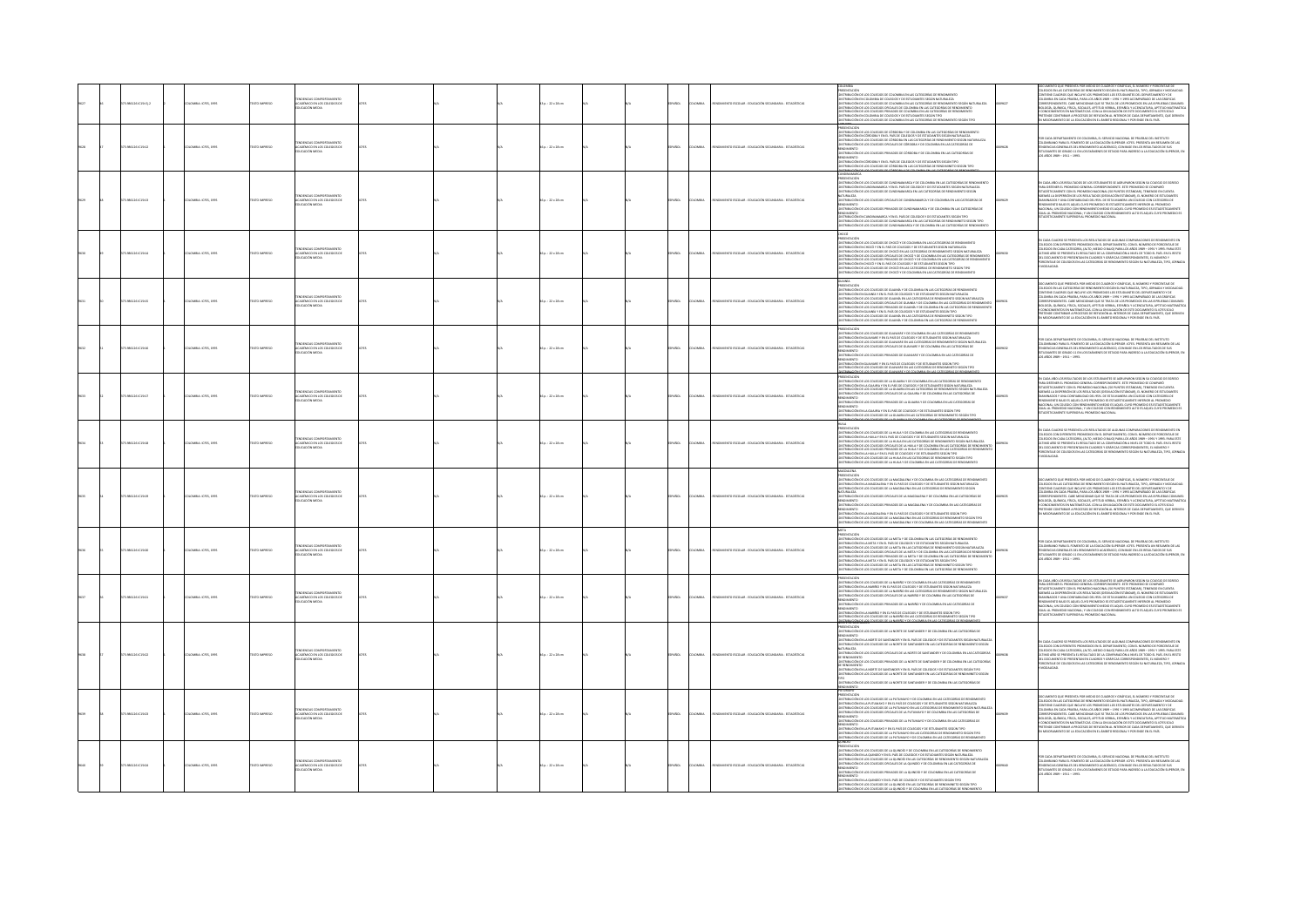|  | 373.986126 K15t25 | COLOMBIA: ICFES, 1995 | TEXTO IMPRESO | TENDENCIAS COMPORTAMENTO<br>ACADÉMICO EN LOS COLEGIOS DE<br>AIGUCACIÓN MEDIA |  | 46 p. : 22 x 28 cm |  | <b>Indastr</b> | COLOMBIA - RENOVASENTO ESCOLAR- EDUCACIÓN SECUNDARIA - ESTADÍSTICAS | DOCSENTACIÓN<br>DISTRIBUCIÓN DE LOS COLEGIOS DE LA RISARALDA Y DE COLOMBIA EN LAS CATEGORÍAS DE RENDIMIENTO<br>ISTRIBUCIÓN EN LA RISARALDA Y EN EL PAÍS DE COLEGIOS Y DE ESTUDIANTES SEGÚN NATURALEZA<br>DISTRIBUCIÓN DE LOS COLEGIOS DE LA RISARALDA EN LAS CATEGORÍAS DE RENDIMIENTO SEGÚN NATURALEZA<br>OVERSIDE IN THE LOS COLEGANS ORIGINALIST DE LA RISABALIDA Y DE COLOMBIA EN LAS CATEGORÍAS DE<br>VETRIBUICIÓN DE LOS COLEGOS DRIVADOS DE LA RISARAIDA Y DE COLOMBIA EN LAS CATEGORÍAS DE<br>ISTRIBUCIÓN EN LA RISARALDA Y EN EL PAÍS DE COLEGIOS Y DE ESTUDIANTES SEGÚN TIPO<br>OSTRIBUCIÓN DE LOS COLEGIOS DE LA RISARALDA EN LAS CATEGORÍAS DE RENDIMINETO SEGÚN TIPO<br>-DISTRIBUCIÓN DE LOS COLEGIOS DE LA RISARALDA Y DE COLOMBIA EN LAS CATEGORÍAS DE RENDIMIENTO                         | EN CADA AÑO LOS RESULTADOS DE LOS ESTUDIANTES SE AGRUPARON SEGÚN SU COLEGIO DE EGRESO<br>PARA ORTENER EL PROMEDIO GENERAL CORRESPONDENTE, ESTE PROMEDIO SE COMPARÓ<br>ESTADÍSTICAMENTE CON EL PROMEDIO NACIONAL (50 PUNTOS ESTÁNDAR). TENIENDO EN CUENTA<br>ADEMÁS LA DISPERSIÓN DE LOS RESULTADOS (DESVIACIÓN ESTÁNDAR). EL NÚMERO DE ESTUDIANTE?<br>DOM/INADOS Y UNA CONFIABILIDAD DEL 95%, DE ESTA MANERA UN COLEGIO CON CATEGORÍA DE<br>RENDIMIENTO BAJO ES AQUEL CUVO PROMEDIO ES ESTADÍSTICAMENTE INFERIOR AL PROMEDIO<br>NACIONAL: UN COLEGIO CON RENOMMENTO MEDIO ES AQUEL CUVO PROMEDIO ES ESTADÍSTICAMENTE<br>GUAL AL PROMEDIO NACIONAL: Y UN COLEGIO CON RENDIVIENTO ALTO ES AQUEL CUYO PROMEDIO ES<br>ISTANCH CHINERY CHECKING AN INFORMATION CONTROL |
|--|-------------------|-----------------------|---------------|------------------------------------------------------------------------------|--|--------------------|--|----------------|---------------------------------------------------------------------|-----------------------------------------------------------------------------------------------------------------------------------------------------------------------------------------------------------------------------------------------------------------------------------------------------------------------------------------------------------------------------------------------------------------------------------------------------------------------------------------------------------------------------------------------------------------------------------------------------------------------------------------------------------------------------------------------------------------------------------------------------------------------------------------------------------|-------------------------------------------------------------------------------------------------------------------------------------------------------------------------------------------------------------------------------------------------------------------------------------------------------------------------------------------------------------------------------------------------------------------------------------------------------------------------------------------------------------------------------------------------------------------------------------------------------------------------------------------------------------------------------------------------------------------------------------------------------------------|
|  | 373.986126 K15t26 | COLOMBIA: ICFES, 1995 | TEXTO IMPRESO | TENDENCIAS COMPORTAMENTO<br>ACADÉMICO EN LOS COLEGIOS DE<br>EDUCACIÓN MEDIA  |  | 46 p. : 22 x 28 cm |  | <b>Indastr</b> | COLOMBIA RENDIMENTO ESCOLAR - EDUCACIÓN SECUNDARIA - ESTADÍSTICAS   | <b>CAN ANDEC</b><br>DOCSENTACIÓN<br>DISTRIBUCIÓN DE LOS COLEGIOS DE LA SAN ANDRÉS Y DE COLOMBIA EN LAS CATEGORÍAS DE RENDIMIENTO<br>DISTRIBUCIÓN EN LA SAN ANDRES Y EN EL PAÍS DE COLEGIOS Y DE ESTUDIANTES SEGÚN NATURALEZA<br>OISTRIBUCIÓN DE LOS COLEGIOS DE LA SAN ANDRÉS EN LAS CATEGORÍAS DE RENDIMIENTO SEGÚN NATURALEZA<br>DISTRIBUTION OF LOS COLEGIOS OF LATER DE LA SAN ANDRÉS V DE COLOMBIA EN LAS CATEGORÍAS DE<br>VETRIBUICIÓN DE LOS COLEGOS DRIVADOS DE LA SAN ANDRÉS Y DE COLOMBIA EN LAS CATEGORÍAS DE<br>DISTRIBUCIÓN EN LA SAN ANDRÉS Y EN EL PAÍS DE COLEGIOS Y DE ESTUDIANTES SEGÚN TIPO<br>ONTRIBUCIÓN DE LOS COLEGIOS DE LA SAN ANDRÉS EN LAS CATEGORÍAS DE RENDIMINETO SEGÚN TIPO<br>JNSTRIBUTION OF LOS COLEGOS DE LA SAN ANDRÉS VIDE COLOMBIA EN LAS CATEGORÍAS DE RENOVARENTO | EN CADA CUADRO SE PRESENTA LOS RESULTADOS DE ALGUNAS COMPARACIONES DE RENDIMIENTO EN<br>COLEGIOS CON DIFERENTES PROMEDIOS EN EL DEPARTAMENTO, CON EL NÚMERO DE PORCENTAJE DE<br>COLEGIOS EN CADA CATEGORÍA, (ALTO, MEDIO O BAJO) PARA LOS AÑOS 1989 - 1991 Y 1993. PARA ESTE<br>ULTIMO AÑO SE PRESENTA EL RESULTADO DE LA COMPARACIÓN A NIVEL DE TODO EL PAÍS. EN EL RESTO<br>DEL DOCUMENTO SE PRESENTAN EN CUADROS Y GRÁFICAS CORRESPONDIENTES. EL NÚMERO Y<br>PORCENTAJE DE COLEGIOS EN LAS CATEGORÍAS DE RENDIMIENTO SEGÚN SU NATURALEZA. TIPO, JORNADA<br>CAROLINA V                                                                                                                                                                                          |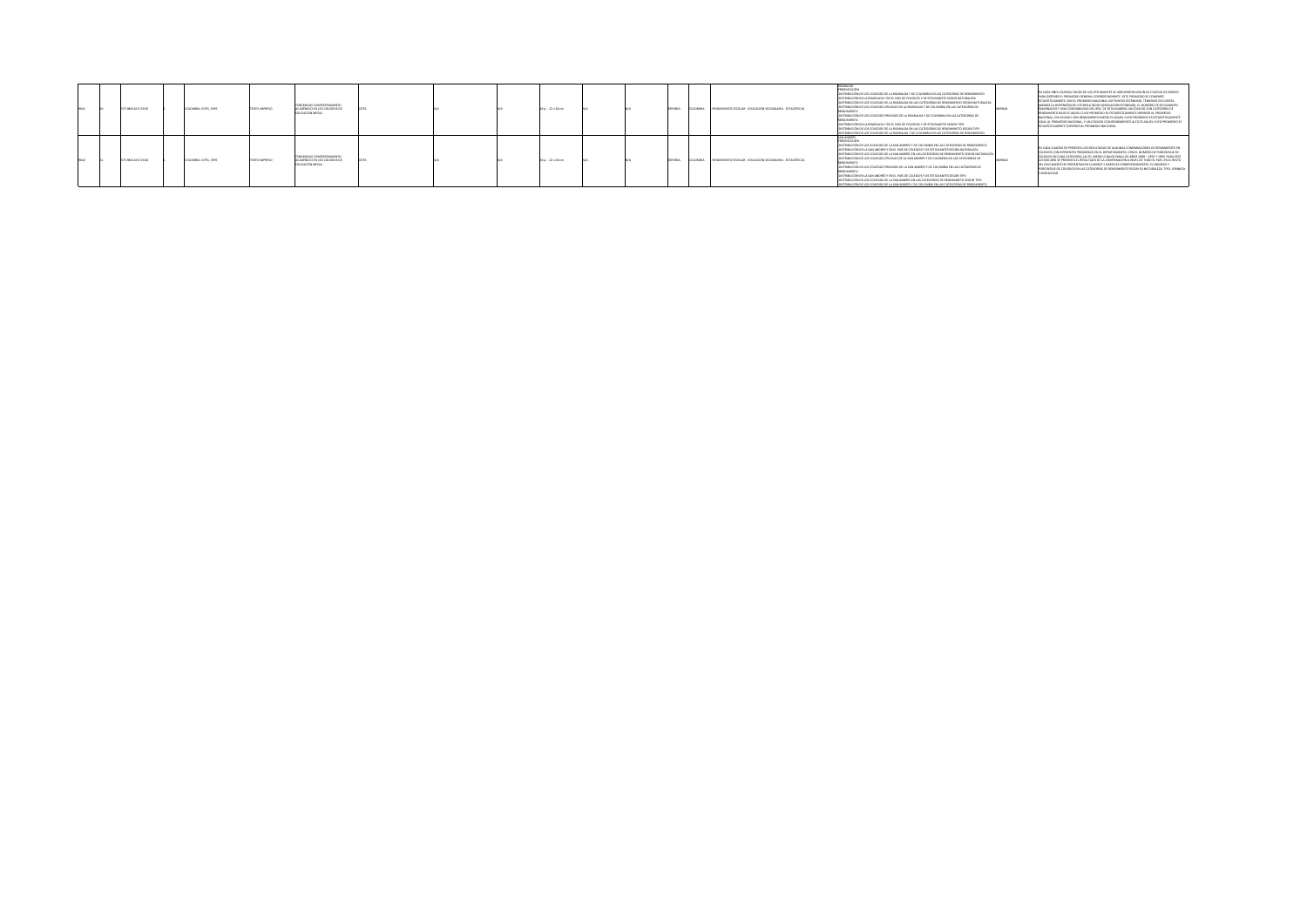|  | $073.986126$ K15t Ej.1 | LOMBIA: ICFES, 1995 | O23RM OT          | NDENCIAS COMPORTAMENTO<br>:ADÉMICO EN LOS COLEGIOS D<br>IUCACIÓN MEDIA                                            |  | 46 p. : 22 x 28 cm     |              |                |             | .<br>DIMIENTO ESCOLAR - EDUCACIÓN SECUNDARIA - ESTADÍSTICA                                                                 | ENTACIÓN<br>TRIBUCIÓN DE LOS COLEGIOS DE LA SANTAFE DE BOGOTÁ Y DE COLOMBIA EN LAS CATEGORÍAS DE<br>BMENTO<br>RIBUCIÓN EN LA SANTAFE DE BOGOTÁ Y EN EL PAÍS DE COLEGIOS Y DE ESTUDANTES SEGÚN NATURALEZA<br>TRIBUCIÓN DE LOS COLEGIOS DE LA SANTAFE DE BOGOTÁ EN LAS CATEGORÍAS DE REND<br>ecurin social<br>inhemann.<br>Tathalizm<br>Kathalizm or los collgris opiciales de la santafe de bogotá y de colombia en las catrgobías de<br>Kemburyo<br>Stribución de los collgris privados de la santafe de bogotá y de colombia en las catrgobías de<br>ICHAIENTO<br>STRIBUCIÓN EN LA SANTAFE DE BOGOTÁ Y EN EL PAÍS DE COLEGIOS Y DE ESTUDANTES SEGÚN TIPO<br>STRIBUCIÓN DE LOS COLEGIOS DE LA SANTAFE DE BOGOTÁ EN LAS CATEGORÍAS DE RENDIMINETO SEGÚN<br>JOÓN DE LOS COLEGIOS DE LA SANTAFE DE BOGOTÁ Y DE COLOMBIA EN LAS CATEGORÍAS DE<br>CHASHTO                                                                         |      | anons y coastinas, ci sulavezo y onor pytais ne<br>LUMINIU QUA PRABATA POR MALID LUI LUMINOA TARPALISA, IL IRURAND Y PORCANTAR LUCI.<br>KIRISE EN LAS CATEGORIAS EN BRIEDMIRITO SEGGÍA DI MATURALIZA, TIPO, JORNATA Y MODALIDAD.<br>KOMBA EN CADA PRI IRA, PARA LOS AÑOSE 1999 — 1991 Y<br>USUKA, USUKKOS EN MATEMÁTICAS, CENI LA ENVINGACIÓN DE ESTE DOCUMENTO EL ICEES SOLO<br>IETRIDE CONTRIBUIX A PROCESOS DE REFLOIÓN AL INTERIOR DE ESTE DOCUMENTO EL ICEES SOLO<br>IETRIDE CONTRIBUIX A PROCESOS DE REFLOIÓN AL INTERIOR                                                                                                                                                                                                         |
|--|------------------------|---------------------|-------------------|-------------------------------------------------------------------------------------------------------------------|--|------------------------|--------------|----------------|-------------|----------------------------------------------------------------------------------------------------------------------------|------------------------------------------------------------------------------------------------------------------------------------------------------------------------------------------------------------------------------------------------------------------------------------------------------------------------------------------------------------------------------------------------------------------------------------------------------------------------------------------------------------------------------------------------------------------------------------------------------------------------------------------------------------------------------------------------------------------------------------------------------------------------------------------------------------------------------------------------------------------------------------------------------------------------------|------|-----------------------------------------------------------------------------------------------------------------------------------------------------------------------------------------------------------------------------------------------------------------------------------------------------------------------------------------------------------------------------------------------------------------------------------------------------------------------------------------------------------------------------------------------------------------------------------------------------------------------------------------------------------------------------------------------------------------------------------------|
|  | 272.986126 (C15t E) 2  | LOMBIA: ICFES, 1995 | O22RRM OTH        | ENCIAS COMPORTAMENTO<br>ADÉMICO EN LOS COLEGIOS DE<br>UCACIÓN MEDIA                                               |  | 46 p. : 22 x 28 cm     |              | <b>JORARDS</b> | AIRMOJ      | RENDIMIENTO ESCOLAR - EDUCACIÓN SECUNDARIA - ESTADÍSTICAS                                                                  | ENTACIÓN<br>TRIBUCIÓN DE LOS COLEGIOS DE LA SANTAFE DE BOGOTÁ Y DE COLOMBIA EN LAS CATEGORÍAS DE<br><br>TRIBUCIÓN EN LA SANTAFE DE BOGOTÁ Y EN EL PAÍS DE COLEGIOS Y DE ESTUDIANTES SEGÚN NATURALEZA.<br>TRIBUCIÓN DE LOS COLEGIOS DE LA SANTAFE DE BOGOTÁ EN LAS CATEGORÍAS DE RENDIMIENTO SEGÚN<br>STRIBUCIÓN DE LOS COLEGIOS OFICIALES DE LA SANTAFE DE BOGOTÁ Y DE COLOMBIA EN LAS CATEGORÍAS<br>JOIMIENTO<br>TRIBUCIÓN DE LOS COLEGIOS PRIVADOS DE LA SANTAFE DE BOGOTÁ Y DE COLOMBIA EN LAS CATEGORÍAS D<br>ON WE WERE STIMULATED IN YOUR ZER EDGE SAR JE WEY AT A ROBERT AND SHATHER MADE IN WERE<br>RIBUCIÓN DE LOS COLEGIOS DE LA SANTAFE DE BOGOTÁ EN LAS CATEGORÍAS DE RENDIMINETO SEGÚN<br>.<br>NEUCLÍN DE LOS COLEGOS DE LA SANTAGE DE BOGOTÁ Y DE COLOMBIA EN LAS CATEGORÍAS DE                                                                                                                                | 9644 | DCUMENTO QUE PRESENTA POR MEDIO DE CLIADROS Y GRÁFICAS, EL NÚMERO Y PORCENTAJE DE<br>KEEDGE EN LAS CATEGORÍAS DE RENEVARENTO SEGÚN SU MATURALEZA, TIPO, JORNIGAY ANDOMIDAD.<br>NYITENE CLIADROS QUE INCLUYE LOS PROMEDIOS LOS ESTUDI<br>COORINING IN CHAIR TALLING, PROVINCIALISTIC DE PROVINCIALISTA DE LA CONTROLINGUALISTA DE LA CONTROLE CONTROLES<br>BIDOGGIA QUÍMICA, FÍSICA SOCIALES, APITUD VERBAL, ESPAÑOL I UCENCIATURA, APITUD IMATEMATICA<br>BIDOGGIA QUÍMICA, F<br>TENDE CONTRIBURA PROCESOS DE RE<br>itribuir a procesos de reflexión al interior de cada departamento, que deriven<br>Ento de la educación en el ámbito regional y por ende en el país.                                                                  |
|  | 273.986126 (C15127     | LOMBIA: ICFES, 1995 | O2299M OTX        | MOENCIAS COMPORTAMENTO<br>CADÉMICO EN LOS COLEGIOS DE<br>XUCACIÓN MEDIA                                           |  | 46 p. : 22 x 28 cm     |              | <b>JORASZI</b> | OMBIA       | ENDIMIENTO ESCOLAR - EDUCACIÓN SECUNDARIA - ESTADÍSTICAS                                                                   | AMMININGING ET LOS COLEGIOS DE LA SANTANDER Y DE COLOMBIA EN LAS CATEGORÍAS DE RENDIMIENTO<br>STRIBUCIÓN EN LA SANTANDER Y DIL EL PÁS DE COLEGIOS Y DE ESTUDIANTES SEGÚN NATURALEZA<br>ETRIBUCIÓN DE LOS COLEGIOS DE LA SANTANDER EN<br>CIMENTO<br>.<br>TRIBUCIÓN DE LOS COLEGOS PRIVADOS DE LA SANTANDER Y DE COLOMBIA EN LAS CATEGORÍAS DE<br>ONE WASNE 23TWAIGUTED BOY 2016/2020 BO 25MS DE WARRANTED AND MODERNESS CONTROL<br>TRIBUCIÓN DE LOS COLEGIOS DE LA SANTANDER EN LAS CATEGORÍAS DE RENDIAMBETO SEGÚN TIPO<br>TRIBUCIÓN DE LOS COLEGIOS DE LA SANTANDER Y DE COLOMBIA EN LAS CATEGORÍAS DE RENDIAMEN                                                                                                                                                                                                                                                                                                            |      | POR CADA DEPARTAMENTO DE COLONIBA, EL SERVICIO NACIONAL DE PRUSBAS DEL INSTITUTO<br>COLOMBIANO PARA LA FONDATO DE LA EDICACIÓN SUPRESPA -OCTA-PRESENTA UN BESIDAR DE LAS<br>INTORNACIÓ CARGINALES DEL BRIDARIDITO ACADÊMICO, COR BAS                                                                                                                                                                                                                                                                                                                                                                                                                                                                                                    |
|  | 73.986126 K15128       | LOMBIA: ICFES, 1995 | O23RNA OTH        | IDENCIAS COMPORTAMENTO<br>ADÉMICO EN LOS COLEGIOS DE<br>CACIÓN MEDIA                                              |  | $46a: 22 \times 28$ cm |              | SPAÑOL         | OMBM        | NOIMENTO ESCOLAR - EDUCACIÓN SECUNDARIA - ESTADÍSTICAS                                                                     | KTACIÓN<br>RIBUCIÓN DE LOS COLEGIOS DE LA SUCRE Y DE COLOMBIA EN LAS CATEGORÍAS DE RENDIMIENTO<br>.<br>TRIBUCIÓN EN LA SUCREY EN EL PAÍS DE COLEGIOS Y DE ESTUDIANTES SEGÚN NATURALEZA.<br>TRIBUCIÓN DE LOS COLEGIOS DE LA SUCRE EN LAS CATEGORÍAS DE RENDIMIENTO SEGÚN NATURALEZA.<br>TRIBUCIÓN DE LOS COLEGIOS OFICIALES DE LA SUCREY D<br>TRIBUCIÓN DE LOS COLEGIOS PRIVADOS DE LA SUCRE Y DE COLOMBIA EN LAS CATEGORÍAS DE<br>ATHAN THE SUCHE Y EN EL PAÍS DE COLEGIOS Y DE ESTLIDIANTES SEGÚN TIPO<br>TRIBUCIÓN DE LOS COLEGIOS DE LA SUCRE EN LAS CATEGORÍAS DE RENDMANETO SEGÚN TIPO<br>RIBUCIÓN DE LOS COLEGIOS DE LA SUCRE Y DE COLOMBIA EN LAS CATEGORÍAS DE RENDIMIENTO                                                                                                                                                                                                                                           | 9646 | OZRAZI 30 OGRADIO LE MÚSICA MORAVALES SE AGRAPARON SEGÚN SU COLEGIO DE EGRESO<br>ORTENER EL PROMEDIO GENERAL CORRESPONDENTE. ESTE PROMEDIO SE COMPARÓ<br>MY MILITIMA NA PYNAMINA VINIMIPAL CLOMATIVALISMI IL LEGIE PRIMIMISMO AL COMPOVINO<br>RAGERICAMENTE CON EL PROMEDIO NACIONAL (SO PUNTOS ESTÁNDAR), TENENDO EN CUENTA<br>RANARDOS Y UNA CONFIABILIDAD DEL 95%. DE ESTA MANERA UN COLEG<br>ARMONIMANO I INIMANO DE DESPERAN DE SE ESTADES DE NORTA DE NORTA DE NORTADO DE SERVADO DE SERVADO DE SERVADO D<br>RINDONAIS; UN COLEGIO CON BENDAMENTO MEDIO ES AQUEL CUYO PRONEERO EN PRONEERO<br>GUNO DE NO DA COLEGIO CON BENDAME                                                                                                   |
|  | 9861261015129          | MEIA: ICFES, 1995   | O MPRESC          | NDENCIAS COMPORTAMENTO<br>:ADÉMICO EN LOS COLEGIOS DE<br>IJCACIÓN MEDIA                                           |  | 6 p. : 22 x 28 cm      |              | ušoi.          |             | MENTO ESCOLAR - EDUCACIÓN SECUNDARIA - ESTADÍSTICA                                                                         | ANN.<br>Sentación de los colegios de la toura y de colombia en las categorías de Rendimento<br>Seneución en la toura y en el País de Colombia en las categorías país naturales.<br>TRIBUCIÓN DE LOS COLEGIOS DE LA TOLIMA EN LAS CATEGORÍAS DE RENDIMIENTO SEGÚN NATURALEZA<br>RIBUCIÓN DE LOS COLEGIOS OFICIALES DE LATOLIMA Y DE COLOMBIA EN LAS CATEGORÍAS DE<br>ERIBUCIÓN DE LOS COLEGIOS PRIVADOS DE LA TOLIMA Y DE COLOMBIA EN LAS CATEGORÍAS DE<br>AMINATO<br>TRIBUCIÓN EN LA TOLIMA Y EN EL PAÍS DE COLEGIOS Y DE ESTUDIANTES SEGÚN TIPO<br>TRIBUCIÓN DE LOS COLEGIOS DE LA TOLIMA EN LAS CATEGORÍAS DE RENDIMINETO SEGÚN TIPO                                                                                                                                                                                                                                                                                       |      | en cara cliadro de Presenta los resultados de Algunas comparaciones de Benommento en<br>Colegios con Diferentes Promerios en le departamento, con el Nómero de Parentata: de<br>Colegios en Cara Categoría, (Alto, Medio o Bako) par<br>PORCENTAJE DE COLEGIOS EN LAS CATEGORÍAS DE RENDIMIENTO SEGÚN SU NATURALEZA. TIPO, JORNAD.                                                                                                                                                                                                                                                                                                                                                                                                      |
|  | 73.986126 IC15130      | LOMBIA: ICFES, 1995 | O22RRM OTH        | CADÉMICO EN LOS COLEGIOS DE<br>DUCACIÓN MEDIA                                                                     |  | 46 p. : 22 x 28 cm     |              | SPAÑOL         | OMBIA       | NOIMIENTO ESCOLAR - EDUCACIÓN SECUNDARIA - ESTADÍSTICAS                                                                    | s<br>INITACIÓN<br>TRIBUCIÓN DE LOS COLEGIOS DE LA VALLE Y DE COLONNIA EN LAS CATEGORÍAS DE RENDIMIENTO<br>RINBULOIDE IN LOUISIEN DE MARIE VOL COLOISIEN IN LOS CHARGES DE REINORENTS<br>ETRIBUCIÓN EN LA VULLE Y EN EL PAÍS DE COLOISIEN DE ESTUDANTES SOCIÓN MATURALIZA.<br>ETRIBUCIÓN DE LOS COLOISIES DE LA VULLE DE LAS CATICORÍAS DE BRIS<br>PRIBUCIÓN DE LOS COLEGIOS DE LA VALLE EN LAS CATEGORÍAS DE RENDIMINETO SEGÚN TIPO<br>REUCIÓN DE LOS COLEGIOS DE LA VALLE Y DE COLOMBIA EN LAS CATEGORÍAS DE RENDIMIENTO                                                                                                                                                                                                                                                                                                                                                                                                    | 9541 | OCUMENTO QUE PRESENTA FOR MEDIO DE CUADROS Y GRÁFICAS, EL NÚMERO Y PORCENTAJE DE<br>COLEGIOS EN LAS CATEGORÍAS DE RENERABENTO SEGUN SU MATURALEZA, 1990, JORNADA Y MODALIDAD.<br>CONTIENE CLADROS QUE NACUN'I LOS PROMEDIOS LOS ESTUDIAMENTS OEL ESPARTAMENTO Y DE<br>COLEMBIA EN CADA PRUEBA, PARA LOS AÑOS 1999 - 1991<br>loodiniin in lohat praabis, preklimatelist teest – eris – eris promotoniikal ja eristeras Comunist.<br>Biogrespondientes. Cabe, mencicinar que se trata de los promedios en las B pruebas comunist:<br>Biogrespondientes en Matemáti<br>ltende contribura a procesos de reflexión al interior de cada departamento, que deriven<br>Mejoramento de la educación en el ámbito regional y por ende en el país. |
|  | 73.986126 K15t31       | LOMBIA: ICFES, 1995 | O23RNA OTH        | NDENCIAS COMPO<br>CADÊMICO EN LOS G<br>LICACIÓN MEDIA                                                             |  | 46 p. : 22 x 28 cm     |              | PAÑOL          | OMBIA       | NOIMENTO ESCOLAR - EDUCACIÓN SECUNDARIA - ESTADÍSTICAS                                                                     | CIÓN DE LOS COLEGIOS DE LA VAUPES Y DE COLOMBIA EN LAS CATEGORÍAS DE RENDIMIENTO<br>ITRIBUCIÓN EN LA VALIPAS Y EN EL PAÍS DE COLEGIOS Y DE ESTUDANTES SEGÚN NATURALIZA.<br>TRIBUCIÓN EN LA VALIPES Y EN EL PAÍS DE COLEGIOS Y DE ESTUDANTES SEGÚN NATURALIZA.<br>TRIBUCIÓN EN LOS COLEGIOS OFICIALES DE LA VAUPES Y EN C<br>TRIBUCIÓN DE LOS COLEGIOS PRIVADOS DE LA VAURES Y DE COLOMBIA EN LAS CATEGORÍAS DE<br>IMENTO<br>HILUCIÓN EN LA VALIPES Y EN EL PAÍS DE COLEGIOS Y DE ESTUDIANTES SEGÚN TIPO<br>TRIBUCIÓN DE LOS COLEGIOS DE LA VAURES EN LAS CATEGORÍAS DE RENDIMINETO SEGÚN TIPO                                                                                                                                                                                                                                                                                                                                |      | POR CADA DEPARTAMENTO DE COLOMBIA, EL SERVICIO NACIONAL DE PRUEBAS DEL INSTITUTO<br>COLOMBIANO PARA EL FOMENTO DE LA EDUCACIÓN SUPERIOR «ICES» PRESENTA UN RESUMEN DE LAS<br>TENDENCIAS GENERALES DEL RENDIMIENTO ACADÉMICO, CON BAS                                                                                                                                                                                                                                                                                                                                                                                                                                                                                                    |
|  | 2.986126 (C15132       | CRABLE-ICFES, 1995  | <b>CO IMPRESO</b> | EJENCIAS CUMPO<br>ADÉMICO EN LOS<br>JOACIÓN MEDIA                                                                 |  | $66a: 22x28$ cm        |              | <b>AÑOL</b>    | <b>MEM</b>  | <b>INMENTO ESCOLAR - ENLIGACIÓN SECUNDARIA - ESTADÍSTICAS</b>                                                              | othere under the collection.<br>Admittance of los colleges of la vicingay per coloneir en las categorías de reneimiento<br>Admitiacular de los colleges de la vicingay per coloneir en las categorías de reneimiento.<br>i HWAULRUM DE LOS LUTALAISE DE LA VICHADA Y DE COLONIBIA EN LA CATEGORÍAS DE RENDEMENTO<br>TRIBILICIÓN DE LA VICHADA Y EN EL PAÍS DE COLEGIOS Y DE ESTUDANTES SEGÚN NATURALEZA<br>TRIBILICIÓN DE LOS COLEGIOS DE LA VICHADA EN LAS C<br>kemmento<br>Tribución de los colegios privados de la vidiada y de colombia en las categorías de<br>XMIENTO<br>RIBUCIÓN EN LA VICHADA Y EN EL PAÍS DE COLEGIOS Y DE ESTUDIANTES SEGÚN TIPO<br>RIBUCIÓN DE LOS COLEGIOS DE LA VICHADA EN LAS CATEGORÍAS DE RENOMMIETO SEI<br>TRIBUCIÓN DE LOS COLEGIOS DE LA VICIPIUR EN LAS CALLGORIAS DE RENORMINETO SEGÚN<br>TRIBUCIÓN DE LOS COLEGIOS DE LA VICHADA Y DE COLOMBIA EN LAS CATEGORÍAS DE RENOR<br>IEMTACION |      | OZRAZI 30 OGREGU, TAROZ MORAVINEN SE AGRUPARON SEGÚN SU COLEGIO DE EGREGO<br>NTE ESTE DOCAR<br>PONO UNIURI NE PANOMINO MOMORO NACIONALE DE INFORMANO, IN DIMINISTRADO EN CUENTA<br>ESTADES INSURENTE CON EL PROMEDIO NACIONAL ESP PANTOS ESTÁNDARS, TENENDO EN CUENTA<br>ESEMÁS IA OSPERSIÓN DE LOS RESULTACOS (DES ESTÁNDARS) NA E<br>KANUMINING WAO ISA AUJULE CUTO PASANUSIU IS ISANDISI ITANI INSIMUSI KA PASANUSI IN<br>NACIONAL: LIN COLEGIO CON RENISIMENTO MEDIO ES AQUEL CUYO PROMEEIO ES ESTADÍSTICAMENTE<br>IGUAL AL PROMEEIO NACIONAL; Y UN COLEGIO CON RENISIM                                                                                                                                                             |
|  | 278.01 IC15p           | LOMBIA: ICFES, 1995 | TO IMPRESO        | .<br>LAN DE DESARROLLO EL SALTO SOCIAL:<br>LESTIÓN PARA EL MEJORAMIENTO DE LA<br>LALIDAD DE LA EDUCACIÓN SUPERIOR |  | 136 p. : 21 x 28 cm    |              | AÑOL           |             | ARROLLO DE LA EDUCACIÓN - EDUCACIÓN SUPERIO                                                                                | .<br>CONPES DE EDUCACIÓN SUPERIOR<br>JUMENTO CONFES DE EDUCACIÓN SUPERIOR<br>SERO MACIONAL DE ESCUCACIÓN SUPERIOR<br>TENA NACIONAL DE ACESUCACIÓN<br>TENA NACIONAL DE ACESUCACIÓN SUPERIOR<br>JUMENTO CONFES DE EDUCACIÓN SUPERIOR<br>JUMENTO CONFES DE EDUCACIÓN SUPERIOR<br>JUMENTO<br>HAMMING DE ESTADO<br>AMORÍNICO ESTADO -<br>$\sim$ volvedinte de la Editación Superior March 2004<br>1990: A MODERN DE LA MANESCA DE PARA CON CONSUMERADO EL CONSUMIDAD DE LA ESTADO EL CONSUMIDAD DE LA ESTADO EL<br>1990: CON CONSUM<br>                                                                                                                                                                                                                                                                                                                                                                                           |      | IN OCASIÓN DE LA BEROBMA INSTITUCIONAL DEL AÑO 1991 SE ELEVABON A NOBMA CONSTITUCIONA<br>LON LOUGIERE DE A RAFORMARÍA UNIVERSITADA Nº DEL PARTICIPACIÓN DE LA COMUNIDAD EDUCATIVA EL<br>LOS CONCEPTOS DE AUTOROMÁN UNIVERSITADA Nº DE PARTICIPACIÓN DE LA COMUNIDAD EDUCATIVA DE<br>LO DENCOCÁN DE LAS INSTITUCIONSE, ESTAS M<br>N AGOSTO DE 1994 A JULIO DE 1995, SE DESTACA LOS PROGRAMAS Y PROVECTOS CONCERIDOS Y PUESTOS                                                                                                                                                                                                                                                                                                            |
|  | 279.158 IC15s          | LOMBIA: ICFES, 1995 | O22RRM OTH        | TEMA NACIONAL DE ACREDITACIÓN                                                                                     |  | 29 p. : 17 x 24 cm     |              | SPAÑOL         | LOMBIA      | CREDITACIÓN - REFORMAS - EDUCACIÓN SUPERIOR                                                                                | <b>KOLNTAGE</b><br>ny hadducudent<br>Ley 30 de 1982<br>Decreto Número 2004 de 1994<br>Decreto Número 2004 de 1994<br>Actribid Cesu Número da de 1995<br>Actribid Cesu Número 11 de 1995<br>Actribid Cesu Número 11 de 1995<br>ERDO DEL CESU NÚMERO OS DE 1995                                                                                                                                                                                                                                                                                                                                                                                                                                                                                                                                                                                                                                                                | 652  | A SERIE DE DIVULGACIÓN FORMA PARTE DEL PROGRAMA DE FOMENTO A LA CULTURA DE<br>ETA ARE SI ONOGALOVI FORMA MATEIXA PROGRAMA DE FORMANO EL CALIMINA EN ANGERESA EN EL CALIMINATO CON EL CALIMINATO DE SUBJECTIVO EN EL CALIMINATO DE CALIMINATO DE CALIMINATO EL CALIMINATO DE CALIMINATO DE CALIMINATO DE CAL<br>CLÍTICAS Y NORMAS, REFERIDA AL TEMA DEL SISTEMA NACIONAL DE ACREDITACIÓN.                                                                                                                                                                                                                                                                                                                                                |
|  | 278.19784 IC15e        | LOMBIA: ICFES, 1995 | <b>O23RRM OTX</b> | IUCACIÓN SUPERIOR Y DROGAS: ALTO<br>(5GO                                                                          |  | 226 p. : 17 x 24 cm    |              | SPAÑOL         | <b>MEM</b>  | TUDANITES UNIVERSITARIOS - USO DE DROGAS - PREVENCIÓN - - COLOMBIA<br>UCACIÓN SUPERIOR - DROGADICCIÓN - PREVENCIÓN -       | SENTACIÓN<br>TIFICACIÓN<br>ETIVOS GENERALES<br>ETIVOS ESPECÍFICOS<br>FODOLOGÍA<br>CEDIMENTOS<br>.<br>205 Sobre la Población drietivo y descripción de la muestra.<br>Sultados de Opinión, produccion, tráfico y consumo.<br>Sultados de Opinión, produccion, tráfico y consumo.<br>SULTADOS SOBRE CONSUMO DE SUSTANCIAS PSICOACTIVAS<br>NCLUSONES                                                                                                                                                                                                                                                                                                                                                                                                                                                                                                                                                                            |      | SURFACE AS INFORMATION CONTINUES AND CONSIDER SECTION OF THE CONTINUES CONSIDER A SUBSERVERS OF THE CONSIDERATION CONSIDER A SUBSERVERS OF THE CONSIDERATION OF THE CONSIDERATION OF THE CONSIDERATION CONSIDER THE CONSIDERA<br>CUREN UN MEJORAMENTO EN LA CALIDAD DE VIDA DE TODOS LOS COLOMBIANOS.                                                                                                                                                                                                                                                                                                                                                                                                                                   |
|  | 378.19704 IC15e        | LOMBIA: ICFES, 1995 | O22RRM OTH        | AS 2ADORD YEAR ROAD MODA<br>OCURA DE RESPUESTAS                                                                   |  | 126 p. : 17 x 24 cm    |              | SPAÑOL         | OMBIA       | ABANDER: UNIVERSITARIOS - USO DE DROGAS - PREVENCIÓN - COLOMBIA<br>DUCACIÓN SUPERIOR - DROGADICCIÓN - PREVENCIÓN           | KODUCCIÓN<br>.<br>AD DEL NORTE ANTE EL PROBLEMA DE LAS DROGA<br><i>LUACION</i><br>«CLUSIONES<br>mend 1: Programa de Prevención de la Farmacodependencia con Estudiantes Universitarios<br>Mend 2: Los Círculos de Prevención integral<br>Mend 2:1: Propuesta: Los Círculos de Prevención en la Universidad del Norte<br>END 2.2: EL PROGRAMA DE DEPORTES PARA TODOS DE LOS CÍRCULOS DE PREVENCIÓN INTEGRAL<br>02200220022                                                                                                                                                                                                                                                                                                                                                                                                                                                                                                    |      | la necesidad de conocer diferentes emfoques y modelos de prevención para redefinir tareas<br>V programas de este tipo, motivó al instituto colombiano para el fomento en la educación<br>Supribida, actes: di codredinación con la c<br>MY HOLD AN ANNOUNCE A BEAUZIAR ESTA PUBLICACIÓN PROMOVISION ASÍ, EL INTERCAMBIO DE<br>INS DROGAS-UNISCY-A BEAUZIAR ESTA PUBLICACIÓN PROMOVISION ASÍ, EL INTERCAMBIO DE<br>DIFERENTES EXPERIENCIAS SOBRE PREVENCIÓN INTEGRAL QUE SE I<br><b>ZJOACIZRA</b>                                                                                                                                                                                                                                        |
|  | 8.861 (C15e E).1       | MARIA: ICFES, 1995  | <b>O22RRM OT</b>  | CACIÓN SUPERIOR: COMPENDIO DE                                                                                     |  | Pp.: 17 x 24 cm        |              | ušoi.          | MEM         | DUCACIÓN SUPERIOR - LEGISLACIÓN - COLOMBIA<br>MÍTICA DE EDUCACIÓN SUPERIOR - COLOMBIA<br>MÍTICA EDUCATIVA - COLOMBIA       | <b>IS DE LA REPÚBLICA</b><br>RETOS<br>FOCS<br><b>IS DE LA REPÚBLICA</b>                                                                                                                                                                                                                                                                                                                                                                                                                                                                                                                                                                                                                                                                                                                                                                                                                                                      |      | XTO QUE CONTENE NORMAS, LEYES, DECRETOS, RESOLUCIONES Y ACUERDOS DE LA REPÚBLICA DE<br>XOMBIA REFERENTE A LA EDUCACIÓN SUPERIOR.                                                                                                                                                                                                                                                                                                                                                                                                                                                                                                                                                                                                        |
|  | $18.861$ (C15e E) 2    | MEIA: ICFES, 1995   | O23RM OT          | CACIÓN SUPERIOR: COMPENDIO DE                                                                                     |  | p.: 17 x 24 cm         |              | wio.           | <b>MEM</b>  | .<br>Ducación Superior - Legislación - Colombia<br>Olítica de Educación Superior - Colombia<br>LÍTICA EDUCATIVA - COLOMBIA | <b>SOTH</b><br>CUERDOS<br>TRODUCCIÓN<br>IEMORIA DE LA MEDIACIÓN<br>ARA UNA HISTORIA DE LA M                                                                                                                                                                                                                                                                                                                                                                                                                                                                                                                                                                                                                                                                                                                                                                                                                                  |      | EXTO QUE CONTENE NORMAS, LEYES, DECRETOS, RESOLUCIONES Y ACUERDOS DE LA REPÚBLICA DE<br>MBIA REFERENTE A LA EDUCACIÓN SUPERIOR.                                                                                                                                                                                                                                                                                                                                                                                                                                                                                                                                                                                                         |
|  | 278.007 (C15n Ej.1)    | LOMBIA: ICFES, 1995 | <b>CC2RRM CT</b>  | VAS TECNOLOGÍAS APLICADAS A LA<br>CACIÓN SUPERIOR: 1 MEDIACIÓN                                                    |  | 66 p. : 16 x 24 cm     | SB-9279-18-X | PAÑOL          | <b>HARM</b> |                                                                                                                            | ANA UNA HIGI CHIA DE<br>UNCIONES DE LA UNIVE<br>D'ALTERNATIVO<br>LEUTURO<br>DUCAR PARA<br><b>INSTANCIAS DE APRENDIZAJE</b><br>SE INSTITUCIÓN DE PARAMENTES<br>N. NGTITUCIÓN COMO MEDIADORA<br>NGUACIÓN PEDAGÓGICA DE LAS TECN<br>NOTRES CONSTRUIT                                                                                                                                                                                                                                                                                                                                                                                                                                                                                                                                                                                                                                                                            |      | .<br>CIMENTO QUE A NIVEL MUNDIAL HAN ALCANZADO LAS COMUNICACIONES HA SIDO PROPICIADO<br>DISCARROLLO DE LA INFORMACIÓN Y LA TELEMÁTICA. LAS CLIALES CONSTITUYEN NUEVAS DORMAS<br>LL CHALOMINIU QUA A MINA MOROLANA IMA MAZARADO LAS CONSTITUITAS NO MINAS COMATEN<br>DOR EL DISARROLLO DE LA INFORMACIÓN Y LA TELEMÁTICA, LAS CUALES CONSTITUYEN NUEVAS FORMAS<br>DE GERINCIAR LA INFORMACIÓN Y EL CONDOMIENTO Y ENRI<br>RRINOVALINNA I ILINULUGUAN A TRAVIS DEL DAO DEL SAIEDITI, LA SIMULACIÓN, LOS MULTIMEDIDI, LO<br>REDES ELECTRÓNICAS, LOS MULTOS MEDIOS DE GENERACIÓN Y TRASMISIÓN DE INFORMACIÓN VISUAL,<br>GRÁFICA Y DOCUMENTAL, DEBEN IGUALMENTE MO                                                                            |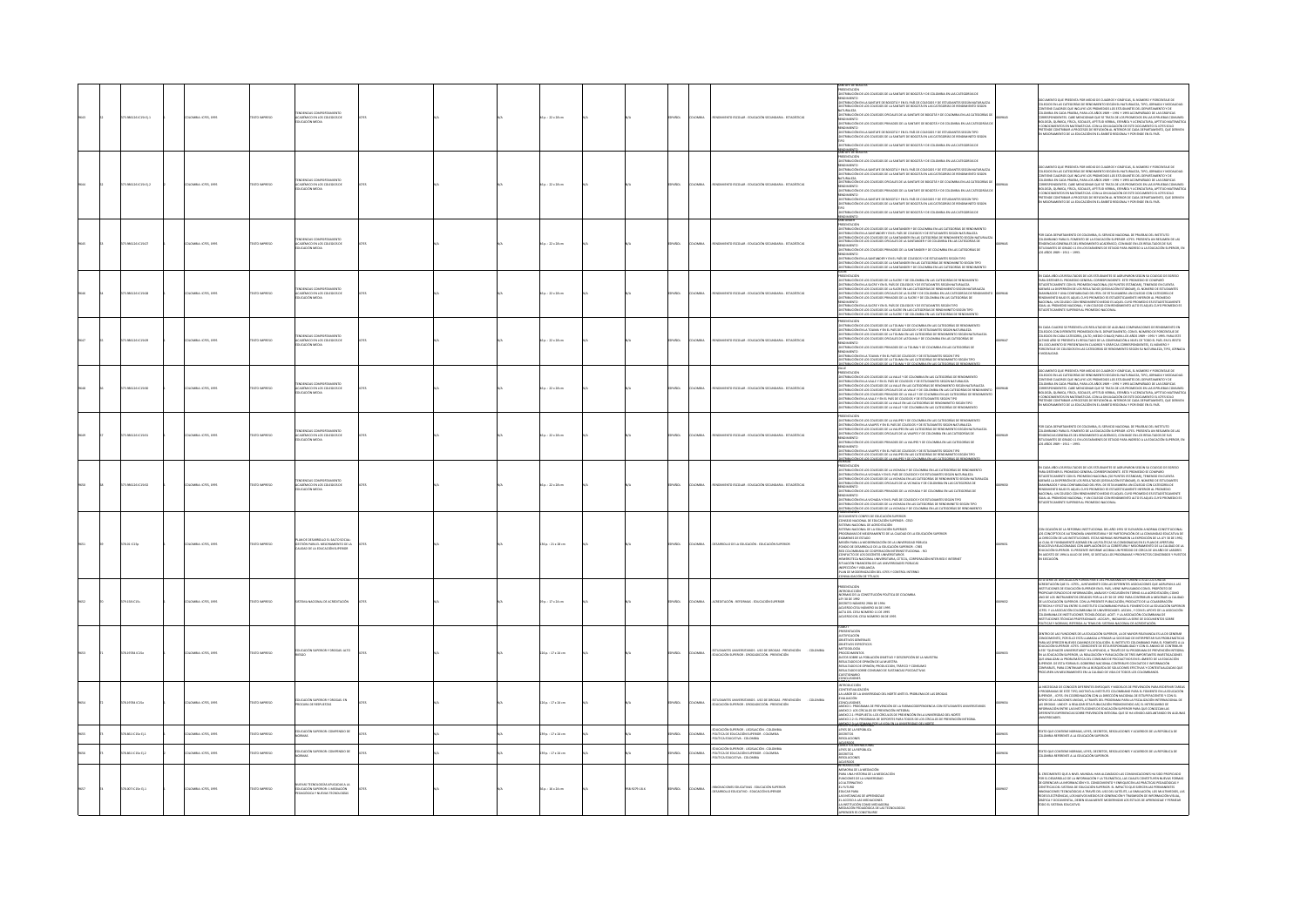|  | 278.007 (C15n Ej.2) | LOMBIA: ICFES, 1995 | O23RN OTH         | VAS TECNOLOGÍAS APLICADAS A LA<br>CACIÓN SUPERIOR: 1 MEDIACIÓN<br>AGÓGICA Y NUEVAS TECNOLOGÍAS                         |  | 66 p. : 16 x 24 cm      | 58-9279-18-X  | <b>JORASZS</b> |              | enovaciones educativas - educación superior<br>Esarrollo educativo - educación superior                                                          | (TRODUCCIÓN)<br>MEMORIA DE LA MEDIACIÓN<br>-<br>PARA UNA HISTORIA DE LA MEDICACIÓN<br>- FUNDONIS DE LA UNIVERSIDAD<br>- LO ALTERNATIVO<br>- PLATERNATIVO<br>LU ALI LIKRIA I IVO<br>EL FUTURO<br>EDUCAR PARA<br>LAS INSTANCIAS DE APRENDIZAJE<br>AS INSTANCIAS UN APRINTIKAM<br>11. ACCESO A LAS MEDIACIONES<br>A INSTITUCIÓN COMO MEDIADORA<br>MEDIACIÓN PEDAGÓGICA DE LAS TECNOI<br>SENDER ES CONSTRUESE                                                                                                                                                                                                                                                                          |       | el crecimiento que a nivel mundial han alcanzado las comunicaciones ha sido propiciado<br>Por el desardilio de la información y la telebartica, las clales constituyen nuevas formas<br>De gerenciar la información y el condoniento<br>PA ANNARAMA AN MUNIMINGEON VER CONDOUNTERPO VERBIQUECULAS AN MACHINGAS PORTAGO COM STANDALO EN CONDOUCA Y COND<br>ODINTÉRCAS OR SISTEMA DE ESUCACIÓN SURFADOR EL MAPACTO QUE ESIRCIPI LAS PERMANENTES<br>MINIMACIONES TECNICADOR CO                                                                                                                                                                                                                                         |
|--|---------------------|---------------------|-------------------|------------------------------------------------------------------------------------------------------------------------|--|-------------------------|---------------|----------------|--------------|--------------------------------------------------------------------------------------------------------------------------------------------------|------------------------------------------------------------------------------------------------------------------------------------------------------------------------------------------------------------------------------------------------------------------------------------------------------------------------------------------------------------------------------------------------------------------------------------------------------------------------------------------------------------------------------------------------------------------------------------------------------------------------------------------------------------------------------------|-------|---------------------------------------------------------------------------------------------------------------------------------------------------------------------------------------------------------------------------------------------------------------------------------------------------------------------------------------------------------------------------------------------------------------------------------------------------------------------------------------------------------------------------------------------------------------------------------------------------------------------------------------------------------------------------------------------------------------------|
|  | 278.01 IC15n        | 2001 2233 MARINE    | <b>O22RRM OTX</b> | .<br>EVAS TECNOLOGÍAS APLICADAS A LA<br>JCACIÓN SUPERIOR: 2 INFORMÁTICA Y<br>WARE EDUCATIVO                            |  | $55a : 35x24$ cm.       | 858-9279-22-8 | <b>CSPAROL</b> | <b>OMBM</b>  | -<br>Formática - Educación Superior<br>Sarrollo Educativo - Educación Superior                                                                   | RESIDINGO<br>A MONOCO IN ENFORMÁTICA<br>A MONOCO RE TRADIMÍSTICA COMORA<br>A MONOCO E TRADIMÍSTICA CONCIDA<br>ANGUESCA E LA MONOCO A MONOCO<br>ANGUESCA E UNA EXPERIDICA ADITIONALE, PROYECTO AQUES: UN PROYECTO PEOTO DI INFORMÁTICA<br>ANGUESC<br>ANTECEDENTES DEL PROVECTO<br>ANTECEDENTES DEL PROVECTO<br>XMCLUSIONES<br>ONECTOS FUTUROS<br><b>DÓN DE LA TECNOLOGÍA</b><br>PLICACIONES DE LA UTIL<br>PLICACIONES GENERALE<br><b>PLICACIONES METODS</b>                                                                                                                                                                                                                         | ezag  | 1. IMPACTO QUE EIERCEN LAS PERMANENTES INNOVACIONES TECNOLÓGICAS A TRAVÉS DEL USO DEL<br>ATÉLITE, LA SIMULACIÓN, LOS MULTIMEDIOS, LAS REDES ELECTRÓNICAS, LOS NUEVOS MEDIOS DE<br>AMININ, AN AMINAMASIÓN DE INFORMACIÓN VISUAL, GRÁFICA Y DOCUMENTAL, DE<br>GENERACIÓN Y TRANSMISIÓN DE INFORMACIÓN VISUAL, GRÁFICA Y DOCUMENTAL, DE<br>MODERNIZAR LOS ESTILOS DE APRENDIZAJE Y PERMEAR TODO EL SISTEMA EDUCATIVO<br><b>GNTAL DEBEN IGUALMENTE</b>                                                                                                                                                                                                                                                                  |
|  | 271.334 (C15n)      | LOMBIA: ICFES, 1995 | TO IMPRESO        | iuevas tecnologías aplicadas ala<br>Ducación superior: 3 redes y<br>Aediaciones pedagógicas                            |  | .<br>56 p. : 16 x 24 cm | 58-9279-24-4  | <b>JORASZ</b>  | <b>MEM</b>   | TECNOLOGÍA EDUCATIVA<br>INNOVACIONES EDUCATIVAS<br>ENSEÑANZA CON AYUDA DE CO                                                                     | $\begin{split} &\mathcal{N}(\mathbf{x},\mathbf{b}) = \mathcal{N}(\mathbf{x},\mathbf{b}) = \mathcal{N}(\mathbf{x},\mathbf{b}) = \mathcal{N}(\mathbf{x},\mathbf{b}) = \mathcal{N}(\mathbf{x},\mathbf{b}) = \mathcal{N}(\mathbf{x},\mathbf{b}) = \mathcal{N}(\mathbf{x},\mathbf{b}) = \mathcal{N}(\mathbf{x},\mathbf{b}) = \mathcal{N}(\mathbf{x},\mathbf{b}) = \mathcal{N}(\mathbf{x},\mathbf{b}) = \mathcal{N}(\mathbf{x},\mathbf{b}) = \mathcal{N}(\mathbf{x},\mathbf{b$<br>-WIERNIT EN COLOMBIA<br>-LA RED FARALDONES EN LA UNIVERSIDAD DEL VALLE<br>-LA RED FARALDONES EN LA UNIVERSIDAD DEL VALLE<br>-LA RED MALCÁN<br>-MIROGUCIÓN<br>-NIROGUCIÓN<br>-NIROGUCIÓN<br>-NIROGUCIÓN |       | STIVENNA Y RODADVIR UNA NUEVA MANERA DE COMUNICAR Y GERENCIAR EL CONDOMINITATO.<br>ACADÓMICO, ES EL RETO GUI LA EDOCACÍVIR UNIVERSIDA DES ENFRETAR, 42 GE CREA AMATETATO<br>ACTO GRADO ES CONFIETIVIDAD Y DE OSEARROLLO EN EL EURIRO<br>CIENTÍFICOS Y ACADÉMICOS SE CONVIEREAN EN CONSTRUCTORES ACTIVOS Y CREATIVOS DE LAS<br>IOCIEDADES DEL SIGLO XXI.                                                                                                                                                                                                                                                                                                                                                             |
|  | 0071015n1           | MEIA: ICFES, 1995   | O IMPRESO         | JEVAS TECNOLOGÍAS APLICADAS A LA<br>UCACIÓN SUPERIOR: 4 RADIO Y<br>LEVISIÓN EN LA UNIVERSIDAD                          |  | $p. : 36 \times 24$ cm  | 4279-19-8     |                |              | ELEVISIÓN EN LA EDUCACIÓN<br>ADIO EN LA EDUCACIÓN<br>INOVACIONES EDUCATIVAS                                                                      | -IBACADÁT TADAÍTA<br>4 A CADACADA<br>4 A RAGO DI A TANYARÓN<br>4 A RAGO DI A TANYARÓN PORTERANA CASO DE ESTUDIO: 91.9, JAVERANA ESTERIO<br>4 A TALVADOR VICO EN 1A UNIVERSANA CASO DE ESTUDIO: 91.9, JAVERANA ESTERIO<br>4 A TALVADOR VICO EN                                                                                                                                                                                                                                                                                                                                                                                                                                      |       | ES DENTRO DE LAS POLÍTICAS ACTIVAS DE FOMENTO DE LA EDUCACIÓN Y EL DESARROLLO, PRETENDE<br>PROPICIAR LA VISIDADIRA CULTURA CIENTÍFICA Y TECNOLÓGICA CON MIRAS A DESMITIRICAR LOS<br>ALCANCES Y LIMITACIONIS DE LA TECNOLOGÍA E IMPULSAR LA TRANSFORMACIÓN DE LA DOCUNCIA PARA<br>EACULTAR SU INCIDENCIA EN EL MIDORAMENTO DE LA                                                                                                                                                                                                                                                                                                                                                                                     |
|  | 378.007 (C15n2)     | LOMBIA: ICFES, 1995 | O22RRM OTH        | UEVAS TECNOLOGÍAS APLICADAS A LA<br>XUCACIÓN SUPERIOR: S CREACIÓN DE<br>PERTEXTOS EDUCATIVOS                           |  | 67 p. : 16 x 24 cm      | 68-9279-23-6  | <b>PAÑOL</b>   | MEM          | ENDLOGÍA EDUCATIVA                                                                                                                               | ntroducción<br>"Undamentos<br>"Undamentación conceptual del Proyecto<br>-FINDRINGHOOG CONCIDITION.<br>CONDITIONS CONTINUES IN A CONTRACT CONTRACT CONTRACT CONTRACT CONTRACT CONTRACT CONTRACT CONTRACT CONTRACT CON<br>CONSIDERATIVE CONTRACT CONTRACT CONTRACT CONTRACT CONTRACT CONTRACT CONTRACT CONTRAC<br>TEMA ANALÍTICO DE TEXTO                                                                                                                                                                                                                                                                                                                                            |       | COMO APOYO A ESTE PROCESO SE PRESENTA A LA COMUNIDAD NACIONAL DE INSTITUCIONES DI<br>EDUCACIÓN SUPERIOR ESTA SERIE DE NAÓDLICAS SORRE DIPERENCIAS INSTITUCIONALES DIN LA<br>UTILIZACIÓN DE LOS MIEDIOS TECNOLÓGICOS QUE ACTUALMENTE<br>etikonomista kon priedvo trongosioco tęgorio in merodiniu i nimenova priedrimatiko teatra da kasi<br>1933: Es un espuerzo del l'otesian se un grupo de exerbedela con la codperación de la<br>1904: Regional de Marca de la esta mat                                                                                                                                                                                                                                         |
|  | 28.007 (C15n3)      | LOMBIA: ICFES, 1995 | TO IMPRESO        | UEVAS TECNOLOGÍAS APUCADAS A LA<br>DUCACIÓN SUPERIOR: 6<br>1. ECONFERENCIA Y NUEVAS TECNOLOGÍ<br>4 EDUCACIÓN           |  | .<br>07p.: 16 x 24 cm   | 145.0279      | AÑOL           |              | NOVACIONES EDUCATIVA<br>ENOLOGÍA EDUCATIVA<br>ISARROLLO EDUCATIVO                                                                                | VOCUCCIÓN<br>LLER Y COMENTARIOS-RESPUESTAS SOBRE LOS EJERCICIOS<br>ITRUCCIONES<br>$\begin{tabular}{l c c c} \hline & \multicolumn{3}{l}{\textbf{C}W1C} \multicolumn{3}{l}{\textbf{C}W1C} \multicolumn{3}{l}{\textbf{C}W1C} \multicolumn{3}{l}{\textbf{C}W1C} \multicolumn{3}{l}{\textbf{C}W1C} \multicolumn{3}{l}{\textbf{C}W1C} \multicolumn{3}{l}{\textbf{C}W1C} \multicolumn{3}{l}{\textbf{M}C} \multicolumn{3}{l}{\textbf{M}C} \multicolumn{3}{l}{\textbf{M}C} \multicolumn{3}{l}{\textbf{M}C} \$                                                                                                                                                                              |       | .<br>DECIMIENTO QUE A NIVEL MUNEIAL HAN ALCANZADO LAS COMUNICACIONES HA SIDO PROPICIADO.<br>2 DI DECADROU O DE LA INFORMACIÓN Y LA TELEMÁTICA. LAS CUALES CONCETEINEN NUEVAS CORMA:                                                                                                                                                                                                                                                                                                                                                                                                                                                                                                                                 |
|  | 378.007 (C15n4)     | LOMBIA: ICFES, 1995 | O23RM OTH         | IEVAS TECNOLOGÍAS APLICADAS A LA<br>UCACIÓN SUPERIOR: 7 SISTEMA<br>ULTIMEDIA COMO PROTOTIPO DE LA<br>INVESIDAD VIRTUAL |  | 44 p. : 16 x 24 cm      | 58-9279-21-X  | AÑOL           |              | AOÓN SUPERIOR - INNOVACIONES TECNOLÓGICAS<br>NOVACIONES EDUCATIVAS<br>FORMÁTICA EN EDUCACIÓN<br>ENOLDGÍA EDUCATIVA                               | <b>KERAMAAL.</b><br>NTECEDENTES<br>NULTIMEDIA Y UNIVERSIDAD VIRTUAL<br>MULTIMIZINY L'HAVISTOLO VA INTERNA MICHAMICO UNA CLARA BECIPICAN<br>LONGITO DEL MEDIO Y DEL MÉTODO, ASIGURANDO UNA CLARA BECIPICAN<br>CONSTRUCCIÓN DE MARIOISTO DEL MENORIO DE<br>METODO DE MARIOISTO DE MANORISMO<br>METODO DE MARIOISTOL                                                                                                                                                                                                                                                                                                                                                                  |       | EL IMPACTO QUE EJERCEN LAS PERMANENTES INNOVACIONES TECNOLÓGICAS A TRAVÉS DEL USO DEL<br>SATÉLITE, LA SIMULACIÓN, LOS MULTIMEDIOS, LAS REDES ELECTRÓNICAS, LOS NURVOS MEDIOS DE<br>GENEDACÍÓN Y TRANSMISIÓN EN INFORMACIÓN VISUAL, G                                                                                                                                                                                                                                                                                                                                                                                                                                                                                |
|  | 278.16 IC15e        | LOMBIA: ICFES, 1995 | O22RRM OTH        | .<br>Amenes de estado pa<br>Iucación superior                                                                          |  | 16 p. : 21 x 27 cm      |               |                |              | ÁMENES DE ADMISIÓN A LA UNIVERSIDAD - COLOMBIA<br>EDICIONES Y PRUEBAS EDUCATIVAS - COLOMBIA - MANUALES<br>UEBAS DE APTITUD - COLOMBIA - MANUALES | CALIFICACIÓN DEL EXAMER                                                                                                                                                                                                                                                                                                                                                                                                                                                                                                                                                                                                                                                            |       |                                                                                                                                                                                                                                                                                                                                                                                                                                                                                                                                                                                                                                                                                                                     |
|  | 21.7 IC15a1         | LOMBIA: ICFES, 1996 | <b>CO IMPRESO</b> | TUAUZACIÓN Y MODERNIZACIÓN DEL<br>RRÍCULO EN INGENIERÍA INDUSTRIAL                                                     |  | 72 p. : 17 x 24 cm      | 8-680-009-1   | AÑOL           |              | INERÍA INDUSTRIAL - CURRÍCULO:                                                                                                                   | SENTACIÓN<br>FROQUICODN<br>FECEDENTES<br>DERWZACIÓN DEL CURRÍCULO<br>ACIÓN DE LA UNIVERSIDAD CON LA COMUNIDAD<br>DMENDACIONES<br>ENTACIÓN                                                                                                                                                                                                                                                                                                                                                                                                                                                                                                                                          |       | los nuevos modelos económicos basados en la apertura y el ubre mercado hacen necesabia.<br>La ceneración de grandes desarrollos tecnológicos, en donos el sector productivo y la<br>Educación superior tenen el conocimento de princ<br>NUNDALISM SIONARIA I INIMA IL LOMDIOMINIO DI PARADPA ALIMO, LOMI IL LON DI CONTETO, LA<br>BUEDIERI ALS 1930 DE LOS PRINCIPALES MOTORNES DE DESARGOLO DEL PAÉ, PERISTO CONTETO, LA<br>BUEDIERI ALS 1930 DE LOS PRODICTOS Y SERVICIOS,<br>VANDIR AMANGASIO A LOS PASUDULTUOS Y SARRADOD, INIMADO A SU SSINGUAR MILADUDIR CON LA GUIDALIZACIÓN DE LA<br>CON LOS AVARICES TECNOLÓGICOS. LOS PERIMANENTES CANBILOS CON LA GUIDALIZACIÓN DE LA<br>KONISIRA COMO SE ESTÁN FORMANDO |
|  | 1.7 (C15a2)         | CMEIA: ICFES, 1996  | C23RM OT          | TUAUZACIÓN Y MODERNIZACIÓN DEL<br>RRÍCULO EN INGENIERÍA INDUSTRIAL                                                     |  | 11 p.: 17 x 24 cm       | 8-680-010-5   | AÑOL           |              | <b>ENERÍA INDUSTRIAL - CURRÍCULOS</b>                                                                                                            | RESENTACIÓN<br>NYTECCLOCOÓN<br>ANTECCCENTES<br>PERFIL DEL NGENIERO INDUSTRIAL<br>TITULO Y QUARCIÓN<br>PAN MÍNIMO DE ESTUDIOS<br>DRGANIZACIÓN CURRICULAR<br>CURSOS HUMANOS Y ECONÓMICOS REQUERIDOS<br>TRATEGIAS METODOLÓGICAS<br>UNIVERSIDAD Y LA SOCIEDAD<br>INGENERÍA INDUSTRIAL EN EL FUTURO                                                                                                                                                                                                                                                                                                                                                                                     |       | AN MARYON MODELOS ECONOMICS BANDOS BU A APORTURA Y EL URIR MIGRADO MACIN MECHANO, EN ANGELES EN EN EN EL UN EN ENTRE EN EL UN ENTRE EN EL UN ENFERIT DE CONSUMERAT EN EL UN EN ENTRE EN ENTRE EN EL UN EN ENTRE EN EL UN EN E                                                                                                                                                                                                                                                                                                                                                                                                                                                                                       |
|  | 24 IC15a            | LOMBIA: ICFES, 1996 | O22RRM OTH        | UAUZACIÓN Y MODERNIZACIÓN DEL<br>RÉCULO EN INGENIERÍA CIVIL                                                            |  | .<br>Pa:17x24 cm        | 2-200-003     | <b>LOBAS</b>   | was          | <b>GENERÍA CIVIL - CURRÍCULOS</b>                                                                                                                | TRODUCCION<br>ITECEDENTES<br>RACTERÍSTICAS DE LA FORMACIÓN DE INGENIEROS CIVILES<br>ENDENCIAS EN LA FORMACIÓN DE INGENIROS CIVILES EN COLOMBIA<br>LAN BÁRCO DE ESTUDIOS EN EL PROGRAMA ES IMENISTÁR CIVIL<br>ETRATIGLAS PARA ACTUALIZAR Y MODERNIZAR EL CURRÍCULO<br>ETRATIGLAS PARA EL ACERCAMIENTO DE LA UNIVERSIDAD CON                                                                                                                                                                                                                                                                                                                                                         | ossa  | IS INSTITUTO COLONIBANO PARA EL FORMATO DE LA EDUCACIÓN SUPERIOR ESTE, CORO INSTITUCIÓN MEN EL CORONIBIO PRESENTO DE LA ESPACIA EL CORONIBIO EN EL CORONIBIO EN EL CORONIBIO EN EL CORONIBIO EN EL CORONIBIO EN EL CORONIBIO                                                                                                                                                                                                                                                                                                                                                                                                                                                                                        |
|  | 60 K15a1            | LOMBIA: ICFES, 1996 | <b>O22RRM OTX</b> | TUAUZACIÓN Y MODERNIZACIÓN DEL<br>RRÍCULO EN INGENIERÍA QUÍMICA                                                        |  | s<br>8 p.: 17 x 24 cm   | 0-800-00842   | <b>AÑOL</b>    | <b>HARM</b>  | GENIERÍA QUÍMICA - CURRÍCULOS                                                                                                                    | TRODUCOÓN<br>TECEDENTES<br>INCIDALES CARACTERÍSTICAS DE LA INGENIERÍA QUÍMICA EN COLOMBIA<br>IDENCIAS EN LA FORMACIÓN DE INGENIEROS QUÍMICOS EN COLOMBIA ORIENTACIÓN DE LA<br>-IDENCIAS EN LA FURNAHARE LA JUDICIA DE INGENIERÍA QUÍMICA<br>ESTIGACIÓN EN INGENIERÍA EN EL PROGRAMA DE INGENIERÍA QUÍMICA<br>AN RÁGICO DE ESTUDIOS EN EL PROGRAMA DE INJERÍOULO<br>ACIONES Y ESTRATEGIAS DE LA UNIVERSIDAD CON EL SECTOR PRODUCTIVO, EN SECTOR PÚBLICO Y LA                                                                                                                                                                                                                        |       | EL ESTEV LA AGECHICÓN COLOMBANA DE FACULTADES DE INSÉRIESÁN -ACOFI, OSEMBOLIARON EL<br>PORDAMINATAL EN ESTEGRACIA EL EN ENCICHIER DE ASA MODERNOS RESTES EN PUNTO D'ENTRA<br>HUMANÍSTICO, SCOLA, PEDAGÓGICO, CUBRICIAJR, INVESTIGATI<br><b>AIMONS</b>                                                                                                                                                                                                                                                                                                                                                                                                                                                               |
|  | 60 K15a2            | MEIA: ICFES, 1996   | O23RN OTH         | .<br>Tuauzación y modernización del<br>Rrículo en Ingeniería química                                                   |  | 6p.: 17 x 24 cm         | 58-680-003-2  | ušoi.          |              | GENERÍA QUÍMICA - CURRÍCULOS                                                                                                                     | MUNDAD<br><u>ECOMENDACI<sup>ONIS</sup><br/>ITRODUCCIÓN</u><br>EFINICIÓN<br>ZIMOOAGMING<br>NELISIONES<br>SENTACIÓN                                                                                                                                                                                                                                                                                                                                                                                                                                                                                                                                                                  | 09670 | .<br>ESTE PROYECTO SE INICIO CON LOS PROGRAMAS ESTRATÉGICOS QUE MAS APORTAN AL DESARROLLO<br>PRODUCTIVO DEL PAÍS, CON ESA VISIÓN SE TRABAJARON LAS INGENIERÍAS CIVIL, MECÁNICA, ELÉCTRICA Y<br>FRANCHI IN DIE FRIE LANT MAN VIERE ALLE DEUTSCHEN DER DEUTSCHE MIE, MICHAEL NEIL DER DER FRANCHE VOLLOPALE SEI<br>BUICTONNICA, INDUSTRIEL Y QUINNCA, PRODUCTO DE LOS ENCUENTROS, SEMINARICS-TALLERES<br>REPRESENTANTES DE SECTOR PRO                                                                                                                                                                                                                                                                                 |
|  | 278.19 IC15u        | LOMBIA: ICFES, 1996 | O22RRM OTH        | INERSIDAD SECTOR PRODUCTIVO: UN<br>MINO HACIA LA COMPETITIVIDAD<br>ONAL                                                |  | 230 p. : 16 x 23 cm     | 0-8280-6584   | <b>DAÑOL</b>   | <b>AIGHA</b> | UNIVERSIDADES - INVESTIGACIONES - COLOMBIA<br>DESARROLLO CIENTÍFICO Y TECNOLÓGICO - COLOMBIA<br>INDUSTRIA Y EDUCACIÓN SUPERIOR - COLOMBIA        | RYTROUSCOON<br>RESIDENTINA INACONAL<br>RESIDENTINA INACONAL<br>REGIONITY OF IN COLOMINA<br>RECOLUTING EN COLOMINA<br>MYTICQUIA<br>MYTICQUIA<br>MYTICQUIA<br>TEGIAS PARA FORTALECER LOS PROCESOS DE VINCULACIÓN UNIVERSIDAD SECTOR<br>IGOTÁ<br>ISTA ATLÁNTICA<br>I CARETERO, TOLIMA Y HUILA<br>S SANTANDERES<br>ULE DEL CAUCA                                                                                                                                                                                                                                                                                                                                                       | 39671 | .<br>In el marco de las acciones de fomento que le corresponde desarrollar al ICFES, se ha<br>Jonsiderado de Gran Importancia desarrollar un programa nacional de fomento a la<br>IN IN MARALD DE GRAN UNIVERSIDA COMBIERD QUE LE CORINISMO DE MARISLICANA AL INSURALDO DE GRAN INFORMACIÓN CON<br>CONSIDERADO DE GRAN INFORMACIÓN DESARROLLAR UN PROGRAMA NACIONAL DE FONNENTO A LA<br>VANCIUACIÓN UNIVERSIDAD SECTOR<br>MEULSTRIA, ASÍ COMO LAS POSIBILIDADES EXISTENTES EN EL SECTOR EMPRESARIAL PARA ADELANTAR<br>PROYECTOS CONLUNTOS CON LA UNIVERSIDAD EN LOS QUE TENGA ESPECIAL PREPONDERANCIA EL<br>DESARROLLO DE TECNOLOGÍAS QUE HAGAN COMPITITIVAS A                                                      |
|  | $72.2$ iC15c        | LOMBIA: ICFES, 1996 | O2244M OT         | : ARACTERÍSTICAS Y CLASIFICACIÓN DE LOS<br>YLANTELES DE EDUCACIÓN MEDIA                                                |  | 123 p. : 22 x 28 cm     |               | JORAS          |              |                                                                                                                                                  | ATURALEZA<br><b>--</b><br>RNADA<br><i>RÁC</i> TER<br><i>RÁC</i> TER<br><i>RÁN</i>                                                                                                                                                                                                                                                                                                                                                                                                                                                                                                                                                                                                  |       | el servicio Nacional de Pruebas del Kots Elabora este documento con el Propósito de<br>Brinava información hacional cobrespondente a 1995, relacionada con lacabacterísticatica<br>Propar de Cada colegio del País y su clasificació                                                                                                                                                                                                                                                                                                                                                                                                                                                                                |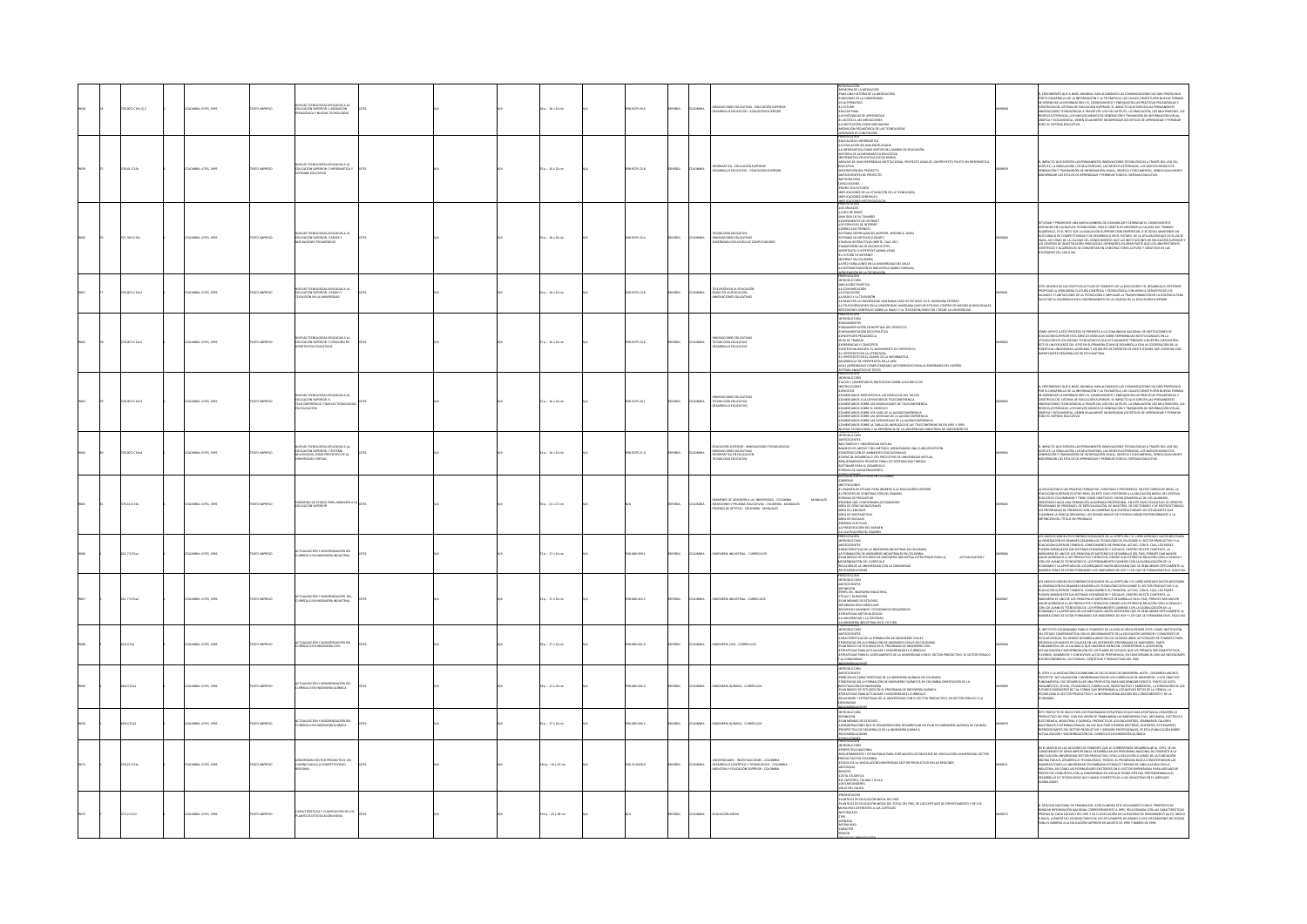|  |                  | MEM: ICFES, 1997                         | TO IMPRESO        | UCIÓN Y ESTADO ACTUAL DE<br>INIMMINTO SOBRE EDUCACIÓN TÉCN<br>TECNOLÓGICA DE NIVEL SUPERIOR EN       |  |                 | 7 p. : 17 x 24 cm     |                    |             |                | UCACIÓN TECNOLÓGICA - COLOMBIA<br>UCACIÓN SUPERIOR - COLOMBIA<br>UJOAD DE LA EDUCACIÓN SUPERIOR - COLOMBIA                                            | fyrienningen.<br>-Un dreavo de interpretación general<br>-Undwolón del concepto de educación técnica y tecnológica, de las carreras cortas - años 60 a<br>OLUCION DEL CONCEPTO DE EDUCACION TECNICA Y TECNOLOGICA. DE LAS CARRERAS CORTAS - ANOS 60 A<br>EMODALIDADES 1980 - 1992<br>RACTERIZACIÓN DE LAS MODALIDADES TÉCNICA TECNICÓGICA DURANTE LA VIGENCIA DEL DECRETO 080<br>NUEVA ORGANIZACI                                                                                                                                                                                                                                                                                                                                                                                                                                            |      | .<br>En su propósito de presentar la educación superior y contribuir a la formulación de<br>Políticas estables y conerentes con el desarrollo del País, la asociación colonibiana de<br>POLITICAS VAMINAS T CÁMINHAM HA VAMINA VALOURALI VAN PARI CA SIGNIFICADO Y ALCANCES DE LA<br>ENVICIRSIDADES, ASCUN, ESTÁ PROMOVIENDO EL ANÁLISS SOBRE EL SIGNIFICADO Y ALCANCES DE LA<br>EDUCACIÓN TÉCNICA Y TECNICÓGICA, SU EVOLUCI<br>INVESTIGADOR DE LA UNIVERSIDAD NACIONAL, VÍCTOR MANUEL GÓMEZ, ACADÉMICO DE<br>ONOCIDO PRESTIGIO Y AUTOS DE UNA SERIA DE ESTUDIOS SOBRE ESTE TEMA.                                                                                                                                                                                                                                                    |
|--|------------------|------------------------------------------|-------------------|------------------------------------------------------------------------------------------------------|--|-----------------|-----------------------|--------------------|-------------|----------------|-------------------------------------------------------------------------------------------------------------------------------------------------------|----------------------------------------------------------------------------------------------------------------------------------------------------------------------------------------------------------------------------------------------------------------------------------------------------------------------------------------------------------------------------------------------------------------------------------------------------------------------------------------------------------------------------------------------------------------------------------------------------------------------------------------------------------------------------------------------------------------------------------------------------------------------------------------------------------------------------------------------|------|--------------------------------------------------------------------------------------------------------------------------------------------------------------------------------------------------------------------------------------------------------------------------------------------------------------------------------------------------------------------------------------------------------------------------------------------------------------------------------------------------------------------------------------------------------------------------------------------------------------------------------------------------------------------------------------------------------------------------------------------------------------------------------------------------------------------------------------|
|  | 79.11 IC15m      | LOMBIA: ICFES, 1997                      | O22RRM OTX        | <b>RIAS DEL PROGRAM</b><br>INANCIAMENTO DE LA EDUCACIÓN<br>LUPERIOR 1996 - 1997                      |  |                 | (Ap.: 17 x 24 cm      |                    | AÑOL        | <b>COMBIA</b>  | ANNOACIÓN DE LA EDUCACIÓN SUPERIOR - COLOMBIA                                                                                                         | ifacio<br>Isentación<br>ini aliun<br>Viesta para desabrollar el programa sobre financiamiento de la educación superior,<br>JP MAIN PYRA NA DRASOLON KE PRANDSYNY JOHN PHROGUSHINI I'N DE EN EGOLSKIN JOHNS<br>ENIGEN DE LOS FUNDACIÓN ACTUAL<br>ENIGEN DE LOS FUNDACIÓN AUGUSTANTES MENCIONADOS EN EL FORD DE MANIZALES, SOBRE<br>NICIAMIENTO DE LA EDUCACIÓN SUPE<br>UNIÓN DE TRABAJO SOBRE EL PROBLEMA DEL FINANCIAMIENTO DE LA EDUCACIÓN SUPERIOR EN LA SEDE<br>.<br>IÓN DE TRABAJO REALIZADO EN LA SALA DE JUNTAS DEL DEPARTAMENTO NACIONAL DE PLANEACIÓN.<br>L'ONDON DE FINANCIA DANILIMO EN MA JOHN DU COMETA DUA LUPPARANDA DE BIÈSQUEDA YA ANÁRIESE DE FUERATIS.<br>FRANKCIAN EN FACTAVEN DES REGULARIÓNS A LA FECHA EN EL PROGRAMAN DE BIÈSQUEDA YA ANÁRIES DE FUERATIS<br>INTOS MÁG IMPORTAN<br>ACIAMENTO DE LA EDUCACIÓN SUPERIOR | acza | nalidad de Publicar las Memorias del Programa de Financiamiento de la educación<br>Ridr desarrollado por ascun durante el Período de Abril de 1996 y Abril de 1997, es el di<br>ERIOR DESARRO<br>DIJPINIUK URANNIULIJALA PAN PANAH NAMPANIH IN PANAHOS MA MITAMIKNITOS PRESENTADOS POR LOS<br>DIFUNDIR INTER TODAS LAS INSTITUIDINIS A PENNANAS LOS PUNTEMMIKNITOS PRESENTADOS POR LOS<br>RECTORES DE LAS UNIVERSIDADES PÚBLICAS Y PR<br>MAMMONING DA LAS DESTINYAS REGIONES DEL PAÍS, DONDE SE DESARROLLARON LOS FORDS SOBRE EL<br>PRODUCTIVO DE LAS DESTINYAS REGIONES ALTERNAS QUE ESTÁN DESARROLLARON LOS FORDS SOBRE EL<br>TENJA PARA DAR A CONOCER LAS FUENTES ALTERNAS<br>EOLUCIONES A LOS PROBLEMAS QUE CONLLEVA LOS ESCASOS RECURSOS DEDICADOS A LA AMPLIACIÓN DE<br>COBERTURA, EL FOMENTO Y EL MEJORAMIENTO DE LA CALIDAD. |
|  | .<br>213 IC154   | CANBUA: ICFES, 1997                      | O22RRM OTX        | CACIÓN TÉCNICA Y TECNOLÓGICA EN<br>OMBIA: DIAGNÓSTICO Y<br>OMENDACIONES DE POLÍTICA                  |  |                 | 0 p. : 17 x 23 cm     |                    |             |                | ducación tecnológica - colombia<br>ducación superior - colombia<br>Nudad de la educación superior - colombia                                          | SANA-A-A-<br>TRONCOCO TÉCNICA Y TEORIA ÓGEAL<br>SANACIÓN TEORIA Y TEORIA ÓGEAL<br>SANACIÓN TEORIA Y TEORIA ÓGEAL ESTRUCTURA RISTINDORME Y UNICUOÓN REGIRITE<br>SANACIÓN TEORIA VIA DE CONSULACIÓN (CON LAS DARISAS Y CON EL COST<br>RACIONES                                                                                                                                                                                                                                                                                                                                                                                                                                                                                                                                                                                                 |      | <b>PARA EL RISTRUTO COLOMBIANO PARA EL FOMONTO DE LA EDUCACÓN SUPERIOR, LETE, RESULTA MUY<br/>ESPITO ENTEREN A AL COMANDAD A CASONACA UN SEGUIDO COLO ESTUDO DE MAS SOBRE LA MUSICIÓN TÉCNICA PER COMANDO EN<br/>EDUCACÓN TÉCNICA Y ESP</b>                                                                                                                                                                                                                                                                                                                                                                                                                                                                                                                                                                                          |
|  | 0198610151       | LOMBIA: ICFES, 1997                      | <b>O22RRM OTX</b> | A SOCIOLOGÍA EN COLOMBIA ESTADO<br>CADÉMICO                                                          |  |                 | 4p.:13 x 21 cm        |                    | AÑOL        | <b>LOMBIA</b>  | -SOCIOLOGÍA - COLOMBIA<br>-SOCIOLOGÍA - ENSEÑANZA - COLOMBI                                                                                           | ESENTACIÓN<br>4 SOCIOLOGÍA EN BOSOTÁ<br>SOCIOLOGÍA EN CALI<br>SOCIOLOGÍA EN MEDELLIN<br>SOCIOLOGÍA EN BARRANC<br>SOCIOLOGÍA EN PASTO<br>$rac{1}{2}$                                                                                                                                                                                                                                                                                                                                                                                                                                                                                                                                                                                                                                                                                          |      | .<br>CON APOVO DEL ICFES, LA ASOCIACIÓN COLOMBANA DE SOCIOLOGÍA SE HA PUESTO REANIMAR LA<br>SOCIOLOGÍA, CUYA REALIZACIÓN POR LO GENERAL CONSUME LOS ESFUERZOS DE LA ASOCIACIÓN<br>SOCIOLOGÍA, CUYA REALIZACIÓN POR LO GENERAL CONSUME L<br>linguare, luin rihalmus, dive que muziana considera una tappara las menorum estas una vieta.<br>Bante por lo menor sin que muzian considera se publiquen las menorias, esta vez la ternoria de la provesto una<br>Sociología de las<br>SOBRE LA FORMACIÓN DEL SOCIÓLOGO EN EL MOMENTO ACTUAL, PARTIENDO DE UNA PERSPECTIVA.<br>SOBRA LA EVOLUCIÓN DE LA ENSEÑANZA Y DE LA INVESTIGACIÓN DE LA SOCIOLOGÍA.                                                                                                                                                                                 |
|  | 8.103 (C15g E).1 | LOMBIA: ICFES, 1997                      | <b>OZZRRA OTX</b> | UÍA DE COSTEO, VALORACIÓN Y<br>EGOCH CIÓN DE PROYECTOS                                               |  |                 | p.: 16 x 23 cm        | 0-320616-9         | AÑOL        | <b>LOMBIA</b>  | DUSTRIA Y EDUCACIÓN                                                                                                                                   | -----<br>RODUCCIÓN<br>TAS PRELIMINARES<br>POLOGÍA DE LOS SER<br>. COSTEO<br>NLORACIÓN<br>-PRECIO<br>-LA PROTECCIÓN<br>-LA NEGOCIACIÓN<br>-NAMALINAN<br>-EJECUCIÓN<br>-FJECUCIÓN<br>FERENCIAS BIBLI                                                                                                                                                                                                                                                                                                                                                                                                                                                                                                                                                                                                                                           |      | vstituto colombiano para el fomento de la educación superior, icfes viene auspiciando<br>esarrolio del Progravia de fomento a la vinciliación de la universidad con el sector<br>ductivo, en coniunto con la fundación tecnos. El in<br>MONOLINUS, NA SUNNOINTO LUN DAVOIMI-POLI INDIA DE L'ORITI DI PARTI DI ANNI NA MISSI GRENI DE<br>15 TITULOGNIS DE EDUCACIÓN SURFADER, A GUI COMUNIDAD DOCENTE E INVESTIGATIVA, A LOS GRENI DI<br>18 NAVONAMENTA A ÚTIL PARA MEDORAR E<br><b>ESTIGACIÓN Y DE SERVICIOS TÉCNICOS.</b>                                                                                                                                                                                                                                                                                                           |
|  | $1.1031C15gE_12$ | LOMBIA: ICFES, 1997                      | O22RRM OTX        | JÍA DE COSTEO, VALORACIÓN Y<br><b>EGOCIACIÓN DE PROYECTOS<br/>ICNOLÓGICOS LINIVERSIDAD - EMPRESA</b> |  |                 | $5p.136 \times 23$ cm | $-330616 - 9$      | AÑOL        | LOMBIA         | ISTRA Y EDUCACIÓN                                                                                                                                     | .<br>ICOÓN<br>TRODUCCIÓN<br>)TAS PRELIMINARES<br>IPOLOGÍA DE LOS SER<br>L COSTEO<br>VALDRACIÓN<br>GLIU<br>LPROTECCIÓN<br>LNEGOCIACIÓN<br>CONTRATACIÓN<br>EJECUCIÓN<br>AUTOCOS<br>FERENCIAS BIBLIOGRÁFIC                                                                                                                                                                                                                                                                                                                                                                                                                                                                                                                                                                                                                                      |      | II, INSTITUTIO COLOMBANO, PARA EL FORMATO DE LA EDUCACIÓN EUROPOR, ECELÚNICA AUGUSTACIÓN EL ESTENIO EN EL ENCO<br>EL ESCARROLLO DEL INDICIPADA LES FORMATOS I AL VÁNCULACIÓN DE LA UNIVERSIDAD CON EL SECTOR<br>PRODUCTIVO, DE CONCA<br>STIGACIÓN Y DE SERVICIOS TÉCNICOS.                                                                                                                                                                                                                                                                                                                                                                                                                                                                                                                                                           |
|  | 1551015          | .<br>CMAIA: DISLOQUE EDITORES LTDA, 1997 | OZZRRA OTX        | .<br>ALOGO DE PROGRAMA<br>COLOMBIA 1997 - 1998                                                       |  |                 | 0.0.14 x 22 cm        | 9412-25-4          | AÑOL        | OMBM           | COO ISTAN - AIRMOND - ON ROTTON TO 2AMAGEMENT - 2004                                                                                                  | <b>EFFRIMALE</b><br>PRESENTACIÓN<br>CORÁNGO CORÁNGO<br>DMO USAR ESTE CATALOGO<br>OCALIZACIÓN GEOGRÁFICA DE LAS SEDES DE PROGRAMAS DE DOCTORADO<br>VSTITUCIONES QUE OFRECEN PROGRAMAS DE DOCTORADO<br>ROGRAMAS DE DOCTORADO ÍNDICE POR ORDEN ALFABÉTICO DE DOCTORAD<br>.<br>CD DE DOCTORADOS Y INVERSIDADES<br>CARAMANGA<br>XILLÍN<br>TAFE DE ROGOTÁ                                                                                                                                                                                                                                                                                                                                                                                                                                                                                          |      | AND HER CONSIDER COMPARENT COMPANY OF THE REPORT OF THE CONSIDERATION CONSIDERATION CONSIDER A REPORT OF THE CONSIDERATION CONSIDER A THE CONSIDERATION CONSIDER A REPORT OF THE CONSIDERATION CONSIDER A REPORT OF THE CONSI                                                                                                                                                                                                                                                                                                                                                                                                                                                                                                                                                                                                        |
|  | 9861 IC15h       | LOMBIA: ICFES, 1997                      | <b>COMPRESO</b>   | ACIA UNA AGENDA DE TRANSF<br>E LA EDUCACIÓN SUPERIOR:<br>LANTEAMENTOS Y RECOMENC                     |  |                 | 6 p. : 16 x 24 cm     |                    | AÑOL        | OMEN           | - EDUCACIÓN SUPERIOR - COLOMBIA<br>- POLÍTICA DE EDUCACIÓN SUPERIOR - COLOMBIA                                                                        | <b>ESENTACIÓN</b><br>« EDUCACIÓN SUPERIOR EN EL CONTEXTO NACIONAL<br>LA EDICAGON SUPERPE RA EL CONTENTO MAGIONAL<br>CONFORMACIÓN Y TRABAJO DE LA COMISIÓN<br>FLANTEAMENTOS Y RECONDINANZIONES<br>LA CALINAD DE LA EDICACIÓN SUPERIOR<br>COBERTURA Y DEMOCRATIZACIÓN SUPERIOR<br>FLASTEMA DE LA EDICACIÓN SUPERIOR<br><br>: SISTEMA DE LA EDUCACIÓN SUPERIOR<br>DOJMENTOS ANISIOS DE LA ECONSISÓN<br>- DRAMA Y EL RETO DE LA EDUCACIÓN SUPERIOR<br>SUCACIÓN Y MORAL CIVIL, COMBINATORIA FRÁGIL<br>JIOA SI TIENE UN CAMINO: EL RUMBO DE LA UNIVE<br>FINANCIACIÓN DE LA UNIVERSIDAD PÚBLICA<br>IOA UN NUEVO ESOUEMA DE FINANCIACIÓN DE LA UNIVERSIDAD PÚBLICA:                                                                                                                                                                                  |      | , DOCUMENTO CHE A COMINIMACIÓN EN RISIEMA REPORTO AL SISÉRITO EN ACCIDITADO CON 13 TOS.<br>NAVO DE 1994 EN COMINIMACIÓN Y PARTIR DE CUAL EL NORTO PARA EN LA CONSTANTA DE 1995 EN 1995 EN 1996 EN COMINI<br>NATORIAL EN EDUCADA INSP<br>PROPUSTA DE SETRATEGAS Y RECONDIRINGUORIS. LUG ANN INTO: INSAMINO: INLIAMINH IN 1799<br>CRISINTAR EL TRABAJO DE LA COMISIÓN, SE ABORDANON MEDIANTE EL ESTUDIO DE ADRECTOS<br>RELACIONADOS CON : LA ESTILUCTURA Y EL ESTERIA DE LA ED                                                                                                                                                                                                                                                                                                                                                         |
|  | 15810154         | LOMBIA: ICFES, 1997                      | <b>O23RM OTX</b>  | ADÓN Y ACREDITACIÓN DE<br>OGRAMAS DE POSTGRADOS Y<br>ICTORADO                                        |  |                 | 1p.:17x24 cm          |                    | <b>AÑOL</b> | OMEN           | REDITACIÓN - PROGRAMAS DE DOCTORADO - COLOMBIA<br>REDITACIÓN - PROGRAMAS DE POSTGRADO - COLOMBIA                                                      | esentación<br>Eremonia de Instalación<br>Aldre Impacto de La Calidad Académica en los programas de Postgrado y Doctorado en<br>SIDAMÉRICA<br>JNCEPCIÓN, POLÍTICA, CRITERIOS Y ALCANCES DE LA EVALUACIÓN DE PROGRAMAS DE DOCTORADO EN<br>LOMINA<br>XEMIRIA<br>LENCADORES DE CIENCIA Y TECNOLOGÍA EN EL DESARROLLO DE PROGRAMAS DE POSTGRADO Y DOCTORADO<br>JNEEPTO, METODOLOGÍA Y RESULTADOS DE LA EVALUACIÓN DE PROGRAMAS DE POST: UNA EXPERIENCIA<br>.<br>INCEPCIÓN, METODOLÓGICA Y RESULTADOS DE LA EVALUACIÓN EN PROGRAMAS DE POSTGRADO.<br>WAMARIN, WINDOWNAMIN.<br>ERIENCIA INTERNACIONAL<br>UNIVERSIDAD Y EL SECTOR EMPRESARIAL EN EL DESARROLLO Y EVALUACIÓN DE PROGRAMAS DE POSTI<br>EXPERIENCIA EN LA UNIVERSIDAD DE SALAMANICA<br><b>CONTACIÓN</b>                                                                                 |      | COACIÓN COLOMBIANA DE UNIVERSIDADES ASCUN. SE COMPLACE EN PRESENTAR A LA COMUNID<br>ASCIOLOGICA (MOLEMANA DE UNIVERSIDADES ASCIONAS EL DEMONICIÓN DE AL COMPARADO DE AL COMPARADO DE AL COMPARADO DE AL COMPARADO DE AL COMPARADO DE AL COMPARADO DE AL COMPARADO DE AL COMPARADO DE AL COMPARADO DE AL COMPARADO<br>.<br>DE ALTO DESARROLLO CIENTÍFICO CON CAPACIDAD DE GENERAR APORTES AL CONOC<br>TECNOLOGÍA Y A LA SOLUCIÓN DE LOS PROBLEMAS QUE AFECTAN LA SOCIEDAD.<br>MENTO, ALA                                                                                                                                                                                                                                                                                                                                              |
|  | 79.158 IC15s     | LOMBIA: ICFES, 1997                      | O22RRM OTX        | AND MACIONAL TEORÍA Y PRAXIS<br>A GESTIÓN DE INSTITUCIONES DE<br>EDUCACIÓN SUPERIOR                  |  |                 | 3p.: 17 x 24 cm       |                    | AÑOL        | OMEN           | Sucación Superior - Colombia - Congresos - Conferencias<br>Janificación Universitaria - Colombia - Congresos                                          | <b>FREDRICKS</b><br><b>FREDRICKS</b><br><b>FREDRICK REGISTION COURSE TAN ARTIST RESIDENCE OF DISCRIPTION FREDRICKS</b><br><b>RIGHT REGISTION CONTINUES INTO A STRUCTURE OF DISCRIPTION CONTINUES.</b><br><b>RIGHT REGISTION CONTINUES.</b><br><b>RIGHT REGISTION CON</b>                                                                                                                                                                                                                                                                                                                                                                                                                                                                                                                                                                     |      | , PRESENTE DOCUMENTO RECOGE LAS IMPORTANTES INTERVENCIONES REALIZADAS POR RECONOCIDOS<br>EXIDÊNICOS EN EL MARCO DEL PRIMER SEMINARIO NACIONAL "TEORÍA Y PRAYIS DE LA GESTIÓN DE<br>ESTITUCIONES DE EXIDADÁN SUPERIOR SEMINARIO LOS P<br>mondation dus termin turneration de expurition des extens en 1971 de Nordeannes de Carvets que<br>De Bogottá, convolmination de expurition desed resaltanción de la gran familia de la<br>De Bogottá, convolmination de expurition d<br>EDUCACIÓN SUPERIOR DEMUESTRA EL INTERÉS POR BUSCAR CADA VEZ MÁS Y MEJORES ELEMENTOS DE<br>INTEGRACIÓN : LA GESTIÓN DE LAS INSTITUCIONES ES UNO DE ELLOS.                                                                                                                                                                                             |
|  | .986 (C15e Ej.1) | CAMBUA: ICFES, 1998                      | OZZRRADTI         | .<br>Ducación SIN Aulas: Reflexiones de<br>Dece executos internacionales                             |  | EDO HOYOS, 1998 | ili p. : 16 x 24 cm   | $0.11 - 0.013 - 5$ | AÑOL        | OMEN           | -<br>EDUCACIÓN - COLOMBIA - ENTREVISTAS<br>- SOCIOLOGÍA DE LA EDUCACIÓN - COLOMBIA - ENTREVISTAS                                                      | ISAN MUKULIN<br>JTA DEL ENTREVISTADOR<br>EDUCACIÓN EN COLOMBIA DE CARA AL TERCER MILENIO<br>ENTREVISTAS<br>GABRIEL BETANCOURT MEJA<br>BELISARIO BETANCUR<br>RELIXADO BRITANICA<br>GABRIEL GARCIA MARQUEZ<br>GABRIEL GARCIA MARQUEZ<br>IAIME IARAMILLO URIBE<br>iame Iaramillo Urbe<br>Kadolfo Linas<br>Iame Niño Diez<br>Marije: Elion Patarroyo<br>Manue: Elion Patarroyo<br>Fernando Salmeron<br>Iarije: Tünnermann<br>Larije: Tünnermann                                                                                                                                                                                                                                                                                                                                                                                                  |      | COMO DIRECTOR OEL ICEES TENGO EL PRIVILEGO Y EL PAACER DE PRESIDITAR A LOS LICTORIS DE HABLA<br>ÁCITILIANA I DECE DIRENTATA CON PERSONALIDADES CONDIMINANTS DEL TENTINA EN 1944 ES LINI<br>PRIVILEGO EL HABIR BELVINDO TALINTOS TAN<br>HANN IN NEHMIN NA SILINDINING YOHAN ANG ALAWAN KA PAHRINA SILINDINI YANG PIRINGO.<br>SOMACIPI DI, FIRMI AR Y MILITIPILE SU DIVIDIDIN A LA CAUSA DI HATINGA BELACIÓN, LABGA Y BIEN PROBADA.<br>SODMICA, EN SUS INVISTIGACIONES, EN FI<br>ACIÓN HUMANÍSTICA                                                                                                                                                                                                                                                                                                                                     |
|  | 00610151         | LOMBIA: ICFES, 1999                      | O2200M OTX        | .<br>ESULTADOS NACIONALES,<br>EDARTAMENTALES Y GRAND                                                 |  |                 | 16.122×28 cm          |                    | ifin        | OMBH           | HACIÓN - EDIVERSIÓN DO MADIA - ESTADÍSTICAS                                                                                                           | HOLOGICAL<br>FRODUCCIÓN<br>FRODUCCIÓN SISTEMÁTICA DE INFORMACIÓN: PROGRAMA DE SEGUIMIENTO 1997 - 2005<br>= MALLALAN = MATHEMATA DE REGERING DE HISTORICANO DE SEGUINATO 1997-2005<br>MALCETA DE ESTADONTES FRAN EL ANÁLISE DE DESALTADOS DE LOS GRADOS 1 V CALIFIONAD AVID T R/HE<br>SITUADANTES DE CONDUCTA FRAN EL ANÁLISE DE DESALTADOS D                                                                                                                                                                                                                                                                                                                                                                                                                                                                                                 |      | 2UD ARAR DARIDO, CUALQUIER SETEMA EDUCATIVO DEBE SER INTERACTIVO CON SU ENTIDENO PARA QUE<br>NDER A LAS NECESIE<br>ADES QUE ÉSTE LE PLANTEA, LO QUE IMPLICA LA<br>POLINI NELIDIOLOGI Y KINOMINIA A LOS MILADIOLOGI QUE SEN LA PONTIFA, LUI QUI INFOLTATA A<br>EN DIRACÓN DE UN SISTEMA DE EVALUADOR QUE FERMITA MANTENE ESA INTERACTIVIDA Y<br>EN CIRCINA IMPLATA LOS NUCIOS ES EQUENOMENTOS QUE SE LO                                                                                                                                                                                                                                                                                                                                                                                                                               |
|  | 28 IC15c         | COMBIA: ICFES, 1999                      | O23RRM OTX2       | vertso Nacional de Educación<br>Erior                                                                |  |                 | n: 28 x 29 cm         |                    | <b>AÑOL</b> | <b>AIRMOJO</b> | EDUCACIÓN SUPERIOR - CONGRESOS - CONFERENCIAS                                                                                                         | voicoso<br>$-4A$<br>kz<br>Educación Superior<br>El Subsistena de Educación Superior<br>Indicadores Educativos<br>Directorio de Servicios                                                                                                                                                                                                                                                                                                                                                                                                                                                                                                                                                                                                                                                                                                     |      | A ENGINEEM DE LA BINGALIGA ZUMANON EN CALVINIA DA BITAGO DESPARADO EN TERRA DE ARISTO POR<br><b>SURFAIREMENTS, GUE WAN VEHICLE WAS ARRESTED FOR A CONSTRUCT A DISCRETING ACTIVE ARREST WAS ARRESTED FOR A CONSTRUCT AND A SURFAIR CONSTRUCT AND A SURFAIR CONSTRUCT AND A SURFAIR CONSTRUCT AND A SURFAIR CONSTRUCT AND A SU</b>                                                                                                                                                                                                                                                                                                                                                                                                                                                                                                     |
|  | 86110154         | CANBLA: ICFES, 1999                      | <b>OZZRRM OT</b>  | DUCACIÓN A DISTANCIA Y EL<br>ENDIZAJE ABIERTO                                                        |  |                 | $a$ : 21 x 27 cm      |                    |             |                | CONTRACTOR - ARRAIGN - COLORADO & VATERINA                                                                                                            | NESIMINACÍN<br>El Conquino Cultura, Medalitad, Conprendendo el Aprendenat en el Espacio del Palmaresto<br>El Conquino Cultura, Medalita el Juanua Con Delpardados I, UN cado Especiedo el IA Unido<br>Conquino Cultura, UN Solo Medio P<br>el método creativo para la formación integral<br>sobre el uso de los medos en los procesos de enseñanza.<br>La educación a distancia y el aprendizale abierto la interación del ser humano en espacios<br>NFORMALES COMO POTENCIADORA DE APRENDIZAJES<br>RULIAN UN BEULUGIN                                                                                                                                                                                                                                                                                                                       |      | RTE AÑO EL CONTID UNIVERSIDAD ABERTA CUAPILE 25 AÑOS ES SERVICO AL PAÍS, 25 AÑOS ES ESTAS CONTIDUIUDADES EN EN<br>COMANOS DANCTION A DESTRACA, SUBJENE CON MASTERO PARO SON EN EN ENGLEIRO DE MENSARIARENT.<br>25 ASERIO CONMENIORAN<br>.<br>TIGATIVAS QUE PERMITAN GENERAR INTERESANTES PUNTOS DE EXSCUSIÓN, ALREDEDOR DE<br>LLOS INNOVADORES PROCESOS FORMATIVOS QUE MUY SEGURAMENTE SURGIRÁN A LO LARGO DEL<br>ing kal servicio nacional de Proving, de Alux                                                                                                                                                                                                                                                                                                                                                                      |
|  | 8.16 IC15e       | LOMBIA: ICFES, 1999                      | <b>O22RRM OTX</b> | OZZROWI ARAN 0000 DOATZ2 20 KBN<br><b>ROUGHOUN SUPERIOR</b>                                          |  |                 | 6p.: 21 x 28 cm       |                    | vio.        | <b>MEM</b>     | IXÁMENES DE ADMISIÓN A LA UNINERSIDAD - COLOMBIA<br>MEDICIONES Y PRUEBAS EDUCATIVAS - COLOMBIA - MANUALES<br>PRUEBAS DE APTITUD - COLOMBIA - MANUALES | -PRUEBA DE MATEMÁTICAS<br>-PRUEBA DE FILOSOFÍA<br>-PRUFUNDIZACIÓN<br>PRUEBA DE FÍSICA<br>PRUEBA DE HISTORIA<br>PUEBA DE IDIOMAS                                                                                                                                                                                                                                                                                                                                                                                                                                                                                                                                                                                                                                                                                                              |      | ACTUALES, Y COMO PRODUCTO DE UN ESTUDIO INVESTIGATIVO, INICIÓ UNA SERIE DE<br>TRANSFORMACIONES EN EL EXAMEN DE ESTADO PARA NICAESO A LA EDUCACIÓN SUPERIOR. EN LO<br>PRIMERO QUE HEMOS PENSADO ES EN BUSCAR UNA FORMA DE ACERCARNOS<br>HIMIN UGA HIMINI FUNDANO LA UN KUOLOVA VANT FORMYN AR PLANLINDING KOMMON Y KEPICANLANDINI.<br>R ESTE NUEVO EXAMENTO EL ESTADO; POR ELLO ESTAMOS INTERESADOS EN PROPORCIONARE LIN<br>REENTE DE CONFUNDA, MOTIVACIÓN Y ENVERSIÓN HACIA<br>ant se i e antonia.<br>PARA EL ISTES, ESTE TRABAIO SOBRE LA FORMACIÓN DE PROFESORES DE LA EDUCACIÓN SUPERIOR.<br>RIGNIFICA LA APERTURA, LA REFLEXIÓN DESDE LA PEDAGOGÍA SOBRE LA CULTURA UNIVERSITARIA, Y LA                                                                                                                                          |
|  | 12410157         | CMBIA: ICFES, 2000                       | <b>OZZRRM OTX</b> | RMACIÓN DE PROFESORES DE LA<br>ALLIACIÓN SUPERIOR: PROGRAMA<br>onas<br>ONAL                          |  |                 | 187 p. : 17 x 25 cm   | 1-0431-3           | AÑOL        | <b>AIRMOJO</b> | DRMACIÓN DOCENTE - EDUCACIÓN SUPERIOR                                                                                                                 | MANNADAM<br>NYENYID EN EL QUE SE INSERTAN LA PRÁCTICA PEDAGÓGICA Y LA FORMACIÓN DE LOS PROFESORES DE LA<br>NOEMCIAS SUI LA FORMACIÓN DE LOS PROFESORES DE LA EDUCACIÓN SUPERIOR<br>MGOGÍA Y FORMACIÓN DE PROFESORES DE LA EDUCACIÓN SUPERIOR<br>3GRAMA NACIONAL DE FORMACIÓN DE PROFESORES DE LA EDUCACIÓN SUPERIOR                                                                                                                                                                                                                                                                                                                                                                                                                                                                                                                          |      | HRINNAND AN DINTOPY, ON PASSADIO GERMIN MARCARDONING IN COLORING UNIVERSITY IN 1<br>COSTALIDAND E INSTALIAR EN ELLA LA PROCESSIN ACADÉMICA CON SUS IMPLICACIONES EN EL<br>COLORINGO DE LA INVESTIGACIÓN Y LA DOCENZA, FUNDAMENTADA E<br>FESORES DE LA EDLIGACIÓN SUPERIOR Y PROPONE UNA REFLEXIÓN DE LA MISMA, SUSTENTADA EN LA<br>AGOGÍA COMO DISCIPUNA FUNDANTE DE LA PROFESIONALIDAD AGAICÍNICA, DE LA FORMACIÓN<br>IGRAL DE LOS ESTUDIANTES Y DE LA CONSTRUCIÓN DE UNA C                                                                                                                                                                                                                                                                                                                                                         |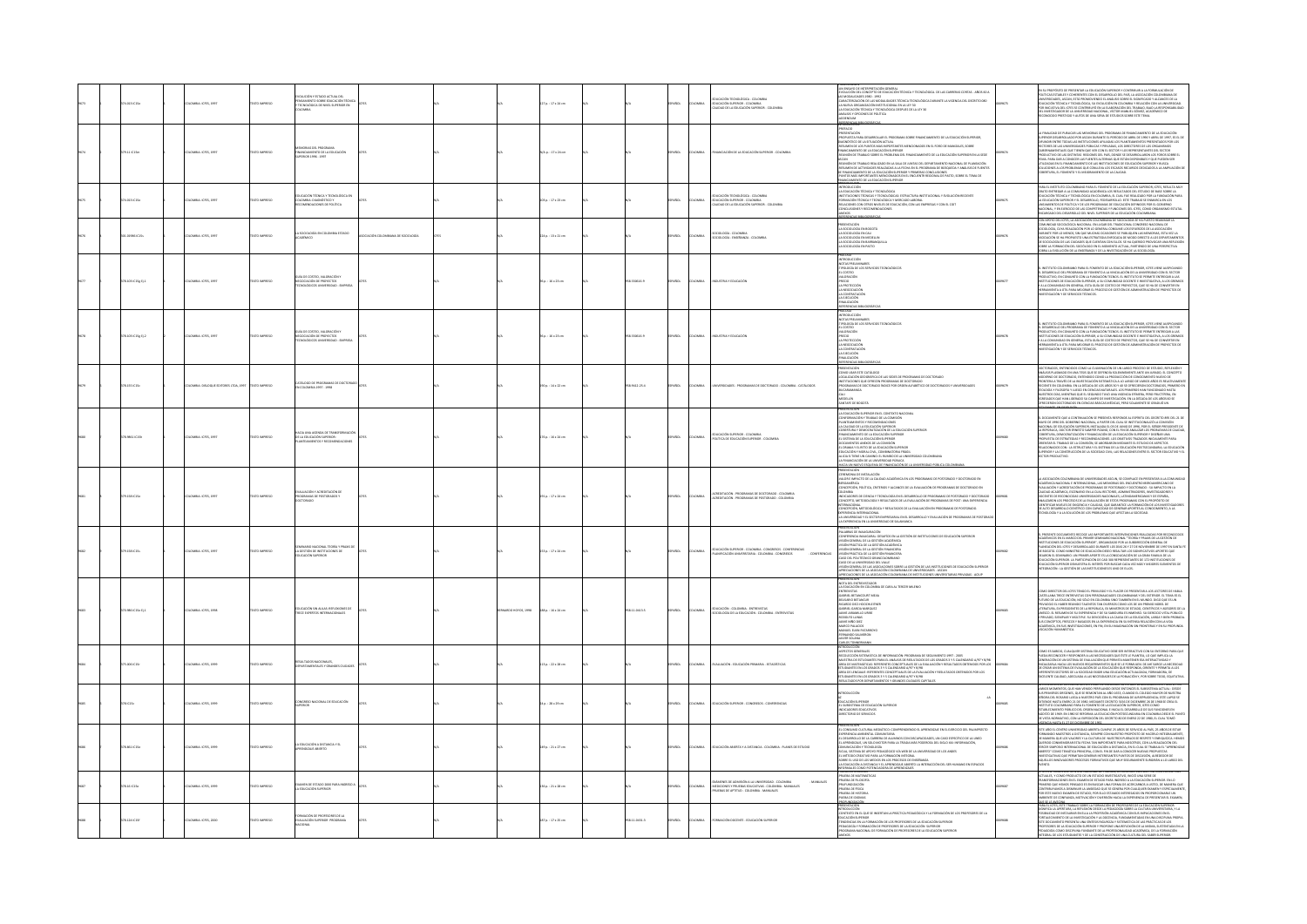|  | 78.17 IC15e          | MARIA: ICFES, 2000   | O22RRM OT         | i educación superior a distancia en<br>Jeomeia                                                             |  | 192 p. : 17 x 24 cm    | 8-110430-5   | <b>JORKS</b> | OMEIA         | DUCACIÓN A DISTANCIA - EDUCACIÓN SUPERIOR                                                                                                                     | FRIHENDUCIÓN<br>- ANTIGOLOGÍN<br>- AN VIETNAIDAD DE LA EDUCACIÓN A DESTANCIA<br>- AN VIETNAIDAD DE LA EDUCACIÓN A DESTANCIA<br>- SUBGIMIDATO DE LA EDUCACIÓN A DESTANCIA EN COLOMBIA<br>- MARCO DO MODIFIUAL: DESTANCIÓN, CARÁCTERSENCA, PRIN<br>I GESTIÓN DE PROGRAMAS EN EDUCACIÓN SUPERIOR A DISTANCIA<br>INCLUSIONES Y SUGERENCIAS                                                                                                                                                                                                                                                                                                                                                                                                   | <b>FRESIDY LIBER PRESENTA UNA VISIÓN HISTÓRICA, SOCIAL Y POLÍTICA DE LA EDICITACÍNA A DEL PRESENCIA (EL CONTENTAMENTO DE LA EDICITACÍNA DE LA ENFERENCIA EL EN EL CONTENTAMENTO DE LA ENFERENCIA EL EN EL CONTENTAMENTO DE LA E</b><br>QUECEDOR CON LA COMUNIDAD ACADÉMICA DEL PAÍS, QUE NOS LLEVE A REFLEXIONAR SOBRE EL<br>DO ACTUAL Y PROSPECTIVA DE LA EDUCACIÓN SUPERIOR A DISTANCIA EN COLOMBIA.                                                                                                                                                                                                                                                                                                                                                                                                                                                                          |
|--|----------------------|----------------------|-------------------|------------------------------------------------------------------------------------------------------------|--|------------------------|--------------|--------------|---------------|---------------------------------------------------------------------------------------------------------------------------------------------------------------|------------------------------------------------------------------------------------------------------------------------------------------------------------------------------------------------------------------------------------------------------------------------------------------------------------------------------------------------------------------------------------------------------------------------------------------------------------------------------------------------------------------------------------------------------------------------------------------------------------------------------------------------------------------------------------------------------------------------------------------|---------------------------------------------------------------------------------------------------------------------------------------------------------------------------------------------------------------------------------------------------------------------------------------------------------------------------------------------------------------------------------------------------------------------------------------------------------------------------------------------------------------------------------------------------------------------------------------------------------------------------------------------------------------------------------------------------------------------------------------------------------------------------------------------------------------------------------------------------------------------------------|
|  |                      | MARIA: ICFES, 2000   | OZZRRNI O         |                                                                                                            |  | 07 p. : 15 x 21 cm     | $11-0429-9$  |              | wau           | DUCACIÓN - ENSAYOS - CONFEREN<br>DUCACIÓN SUPERIOR - COLOMBIA<br>NIVERSIDADES - COLOMBIA                                                                      | LCUNNY PATOL ESTABRADOR DE LA EDUCACIÓN ELIMINADA<br>LLITERATURA SOBRE LA EDUCACIÓN, UN OASES PARA LA SO<br><b>ODUCOÓN</b><br>I HULULULUN<br>NUNAMENTOS EPISTEMOLÓGICOS SOBRE AUTONOMÍK: BASE DE LA SENTENCIA DE LA CORTE CONS<br>NYESIS DEL CONTENIDO DEL HISTÓRICO FALLO DE LA CORTE CONSTITUCIONAL<br>NYEALISMO SALVAJE, SALUD Y PLEBISCITO<br>CARTA MAGNA PARA EL ALMA MATER<br>-GRIS MOGIA NARA (1948)<br>ANGELIA COMPANYA COMBA EDICADORA<br>-GRIS CONSACIÓN MAGUAIA Y LA UNIVERSIDAD<br>-GATO PÁRICO EM IDUCACIÓN SUPERIOR<br>-GATO PÁRICO EN IDUCACIÓN SUPERIOR<br>-MATO PASSIDA ANANDA DE LA LUNDITADE: SEGUNDA PARTE<br>-<br>RENTABILIDAD DE LA INVERSIÓN EDUCATIVA<br>LA PAZ: UN PROYECTO DE NACIÓN                           | II: PRESIDITE TRABAJO CONSTITUYE LA BECONJACIÓN DE LAS COLUMINAS PABLICADAS EN EL DAMIO LA<br>1998: TCOAC ELLAS TENDIA A LA BEUCACIÓN COMO TENA CENTRAL, RECENSARIO DEFENSITS TÓNICOS (1)<br>49 FECTOS DE ESE SECTOR, TANTO A NIVEL<br>SECTOR, LA PLANEACIÓN Y LA PARTICIPACIÓN, Y EN GENERAL LAS POSIBILIDADES QUE OFRECE UNA BUEN<br>EDUCACIÓN COMO PASO FUNDAMENTAL PARA ALCANZAR LA PAZ, LA JUSTICIA Y LA EQUIDAD, HAN<br>RECIBIDO EN MIS COLUMNAS EL ESPACIO QUE REQUI                                                                                                                                                                                                                                                                                                                                                                                                     |
|  | <b>28.16 IC15e</b>   | DOMEN: ICFES, 2000   | O23RRM CT         | ÁMENES DEL ICFES: EVOLUCIÓN<br>STÓRICA 1968 - 1998                                                         |  | $66a: 22x28$ cm        |              | <b>MGCL</b>  | OMBH          | .<br>Ámenes de admisión a la Universidad - Colombia<br>Ediciones y Pruebas Educativas - Colombia - Manuales<br><b>BUEBAS DE APTITUD - COLOMBIA - MANUALES</b> | SENTACIÓN<br>OLUCIÓN GENERAL DE CITADOS A EXÁMENES PARA INGRESO A LA EDUCACIÓN SUPERIDR.<br>ÁMENES NACIONALES PARA ADMISIÓN A LA EDUCACIÓN SUPERIOR.<br>ARMAINIS INCLUMENTS PRANAMINGUN ATA ILLUSCALORI SUPERIOR<br>ENÁMENCO DE ESTADO PARA INGRESO A LA EDUCACIÓN SUPERIOR<br>VALIDACIÓN DEL CICLO DE EDUCACIÓN RÁSICA PRIMARIA<br>VALIDACIÓN DE LA VALIDACIÓN DEL BACHLLERATO POR CICLOS<br>ENGL<br>"HIGH-DON DEL CICLO DE EDUCACÓN MEDIA VIOCACIÓNAL"<br>"HALDAGÓN DEL CICLO DE EDUCACÓN MEDIA VIOCACIÓNAL"<br>"HALDAGÓN DEL BACHLLERATO POR PADIO<br>"FVALUACIÓN DEL BACHLLERATO PERAGÓGICO"<br>"HALDAGÓN DEL BACHLLERATO PERAGÓGICO"<br>ELECCIÓN DE PERSONAL PARA EL SERVICIO DOCENTE<br>ADILIDICACIÓN DE BECAS NACIONALES - ICETTX | ERVICIO NACIONAL DE PRUEBAS DEL ICFES, DESDE 1968, AÑO DE SU CREACIÓN HA VENIDO<br>REALIZANDO DIFERENTES PROGRAMAS DE MEDICIÓN PARA LA TONA DE DECESORES EDUCATIVAS EN<br>MATERIA DE ADMISIÓN Y DE VALIDACIÓN DE CURSOS Y NINELES EDUCATIVOS. CON OCASÓN DE LOS 30<br>AÑOS DEL ICFES, EN ESTE DOCUMENTO SE DAN A CONDCE<br>AS MAIN ANNA, QUE HA ADSELANTADOS, EN LO QUE SE REFIERE AL NÚMERO DE CITADOS, NÚMERO Y<br>SCERTANS DE PARESELVITS Y AUSENTES, ASÍ COMO EL NÚMERO Y PORCENTALE DE APROBADOS PARA LOS<br>SGRAMAS DE VALIDACIÓN.<br>SGRAMAS DE VALIDACIÓN.                                                                                                                                                                                                                                                                                                              |
|  | 18.86 IC15e          | MEIA: ICFES, 2000    | O IMPRESO         | UCACIÓN SUPERIOR PARA LA PAZ Y LA<br>ANSFORMACIÓN SOCIAL: INFORME DE<br>ISTIÓN 1999 - PRIMER SEMESTRE 2000 |  | 6 p. : 22 x 27 cm      |              | AÑOL         |               |                                                                                                                                                               | esentación<br>idcianans y proyectos del icfes en 1999<br>dvilezadón social por la educación superior<br>idcernealización<br>iscentralización<br>41441 NIVALIAN ILINI OV GESTIČNI DE LAS UNIVERSIDADES ESTATALES<br>EKÁNENKS DE ESTADO I<br>FORMENSO E ESTADO I<br>TORNINGAN IN INTERNATIONAL TASHININGA NATION LORI INDIANATION TI IN IN INFORMATION TELEVISION IN INTERNATIONAL<br>CENERANA PARA IL ESERTATE NATIONALE IN INTERNATIONALE SUR INFERIOR<br>FRIGGRANA PARA IL ESERTATECHNENTO DE LA LA I<br><b>2STENIBLE</b><br>RESENTACIÓN                                                                                                                                                                                                | el "Informat de Gestichu 1999, y del Primari Semastre de 2009" Sin'iltera los resultados<br>Critinidos for el Icfes con inge en las políticas y programas del Gobierno Nacional<br>Continingos en el Icfes con inge en Desprrollo "C<br>UNGAMENTOS ESEOZADOS POR LA UNESCO PARA LA EDUCACIÓN DEL SIGLO XXI Y LAS METAS PLANTEADAS<br>EN EL DOCUMENTO VETS, "POLÍTICAS PARA LA EDUCACIÓN SUR SURS-JOSE". CONTERE LOS<br>PROYECTOS Y ACTIVIDADES QUE DINAMIZARON LA MISIÓN Y V<br>PROTENTIST ON THE INVESTIGATION TO THE INTERNATIONAL TERM OF THE INTERNATIONAL THE INFORMATION OF THE INFORMAT<br>CONTENTED QUE INVOLVEM A CORRENTINA Y EL FORTAMENTATION DE LA CAUDAD, INFULSANCE LOS PROCESOS DE SUR<br>DESCENTIAL<br>ANTISALIMUSINA 1 MOJUMENTALION, INTENSIONALISTATUMUMINENSION 1 FURBIKUS<br>ENTES, HUMANIZAR LA EDUCACIÓN CON MIRAS A LA PAZ Y LA TRANSFORMACIÓN SOCIAL. |
|  | 28.12 IC15F          | CMBIA: ICFES, 2000   | O22RRM OT         | A FORMACIÓN DE PROFESORES EN LA<br>SUCACIÓN SUPERIOR COLOMBIANA:<br>ROBLEMAS, CONCEPTOS, POLÍTICAS Y       |  | 150 p. : 17 x 24 cm    | 58-11-0432-1 | wios         | <b>SMEM</b>   | - PROFESORES UNIVERSITARIOS<br>- FORMACIÓN PROFESIONAL DE I<br>- EDUCACIÓN COMO PROFESIÓN<br>SONAL DOCENTE                                                    | LTURA ACADÉMICA, TRABAJO ACADÉMICO Y PRÁCTICA PEDAGÓGICA<br>TECEDENTES GENERALES DE LA FORMACIÓN DE LOS PROFESORES EN LA EDUCACIÓN SUPERIOR: LOS<br>rogramas de Mejoramiento y los postgrados<br>Alance de la formación reciente de profesores en la educación superior<br>Iacia una reflexión para la construcción de políticas y estrategias de form<br>N LA EDUCACIÓN SUPERIOR<br>ROBLEANA Y PORSPECTIVAS DE LA FORMACIÓN DE LOS PROFESORES EN LA EDUCACIÓN SUPERIOR: DE LOS<br>JNOAMENTOS Y POLÍTICAS A LAS ESTRATEGIAS<br>SUITICAS PARA LA FORMACIÓN DE PROFESORES EN LA EDUCACIÓN SUPERIOR<br>ATEGIAS PARA LA FORMACIÓN DE PROFESORES EN LA EDUCACIÓN SUPERIOR                                                                     | NYESTIGACIÓN SOBRE LA PRÁCTICA PEDAGÓGICA DE LA EDUCACIÓN SUPERIOR HA COBRADO EN LA<br>WYNSINGALUN KARRI A FYWAR ATLAN HARANGA AR LA NODUALUN YAPHARIN RHA LABHADD IN IA<br>LINEIDAD UNA INFORTANICA CRECIENTE POR DIVERSAS RAIDINIS, ENTRE LAS CUALES FIGURA IA<br>LISEINO DE ARTICULAR LA FORMACIÓN A LAS NUEVAS BASES CO<br>WERKING SE LE DOGE WOY MANDR ACTUMILIZACIÓN DE LOS CONOCIMIENTOS Y DE LAS PAACTICAS<br>DAGÓGICAS, AL LE DEMANDA QUE SEA INTERMEDABLAY CATALIZADEN AL C'AMBIES CIENTÍFICOS Y<br>DAGIÓGICOS, A LOS PROFESORES SE LES PIDE QUE SEAN MÁS<br>atwco.                                                                                                                                                                                                                                                                                                   |
|  | 13.66 IC15p1         | MEA: ICFES, 2000     | O22RRM OT         | IMER CONGRESO NACIONAL<br>MINERSITARIO POR LA PAZ                                                          |  | 23 p. : 17 x 24 cm     |              | AÑOL         |               | AZ - COLOMBIA - CONGRESOS - CONFERENCIAS                                                                                                                      | THEST TAGON<br>-CONFERENCIAS CENTRALES<br>-GEMOCRACIA, ESTADO Y PAZ<br>-GEMOCRACIA, ECONOMÍA Y PAZ                                                                                                                                                                                                                                                                                                                                                                                                                                                                                                                                                                                                                                       | A RED DE UNIVERSIDADES FOR LA PAZ Y LA CONVINCIÓN REDUNIPAR DE CONUNTITO CON LA ASOCIACIÓN (1990) (1990) (1990) (1990) (1990) (1990) (1990) (1990) (1990) (1990) (1990) (1990) (1990) (1990) (1990) (1990) (1990) (1990) (199                                                                                                                                                                                                                                                                                                                                                                                                                                                                                                                                                                                                                                                   |
|  | 1.66 iC15p3          | MEH: ICFES, 2000     | <b>OZZRRM</b> O'  | IMER CONGRESO NACIONAL<br>INERSITARIO POR LA PAZ                                                           |  | .<br>04 p.: 17 x 24 cm |              |              |               | AZ - COLOMBIA - CONGRESOS - CONFERENCIAS                                                                                                                      | an e<br>PRESENTACIÓN<br>"PALINICANOAS<br>-DEMOCRACIA, SOBERANÍA Y ORDEN INTERNACIONAL<br>-DEMOCRACIA, SOBERGOÍA DE TRATAMENTOS DE CONFIATOS Y CULTURA DE PAZ<br>-UNIVERSIDAD Y SOCIEND<br>-DECLARACIÓN FINAL                                                                                                                                                                                                                                                                                                                                                                                                                                                                                                                             | IE NOS ESTÁN LLEVANDO A UN GASTO EXCESIVO DE ENERGÍAS SOCIALES.<br>RED DE UNIVERSENZES POR LA PAZY LA CONVINTACIA REDUNIPAZ EN CONJUNTO CON LA ASOCIACIÓN.<br>LOMBIANA DE UNIVERSIDADES ASCUNY EL INSTITUTO COLOMBIANO PARA EL FOMEN<br>CACIÓN SUPERIOR ICFES ORGANIZARON EL PRIMER CONGRESO NACIONAL UNIVERSITARIO POR LA PAZ<br>ROUGALISM SAMARIAN ELAS ORANDIARAN IL LYMININ CONNARSO MAUDINA CINVINSIO MANO VIA KAMA<br>1911, IA CUENDO DE SANTA FE DE ROGOTÁ, COMO UN PRIMER EVENTO PARA REUNIR A LES UNIVERSITARIES<br>1912, PAÍS A REFEIXONAR A CERCA DE LOS PR<br>IDAS DE UN PROBLEMA RELEVANTE DE LA SOCIEDAD COLOMBIANA, COMO ES EL DE LAS VIDLENCIAS<br>I NOS ESTÁN LLEVANDO A UN GASTO EXCESIVO DE ENERGÍAS SOCIALES.                                                                                                                                               |
|  | 270.709861 IC15e     | DLOMBIA: ICFES, 2001 | OZZRRA OTX        | .<br>STADOS DEL ARTE DE LA INVESTI<br>4 EDUCACIÓN Y PEDAGOGÍA EN<br>COMBIA 1989 - 1999                     |  | 291 p. : 17 x 24 cm    | EGRS-5-2     | SPAÑOL       | <b>LOMBIA</b> | -<br>INVESTIGACIÓN EDUCATIVA - COLOMBIA<br>- EDUCACIÓN - INVESTIGACIONES - COLOMBIA                                                                           | JUMEN I<br>ESENTACIÓN<br>INVESTIGACIÓN EN EDUCACIÓN Y PEDAGOGÍA EN COLOMBIA<br>A IMVISTIGACIÓN EN EDUCACIÓN MATEMÁTICA EN COLOMBIA, 1989 - 1999<br>ALANCE DE LAS PERSPECTIVAS DE LA INVESTIGACIÓN EN EDUCACIÓN MATEMÁTICA EN UNA DÉCADA<br>ENGUAIS, COMPETENCIAS COMUNICATIVAS Y DIDÁCTICA: UN ESTADO DE LA CUSTIÓN<br>NHMANN, NAMPH ÎMBANN SAMEMENANN E VERMA IRÊN ÛN ESTADO DE<br>CONSIDERACIONES SEMIÓTICAS SOBRE EL CONCEPTO DE COMPITENCIA<br>FORMACIÓN ÉTICA, VALORES Y DEMOCRACIA<br>INTERDUCIÓN: UNA EDUCATÓN POVOS<br>COMENTARIO DE GUILLERMO HOVOS<br>COME<br>TORIA DE LA EDUCACIÓN Y LA PEDAGOGÍA. UNA MIRADA                                                                                                                 | en colombia la investigación en educación y pedagogía adquiere una destacada visibilidad<br>En las últimas dos décadas del siglo pasado. El crieto de esta publicación es precisamente<br>.<br>Difundir los estados del arte alcanzados en Nueve de las líneas temáticas que se han venido<br>Diferenciano en los últimos dire años de apoyo, por parte del seteman nacional de ciencia y<br>Tecnología, a la actividad investiga<br>A MONDAMEN, PORSAR DIN LA EDUCACIÓN COMO UN OBJETO VÁLIDO DE RESI EDOS SESTEMÁTICA,<br>EDUCACIÓN, PORSAR DIN LA EDUCACIÓN COMO UN OBJETO VÁLIDO DE RESI EDIÓN SESTEMÁTICA,<br>DE MARSITAR EL SURGIMIENTO DE GRUPOS DE INVISTIGACIÓN,                                                                                                                                                                                                       |
|  | 278.12 IC15p         | CMBIA: ICFES, 2001   | <b>COMPRESO</b>   | MMA NACIONAL DE FORMACIÓN D<br>OFESORES DE LA EDUCACIÓN SUPERIOR<br>IRTAFOLIO DE PROVECTOS 2001            |  | 16 p.: 23 x 21 cm      |              | PAÑOL        | <b>MEM</b>    | ESORES UNIVERSITARIO<br>.<br>DRMACIÓN PROFESIONAL DE MAESTROS<br>DUCACIÓN COMO PROFESIÓN<br>ERSONAL DOCENTE                                                   | PRESENTACIÓN<br>-PROGRAMA DE INVESTIGACIÓN EN PEDAGOGÍA DE LA EDUCACIÓN SUPERIOR<br>-PROYECTO DE RUTAS DE FORMACIÓN CONTINUADA PARA EL PROFESORADO UNIVERSITARIO<br>PROGRAMA DE FORMACIÓN DE FORMADORES<br>DES<br>ATAFORMA TECNOLÓGICA PARA EL SOPORTE DEL USO DE LAS NUEVAS TECNOLOGÍAS DE LA COMUNICACIÓ<br>A INFORMACIÓN DEL PROGRAMA<br>ISMIO NACIONAL DE ENSAYO ACADÉMICO "ALBERTO LLERAS CAMARGO"                                                                                                                                                                                                                                                                                                                                  | BMACÓN DEL PROFESORADO HA OCUPADO UN LUGAR CENTRAL EN EL ESCENARIO DE LAS<br>formacion del profesorado ha ocupado un lugar central en el escenario de las<br>Luriones sobre la educadón superior en las últimas décadas, desde los años sesenta, en<br>Contexto de la expansión educativa, la formación del profe<br>.<br>JA NECESIDAD DE INTRODUCIR MISIORES CONDICIONES DE COMPETENCIA Y DESEMPEÑO DE LOS<br>PROFESORES: IL LEESE, PARTICULARMENTE, HA MOSTRADO UNA PERIAMENTE PREDICUPACIÓN POR LOS<br>ASUNTOS DE LA CALIDAD DE LOS PROFESORES DE LA EDUC<br>MONTANTA EN CONSUMIDO. LA META GENERAL DEL PROGRAMA NACIONAL DE FORMACIÓN DE<br>ROCHES EN ESTE SENTIDO. LA META GENERAL DEL PROGRAMA NACIONAL DE FORMACIÓN DE<br>JPERIORES EN ESTE SENTIDO. LA META GENERAL DEL PROGRAMA NACIONAL DE                                                                            |
|  | 78.1553 IC15a Ej.1   | MEA: ICFES, 2001     | O22RRM OT         | TERNATIVAS PARA LA FORMACIÓN<br>XCTORAL EN COLOMBIA                                                        |  | 46 p. : 17 x 24 cm     |              | wios         | <b>SMEM</b>   | DUCACIÓN SUPERIOR - COLOMBIA - PLANES DE ESTUDIO<br>RÉDITO EDUCATIVO - COLOMBIA<br>JUCACIÓN SUPERIOR - FINANCIACIÓN - COLOMBIA                                | RESENTACIÓN<br>. ESENTANINA<br>Kyroducción<br>Objetivos de Estudio<br>******}Cios de Los Programas doctorales en Colombia<br>-BRISINOIS DE LOS PROGRAMAS DOCTORAIS PROCORRIM<br>- ANTICIDENTES (DOCTORAISE EN COLOMBIA<br>- ANTICIDENTES (DOCTORAISE EN CRIONALES<br>- PROFUNCTAS PRA RA AVANCE PROFUNCTURE DE PROGRAMAS COCTORAISE DIVISORAIS<br>- PROFUNCTAS DE RANGA<br>MODELO ANDES - TULANE<br>I TECNOLOGÍAS DE INFORMACIÓN Y COMUNICACIÓN AL SERVICIO DE LOS PROGRAMAS NACIONALES DE                                                                                                                                                                                                                                               | .<br>I WITO DE BARTIDA DE ESTA ASESORÍA SON DOS TRABAJOS DREVIOS CONTRATADOS ROR EL ICEES SORR<br>y pontu da Pontuna da León Angolono, Xun que no ambro pyratura longuerator por se internanta da Secreta da Mar<br>18 settiva de Becas y esérito para la Educación doctoral en ecucaria que se puberida a<br>1835 : la caractera da M<br>HANDAS EN LAS PRIMERAS SECCIONES DE ESTE DOCUMENTO.                                                                                                                                                                                                                                                                                                                                                                                                                                                                                   |
|  | 278.1553 (C15a El.2) | LOMBIA: ICFES, 2001  | OZZRRA OTX        | .<br>Ternativas para la formación<br>X:Toral en colombia                                                   |  | 146 p. : 17 x 24 cm    |              | <b>MGCL</b>  | <b>AIGNOL</b> | EDUCACIÓN SUPERIOR - COLOMBIA - PLANES DE ESTUDIO<br>- CRÉDITO EDUCATIVO - COLOMBIA<br>UCACIÓN SUPERIOR - FINANCIACIÓN - COLOMBIA                             | DOCTORADO<br>PRESENTACIÓN<br>-INTRODUCCIÓN<br>-OBJETIVOS DE ESTUDIO<br>THE MISSION RESIDENCES<br>- ARTICLEDENTES<br>- ARTICLEDENTES<br>- ARCIA UNA POLÍTICA NACIONAL DE APOYO A LOS PROGRAMAS DOCTORALES<br>- ARCIA UNA POLÍTICA NACIONAL DE APOYO A LOS PROGRAMAS DOCTORALES<br>THE MAIN MENTION MANUAL MANUAL MISSION CONTINUES AND COLOMBIAL PROPUSSING DE FINANCIAMENTO PARA LA FORMACIÓN DOCTORAL EN COLOMBIA<br>-PROPUSSING DE FINANCIAMENTO PARA LA FORMACIÓN DOCTORAL EN COLOMBIA<br>-FUENTISO E FIROLESO PAR<br>MULHILI) ANUN 5 - I'ULANI.<br>IS TECNOLOGÍAS DE INFORMACIÓN Y COMUNICACIÓN AL SERVICIO DE LOS PROGRAMAS NACIONALES DE<br>OCKARDTO                                                                               | PUNTO DE PARTIDA DE ESTA ASESORÍA SON DOS TRABAJOS PREVIOS CONTRATADOS POR EL ICFES SO<br>AS YURIYO VA YONI KATALOKOMADAN YAKI KAZI YA MAMOZI YAKI KUKAMAN YA WATA WATAN YA KUSA DA MASI YA MAMOZI YA KU<br>UN SISTEMA DI BECAS Y CISENTO PARA LA EDUCACIÓN DOCTORAL EN COLOMBIA, QUE SE PUSIERON A<br>NUTSTRATIVAS PARA EL DE<br>maliamento provincialmento que se definió como el punto central de la descusión. Sin<br>Nadarlo de Financiamento que se definió como el punto central de la descusión. Sin<br>Consignadas en las primeras secciones de este document                                                                                                                                                                                                                                                                                                          |
|  | 278.861 (C15b EL1    | LOMBIA: ICFES, 2001  | OZZRRA OTX        | ISES PARA UNA POLÍTICA DE ESTADO EN<br>ATERIA DE EDUCACIÓN SUPERIOR                                        |  | 159 p. : 17 x 24 cm    |              | PAÑOL        | OMBIA         | - POLÍTICA DE EDUCACIÓN SUPERIOR - COLOMBIA<br>- EDUCACIÓN SUPERIOR - COLOMBIA                                                                                | -<br>LA EXPANSIÓN DEL SISTEMA DE LA EDUCACIÓN SUPERIOR<br><b>EVAS REALIE</b><br><b>MDES</b><br>UN VAS HEALIDENENS<br>EMERATOS PARA UNA ARTICULACIÓN DEL SISTEMA DE EDUCACIÓN SUPERIOR<br>UJCACIÓN SUPERIOR Y REGIÓN<br>I GOBERNABILIDAD EN LAS INSTITUCIONES DE EDUCACIÓN SUPERIOR<br>-<br>LA FORMACIÓN INTEGRAL COMO RESPONSABILIDAD DE TODOS EN LAS INSTITUCIONES DE EDUCACIÓN<br><b>FOR</b><br>AMENTO DE LA EDUCACIÓN SUBERIOR<br>.<br>MSES PARA UN SISTEMA INTEGRADO DE INSPECCIÓN, VIGILANCIA Y CONTROL DE LA EDUCACIÓN SUPERIOR<br>AS ACCIONES PRIORITARIAS                                                                                                                                                                        | THE REPORT FIND BECOME DEVICE AS A MODEL OF CONSIDERATION DUE AND SECURE THE VEHICLE IN THE SECOND CONSIDERATION OF THE SECOND CONSIDERATION OF THE SECOND CONSIDERATION OF THE SECOND CONSIDERATION OF THE SECOND CONSIDERAT<br>TRABAJO DE LAS COMISIONES.                                                                                                                                                                                                                                                                                                                                                                                                                                                                                                                                                                                                                     |
|  | 278.8611C15b EL2     | LOMBIA: ICFES, 2001  | <b>O22RRM OTX</b> | GES PARA UNA POLÍTICA DE ESTAD<br>VTERIA DE EDUCACIÓN SUPERIOR                                             |  | 159 p. : 17 x 24 cm    |              | <b>PAÑOL</b> | <b>CMEMA</b>  | POLÍTICA DE EDUCACIÓN SUPERIOR - COLOMBIA<br>- EDUCACIÓN SUPERIOR - COLOMBIA                                                                                  | <b>MERRÍALISM</b><br>A EXPANSIÓN DEL SISTEMA DE LA EDUCACIÓN SUPERIOR<br>VIEVAS REALIDADES<br>-NUEVAS BEALIDAGES<br>-ELEMENTOS PARA UNA ARTICULACIÓN DEL SISTEMA DE EDICACIÓN SUPERIOR<br>-ERUCACIÓN SUPERIOR Y BEGIÓN<br>-LA FORBANCIÓN INTEGRAL COMO BESPONSABLEIND DE TODOS EN LAS INSTITUCIONES DE EDUCACIÓN<br>-LA FORBANCIÓN INTEG<br>"A TANNA<br>- EL FRANCIA MARIETO DE LA ESICIACIÓN SUPERIOR<br>- EL FRANCIA MARIETO DE LA ESICIACIÓN SUPERIOR<br>- ERRES PARA UN SETERA RETGERADO DE INSPECCIÓN, VIGILANCIA Y CONTROL DE LA EDUCACIÓN SUPERIOR<br>- CITRAS ACCIONES PROBITA                                                                                                                                                   | TE INCORNE CINAL RECOCE DE MODO ARTICULADO. UN CONJUNTO DE IDEAS, DISCUSIONES Y RUNTOS<br>RITE MICROBIONE FINNS RECORD ON MODERN CONTINUES INTO A DISCRETE PROTECTIVE PROTECTIVE CONTINUES IN THE MICROPHONE CONTINUES IN THE MICROPHONE CONTINUES IN THE MICROPHONE CONTINUES IN THE MICROPHONE CONTINUES IN THE MICROP                                                                                                                                                                                                                                                                                                                                                                                                                                                                                                                                                        |
|  | 28.007 (C15p)        | DLOMBIA: ICFES, 2001 | <b>O22RRM OTX</b> | LAN DE DESARROLLO UNIVERSIDAD<br>URCOLOMBIANA 1997 - 2001                                                  |  | 118 p. : 17 x 25 cm    |              | PAÑOL        | <b>AIGNOL</b> | DUCACIÓN SUPERIOR - DESARROLLO EDUCATIVO                                                                                                                      | HATANGANINA<br>-GLÚA TEÓRICA<br>-EL DESARROLLO DE LA UNIVERSIDAD SURCOLOMBIANA<br>-EUALUACÓSTICO ESTRATÉGICO DE LA UNIVERSIDAD SURCOLOMBIANA 1995<br>-DIAGNÓSTICO ESTRATÉGICO DE LA UNIVERSIDAD SURCOLOMBIANA 1995<br>NAMES DE LOS PRINCIPIOS INSTITUCIONALES<br>- DIAGNÓSTICO DE LOS PRINCIPIOS INSTITUCIONALES<br>- DIAGNÓSTICO DE LAS CAPACIDADES INSTITUCIONALES<br>- DIALUACIÓN DEL SECTOR EXTERNO<br>ÁUSIS ESTRATÉGICO<br>RMULACIÓN ESTRATÉGICA                                                                                                                                                                                                                                                                                    | GRUPO COORDINADOR DEL PLAN DE DESARROLLO DE LA UNIVESIDAD SURCOLOMBIANA, DESPUÉS DE<br>UN AÑO DE TRABAJO, HA LOGRADO LA PARTICIPACIÓN DE TODOS LOS MIEMBROS DE LA COMUNIDAD EN<br>ÉL ESTUDIO DE LAS CARACTERÍSTICAS ACTUALES DE NUESTRA ALBAN MATER, Y FORMULAR EL PUAN<br>ESTRATÉGICO QUE ORIENTARÁ SU DESARROLLO DURANTE<br>INATINGLO QUI CALIN PAYMIN MISSONALE LA MISSITUICIÓN QUE GRANNICE SU LEGETIMIDAD Y LA<br>NSCALDACIÓN DE LA CREGIBILIDAS SOCIAL DE LA MISSITUICIÓN QUE GRANNICE SU LEGETIMIDAD Y LA<br>IREDITACIÓN POR PARTE DEL ESTADO. EN EL PRIMER<br>CURRICULAR VIABILIZADORA DE DICHOS POSTULADOS BÁSICOS. EN EL SEGUNDO CAPÍTULO, SE PRESENTA<br>UNA RESEÑA HISTÓRICA DE LA UNIVERSIDAD, LOS DESAFÍOS DEL PRESENTE Y SUS PROVECTOS DE<br>ARROLLO PARA EL CORTO PLAZO.                                                                                        |
|  | 278.8611C15n EL1     | DLOMBIA: ICFES, 2001 | OZZRRA OTK        | DID DE NORMAS SOBRE<br>CACIÓN SUPERIOR                                                                     |  | 714 p. : 17 x 24 cm    |              | unikan       | <b>ABMO</b>   | CONCACIÓN SIGERIOR - ICCIS ACIÓN - COLOMBIA                                                                                                                   | -INTRODUCCIÓN<br>-LEY 30 DE 1992<br>ENTOS DE LA EDUCACIÓN SUPERIOR<br><b>PRINCIPIOS</b><br>MATINGS<br>MAPOS DE ACCIÓN Y PROGRAMAS ACADÉMICOS<br><b><i>MAS INSTITUCIONES DE EDUCACIÓN SUPERIOR</i></b><br>LOS TÍTULOS Y EXÁMENES DE ESTADO<br>TONOMÍA DE LAS INSTITUCIONES DE EDUCACIÓN S                                                                                                                                                                                                                                                                                                                                                                                                                                                 | .<br>EN LOS ÚLTIMOS DIEZ AÑOS LA LEGISLACIÓN EDUCATIVA EN COLOMBIA HA SIDO NUTRIDA CON EL<br>DESARROLLO DE LOS DERECHOS, PRINCIPIOS Y VALORES QUE CONSAGRA LA CONSTITUCIÓN POLÍTICA DE<br>RIANNAULU UN LOS EN ELLA SE HAN INCORPORADO LOS CONCEPTOS FUNDAMIENTALIS DEL PARADIGMA<br>1990, ES DECRI QUE EN ELLA SE HAN INCORPORADO LOS CONCEPTOS FUNDAMIENTALES DEL PARADIGMA<br>1910, ES DECRI QUE EN ELLA SE HAN INCORPORADO<br>WARILIDAD QUE SE LE DA A LOS PARTICULARES PARA PRESTARLO, SON ENTRE OTRAS MUCHAS.<br>CARACTERÍSTICAS QUE HAN RECLAMADO DEL LEGISLADOR NORMAS QUE HAGAN REALIDAD ESOS                                                                                                                                                                                                                                                                           |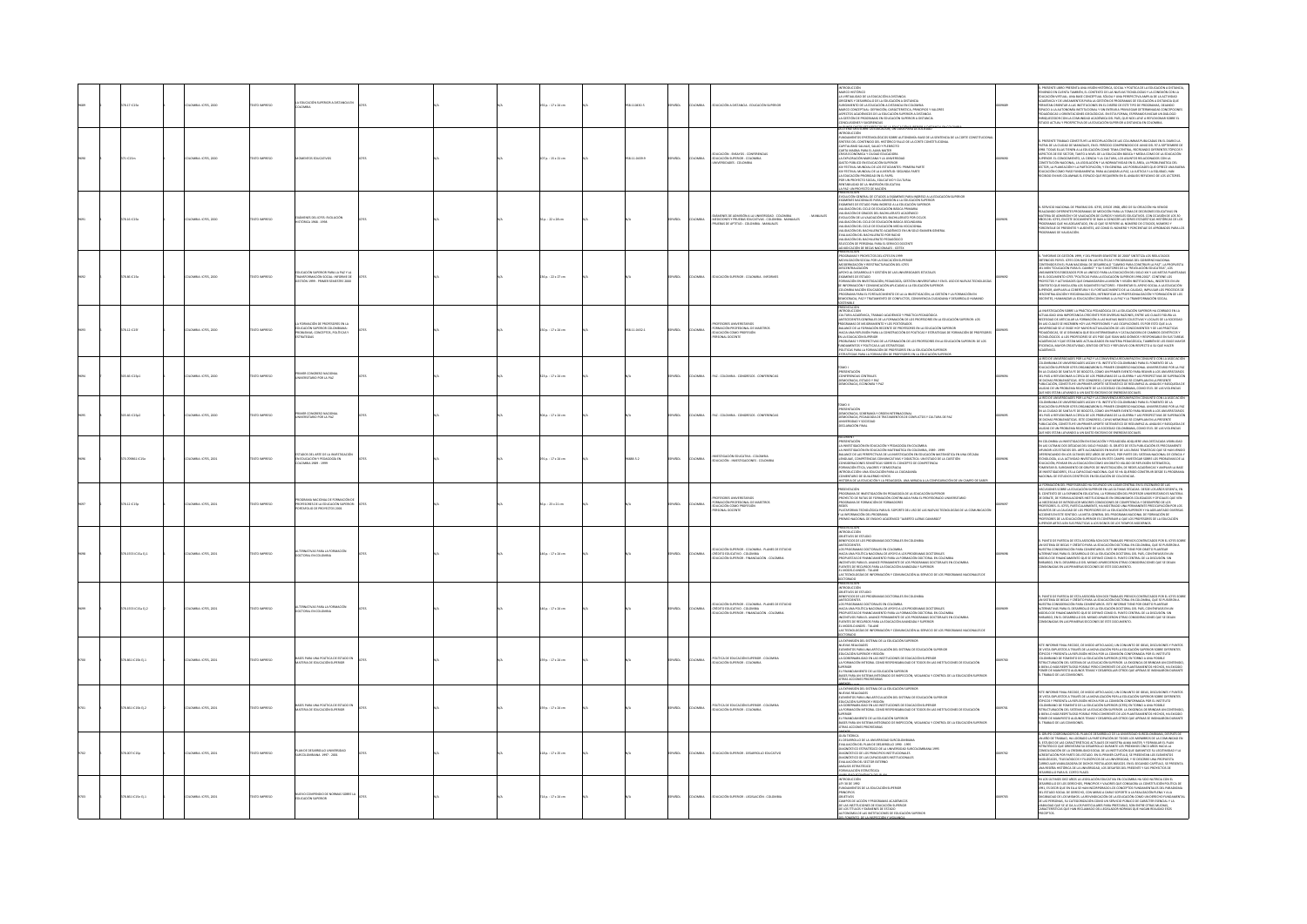|  | 278.861 (C15n EL2   | LOMBIA: ICFES, 2001  | OZZRRA OTX       | .<br>PENDID DE NORMAS SOBRE L<br><b>LOCON SUPERIO</b>                                                           | 714 p. : 17 x 24 cm     |               | <b>AÑOL</b> | AIRMOJO:       | AIRMOUN SUPERIOR - LEGISLADON - COLOMBIA                                                                      | -INTRODUCCIÓN<br>-LEY 30 DE 1992<br>-FUNDAMENTOS DE LI<br>- PRINCIPIOS<br>- OBJETIVOS<br>WPOS DE ACCIÓN Y PROGRAMAS ACADÉMICOS<br>ANNOS DI ALCION TYMOGOMANA ACADEMICOS<br>IE LOS TÍTULOS Y DIÁMENES DE ESTADO<br>UTONOMÍA DE LAS INSTITUCIONIS DE ESTADO<br>UTONAMINO DE LA INTERCCIÓN VIDEU MATÍA<br>UTONAMINO DE LA INTERCCIÓN VIDEU MATÍA                                                                                                                                                                                                                                                                                                                                                                                                                                                 |       | N LOS ÚLTIMOS DIEZ AÑOS LA LEGISLACIÓN EDUCATIVA EN COLOMBIA HA SIDO NUTRIDA CON EL<br>ESARROLLO DE LOS DERECHOS, PRINCIPIOS Y VALORES QUE CONSAGRA LA CONSTITUCIÓN POLÍTICA DE<br>DESARROLLO DE LOS DERECHOS, PRINCIPIOS Y VALORES QUE CONSAGRA LA CONSTITUCION POLITICA DE<br>1990, ES DECIR QUE TIN ELLA SE HAN INCORPORADO LOS CONCEPTOS FUNDAMISMICALS DEL PARADIGMA<br>DEL ESTADO SOCIAL DE DERECHO, CON MIRAS A<br>MORMMAND AN AUSTRALIS AN ARRIVING PORT AND A DESCRIPTION COMPANY AND A CHARGE RESERVANT VIA<br>DE LAS PERSONAS, SU CATEGORIZACIÓN COMO UN SERVICIO PÚBLICO DE CARÁCTER ESENCIAL Y LA<br>VARILLOAD QUE SE LE DA A LOS PARTICULARES PA     |
|--|---------------------|----------------------|------------------|-----------------------------------------------------------------------------------------------------------------|-------------------------|---------------|-------------|----------------|---------------------------------------------------------------------------------------------------------------|-----------------------------------------------------------------------------------------------------------------------------------------------------------------------------------------------------------------------------------------------------------------------------------------------------------------------------------------------------------------------------------------------------------------------------------------------------------------------------------------------------------------------------------------------------------------------------------------------------------------------------------------------------------------------------------------------------------------------------------------------------------------------------------------------|-------|--------------------------------------------------------------------------------------------------------------------------------------------------------------------------------------------------------------------------------------------------------------------------------------------------------------------------------------------------------------------------------------------------------------------------------------------------------------------------------------------------------------------------------------------------------------------------------------------------------------------------------------------------------------------|
|  | <b>28.1 IC15c</b>   | CMBIA: ICFES, 2002   | O23RM OT         | MPUS BIMODAL DIPERENCIA EDUCA"<br>IE CONIUGA LA PRESENCIALIDAD Y LA<br>FILIALIDAD                               | $0.144121$ cm.          |               | AÑOL        |                | - EDUCACIÓN TECNOLÓGICA<br>- EDUCACIÓN VIRTUAL                                                                | APUS BIMODAL EN LA EDUCACIÓN SUPERIOR<br>FIT INTERACTIVA, UNA EXPERIENCIA EN EL CAMPUS BIMODAL<br>ANTECEDENTES<br>LOS ELEMENTOS DEL CAMPUS BIMODAL EN LA PRÁCTICA<br>ENERCIOS<br>(QUÉ SE ESPERA HACIA EL FUTURO?<br>ONCLUDOMER                                                                                                                                                                                                                                                                                                                                                                                                                                                                                                                                                                |       | ie miliuk muullu loukatinu lin la altualilia.<br>Irtual? ¿O una combinación de los dos? est<br>ARTICUZZO DIANA COMBINACIÓN EN CENTO ESTA PREMIXANO NEL SUS CAMBALINAS CIVILAS (EN 1992)<br>ARTICULAR DE CON INSTANTANO EN AL TENENCIA INFORMATIVA EN 1994 POETICOAL EN EL CONSTANTANO EN 1994 EN 1994 EN<br>ARTICULAR DE CONSTANTA                                                                                                                                                                                                                                                                                                                                 |
|  | 278.12 IC15p        | CMBIA: ICFES, 2002   | O22RRM OT        | PROFESOR UNIVERSITARIO: ENTRE LA<br>KOICIÓN Y LA TRANSFORMACIÓN DE LI<br>INTRSIDAD COLOMBIANA                   | $n: 16 + 23$ cm         |               | AÑOL        |                | -<br>Profesores Universitarios - COL<br>- Educación Superior - Colonieia                                      | SEMTACION<br>MARIOMEOS DE LA UNIVERSIDAD COLOMBIANA CON EL DESARROLLO<br>A UNIVERSIDAD: CONSERVACIÓN O TRANSFORMACIÓN?<br>BIVERSIDAD E INVESTIGACIÓN: RELACIONES E IMPLICACIONES<br>-UNIVATION IN THE PROTECTS CARRING AS<br>- HA UNIVERSIDAD TEL PROTECTS CATURAL<br>- HA UNIVERSIDAD TEL PROTECTS CATURAL<br>- HACA UNIA PERSPECTIVA DE DOCENCIA UNIVERSITABLA<br>- HA FORMACIÓN EN SERVICIO Y SUS IMPLICACIONES<br>- HA FORMAC<br>-<br>FUNDAMENTOS ÉTICO-POLÍTICOS PARA LA FORMACIÓN DOCENTE<br>- FUNDAMENTOS PEDAGÓGICOS<br>- LA PEDAGOGÍA, UN DISCURSO NUEVO EN LA UNIVERSIDAD<br>A PRÁCTICA PEDAGÓGICA.<br>SUMEN                                                                                                                                                                        |       | .<br>I CONVOCATORIA DEL PREMIO NACIONAL "ALBERTO LLERAS CAMARGO" TRATÓ SOBRE "CIENCIA Y<br>AGOGÍA : FUNDAMENTOS DE LA FORMACIÓN DEL PROFESOR UNIVERSITARIO", ARTICULANDO LA<br>PADAMANA - VYNIKANISMO OTROSNO MALO MALO PAPINAMA DAMA NA MPORTANCIA NO MILISAR<br>ELOSARIO DE LA CAPACIDA DO INTA METROLOMALIANO E PRANADA DA ANA MPORTANCIA DE MANISAR<br>ELOSARIOLO DE LA CAPACIDA DO INCICAR E DE LA SOCIEDA Y O<br>ENUEVEN LAS PRÁCTICAS, LOS CONTENIDOS, LOS MÉTODOS Y LOS MEDIOS EDUCATIVOS DE LA<br>DUCACIÓN SURERIOR                                                                                                                                       |
|  | 278.1 (C15u)        | DLOMBIA: ICFES, 2002 | OZBRNI OTK       | .<br>Desidad de un trasfondo                                                                                    | $90a : 36 \times 23$ cm |               | PAÑOL       | LOMBIA         | -<br>EDUCACIÓN TECNOLÓGICA - COLOMBIA<br>- TECNOLOGÍA EDUCATIVA<br>AÍDOJONOST Y ADMIC                         | coón<br>CORMACIÓN EN LA UNIVERSIDAD<br>i FORMANIUM IN IN HIMMINING<br>ULTURAY UNIVERSIDAD<br>A UNIVERSIDAD Y EL PROYECTO CULTURAL<br>OS CAMPOS DE FORMACIÓN Y LOS PROYECTOS<br>TECNOLOGÍA Y DESARROLLO: ALGUNAS CONSIDERACIONES<br>ELINALISEN I UESPIRIULUA MUSULINE LANGUARILIANEA.<br>AS NUEVAS TECNOLOGÍAS Y SU DELACIÓN CON LA EDUCACIÓN EN AMÉRICA LATINA.<br>von MINITON I HUNDERDAT TAI MILMALINE LUDI LA KULOCICION EN MARTERCA LATINA<br>LOS MARSTROS Y LA TECNOLOGÍA: LAS RELACIONES DE PODER Y EMPODERAMIENTO<br>LA PROPUESTA: LOS PROCESOS DE ENSEÑANZA Y APRENDIZAIE PARA UNA EDUCACIÓN QU<br>ESTUDIANTE: DEL RECEPTOR AL EMISOR<br>OS ROLES DEL PROFESOR Y DEL ESTUDIANTE<br>MINISTE FORMATIVO: EL CONOCHMENTO: / BÚSO                                                          |       | USO DE LAS NUEVAS TECNOLOGÍAS EN LA EDUCACIÓN SE CONSTITUYE EN UNA EXPERIENCIA QUE, POR<br>II DOLAFOURISMON INAUGUSINO NO VINDOLABIAN SECONDI INCONDIBUIS SOCIO ECONÓMICAS<br>E SOLA REQUIRE DE UNA PROGUNDA RESIDIÓN. EN PÁRIS CON LAS CONDIDIBUIS SOCIO ECONÓMICAS<br>OS COLOMBIAS ES TA DECISIÓN DEREIXA NA ENCIRITA FACIRA<br>MA LABINS ATA I A FAN DIVISION DE DE COMPANYA DE LA CARACCIÓN DE LA PRODUCTIVA DE DE LOS PRODUCTIVAS DE LA CAR<br>CONTRA PARA ASSURIR ESTA NUNCIRADAD DESDE UNA MIRADA CRÍTICA QUE DIMENSIONA LOS PRO Y LOS<br>CONTRA PARA ASSURIR E<br>UCATIVA                                                                                  |
|  | <b>278.12 IC15</b>  | CANBUA: ICFES, 2002  | TO IMPRESO       | ISTIGACIÓN PEDAGÓGICA:<br>DAMENTO CENTRAL DE FORMACIÓN<br>DOCENTE UNIVERSITARIO                                 | p.: 16 x 23 cm          |               | AÑOL        | <b>MEM</b>     | ESORES UNIVERSITARIO<br>FORMACIÓN PROFESIONAL DE MAESTROS<br>- EDUCACIÓN COMO PROFESIÓN<br>- PERSONAL DOCENTE | ion<br>Kión pedagógica: Fundamento central del docente Universitario<br>-<br>Historican (1945)<br>- (ESLA PAČETAC FARIOAMENTO DE LA FORMACIÓN DEL PROFESIO HUNDER/TARO?<br>- (ES LA PAVETACACIÓN FEDAGÓGICA FURDAMENTO DE LA FORMACIÓN DEL PROFESOR UNIVERSITABLE?<br>- ES LA PAVETACACIÓN ER PAGNICULA DEL CONOCI<br><b>DECI ENTRACE CIMA:</b><br>NOTENTATION                                                                                                                                                                                                                                                                                                                                                                                                                                |       | K V LUNVULATURIA LEL PREMIU NALIURAL "ALBERTU LLEANS LAMARGU" TRATU SUMME "LEALIA T<br>EDAGOGÍA : FUNDAMENTOS DE LA FORMACIÓN DEL PROFESOR UNIVERSITARIO", ARTICULANDO LA<br><b>DENOA Y LA PEDAGOGÍA CON UNA INTENCIONALIDAD FORMATIVA, DADA LA IMPORTANCIA DE IMPU</b><br>MINIMAL DE LA CARACIA CONTRADOR LOS ESTADORES PARA DISPARSA DE MARCANDO DE LA CARACIA DE LA CARACIA CON EL ESTADORE LA CARACIA EL EN EL ESTADO DE LA CARACIA DE LA CARACIA EL EN EL ESTADO DE LA CARACIA DE LA CARACIA CONTRAD<br>ITHY AFY IN SHIPSING<br>IN 1998 ELICFES PUBLICÓ UN DOCUMENTO TITULADO "DIAGNÓSTICO NACIONAL DE BIENESTAR DE LAS                                       |
|  | 1971015             | MARIA: ICFES, 2002   | O22RRM OT        | NES SOBRE BIENESTA<br>VERSITARIO: UNA MIRADA DESDE I<br>CACIÓN A DISTANCIA Y NOCTURNI                           | il p.: 17 x 24 cm       | $-20.0018$    | AÑOL        |                | -<br>BIENESTAR UNIVERSITARIO                                                                                  | FRAMMANINA<br>-INTECEDENTES CONTEXTO HISTÓRICO<br>-ENFLORISCON SOBRE EL BENISTAR UNIVERSITARIO EN LOS PROGRAMAS DE JORNADA NOCTURNA Y<br>-ENFLORINGULA INSTANCIA<br>-METODOLOGÍA A INSTANCIA<br>INHUMMUMIN A USUMALIA<br>-HACIA UNA CONCEPCIÓN INTEGRAL DEL BIENESTAR UNIVERSITARIO<br>-EL COMPROMISO CON EL BIENESTAR UNIVERSITARIO EN EDUCACIÓN A DISTANCIA Y EN JORNADA NOCTURNA<br>-CONCLUSIONES                                                                                                                                                                                                                                                                                                                                                                                          |       | IN 1998 IL CETTE PUBLICO UN OCCUANTER TRINOLOGY TRANSPORT COMPARING THE SERVE TRANSPORT AND INTERFERING CONTROL INTERFERING CONTROL IN THE SERVE AND CONTROL IN THE SERVE AND CONTROL INTERFERING CONTROL INTERFERING CONTROL                                                                                                                                                                                                                                                                                                                                                                                                                                      |
|  | $k$ icts $k$ is $k$ | MEA: ICFES, 2002     | O22RRM OT        | encia y pedagogía: el papel del<br>Inguaje en la apropiación del<br>Inocamento                                  | $x: 26 \times 23$ cm    |               | AÑOL        |                | LECTURA - EDUCACIÓN SUPERIOR<br>PROMOCIÓN DE LA LECTURA - EDUCACIÓN SUPERIOR<br>COMPRENSIÓN DE LECTURA        | CONCLUSIONES<br>PRESENTACIÓN<br>EL PAPEL DEL LENGUAJE EN LA APROPIACIÓN DEL CONOCINIENTO<br>LA LECTURA EN LA UNIVERSIDAD DE ANTIOCUJA<br>-ER AMERICA ELEMENTAT EN LA APROPATACIÓN DEL CONDENNIENTO<br>- LA LECTURA EN LA UNIVERSIDAD DE ANTIOQUIA<br>- LA LECTURA EN LA UNIVERSIDAD DE ANTIOQUIA<br>- LA LECTURA ESCRITA EN LA ÉVOCA DE LA INTERNET Y EL HIPERTETO<br>- LA LECTURA<br>JPUESTA DE PROGRAMA<br>NOPIOS GENERALES<br>RESUMEN DEL CONTENIDO                                                                                                                                                                                                                                                                                                                                        |       | A V CONYGENTIBIA DEL PREMO MACIDAL VARIETO LURAS CAMARO? TRASI SOBRE "CIRCLA V<br>CONSULTAVA DE CONSULTAVA DE CONSULTAS CAMARON DE CONSULTAVA DE CONSULTAVA DE MASSA DE CONSULTAVA EN ARCHITECTO<br>EL DESPREGITO DE LA CAMARONA DE                                                                                                                                                                                                                                                                                                                                                                                                                                |
|  | 028 1015c 012       | LOMBIA: ICFES, 2002  | <b>O22RRM OT</b> | NOA Y PEDAGOGÍA: EL PAPEL DEL<br>ENGUAJE EN LA APROPIACIÓN DEL                                                  | 86 p. : 16 x 23 cm      |               | <b>JORK</b> |                | LECTURA - EDUCACIÓN SUPERIOR<br>PROMOCIÓN DE LA LECTURA - EDUCACIÓN SUPERIOR<br>ENSIÓN DE LECTUR              | PRESIDIVIDO<br>1990 - EN LIBERANT EN LA APOSANCIÓN DEL CONDOMIENTO<br>1990 - EN LIBERA LUBRIS DE MORSIDO Y ESCIENDO<br>1990 - ALGUERA ROSENTA EN LA ÉPOCA DE LA RITERITY Y EL HAPERTETO<br>1990 - LUBRIS Y VIA ESCRITAR EN LA ÉPOCA DE LA<br>-PRINCIPIOS GENERALES<br><b>TIVOS</b><br>ESUMEN DEL CONTENIDO                                                                                                                                                                                                                                                                                                                                                                                                                                                                                    |       | JA V CONVOCATORIA DEL PREMIO NACIONAL "ALBERTO LLERAS CAMARGO" TRATÓ SOBRE "CEINCIA Y<br>ENDAGGÍA : FUNDAMENTOS DE LA FORMACIÓN DEL PROFESOR UNIVERSITARIO", ARTICULANDO LA<br>EINGLAY LIA PERIGOGÍA CON UNA INTENCIONALIZAD FORMATI<br>.<br>LINGACIÓN SUPERIOR CON LOS PROBLEMAS DE LA SOCIEDAD Y DEL MUNIDO DEL TRABAJO SE IMPONE<br>UNA NUEVA NISÓN Y UN NUEVO MODIELO DE EDUCACIÓN SUPERIOR CENTRADOS EN EL ESTUDIANTE.<br>ESTA VISIÓN Y ESE MODELO VEN EN LA PEDAGOGÍA LA                                                                                                                                                                                     |
|  | 278.861 (C15h Ej.1  | LOMBIA: ICFES, 2002  | O22RRM OT        | CIA UN SISTEMA NACIONAL DE<br>FORMACIÓN DE LA EDUCACIÓN                                                         | 0p.: 21 x 28 cm         |               | AÑOL        |                | - Educación Superior - Colombia<br>- Sistemas de Información en Educación - Colo                              | <b>INTRODUCCIÓN</b><br>VISIÓN CONCEPTUAL DEL REDISEÑO DEL SISTEMA NACIONAL DE INFORMACIÓN DE LA EDUCACIÓN SUPERIOR<br>.<br>VARIABLES DEL SISTEMA, EL TIPO DE UTILIDAD DE LA INFORMACIÓN<br>I PRINCIPIOS BÁSICOS DE LA NUEVA CONCEPCIÓN DEL SNIES<br>I PRINCIPIOS BÁSICOS DE LA NUEVA CONCEPCION DEL SNIES<br>I ETAPAS PARA DESARROLLAR Y CONSTRUIR LA NUEVA CONCEPCIÓN DEL SNIES<br>-45 TREATMENT DE LA CLASIFICACIÓN DE LOS PROGRAMAS DE EDUCACIÓN SU PERIOR EN NUCLEOS DE MAGERIANOS INGO<br>-4 LOS DISSARROLLOS LOS PROGRAMAS DE LA EDUCACIÓN SUPERIOR SEGÚN LOS NUCLEOS DE PRIGRAMOS INGO.<br>-4 LOS DISSARROLLOS LO<br>CGRADOS BÁSICOS<br>MINIMANA BASILUS<br>CRITEROS GENERALES Y ESPECÍFICOS PARA LA CLASIFICACIÓN DE LOS PROGRAMAS DE LA EDUCACIÓN<br>UPERIOR<br>NOICE DE COMPLEIIDAD |       | ja ley 30 de 1992, en 92 artículo se, crea el seitram incidinal de información de la exicación<br>La conjunidad desire la calda de cantonio y calactéristica de angustrions anomicana.<br>Del seitram ja y reñala que su regumentaci<br>.<br>CUAL CONTRATÓ AL INSTITUTO SER DE INVESTIGACIONES, ENTIDAD QUE REALIZÓ UN PRIMER DISEÑO DEI<br>SNIES, EL CUAL HA SIDO OBIETO DE VARIOS AUSTES POR PARTE DE DIFERENTES ENTIDADES.                                                                                                                                                                                                                                      |
|  | 378.861 (C15h Ej.2) | LOMBIA: ICFES, 2002  | O2200M OTX       | ACIA UN SISTEMA NACIONAL DE<br>SAMACIÓN DE LA EDUCACIÓN SUP                                                     | 50 p. : 21 x 28 cm      |               | <b>AÑOL</b> |                | EDUCACIÓN SUPERIOR - COLOMBIA<br>TEMAS DE INFORMACIÓN EN EDUCACIÓN - COLOMBIA                                 | <b>ATRODUCCIÓN</b><br>.<br>GÓN CONCEPTUAL DEL REDISEÑO DEL SISTEMA NACIONAL DE INFORMACIÓN DE LA EDUCACIÓN SUPERIOR<br>SMES<br>-LOS VARIARES DEL SISTEMA, EL TIPO DE UTILIDAD DE LA INFORMACIÓN<br>-LOS PRINCIPIOS BÁSICOS DE LA NUEVA CONCEPCIÓN DEL SMES<br>-LOS DESARROLLOS LOGRADELAS EN LA PRINIERA FA NUEVA COMEZIPCIÓN DEL SMES<br>-LOS DESARROLLOS LOGRAD<br>-<br>CLASIFICAÇÕN DE LOS PROGRAMAS DE LA DOUCAÇÕN SUPERIDE SEGÜN LOS NUCLEOS DE PROGRADOS BÁGICO<br>-ESTRUCTURA DE LA CLASIFICAÇÕN DE LOS PROGRAMAS DE EDUCAÇÕN SU PERIOR EN NUCLEOS DE<br>-PREGRADOS GÁSICOS<br>-GRITERIOS GENERALES Y ES<br><b>ROIRIDEL</b><br><b>INDICE DE COMPLEJIDAD</b>                                                                                                                            | 09713 | ja ley 30 de 1992, en 50 artículo 56, crea el sestema nacional de información de la educación<br>Luferide, el cual tiene como "obietino fl'hiomental divulgar información para obientar a<br>Jelebidea", y señala que su reglamentac<br>educación superior (cesu), después de la promulgación de la menochmenaley, el icfes<br>Abelantó las acciones pertinentes para el diseño y puesta en marchanenaley, el icfesa lo<br>Cum, contartó al nestilitos ser el investigacione                                                                                                                                                                                       |
|  | 98611C15 Ej.1       | MARIA: ICFES, 2002   | O22RRM OT        | INVESTIGACIÓN SOBRE LA EDUCACIÓN<br>YERIOR EN COLOMBIA: UN ESTADO PER                                           | 70.17x24cm              | 11-0175-5     |             |                | .<br>UCACIÓN SUPERIOR - INVESTIGACIONES - COLOMBIA<br>UCACIÓN SUPERIOR - HISTORIA - COLOMBIA                  | .<br>CIÓN SOBRE LA EDUCACIÓN SUPERIOR EN COLOMBIA UN PROCESO PROMISORIO<br>INTRODUCOÓN<br>-INTRODUCCION<br>- UNIX MIRADA RETROSPECTIVA<br>- PRESUPUESTOS E INTERROGANTES: DEFINICIÓN DE UNA METODOLOGÍA<br>-{SOBRE QUÉ INVESTIGAN LAS INSTITUCIONES? LOS OBJETOS DE INVESTIG<br>.<br>Cámo se abordan los obletos de estudio? Los métodos de investigación<br>1484 qué un estado del arte acerca de las investigaciones sobre educación superior?<br><b>STREAMEN</b>                                                                                                                                                                                                                                                                                                                           |       | .<br>IL ICFES REALIZÓ: EN EL AÑO 2000. UN BALANCE DOCUMENTAL PARA IDENTIFICAR LA EXISTENCIA DE<br>IR CERTABLES (IN EL AÑO 2006, UN MANATE CONVIRTIRA PARA DENTER AN ALEMENTARIA DE SUA VIRTURAL EN EN EL ARCHER DE SUA VIRTURAL EN EL ARCHER DE SUA VIRTURAL EN EL ARCHER DE SUA VIRTURAL EN EL ARCHER DE SUA VIRTURAL EN EL AR                                                                                                                                                                                                                                                                                                                                    |
|  | 28.986110151012     | COMEA: ICFES, 2002   | OZSRRA OTX       | MASTIGACIÓN SOBRE LA EDUCACIÓN<br>ERIOR EN COLOMBIA: UN ESTADO DEL                                              | 127 p. : 17 x 24 cm     | 2-2010-013    | <b>AÑOL</b> | OMBIA          | UCACIÓN SUPERIOR - INVESTIGACIONES - COLOMBIA<br>EDUCACIÓN SUPERIOR - HISTORIA - COLOMBIA                     | STIGACIÓN SOBRE LA EDUCACIÓN SUPERIOR EN COLOMBIA UN PROCESO PROMISORIO<br>-INTRODUCCIÓN<br>-UNA MIRADA RETROSPECTIVA<br>-PRESUPUESTOS E INTERROGANTES: DEFINICIÓN DE UNA METODOLOGÍA<br>-FARBA CITY, INTERNATIONALLE COMMUNISTICA COMMUNISTICATION<br>-ECORIC CITY, INVESTIGAN LAS INSTITUCIONEST LOS OBIETOS DE INVESTIGACIÓN<br>-ECONO SE ABORDAN LOS OBIETOS DE ESTUDIO? LOS MUESTIGACIONES SOBRE EDUCACIÓN SUPERIOR?<br>-EP                                                                                                                                                                                                                                                                                                                                                              |       | nueva documentación sobre el tema de la educación superior y dentro de ella, verificae la<br>Presencia de estudios en educación y pedagogía de la educación superior. Las<br>Constataciones erectuadas en el desarrollo de este trab<br>-<br>UN ACERVO DOCUMENTAL PRODUCIDO A PARTIR DE 1990 Y DIERON ORIGEN A LA IDEA DE PROFUNDIZAR<br>IN ALCEND DOCUMENTAL PRODUCIDO A PARTIR DE 1990 Y DIERON ORIGEN A LA IDEA DE PROFUNDIZAR<br>IL ANÁLISIS DE LOS PROBLEMAS DE LA EDUCACI                                                                                                                                                                                    |
|  | 278 IC15e Ej.1      | LOMBIA: ICFES, 2002  | <b>O22RRM OT</b> | MENTOS DE POLÍTICA PARA LA<br>CACIÓN SUPERIOR COLOMBIANA<br>AORIAS DE GESTIÓN Y PROSPECTIVA                     | 235 p. : 17 x 24 cm     | 68-11-0474-7  | <b>JORK</b> | LOMEN          | - POLÍTICA DE EDUCACIÓN SU PERIOR - COLOMBIA<br>- EDUCACIÓN SU PERIOR - COLOMBIA                              | <b>CENTACIÓN</b><br>RATEGIAS DE INSPECCIÓNY VIGILANCIA<br>-<br><b>EXÁMENES DE ESTADO</b><br>-ACCIONES DE FOMENTO<br>-UNIVERSIDADES PÚBLICAS<br>-PROSPECTIVA                                                                                                                                                                                                                                                                                                                                                                                                                                                                                                                                                                                                                                   | 2716  | ÎSTA, PARA INCLUIRILOS EN EL CATÁLOGO ELECTRÓNICO DE INVESTIGACIONES QUE POSEE EL ICEES<br>JA MUNICIANI ANI SIDIAN. PUN LO ELIDLALEM SUPIRADI LIBIRANA PUN EL CUBIERNO QUE FRANCI (12)<br>CONSTITUYÓ UN ESPACIO PROPICIO PARA CONSUL<br>OFFSONALES) SOBRE LAS NECESIDADES REALES DE ESTE NIVEL EDUCATIVO Y SOBRE LAS POSIBLES<br>MOMENTALIS (IN POSSIBILITATIS DE MARCARE DE PRODUCTO DE LA CONSULTA ARMO CON ENTERNACIONALES<br>COLONIS QUE PODRÍAN ENPRENDIRE PARA SU MEJORAMENTO EN EL CUATRINHO QUE ENTONCES<br>ARTICIPACIÓN, EL MANSTERO DE TRABALO CARACTERIZAD<br>A CALIDAD. AL ESTABLECIMIENTO DE REGLAS Y MECANISMOS PARA EL EJERCICIO DE LA INSPECCIÓN Y |
|  | 278 IC15e EL2       | DLOMBIA: ICFES, 2002 | OZZRRA OTX       | .<br>Ementos de política para la<br>Ucación superior colombiai<br>ADRAS DE GESTIÓN Y PROSPECTIVA                | 235 p. : 17 x 24 cm     | 958-11-0474-7 | <b>AÑOL</b> | <b>AIGMOJC</b> | - POLÍTICA DE EDUCACIÓN SU PERIOR - COLOMBIA<br>- EDUCACIÓN SUPERIOR - COLOMBIA                               | NTACIÓN<br>-ESTRATEGIAS DE INSPECI<br>-EXÁMENES DE ESTADO<br>-ACCIONES DE FONENTO<br>NIVERSIDADES PÚBLICAS<br>IOSPECTIVA                                                                                                                                                                                                                                                                                                                                                                                                                                                                                                                                                                                                                                                                      |       | LA CARACA, A ESTADLEMENTO DE REGAL VIACINARIAS 7-PARA EL DECIDID EL MANEGODO EL MANEGODO EN EN CARACA EL MANEGODO EL MANEGODO EL MANEGODO EL MANEGODO EL MANEGODO EL MANEGODO EL MANEGODO EL MANEGODO EL MANEGODO EL MANEGODO<br>LOWING MONTON IN BIRBO DE TRAVIO LOMOLI DISADULTA DE LO LOMOLI DI MIRI ROSTI DI VORPI DI COS<br>RESILTARCIÓN, EL MINISTERIO DE EDUCACIÓN NACIONAL Y EL ICEES INICIAION, A PARTIR DE LOS<br>RESULTARCIÓN, PA ESTABLECIMIENTO DE REGLA                                                                                                                                                                                              |
|  | 271.26 (CLS)        | CONTRACTORS 2002     | OZZRRA OTX       | .<br>Forme institucional de resultados<br>102 de la evaluación de competenci<br>HA ME LA LENGUAJE Y MATEMÁTICAS | $54a: 22 \times 28$ cm  |               | <b>JORK</b> | LOMBIA         | -<br>LENGUAJE - EVALUACIÓN - RESUL<br>- MATEMÁTICAS - EVALUACIÓN - R                                          | 20120209<br>.<br>Joe Evaluan las Pruebas<br>Javacterización de los Niveles de Logro en Lenguaje Grados 3 y s<br>-ONNIERISSION RE (OS MARTES DE TORIO DA INVLENYALOR CINDOS 3 A.2 -<br>-SERGO DE bRETRIARO O LOBACO DE TRE bRETRIC DE TURCIYAE<br>-SERGO DE bRETRIARO DE DRACOR DE TRE bRETRIC DE TURCIYAE<br>-SERGO DE BRETRIARO DE TORIO DE TRE PORTE<br>EMANCTERIZACIÓN DE LOS NIVELES DE LOGRO EN MATEMÁTICAS GRADOS 7 YR<br>-GRACILERISACION DE LOS NYVELLES IN LUGARD IN MANIMANISMO ARRAIGUAIS COMANDA CONSUMING EN ARTEMATICAS -<br>-GRUPOS DE PREGUNTAS O TÓPICOS DE LAS PRUEBAS DE MATEMÁTICAS<br>-SETRUCTURA DE LAS PRUEBAS DE ERREJANE<br>-{AS FASES DEL PRO<br>-TIPOS DE RESULTADOS Y SU INTERPRETACIÓN                                                                           |       | IN ESTE INFORME SE PRESENTAN LOS RESULTADOS OBTENIDOS POR LOS ESTUDIANTES DE SU<br>INSTITUCIÓN EDUCATIVA QUE PARTICIPARON EN LA EVALUACIÓN DE COMPETENCIAS BÁSICAS EN<br>LENGLAUE 1 NATIBANTICAS ELALIZADA EN TODAS LAS INSTITUCIONES DEL DEPARTAMENTO DE ANTIOQUI.<br>DE EL MES DE OCTUBIER DE 2002, CONVIENT BECERDAR<br>JA EDUCACIÓN, CON LA APLICACIÓN DE PRUEBAS MATEMÁTICAS Y LENGUAJE Y, POSTERIDRMENTE, DE<br>DENCIAS NATURALES Y CIENCIAS SOCIALES, A MUESTRAS DE ESTUDIANTES DE LOS GRADOS 3, 5, 7 Y 9.                                                                                                                                                  |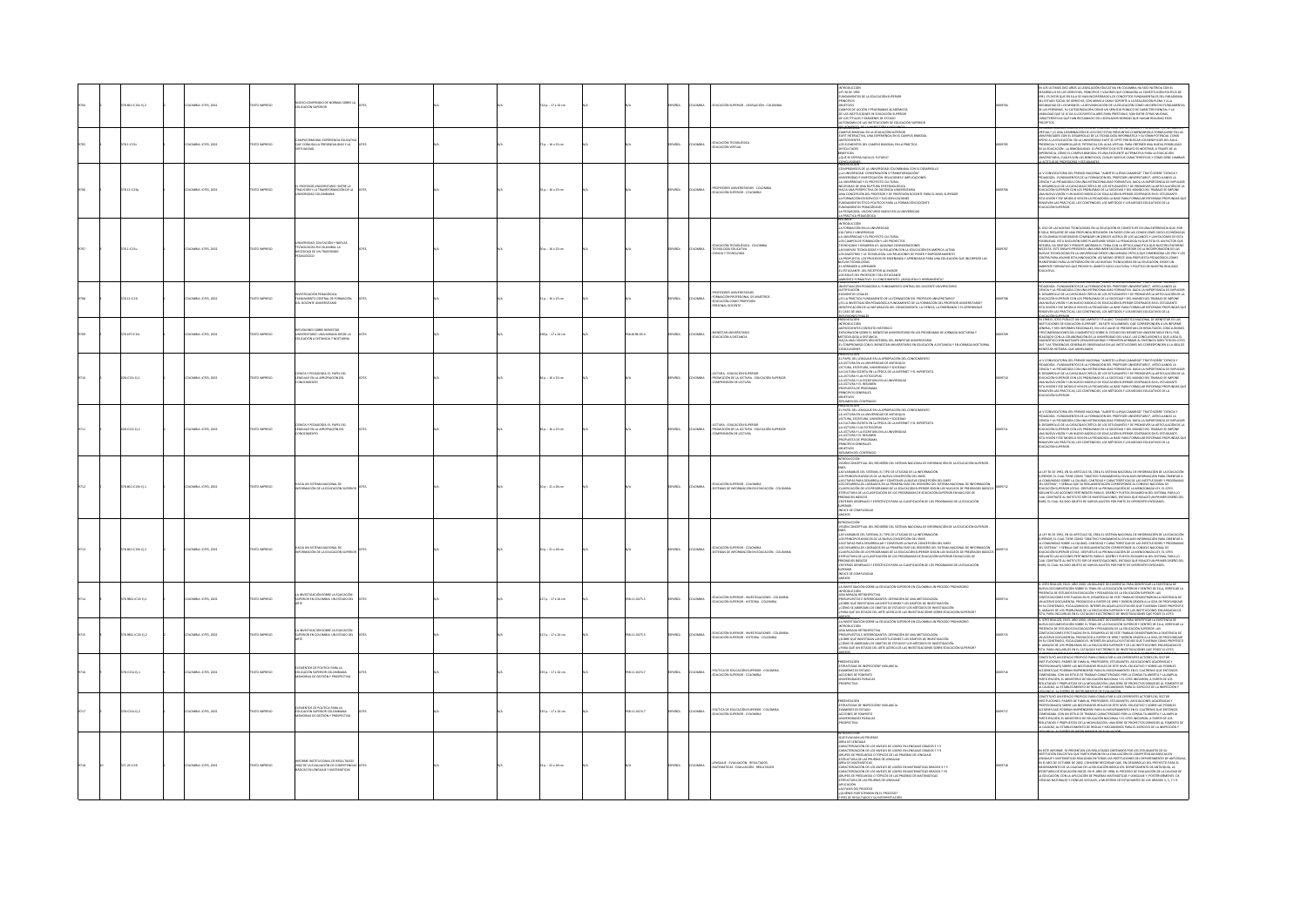|  |                         |                      |                   |                                                                                                                                                          |  |                          |               |               |               |                                                                                                                  | MA DE UNIVERSIDADES ESTATALES SUE                                                                                                                                                                                                                                                                                                                                                                                                                                                                                                                                                                                                         |       |                                                                                                                                                                                                                                                                                                                                                                                                                                                                                                                                                                                                                                                                                                                                                                                                          |
|--|-------------------------|----------------------|-------------------|----------------------------------------------------------------------------------------------------------------------------------------------------------|--|--------------------------|---------------|---------------|---------------|------------------------------------------------------------------------------------------------------------------|-------------------------------------------------------------------------------------------------------------------------------------------------------------------------------------------------------------------------------------------------------------------------------------------------------------------------------------------------------------------------------------------------------------------------------------------------------------------------------------------------------------------------------------------------------------------------------------------------------------------------------------------|-------|----------------------------------------------------------------------------------------------------------------------------------------------------------------------------------------------------------------------------------------------------------------------------------------------------------------------------------------------------------------------------------------------------------------------------------------------------------------------------------------------------------------------------------------------------------------------------------------------------------------------------------------------------------------------------------------------------------------------------------------------------------------------------------------------------------|
|  | 0.0611C151E11           |                      | <b>OZZRRM O</b>   | <b>ICADORES DE GESTIÓN PARA LAS</b>                                                                                                                      |  | 116.120x26.cm            | 8-11-0480-1   |               |               | entreidades - Colombia<br>Slítica educativa - Colombia<br>Sucación superior - Indicadores de Gestión - Colombia  | TRODUCCIÓN<br>DICADORES DE GESTIÓN PARA LAS UNIVERSIDADES PÚBLICAS<br>ESTIGACIÓN<br><b>ENCIA</b><br>EDNSIÓN<br>OCESO DE BIENESTAR<br>OCESO DE GESTIÓN Y SOPORTE<br>ŝtica<br>Anistrativa<br>Viciera                                                                                                                                                                                                                                                                                                                                                                                                                                        |       | A CONSTRUCCIÓN DE INDICADORES DE GESTIÓN PARA LAS LINURESENADES PÚBLICAS RESPONSE A LA<br>NAZIO PARA E VECENIA EL ESPARTICIONEN DE LA ENFRANCADIÓN EN LA CONCADIÓN PARA CON EN LA ENFRANCADO EL CONSTRUC<br>PARTE DEL ESTADO COMO P<br>RINIKUNDU EURING NIA SOLIIAIRU PEN PARII DE DIS IRSI IIDA SUBLANDIAN SUM EISAS.<br>PRIMERS, EL SEITIAN UNIVERSITARIO ESTATAL ENCOMENDÓ A LA SUBCOMISIÓN TÍCRICA FORMULAR UN<br>MODILO QUI EIRIA O UNIVERSITARIO ESTATAL EN SUS INSTI                                                                                                                                                                                                                                                                                                                              |
|  | 28.8611C151E1.2         | EDSS, 23731 MARINOUS | O22RRM OTH        | KCADORES DE GESTIÓN PARA LAS<br>INERSIDADES PÚBLICAS                                                                                                     |  | $141a : 20 \times 26$ cm | 058-11-0480-1 | <b>CORAGE</b> | OMBM          | DOMINES - COLOMBIA<br>:<br>X.Îtica educativa - colombia<br>X/Cación superior - indicadores de gestión - colombia | 30<br>111 octobre<br>IODUCCIÓN<br>ICADORES DE GESTIÓN PARA LAS UNIVERSIDADES PÚBLICAS<br>INCA<br>OCESO DE BENESTAR<br>CESO DE GESTIÓN Y SOPORTE<br>gtica<br>Ainstrativa<br>ACERA                                                                                                                                                                                                                                                                                                                                                                                                                                                          | 09720 | CONSTRUCCIÓN DE INDICADORES DE GESTIÓN PARA LAS UNIVERSIDADES PÚBLICAS RESPONDE A LA<br>A CONSTRUCCHO SE INSEGUESA ES CECTOR PARA AS UN ESTADO ESTADO EN POLITICAS ESPERIENTES CON DESPERIENTES CON DE POLITICAS EN EN CARACTERA EN EL EN ENTRE EN EL ENFERMENT EN EN EL ENFERMENT EN EN EL ENFERMENT EN EL ENFERMENT                                                                                                                                                                                                                                                                                                                                                                                                                                                                                    |
|  | 372.7 iC15m             | LOMBIA: ICFES, 2003  | O23RM OTH         | .<br>TEMÁTICAS ESCOLARES: APORTES P.<br>ENTAR PROCESOS DE INNOVACIÓN                                                                                     |  | 29 p. : 17 x 21 cm       |               | AÑOL          | <b>SMEM</b>   | .<br>Novaciones educativas<br>Novaciones educativas                                                              | ENTACIÓN<br>TROEUCCIÓN<br>JAL ES EL CONOCIMIENTO MATEMÁTICO DESEABLE PARA EL ESTUDIANTE EN EL CONTEXTO SOCIAL<br>JUÁL ES EL TRABAJO DE AULA QUE FAVORECE ESE CONOCIMIENTO MATEMÁTICO?<br>INÁL ES EL PAPEL DE LA PREGUNTA Y DE LA EVALUACIÓN EN ESTA FORMA DE TRABAJO?<br>FERENCIAS BIBLIOGRÁFICAS<br><b>SENTACIÓN</b>                                                                                                                                                                                                                                                                                                                     |       | A PROPÓTICO, ENCORENTE DA PROPERA ELS PROPOSAS EN ANTENIDADES, FORONTE DE CONSTANTANTS CONTINUES DE ARRENTES DE CONSTANTANTS (COM EN ELS CONSTANTS DE CONSTANTS DE CONSTANTS DE CONSTANTS DE CONSTANTS DE CONSTANTS DE CONSTA                                                                                                                                                                                                                                                                                                                                                                                                                                                                                                                                                                            |
|  | 271.12 (C15e)           | BOOK 2373 MARINO     | OZZRRA OTX        | ICUENTRO IBEROAMERICANO DE<br>DRMACIÓN DOCENTE: ENTRE ORUGAS Y<br>EPOSAS                                                                                 |  | 166 p. : 17 x 24 cm      | 648-8226-27-9 | <b>JORANO</b> | <b>AIGMOJ</b> | ORMACIÓN PROFESIONAL DE MAESTROS - AMÉRICA LATINA<br>NEERENCIAS<br>- CONCRESOS                                   | ZMADI<br>DATA PROTECTIVAL DEL MAGESTRIO: ENTRE LA LÓGICA TECNOLÓGICA Y LA RÚSQUEDA DE UN PROYECTO<br>ENTRAIO COLTUNAIS DE COAĈERES DONCORÁTICO:<br>FORMA TERMENANA (ORIGINAL PORMACON EOCENTE DE DISPLETICA DE LA LONGUA MATERIA<br>FORMAC<br>PRÁCTICAS EDUCATIVAS DE LOS DOCENTES<br>REENHANENTO DEL SISTEMA ECONÓMICO INTERNACIONAL 1970-2000 PERSUACIÓN, DISCIPUNAMIENTO Y<br>aman<br>ACIÓN<br>ducación<br>La Universidad Pedagógica Nacional de México en la conuntura de la Política Educativa Actual<br>La Inference el Aprendizale: Habildades Para el Siglo XXI - estrategia<br>La Inferencea de la Formación de Profesores en Cu | 09722 | PARA EL EQUIPO DE TRABADO DEL PROYECTO APOPO A LA REESTRUCTURACIÓN DE LAS FACILITACIÓNS EN 1990 EL EN EL EN EN<br>DOBADO CONSTENTI, EDITE O EL ENCORPORT VARIABLES DEL AL COLONISTICO PRODUCA DEL ENFERMIDO CON EN ENTERNACIO D<br>E<br>annual Indonesia don Annual Matham (Matham John Matham London)<br>Dennis Matham (Matham de 2022, Schidesa de Nort Mathematika Indonesia de La<br>Jennisiano Princesco - MacDona de 1914-1915<br>Charloch de Cocentes de La Pés Ves Sent                                                                                                                                                                                                                                                                                                                          |
|  | 28 1015 11              | CRABLE ICFES, 2004   | O22RM OTH         | .<br>Perior ecaes 2003 : informe de las<br>Intuciones de educación superior                                                                              |  | 16p.: 17 x 24 cm         | 68-11-0484-4  | <b>AÑOL</b>   | <b>HARM</b>   | <b>UCACIÓN SUPERIOR - INFORMES</b>                                                                               | immalium<br>Mentarios iniciales alos aportes heghos por la comunidad académica en el contexto de los<br>Menes de Calidad de la educación superior - ecaes<br>Robaciones universitarias<br>CUELAS<br>DACIONES                                                                                                                                                                                                                                                                                                                                                                                                                              | 19722 | en esta publicación se integran los informes de 111 instituciones de educación superior que<br>Resporterior a la invitación formulida por el estes para reportar las acciones, actividades<br>Ifanas de Ariobamento, que han llevado<br>MOA CRÍTICA DE ALGUNAS DE LAS DIMENSIONES DE ORDEN METODOLÓGICO, TÉCNICO, CONCEPTUAL Y<br>ICEDIMENTAL QUE INCIDEN SOBRE EL NIVEL ALCANZADO EN LOS ECAES 2003.                                                                                                                                                                                                                                                                                                                                                                                                    |
|  | e icasi aj 2            | MEA: ICFES, 2004     | O IMPRESO         | INCTO DE LOS RESULTADOS DE LOS<br>ÁMENES DE CALIDAD DE LA EDUCACIÓN<br>PERIOR ECAES 2003 : INFORME DE LAS<br>STITUCIONES DE EDUCACIÓN SUPERIOR           |  | 6p.: 17 x 24 cm          | 110444        |               |               | -<br>CACIÓN SUPERIOR - INFORMED                                                                                  | <mark>ANTOLISIT</mark><br>MENTARIOS INICIALES A LOS APORTES HECHOS POR LA COMUNIDAD ACADÉMICA EN EL CONTIDITO DE LOS<br>MENES DE CALIDAD DE LA EDUCACIÓN SUPERIOR - ECAES<br>.<br>GONES UNIVERSITARIAS<br>DACIONES                                                                                                                                                                                                                                                                                                                                                                                                                        |       | IN THIS PLEMACACHE US WITHOUT A UNIVERSITY OF THE HISTORYCENTS OF ENGLANDS SUPPORTION OF THE SECTION ALL INVERSION FOR INSTANCE ON ELECTRIC METHOD AND SECTION AND INTERCONDUCTION OF THE SECTION OF THE SECTION OF THE SECTI                                                                                                                                                                                                                                                                                                                                                                                                                                                                                                                                                                            |
|  | 71.829 IC15p            | LOMBIA: ICFES, 2004  | O22RRM OTH        | GRAMA ACADÉMICO DE<br>ECIALIZACIÓN BILINGÜE: PLAN DE<br>JENOS Y DOCUMENTACIÓN PARA I<br>EDITACIÓN PREVAR POR PARTE DEL<br>ISEJO NACIONAL DE ACREDITACIÓN |  | N/A p.: 21 x 28 cm       |               | <b>DAÑOL</b>  | OMBIA         | NOEDUCACIÓN - EDUCACIÓN INDÍGENA - EDUCACIÓN BILINGÜE                                                            | HINTZANIANY<br>ITRODUCCIÓN<br>BEVE RESEÑA HESTÓRICA DE LA EDUCACIÓN DE LOS RAIZALES, 1954 AL PRESENTE<br>ANTECEDENTES RECIENTES 1996 - PRESENTE<br>PYHHAMINI NA MEČNIKI 1990 V RISELINIE<br>ROCKARNI NA MEČNIKI V PROVISTOR DE RVKETIGACIÓN DE LA UNIVERSIDAD CRISTIANA EN EL CAMPO DE LA<br>ROCKORNI NA MEČNI<br>UNICO TECHNO<br>VIRCO TEÓRICO<br>VIRCO TEÓRICO<br>VIRCO TEÓRICO<br>PROJECTO DE ETROEDUCACIÓN Y LA PRESERVACIÓN DE LENGUAS Y CULTURAS ÉTRICAS MINORITARIAS<br>CONCEPTO DE ETROEDUCA PARA LA PAZ DE LA UNESCO, EN ESPECIAL EN LO QUE SE REFIERE A LA<br>UCACIÓN DE GRUPOS ÉTRICOS MINORITARIOS Y EL FORTA                 | 9725  | ROGRAMA DE ESPECIALIZACIÓN EN ETNOEDUCACIÓN BILINGÜE SE HA DISEÑADO PARA EL MAGISTERI<br>IR PROGRAM EX ESPECIAIREN DE REINSTRUCTION IMPAIX EN AN ISSUED PARA IL MAGESTRO DE LA CARACTER EN EN CARACTER E<br>EN LA MASIÈN, PRODUCTA Y ANTA CATADA DELS CERTIFICATS EN EN LA CARACTER EN LA CARACTER EN EN LA CARACTER EN L                                                                                                                                                                                                                                                                                                                                                                                                                                                                                |
|  | $0$ KC15e               | MEIA: ICFES, 2004    | O2394M OT         | us de economia                                                                                                                                           |  | 28 p.: 16 x 22 cm        | 7258-2        | <b>JORKS</b>  | <b>DMENA</b>  | CNOMÍA - EVALUACIÓNES                                                                                            | <b>MODATIVES</b><br>ilogo<br>Boducción: A la profesión del economista le llegó su hora<br>Ándar : enseñanza de economía en el cotradin<br>TÁNDAR I: ENSEÑ<br>i Primeri II. Inimation dia Kaominina ny Kaominina II.<br>Tándar III. II. Iniseñanza de la Economía en Colombia<br>Tándar IV. Formación y Significado de Ser Economía Realizadas en Colombia<br>Tándar IV. Formación y Significado de S<br>HIMMININ' - MARIONALIN' I AMERICANO DE ARNI CONSIDERATO<br>STÁRDAR VI: LAS CONPETERIZIAS DE LOS ECONOMISTAS<br>STÁRDAR VI: ESTRUCTURA Y COMPONENTES DEL ECAES DE ECONOMÍA.<br>ONCLUSIONES                                         |       | PRESENTE TRABAJO ES PRODUCTO DEL CONTRATO FIRMADO ENTRE AFADECO Y EL ICRES EN DICIEMBRE<br>ia "Primierio" de Marco de Participa de Marco de Carolina de Marco de La Destatura de Carolina<br>De 2003, para construir dos autosco de Preguntas para ser utilizados en la Presentació de Los<br>Deántans de Calidad de la Educaci<br>estado para la evaluación externa de los estudinates de último año de los procenavas de<br>Pregendo de Educación suferida: los resultados de las deferites de los procenavas de<br>En seis estándares que siguen la objentación dada<br>IN 1930 CENNARIOS (200 GADE ALA CORONADO DE VARIADO EL CAL A ANDERESA DE SALA CALIFERADA EN LA CONDIDERATA EL CALIFERADO EL CALIFERADO EL CALIFERADO EL CALIFERADO EL CALIFERADO EL CALIFERADO EL CALIFERADO EL CALIFERADO EL |
|  | 71.26 IC15e             | LOMBIA: ICFES, 2005  | O23RM OTH         | .<br>NGUADÊN SARER - 2004 MATEMÁTICA Y<br>NGUAJE: ESTUDIO DE CONTRASTE                                                                                   |  | .<br>7p.:17x24cm         |               | <b>DAÑOL</b>  |               | -<br>ENGUAIE - EVALUACIÓN - RESULTADOS<br>NATEMÁTICAS - EVALUACIÓN - RESULTADOS                                  | RODUCCIÓN<br>HER 2002 - 2003<br>IS SEÑALES DE POSIELE COPIA<br>4 MINIMUM DE LOS DATOS<br>SEÑO METODOLÓGICO DE LA EVALUACIÓN SABER 2004 - CONTRASTE<br>SURACIÓN DE LOS DATOS 2004 - CONTRASTE<br>SURACIÓN DE LOS DATOS<br>PURALIUN DE LUS UNIX<br>CALIFICACIÓN<br>SULTADOS<br>SULTADOS                                                                                                                                                                                                                                                                                                                                                     |       | <b>ENTOINMITS: VISTA DE ESTA FORMA LA ENFORMERA DE EN FRANCIS DE EL CUAJNET DE EN ENFORMADO DE ENFORMADO DE ENFOR<br/>ANTICIPAL DE BARCADO DE ENFORMADO DE ENFORMADO DE ENFORMADO DE ENFORMADO DE ENFORMADO DE ENFORMADO DE ENFORMAD</b>                                                                                                                                                                                                                                                                                                                                                                                                                                                                                                                                                                 |
|  | <b>278.16 K15s1 EL1</b> | 2005 22131 MARK      | O22RRM OT         | ITEMA DOCUMENTARIO DEL PROVECTO:<br>PLANTACIÓN Y PUESTA EN MARCHA DE<br>{ CENTRO PILOTO DE FORMACIÓN<br>CNICA Y TECNOLÓGICA EN COLOMBIA                  |  | $60a : 21x28$ cm         |               | <b>DAÑOL</b>  | <b>HARM</b>   | <b>MINACIÓN - EDIVERSIÓN SI ESPACIO</b>                                                                          | morucción<br>I FRANCIAIN<br>UNDAMENTOS Y MARCO DE LA EVALUACIÓN POR COMPETENCIAS<br>ISEÑO DEL SESTEMA DE EVALUACIÓN<br>I PROCESO DE EVALUACIÓN<br>PROCESO DE EVALUACIÓN<br>ERAN DE FAUERAS<br>RNA DE LAS PRUERAS Y DISEÑO DEL FORMATO DE EVALUACIÓN<br>DONILINONES Y RECOMENDACIONES<br><u>IRICULINONES</u> Y RECOMENDACIONES<br><u>IRICULINONES Y RECOMENDACIONES</u><br>I <u>RICULINONATO DE CESTIÓN DE LA EV</u>                                                                                                                                                                                                                       |       | ii<br>MODELO DE EOBMACIÓN OLIE SE BRODONE A BARTIR DE LAS EVOERIENOAS VITRARAIO ACADÉMICO.<br>II, MODILO DE FOBMACION QUE SE PRODUIS A IMATIN DE MAS ENFERENCIA TEMPANO ACAREMATO.<br>SE ALIGNARIO DE MANACIONAL FRANCEA DE ESPORTACIÓN DE RECUBRIRACION CARCADO COM IL MODIO<br>DE REGIONALIO, NOS CHIESE ESTA PRODUISTA OS ESTER<br>MINIMUM AT AN IN NEURON LINGUAL. EN 1000 MARCHI DE STARBOURSTA, SU DISEÑO ESTÁ DE<br>CORRESPONDANCIA CON LA TIPOLICIÓN. EN EL CASO PARTICULAR DE STARBOURSTA, SU DISEÑO ESTÁ DE<br>CORRESPONDANCA CON LA TIPOLICIÓN CURRECULAR POR M                                                                                                                                                                                                                               |
|  | 278.16 K1541 E12        | COMBIA: ICFES, 2005  | O22RM OTH         | CENTRO PLOTO DE FORMACIÓN<br>NICA Y TECNOLÓGICA EN COLOMBIA                                                                                              |  | $60a : 21x28$ cm         |               | SPAÑOL        | OMBIA         | NUMOÙN - EDUCACIÓN SUPERIOR                                                                                      | FROQUOODN<br>I MANALISATO<br>UNDAMENTOS Y MARCO DE LA EVALUACIÓN POR COMPETENCIAS<br>ISEÑO DEL SESTEMA DE EVALUACIÓN<br>I, PROCESO DE EVALUACIÓN<br>PROCLEAU DI STRAGHIMM<br>SRAN DE PRUSSAS Y DISSÑO DEL FORMATO DE EVALUACIÓN<br>JRAN DE LAS PRUSSAS Y DISSÑO DEL FORMATO DE EVALUACIÓN<br>DINCULSIONES Y RECOMBINIDADES<br>DINCULSIONES Y RECOMBINIDADES<br>DINCULSIONES Y RECOMBINIDADES                                                                                                                                                                                                                                              | 9729  | IN MODELO E FORMACIÓN CON EX PRODUCA A PARTIR DE LA CONSTANCIA EN TURAL O CASACHINO COMENCIÓN A CONSTANTE UN CONSTANT UN CONSTANT UN CONSTANT UN CONSTANT UN CONSTANT UN CONSTANT UN CONSTANT UN CONSTANT UN CONSTANT UN CONS<br>SPUNDENCIA CON EA III-lailmen vonnummas fur municipal en la Nationi municipalitat.<br>FADOR DE UN PROCESO EN EL CUAL EL EJE CENTRAL ES EL ESTUDIANTE.<br>SEN FAN EN ESTA GUAL HEFLEXUNES T PRUPULSTAS DE UNLANGALION DEL MUNICIPIED                                                                                                                                                                                                                                                                                                                                     |
|  | .<br>16 K15Q Ej1        | MEIA: ICFES, 2005    | O IMPRESO         | TEMA DOCUMENTARIO DEL PROVECTO:<br>PLANTACIÓN Y PUESTA EN MARCHA DE<br>CENTRO PILOTO DE FORMACIÓN<br>INICA Y TECNOLÓGICA EN COLOMBIA                     |  | 0p.: 21 x 28 cm          |               |               |               | UACIÓN - EDUCACIÓN SUPERIOR                                                                                      | ORGANIZACIÓN PEDAGÓGICA CENTRADA EN EL ESTUDIANTE<br>GANIZACIÓN DE LAS ACTIVIDADES ESPECÍFICAS<br>GANIZACIÓN DE LA GESTIÓN DE LA CALIDAD<br>OMENDACIONES Y CONCLUSIONES                                                                                                                                                                                                                                                                                                                                                                                                                                                                   | 9733  | DE LA INSTITUCIÓN PILOTO, CON EL FIN DE BUSCAR SU REPLICABILIDAD EN OTROS CONT<br>LA INSIDII UODI PARUO, LUNI LA HINDA MOSAAR SU MANAMARIZANO NO UNOS LUNI INTOLOGO ELA CARRIRAS<br>ODLARASANAS EN TÉCNICA PONTA EN COLONIBIA, ESTA GUÍA DE DEGANIZACIÓN DE LAS CARRIRAS<br>ODLARASANAS EN TÉCNICO PROFESORANA EN LA I                                                                                                                                                                                                                                                                                                                                                                                                                                                                                   |
|  | 278.16 101502 012       | LOMBIA: ICFES, 2005  | O23RRM CT         | STEMA DOCUMENTARIO DEL PROYECTO:<br>BRJAKTACIÓN Y PUESTA EN MARCHA DE<br>N CENTRO PILOTO DE FORMACIÓN<br>ÍCNICA Y TECNOLÓGICA EN COLOMBIA                |  | 90 p. : 21 x 28 cm       |               | PAÑOL         | LOMBIA        | VALUACIÓN - EDUCACIÓN SUPERIOR                                                                                   | RODUCCION<br>USTIS EN LA ORGANIZACIÓN EDUCATIVA DE LA INSTITUCION PILOTO<br>ORGANIZACIÓN PEDAGÓGICA CENTRADA EN EL ESTUDIANTE<br>GANIZACIÓN DE LAS ACTIVIDADES ESPECÍFICAS<br>SANIZACIÓN DE LA GESTIÓN DE LA CALIDAD<br>DIMENDACIONES Y CONCLUSIONES<br><b>DUCCON</b>                                                                                                                                                                                                                                                                                                                                                                     | 09731 | SIGNADORA - L'URAN PARIS, LOIN A L'URAN MARIAMA DE MARIA EL DIVISIONO, EL DE PARIS EL DISPORTANT EL DE CARLO COM<br>CARLO CON CARLO CON EL DE CARLO COMERCIA EL DE CARLO CON EL DE CARLO COMERCIA EL DE CARLO COMERCIA CARLO COME<br>CACIONAL FORMA PARTE, CON LA GUÍA PEDAGÓGICA, LA GUÍA DE EVALUADÓN, LOS PERFILES<br>FESIONALES Y LOS DOCUMENTOS DE REFERENCIA DE CADA CARRERA (PLANES DE ESTUDIO) DEL                                                                                                                                                                                                                                                                                                                                                                                               |
|  | 278.16 IC1543 EL1       | COMBIA: ICFES, 2005  | O22RRM OT         | HIMA DOLUMENTARD DEL PROTECTO<br>PLANTACIÓN Y PUESTA EN MARCHA DI<br>CENTRO PILOTO DE FORMACIÓN<br>CNICA Y TECNOLÓGICA EN COLOMBIA                       |  | 59 p. : 21 x 28 cm       |               | <b>AÑOL</b>   | <b>MEM</b>    | <b>NUMOÙN - EDUCACIÓN SU PERIOR</b>                                                                              | NDAMENTOS DEL ENFOQUE CURRICULAR INGENIERÍA DE COMPETENCIAS<br>.<br>FÁO CURRICULAR POR COMPETENCIAS<br>FODOLOGÍA DE IDENTIFICACIÓN DE COMPETENCIAS Y DE ELABORACIÓN DEL PERFIL LABORAL<br>NOMINALE DE LA PRIMERA PARTE<br>IGNUSIÓN DE LA PRIMERA PARTE<br>IGNUSIÓN DE LA PRIMERA PARTE<br>IGNUSIÓN CORRECULAR<br>AMARO DE INSTORTACIÓN COMPATENCIA<br>AMARO DE INSTÓRUCIÓN DE COMPETENCIA<br>AMARO DE INFRIDUCIÓN POR COMPETENCIA<br>AMTODOS PEDAGÓGICAS EN EL MODELO DE FORMACIÓN POR COMPETENCIA<br>AMERO DE MUSERO DE INVANIÓN DE CONTETITUAL<br>AMERO DE                                                                              |       | 20 PROCESO EDUCATIVO ES ANTE TODO UNA ACCIÓN PEDAGÓGICA, ES DECIR, UNA SUMA DE<br>TOO ONGOCOLO DISACTIVO DE ANTITORIO MACCIONE PERIODE A CONSTANTA DE MARIA OS MINIMAS EN ENTRE EN EN ENTRE EN EN<br>ARCHITECTO DISACTIVO DE SUR ENFERITORIA (CONSTANTANTA DE MARIA DE SUS ENTRES EN FACTIVOS EN ENTRE EN ENTRE EN<br>                                                                                                                                                                                                                                                                                                                                                                                                                                                                                   |
|  | 278.16 101543 0j.2      | LOMBIA: ICFES, 2005  | <b>CO IMPRESO</b> | EN ANTACIÓN Y PUESTA EN MARCHA DE<br>N CENTRO PILOTO DE FORMACIÓN<br>ÍCNICA Y TECNOLÓGICA EN COLOMBIA                                                    |  | 159 p. : 21 x 28 cm      |               | SPAÑOL        | <b>SMEM</b>   |                                                                                                                  | RUULLUM<br>NDAMENTOS DEL ENFOQUE CURRICULAR INGENIERÍA DE COMPETENCIAS<br>IEÑO CURRICULAR POR COMPETENCIAS<br>MAD LURAN.<br>MAPONINTES DEL MODELD<br>ETODOLOGÍA DE IDENTIFICACIÓN DE COMPETENCIAS Y DE ELABORACIÓN DEL PERFIL LABORAL<br>INCLUSIÓN DE LA PRIMERA PARTE<br>CONCUISOR LA PRIMER ARRE<br>VIRGINIANO EL INSURE PRIMER DE MONTENIA PENACÓGICA<br>MAROLANDES DE TRADICIONES EN EL INSURE DE MONTENIA<br>PRINCIPIOS EL INSUREGIÓ A DE COMPETIDOS<br>MENCIOS PRINCIPIOS EN INSUREGIÓ ADE COMPETIDOS<br>MENORE D<br>ESSIS ENFOQUE SOCIO-CONSTRUCTIVISTA, MODELO DE FOI<br>MITOLOGIE                                                | 9722  | TOO PROCEED EDUCATIVO ES ANTE TODO UNA ACCIÓN PEDAGÓGICA, ES DECRI, UNA SURA DE<br>ACCIÓNICA ENTROCTAMINANCEA ASSAUSOR ESTECIMINADAS EN TERRACIONADO FICORAL UN UNITIDIS EN EL ANTERIOR EN EL ANT<br>ANESTAS EN SITUACIÓN DE APULICA<br>FERENTE PEDAGÓGICO QUE TIENE COMO FIN ESTABLECER LOS PRINCIPIOS DE FORMACIÓN NECESARIOS<br>RA QUE EL PROCESO EDUCATIVO SEA EXITOSO.<br>MARLOUS LA "RIVOLUCION EDUCATIVA", PROPUESTA POR EL ACTUAL GOBIERNO, LA ACTA                                                                                                                                                                                                                                                                                                                                              |
|  | 278.86 (C15) Ej.1       | LOMBIA: ICFES, 2005  | O22RRM OTH        | FORME DE GESTIÓN 2002 - 2004                                                                                                                             |  | 5p.: 17 x 24 cm          |               | <b>PAÑOL</b>  | MEM           | <b>CACIÓN SUPERIOR - COLOMBIA - INFORMES</b>                                                                     | ICFES<br>S TRANSFORMACIONES<br>SULTADOS POR PROVECTOS<br>TIÓN ADMINISTRATIVA Y FINANCIERA<br>ISPECTIVA                                                                                                                                                                                                                                                                                                                                                                                                                                                                                                                                    | 19734 | icess presenta dos momentos claranente oferenciados : el primero, centrado en la<br>Eración de las condiciones administrativas y logísticas que permiteran objentar sus<br>Pósitos misionales hacia el ejercicio del fonento y la vi<br>.<br>ERIOR Y LA EVALUACIÓN DE TODOS LOS NIVELES DE EDUCACIÓN QUE SE OFRECE EN COLOMBIA; Y EL<br>JNDO, ENCAMINADO A CONSOLIDAR EL INSTITUTO COMO ENTIDAD RECTORA DE LA EVALUACIÓN EN                                                                                                                                                                                                                                                                                                                                                                              |
|  | 23.86 IC15i Ej.2        | CANBUA: ICFES, 2005  | O22RRM OTH        | AFORME DE GESTIÓN 2002 - 2004                                                                                                                            |  | 5p.: 17 x 24 cm          |               | <b>JORAS</b>  | AIGMO         | DUCACIÓN SUPERIOR - COLOMBIA - INFORMES                                                                          | ICFES<br>S TRANSFORMACIONES<br>SULTADOS POR PROYECTOS<br>STIÓN ADMINISTRATIVA Y FINANCIERA                                                                                                                                                                                                                                                                                                                                                                                                                                                                                                                                                | 9725  | e) hais.<br>Die Lefse Presenta dos Andianton Educativa", propulsita por el actual gobierno, la actividad:<br>Die Lefse Presenta dos Andiantos Claramente Deferik (andia), el primero, centrado en la<br>Generación de las condiciones A<br>AMEIGIN ALTAN LANKALINA PARINIAIREN ITALIA TADA ILAN PROVINSI NOBINI ALTAN<br>PÕRITOS MISIONALES HACA EL ELERCICIO DEL FONENTO Y LA VIGILANCIA DE LA EDUCACIÓN<br>INDO, ENCAMILHACÓN DE TODOS LOS NIVELES DE EDUCACIÓN QUE SE OFRECE                                                                                                                                                                                                                                                                                                                          |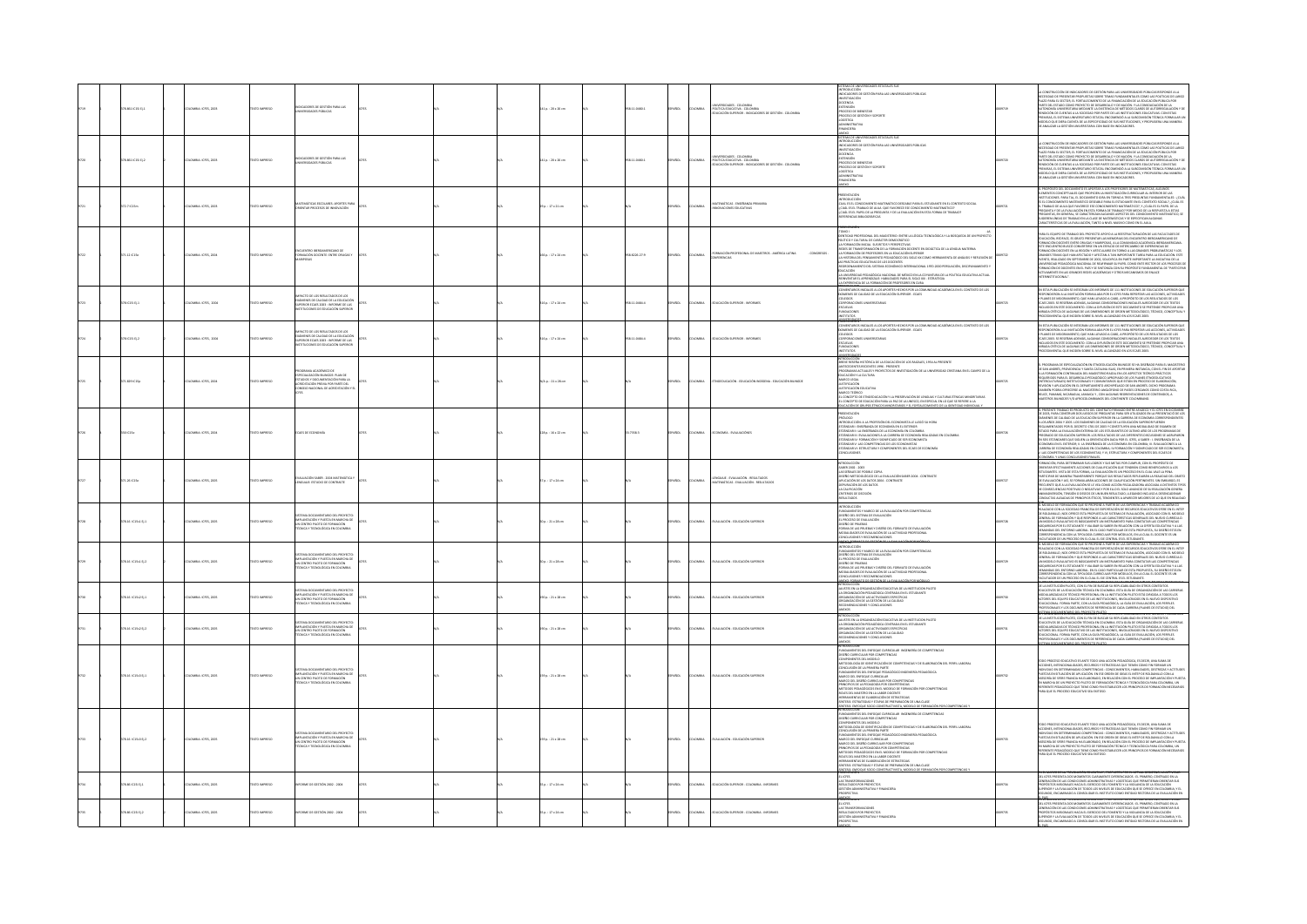|  | 278.861 (C15e E).1  | LOMBIA: ICFES, 2006        | O22RRM OT          | UADON DE LA CALIDAD DE<br>CACIÓN SUPERIOR EN CI<br><b><i>USASAN BUYUKAN BILISADIRIIKA</i></b><br>PRESENTACIONES Y EFECTOS<br>ADÉMICOS EL CASO DE OCHO<br>INVESIDADES DEL VALLE DEL CAUCA |  | 72p.: 17 x 24 cm + CD                         | x-27960-1-X      | <b>JORK</b>  | OMEN           | .<br>CALIDAD DE LA EDUCACIÓN SUPERIO                                                                                                | PRESENTACIÓN<br>-UN PRIMER MAPA INVESTIGATIVO<br>-PROLEGOMENOS DE LA INVESTIGACIÓN<br>-INVESTIGACIÓN SOBRE EVALUACIÓN EN LA EDUCACIÓN SUPERIOR<br>-REPRESENTACIONES SOCIALES SOBRE LOS ECAES<br>-LO QUE PUBLICA LA PRENSA ESCRITA SOBRE LOS ECAES<br>-LO QUE PUBLICA EL IGES COMO RESULTADOS<br>-LO QUE SE HACE A PARTIR DE LA INTERPRETACIÓN DE LOS ECAES<br>-LA RELACIÓN ENTRE LA POLÍTICA Y LAS ACCIONES DERIVADAS DE LA MISMA<br>-<br>- SCIRRE LA EVALUACIÓN EXTERNA DE LA EDUCACIÓN SUPERIOR<br>- EVALUACIÓN ESCOLAR Y EVALUACIÓN SOCIAL<br>.<br>ARA GANAR COHERENCIA ENTRE LA FILOSOFÍA DE LA POLÍTICA Y LAS INTERPRETACIONES QUE SI<br>HACEN DE LA MISMA                                                                                                                                                                                                                |        | EJERCICIO INVESTIGATIVO SOBRE LOS EFECTOS ACADÉMICOS DE LOS ECAES EN OCHO UNIVERSIDADE?<br>.<br>DEL VALLE DEL CAUCA SURGIERON REFLEXONES QUE RECOGEN EL IMPACTO DE CAMBIOS QUE ESTÁN HON<br>IN LA BASE DE NUEVAS COMPRENSISMES DE LA EDUCADÓN SUPERIDE Y QUE INVITAN A UN<br>TRATAMENTO DETALLADO, ANALÍTICO Y CRÍTICO. ESTÁS REFL<br>TRATAMIENTO DETALLADU, ANALIIILUI Y LAIIILUI JESIA NU HAUDUNDO SUN : una funitivata<br>INTERNACIONALES HAN VENIDO INFLUITENDO, CADA VEZ CON MARDR NUSETINCIA, EN LA TOMA<br>DECISIONES DE LOS PAÉSES LATINOAMERICANOS FRENTE A SU DE<br>ONALES COMO LA BASE O ESTRUCTURA SOBRE LA CUAL DEBEN ORIENTARSE LO<br>FUERZOS DE LOS PAÍSES, DE TAL MODO QUE REDUNDEN EN SU DESARROLLO ECONÓMICO Y SOCIAL |
|--|---------------------|----------------------------|--------------------|------------------------------------------------------------------------------------------------------------------------------------------------------------------------------------------|--|-----------------------------------------------|------------------|--------------|----------------|-------------------------------------------------------------------------------------------------------------------------------------|--------------------------------------------------------------------------------------------------------------------------------------------------------------------------------------------------------------------------------------------------------------------------------------------------------------------------------------------------------------------------------------------------------------------------------------------------------------------------------------------------------------------------------------------------------------------------------------------------------------------------------------------------------------------------------------------------------------------------------------------------------------------------------------------------------------------------------------------------------------------------------|--------|-----------------------------------------------------------------------------------------------------------------------------------------------------------------------------------------------------------------------------------------------------------------------------------------------------------------------------------------------------------------------------------------------------------------------------------------------------------------------------------------------------------------------------------------------------------------------------------------------------------------------------------------------------------------------------------------------------------------------------------------|
|  | 278.861 (C15e Ej.2) | LOMBIA: ICFES, 2006        | TO IMPRESO         | EVALUACIÓN DE LA CALIDAD DE LA<br>JCACIÓN SUPERIOR EN COLDIMBIA:<br>PRESENTACIONES Y EFECTOS<br>ADÉMICOS EL CASO DE OCHO<br>ERSIDADES DEL VALLE DEL CAUCA                                |  | $172 p.: 17 \times 24 \text{ cm} + \text{CD}$ | $1.47960 + x$    | AÑOL         |                | LIDAD DE LA EDUCACIÓN SI                                                                                                            | PRESINTACIÓN<br>- 400 PRONECES CA MANESTRATIVO<br>- 400 PRONECES CA MANESTRATIVO<br>- 400 FSTAGO MODES SOCALIS SOBRE UNA EDUCACÓN SUPERIOR<br>- 400 FST PRIMONAIS SOCALIS SOBRE USO ECANS<br>- 400 FST PRIMONAIS PRODUCTES CANALISTAS<br>- 400 F<br>"-UN BELACIÓN ENTRE LA POLÍTICA Y LAS ACCIDINS DERIVADAS DE LA MESMA<br>-SCRIE LA DIALINICIÓN ENTRE LA POLÍTICA Y LAS ACCIDINS DERIVADAS DE LA MESMA<br>-EVRELLACIÓN ENTRE LA POLÍTICA Y LAS ACCIDADES DERIVADAS DE LA MESMA<br>-PROPUL<br>ACEN DE LA MISMA                                                                                                                                                                                                                                                                                                                                                                |        | SIA LINAULOJ MOKA IMANI VANARA LINA SALA EMANIARONO AL INDO ANDAS IN UGURU DISPARANA NOSTA EL ANGLO DE LA CARA<br>EN LA MALE DIS, CAUCA SURGERON REVILIDONES QUE RECOGEN EL IMPACTO DE CAMBILOS QUE ESTÁN HOY<br>EN LA MALE DIS NURV                                                                                                                                                                                                                                                                                                                                                                                                                                                                                                    |
|  | 228611C15c 4j.1     | CANBUA: ICFES, 2006        | <b>O22RRM OT</b>   | NAD DE LA EN ICACIÓN SUBERIOR-LI<br>MADA DESDE LA FLEXIBILIDAD EN<br>GUNAS UNIVERSIDADES DEL VALLE DEL<br><b>JCA - COLOMBIA</b>                                                          |  | 23 p. : 17 x 24 cm                            | 2-0030943        | <b>JORK</b>  | LOMBIA         | CALIDAD DE LA EDUCACIÓN SUPERIOR                                                                                                    | PRÓLOGO<br>- A MANERA DE INTRODUCCIÓN<br>-A MANIRA DE INFRIRUGA-<br>CONCEPTOS Y CATEGORÍAS<br>-WINDOWS: PRÁCTICAS Y EXPERENCIAS<br>-IGS ROSTROS DE LA FLEXIBILIDAD<br>-NUEVAS VOCES                                                                                                                                                                                                                                                                                                                                                                                                                                                                                                                                                                                                                                                                                            | 009738 | AN 18 MARKWENT LET RUSHER AN THE MANUSCHE SUBMISSION CONTINUES IN A MARKWENT CONTINUES. THE RUSH OF THE STATE OF THE STATE OF THE STATE OF THE STATE OF THE STATE OF THE STATE OF THE STATE OF THE STATE OF THE STATE OF THE                                                                                                                                                                                                                                                                                                                                                                                                                                                                                                            |
|  | 28.861 (C15c G) 2   | CANBUA: ICFES, 2006        | <b>O22RRM OT</b>   | NO DE LA EN IGADÓN SIBERIDO I<br>ADA DESDE LA FLEXIBILIDAD EN<br>GUNAS UNIVERSIDADES DEL VALLE DEL<br>UCA - COLOMBIA                                                                     |  | 3p.: 17 x 24 cm                               | 0-4796-01-6      | AÑOL         | OMBIA          | ALIDAD DE LA EDUCACIÓN SUPERIOR                                                                                                     | .<br>A MANERA DE INTRODUCCIÓN<br>CONCEPTOS Y CATEGORÍAS<br>-WIENCIAS: PRÁCTICAS Y EXPERIENCIAS<br>-LOS ROSTROS DE LA FLEXIBILIDAD<br>-NUEVAS VOCES                                                                                                                                                                                                                                                                                                                                                                                                                                                                                                                                                                                                                                                                                                                             | 009739 | HAMP IN CONSULTANT RAPPAIRMANT IN THE COMMUNIST OF THE PROCESS ON THE UNIVERSITY OF THE CONSULTANT OF THE COMM<br>PROBLEMATICAL COMO LA STIMUCIÓN DE LA EDUCACIÓN SUPERIOR HOY, TUNEN, SU MAHOR ESECTO EN<br>LA CENERACIÓN DE PROPIE<br>sentr la Necesiono de Fundamentar Provectos desde los cuales se afronten problemas<br>Puntuales, este urbo devirir de lo segundo : tient como antecedente el seminaro<br>Sobre enaluación, respaldado por el ICFES y la use, en el a<br><b>DIMINAMENTAL - LA DIDIVISIONAD EN LA EDISCACIÓN SUPERIOR</b>                                                                                                                                                                                         |
|  | 278.16 K15o         | 300C 23731 MARINE          | O23RNM OT          | .<br>IERAS SARER 2005: MARCO DE<br>ERPRETACIÓN DE RESULTADOS                                                                                                                             |  | N/A p.: 22 x 28 cm                            |                  | <b>JORK</b>  | <b>XOMBIA</b>  | EVALUACIÓN - EDUCACIÓN SU PERIOR                                                                                                    | LINNIUM.<br>-LA EVALUACIÓN POR COMPETENCIAS PLANTEA DOS PRINCIPIOS<br>QUÉ ESTAMOS ENTENDIDADO POR TEXTO<br>-<br>QUÉ SE ENTIEMDE POR COMPETENCIA?<br>-EDMPONENTES<br>-COMPUTENCIAS<br>-NIVELES DE COMPETENCIA<br>-NIVELES DE COMPETENCIA<br>-CIENCIAS SOCIALES<br>-CIENCIAS SOCIALES                                                                                                                                                                                                                                                                                                                                                                                                                                                                                                                                                                                            | 009740 | .<br>ESDE LAS POLÍTICAS EDUCATIVAS COMO LOS LINEAMIENTOS Y LOS ESTÁNDARES, ASÍ COMO DESDE LAS<br>REGIAL AND CONTROL ENGINEERING CONTROL AND CONTROL CONTROL CONTROL AND STATEMENTS OF PRESENTATION CONTROL CONTROL CONTROL CONTROL AND CONTROL CONTROL CONTROL CONTROL CONTROL CONTROL CONTROL CONTROL CONTROL CONTROL CONTROL                                                                                                                                                                                                                                                                                                                                                                                                          |
|  | 18.1751C15e EL1     | DOMESA: ICFES, 2006        | <b>OZZREMI OTI</b> | CIÓN SUPERIOR: HORIZONTES Y<br>LORACIONES RELACIÓN PEI ECAES                                                                                                                             |  | 127 p. : 17 x 24 cm                           |                  | <b>LORAS</b> | OMBM           | -<br>Educación Superior - Colombia<br>- Pruebas de Aptitud - Colombia<br>PROYECTO EDUCATIVO INSTITUCIONAL - COLOMBIA                | <b>KEMINIKYON<sup>K</sup></b><br>-introducción<br>-vermannament<br>-Beconfidentalización de la noción de calidad en la educación suferide en colongia<br>-Nociología de las competencias referentes básicos de la noción de competencia<br>-De las competencias evaluadas (Medidas)<br>k lane loopper kommer as en vallanlang (melinium)<br>25 depêmbrie: Sic Calidano: Concesptos, procesor mentous e instrumentos<br>T.ias Relaciones entre los pei y los ecaes<br>Manera de Conclusión y prospecto<br>2000au                                                                                                                                                                                                                                                                                                                                                                |        | <b>SENIE ISLUITENE COMO</b><br>ALES QUE PERMITIERON CONSTRUIR UN PUNTO DE VISTA SOBRE LA<br>NRI ILINIARIANO E VIRCILIARIANO NA SERVEZIA (MA PARTI ILINIARIA E NO COMENZA DE MA CONSTANTA EN EL PORTUGAL DE<br>PRI ILINIARIA EL PORTUGAL EN EN ENCORA (MA PARTI ILINIARIA EL PORTO DE MA PARTI ILINIARIA EL PORTO DE MA PART<br>P                                                                                                                                                                                                                                                                                                                                                                                                        |
|  | 78.175 (C15e E) 2   | LOMBIA: ICFES, 2006        | OZZRRM OTI         | CACIÓN SUPERIOR: HORZONTES Y<br>JRACIONES RELACIÓN PEI-ECAES                                                                                                                             |  | 127 p. : 17 x 24 cm                           |                  | AÑOL         |                | - EDUCACIÓN SUPERIOR - COLOMBIA<br>- PRUEBAS DE APTITUD - COLOMBIA<br>- TEORETTO EDUCATIVO INSTITUCIONAL - COLOMBIA                 | "<br>Lización de la noción de calidad en la educación superior en colonieia.<br>-BALINI INTERNATION DE AN OUDIN DE CARRONES BÁSICOS DE LA NOCIÓN DE COMPETENCIA<br>-NOCIOLOGÍA DE LAS COMPETENCIAS BEFERINTES BÁSICOS DE LA NOCIÓN DE COMPETENCIA<br>-DE LAS COMPETENCIAS EVALUADAS (MEDIDAS)<br>-DE LAS REIACIONES ENT<br>MANERA DE CONCLUSIÓN Y PROSPECTO                                                                                                                                                                                                                                                                                                                                                                                                                                                                                                                    |        | COMMONIAL ALLES, LA COMMONIACO DE MANIFESTADO A VIDAS CALIFERADOS (EL VIDAS QUE COMMONIAL COM EL COMENZADO EN MANIFESTADO EN EL COMENZADO EN EL COMENZADO EN EL COMENZADO EN EL COMENZADO EN EL COMENZADO EN EL COMENZADO EN<br>IMAGÓN DE LA IES. LA FORMA COMO HAN AFECTADO LA VIDA DE LAS INSTITUCIONES. EL VALOR QUE                                                                                                                                                                                                                                                                                                                                                                                                                 |
|  | 278.16 K15e         | CANBUA: ICFES, 2007        | <b>O22RRM OTX</b>  | LUANDO LA EVALUACIÓN                                                                                                                                                                     |  | 495 p. : 17 x 24 cm                           | 75-958-701-826-4 | <b>LORAS</b> | <b>AIGMENT</b> | EVALUACIÓN - EDUCACIÓN SUPERIOR                                                                                                     | <b>RESENTACIÓN</b><br>-INTRODUCCIÓN<br>-POLÍTICAS EDUCATIVAS Y EVALUACIÓN<br>-INVESTIGAR SOBRE PROCESOS ACADÉMICOS: IMPACTO Y USO DE LOS ECAES<br>ennailman Xarini Prokasia manumelok: Informance de Ingenieria agrençinica<br>El Impacto y usos de los ecaes en los programas de Ingenieria agrençinica<br>Considenta de Investigación programas académicos de Ingenieria agrençinica<br>END INSTRUMENTOS APLICADOS                                                                                                                                                                                                                                                                                                                                                                                                                                                           | 9742   | MN CORRADO ENTRE LOS EMBLEADORES.<br>ENEMOS EL GUSTO DE PRESENTAR EL DOCUMENTO DE INFORME DE INVESTIGACIÓN : "ANÁLISIS DEL "<br>.<br>MARCTO Y USOS DE LOS RESULTADOS DE LOS ECAIST <sup>o</sup> CUYO DIBIETIVO DE INVESTIGACIÓN CONSISTIÓ EN<br>ANALIZAR EL MIPACTO Y LOS USOS QUE SE HAN DERIVADO DEL PROCESO DE CONSISTIOCIÓN, ANÁLISES Y<br>DIVULGACIÓN DE LOS RESULTADOS DE L<br>VYKWOMIAN DA KURA PROVISIONO DE CONTRIBUER A LA REFLEXIÓN Y AL PLANITEARIENTO DE PROPUESTAS<br>GRONDARIA CON EL PROPÓSITO DE CONTRIBUER A LA REFLEXIÓN, O NULGACIÓN V USOS DE LOS<br>ESULTADOS DE LOS ECALES ESTE IMPORALE PRESENTA                                                                                                                |
|  | 79.83 IC15e         | MEN: ICFIS, 2008           | C23RM OT           | EVALUACIONES EXTERNAS EN AMÉRICA<br>LATINA : PROCESOS LOGÍSTICOS EL CASO E                                                                                                               |  | 26 p. : 24 x 23 cm                            | -264-07040-4-5   | AÑOL         |                | POLÍTICA EDUCATIVA<br>EVALUACIÓN EDUCATIVA<br>- CALIDAD DE LA EDUCACIÓ                                                              | G. CONTICTO INTERNACIONAL: UNA MIRACA RÁFIDA<br>A REDODOCO A CONTINUADOR GENERAL<br>CONTINUALIZACIÓN GENERAL<br>A CONTINUALIZACIÓN GENERAL<br>A ROLINACIONAL ETA DE CONTINUA FRANCISCO CONTINUAL PRODUCTIVAL<br>A ROLINACIONAL ETA DE CONTINU<br>LIERAS INTERNACIONALES<br>ITÍCULOS DE PRENSA                                                                                                                                                                                                                                                                                                                                                                                                                                                                                                                                                                                  |        | CONTINUATION CONSULTIVITY CONTINUES CONTINUES IN A MONEMATION CONTINUES IN THE SERVE OF THE SERVE CONTINUES IN THE SERVE OF THE SERVE CONTINUES IN THE SERVE CONTINUES IN THE SERVE OF THE SERVE CONTINUES IN THE SERVE CONTI<br>OSEÑA, PLANIRCA Y APUCA LA EVALUACIÓN EXTERIA EN CADA PAÍS, DETENIÑIDOSE EN CADA PRUEBA Y<br>SEÑALANDO TANTO EL TIPO DE RESULTADOS COMO EL DESTINO DE LOS MISMOS, ADEMÁS DE LAS FORMA<br>DE DIFUSIÓN DE LOS RESULTADOS.                                                                                                                                                                                                                                                                                |
|  | 279.83 (C15e1)      | <b>SOLD ZERVICH ANNOUN</b> | OZZRRA OTX         | .<br>VALUACIONES EXTERNAS EN AMÉRICA<br>VIINA : PROCESOS LOGÍSTICOS EL CASO                                                                                                              |  | 100 p. : 24 x 23 cm                           | 200304426-005    | <b>AÑOL</b>  | <b>XOMBIA</b>  | -<br>FOLÍTICA EDUCATIVA<br>- CALIDAD DE LA EDUCACIÓ                                                                                 | -<br>HE CONTACIÓN<br>-EL CONTACTO INTERNACIONAL: UNA MIRAGA RÁPIDA<br>-EL CASO CUSA<br>-ENTEDEUCCIÓN<br>-CONTACTUALIZACIÓN GENERAL<br>JNITATIONALISALEM GANAMA<br>JNITACTUALIZACIÓN DEL MARICO EDUCATIVO<br>I EVALUALIZACIÓN DELTRIANA EN LOS DIFORDIDE E A EDUCACIÓN<br>I EVALUACIÓN DE PRUEBAS INITERNACIONALES<br>RITICIPACIÓN DE PRUEBAS INITERNACIONALES<br>RITICIPACIÓN DE PR<br>D QUE PUBLICA LA PRENSA.<br>ESENTACIÓN                                                                                                                                                                                                                                                                                                                                                                                                                                                  | 09745  | EN TALI MANE DE SAME DE INITIITIO LOGOMERONO FONO DE FORMATIO DE DO BOOCALON AUFRAIDA ILITERA.<br>EN TIDAD ADSCRITA AL MINISTERIO DE EDUCACIÓN NACIONAL DE COLOMBIA ABRIÓ UNA CONVOCATORIA<br>INTERNATIONAL MAINSTROMAGE, GRAPISCH WARCHING DE COMMINATION EN DEMOCRATION (1992)<br>1936 - MARCA DE MARCARONAL GRAPISCH COMMINATIONAL EN DEL DE VALUES COMMINISTRATIONAL EN COMMINATIONAL EN COMM<br>1936 - MARCARONAL MANAGEMENT                                                                                                                                                                                                                                                                                                       |
|  | 9.83 (21542)        | MARIA: ICFES, 2008         | O22RRM OT          | EVALUACIONES EXTERNAS EN AMÉRICA<br>"ATINA : PROCESOS LOGÍSTICOS EL CASO I<br>"RUGUAY                                                                                                    |  | $p.14x23$ cm                                  | 488441601-2      | AÑOL         |                | - POLÍTICA EDUCATIVA<br>- EVALUACIÓN EDUCATIVA<br>- CALIDAD DE LA EDUCACIÓ                                                          | ESENTACION<br>- CONTEXTO INTERNACIONAL: UNA MIRADA RÁPIDA<br>- CASO URUGUAY<br>ITRODUCCIÓN<br>-introduccion<br>-contextualización del país<br>-contextualización del marco educativo<br>-política de la evaluación de la calidad de la educación<br>LITEA DE LA EVALUACIÓN DE LA CALIDAD DE LA EDUCACIÓN<br>DCESO LOGÍFICO DE LA EVALUACIÓN DE APRENDIZALES<br>FÍCULOS DE PRENSA<br>FÍCULOS DE PRENSA                                                                                                                                                                                                                                                                                                                                                                                                                                                                          |        | DISEÑA, PLANIFICA Y APLICA LA EVALUACIÓN EXTERHA EN CADA PAÍS, DETENIÉNDOSE EN CADA PRUEBA Y<br>EEÑALANDO TANTO EL TIPO DE RESULTADOS COMO EL DESTINO DE LOS MISMOS, ADEMÁS DE LAS FORMA                                                                                                                                                                                                                                                                                                                                                                                                                                                                                                                                                |
|  | asa icasea          | MEA: ICFES, 2008           | O22RRM OT          | EVALUACIONES EXTERNAS EN AMÉRICA<br>LATINA : PROCESOS LOGÍSTICOS EL CASO I<br>ARGENTINA                                                                                                  |  | $n: 24 + 23$ cm                               | -358-8436-02-9   | AÑOL         | OMBIA          | -<br>POLÍTICA EDUCATIVA<br>- CALIDAD DE LA EDUCACIÓN<br>- CALIDAD DE LA EDUCACIÓN                                                   | KSENTACIÓN<br>CONTEXTO INTERNACIONAL: UNA MIRADA RÁPIDA<br>-EL CUNILITEU INTERNACIONAL: UNA MINNIA KAPEDA<br>-EL CASO ARGENTINA<br>-EL CASO ARGENTINA<br>-POLÍTICA DE LA EVALUACIÓN DE LA CALIDAD EDUCATIVA<br>-FATICIPACIÓN EN LAS DEFERENTS NIVELES EDUCATIVOS<br>-FATICIPACIÓN EN LASS DEFERENTS NIVE                                                                                                                                                                                                                                                                                                                                                                                                                                                                                                                                                                       |        | <mark>ne del esèr de 106/fechamor</mark> o conomingio: 7700 el tombrio de de dodorion diffinidental<br>Intidad adecita a Minsterio de Egua acóm Maddhal de Colombia abbó una convocatoria<br>Víblica para que universidades, grupos de investiga<br>THIRD AT PROVIDENT UNIVERSIONEN, A REALITY AND LINE WAS TRANSPORTED AT INVERSION OF A RELEASE AND COMMISSION COMMISSION OF A RELEASE AND COMMISSION CONTINUES. THE COMMISSION CONTINUES IN A RELEASE AND COMMISSION CONTINUES.<br>KDUCATINO Y EL MODELO EVALUATINO DE CADA PAÍS, HACIENDO ÉNERGIS EN LA MANERA COMO SE<br>DISEÑA, PLANIFICA Y APUCA LA EVALUACIÓN EXTERIA EN CADA PAÍS, DITENIÉNDOSE EN CADA PRUEBA Y<br>SEÑALANDO TANTO EL TRO DE RESULTADOS COMO EL               |
|  | <b>79.83 IC15e4</b> | DANSIA: ICFES, 2008        | O23RNM OT          | ONES EVERINGS EN AMÉRICA<br>LATINA : PROCESOS LOGÍSTICOS EL CASO D<br>MÉXICO                                                                                                             |  | 106 p. : 24 x 23 cm                           | 1-958-9796-07-8  | AÑOL         | MEM            | <b>NÍTICA EDUCATIVA</b><br>-<br>EVALUACIÓN EDUCATIVA<br>- CALIDAD DE LA EDUCACIÓ                                                    | RESENTACIÓN<br>PRESINTACIÓN<br>4. CONTEXTO INTERNACIONAL: UNA MIRADA RÁFIDA<br>47. COSO DE MÁDICO<br>47. COSO DE MÁDICO<br>47. CONTEXTUALIZACIÓN DEL PAÑS<br>47. CONTEXTUALIZACIÓN DE FAMOLO EN CALCIONAL EN MIRACO<br>47. CONJUNCIÓN DETERNA EN LOS DEFERENTS                                                                                                                                                                                                                                                                                                                                                                                                                                                                                                                                                                                                                 |        | DE DETERRE DE 1950 EETHULFITOT LOUDINING NOTIGEL FORMAND DE DE NORDELINE AUFENDATION.<br>DETEND ADSCRITA AL MENISTERIO DE EDUCACIÓN NACIONAL DE COLOMBIA ABRIÓ UNA CONVOCATORIA<br>.<br>Dública para que universidades, grupos de investigación e institutos de evaluación<br>Educativa presentarán propuestas para la bealdación de cuatro del des entre los e<br>Ee encontraba aquél obentador a conocer las característ<br>SE INDONTINA AQUIO OBSITATION A CONOCER UN GARACTERITICA EN LOS PROCESOS LOGICITOS<br>ATRIZADOS EN LA APLICACIÓN ES PRI ERAS CIENALES Y/O MUSETIMAIS EN AGUINOS PARSE DE AMÉRICA<br>ACTINO POR LA APLICACIÓN EN PRI ERAS CIENALES Y/                                                                      |
|  | 279.83 (CLSeS)      | LOMBIA: ICFES, 2008        | O22RRM OTX         | VALUALIUNIS<br>VIINA : PROCE<br>DLOMBIA                                                                                                                                                  |  | 110 p. : 24 x 23 cm                           | 28-958-97900-0-2 | <b>LORAS</b> | OMBIA          | -<br>POLÍTICA EDUCATIVA<br>- EVALUACIÓN EDUCAT<br>LIDAD DE LA EDUCACIÓ                                                              | RESENTACIÓN<br>1. CONTEXTO INTERNACIONAL: UNA MIRADA RÁPIDA<br>1. CASO DE COLOMBIA<br>IN CHOUCOÓN<br>INTRODUCOÓN<br>CONTEXTUAUZACIÓN GENERAL<br>CONTEXTUAUZACIÓN DEL MARCO EDUCATIVO<br>CONTENTUALIZACIÓN DE MANCO DESOCATIVO EN ACONOMICAL PRODUCTIVOS CONSALES Y MUESTRALES<br>LA FAMILIACIÓN ENTERNA EN LOS ENFERANTS NAVELES EDUCATIVOS: PRODUCAS MUESTRALES<br>REUERALIZACIÓN ENTERNA EN LOS ENTERNATS NAVELES EDUCATIV<br>LOMBIA ANTE LAS PRUEBAS INTERNACIONALES                                                                                                                                                                                                                                                                                                                                                                                                        |        | SA CHARÁNA LI VÁLKA S MAGY TOMOGRAPIANO PARA EL FOMENTO DE LA EDUCACIÓN SUPERIDE LETE,<br>EN CICLORE DE 2006 EL MOSTRUTO DE DESCADON MAGYAR, EL FOMENTO DE LA EDUCACIÓN SUPERIDO LISTO.<br>EN CICLORE DE 2006 EL MOSTRUTO DE FOLCACI<br>UI ILIUADIS IN ILA AMULAULIN DI PAULUAN LINGALIS Y JU MILISI IMALI SI PALIANDA PARALI ILI ANTARA<br>EDILINATINO Y D. MODELO IDAILIANTA DE CADA MÁS, MACIENDO DI FATAS EN PASARITA EL SETEMA.<br>EDILISATINO Y D. MODELO PARILLATA DE<br>DE DIFUSIÓN DE LOS RESULTADOS.                                                                                                                                                                                                                          |
|  | 278.861 (C15e E).1  | LOMBIA: ICFES, 2008        | <b>O22RRM OT</b>   | CIÓN SIDEBIOR MOY ALCIMA<br>ENDNES Y BETCH                                                                                                                                               |  | 209 p. : 17 x 24 cm                           | 03-958-8436-05-0 | <b>AÑOL</b>  |                | - EDUCACIÓN SUPERIOR - COLOMBIA<br>- EDUCACIÓN SUPERIOR - AMÉRICA LATINA<br>- REDES ACADÉMICAS<br>- MEDIOS DE COMUNICACIÓN DE MASAS | ALGUNAS REFLEXIONES SOBRE EDUCACIÓN SUPERIOR<br>.<br>Nicación superior en América Latina Hoy<br>Lejnas reflexiones sobre la investigación y la respon<br>Gunas reflexiones sobre la investigación y la respon<br>ILIDAD SOCIAL DE LAS UNIVERSIDADES EN E<br>MISSION DESCRIPTION DE COMPREHENSION DE L'AS MES COMPREHENSION DE LA COMPREHENSION DE L'ASSESSION DE L'AS MES<br>POLO COLOMBIANO<br>- 44 EVALUACIÓN COMPROVANTE DA PORTUGAL DE LA CASA EN LA SURFACIA A DEL TRABAJO EN REO<br>- 44 EVAL<br>-BEFLERONES SOBRE LA EXTENCIÓN UNIVERSITARIA<br>-BEGULACIÓN DE LOS PROCESOS EDUCATIVOS<br>-BEGULACIÓNES Y TENDENCIAS DE LAS INSTITUCIONES DE EDUCACIÓN SUPERIOR EN COLOMBIA<br><b>A PROVECTO EDUCATIVO INSTITUCIONAL<br/>E PROVECTO EDUCATIVO INSTITUCIONAL<br/>LA PROVECTO EDUCATIVO INSTITUCIONAL</b><br>LA ERICTACIÓN<br>RESENTACIÓN                                 |        | ivestigación en evaluación de la educación superior - valle del cauca, e<br>Ón que trata de articular y vincular las diferentes instituciones de<br>UN PRUMILIO UN LAGISIONE QUI IRMI DA PROICULOR Y VINCULOR UN DIPARMI ISI ROMI IUDIUNDO.<br>EDUCACIÓN SUPERIOR (ES) DEL DEPARTAMENTO, CON EL FIN DE CONSTRUIR UN DISCURSO Y UNA.<br>FITUADÓN DE LA EDUCACIÓN SUPERIOR EN LA REGISIÓNE<br>académicos de los ecaes en ocho universidades del valle del cauca" Lievada a cabo en el 2007<br>Por el Grupo de Investración en educación y calidad de la educación de la universidad de<br>San Bushaventura cali                                                                                                                           |
|  | 278.861 (C15e E).2  | LOMBIA: ICFES, 2008        | <b>O22RRM OT</b>   | SUCACIÓN SUPERIOR HOY: ALGUNAS<br>IFLEXIONES Y RETOS                                                                                                                                     |  | 209 p. : 17 x 24 cm                           | 0.204044840      | <b>AÑOL</b>  |                | DUCACIÓN SUPERIOR - COLOMB<br>-<br>EDUCACIÓN SUPERIOR - AMÉRICA LATINA<br>- REDES ACADÉMICAS<br>- MEDIOS DE COMUNICACIÓN DE MASAS   | isentacion<br>Gunas reflexiones sobre educación superior<br>Ucación superior en América Latina Hoy<br>A ETNOEDUCACIÓN Y LA ENSEÑANZA SUPERIOR EN COLOMBIA<br>AGUNAS REFLEXIONES SOBRE LA INVESTIGACIÓN Y LA RESPONSI<br>INVESTIGACIÓN COMPROMETIDA CON LA EDUCACIÓN: LA IMPORTANCIA DEL TRABAJO EN RED<br>A EVALUACIÓN EDUCATIVA Y LA PERTINENCIA DE LAS REDES<br>-NECESIONO Y PREMISSIONO - A FERO REMOVAL DE INVESTIGACIÓN EN EVALUACIÓN DE LA EDUCACIÓN<br>SUPERIOR, EL CASO DEL VALLE DEL CAUCA<br>-REFERIOR EL CASO DEL VALLE DEL CAUCA<br>-REFERIOR MONTANTO DE FERO DE VALORESITARIA<br>"AL PROVERS JOURNALIST DES DUCATIVOS"<br>-REGULADONES Y TEMBRICAS DE LAS HISTORIS DE EDUCADÓN SUPERIOR EN COLOMBIA<br>-REGULADONES Y TEMBRICAS DE LAS HISTORIS<br>-EL PROVECTO EDUCATIVO INSTITUCIONAL<br>CACIÓN Y MEDIOS MASIVOS DE COMONICACIÓN<br>CONTRACTOR OTHERS HILL MOD |        | $\label{eq:R1} \begin{minipage}[t]{0.9\textwidth} {\bf A} & \text{M100012545} \text{C} & \text{M10011355} \text{C} & \text{M1001135} \text{C} & \text{M1001135} \text{C} & \text{M1001135} \text{C} \\ \text{M10001255455} & \text{M10011355} \text{C} & \text{M1001135} \text{C} & \text{M1001135} \text{C} & \text{M1001135} \text{C} \\ \text{M1000$<br>POR EL GRUPO DE INVESTIGACIÓN EN EDUCACIÓN Y CALIDAD DE LA EDUCACIÓN DE LA UNIVERSIDAD DE<br>SAN BUENAVENTURA CALL                                                                                                                                                                                                                                                           |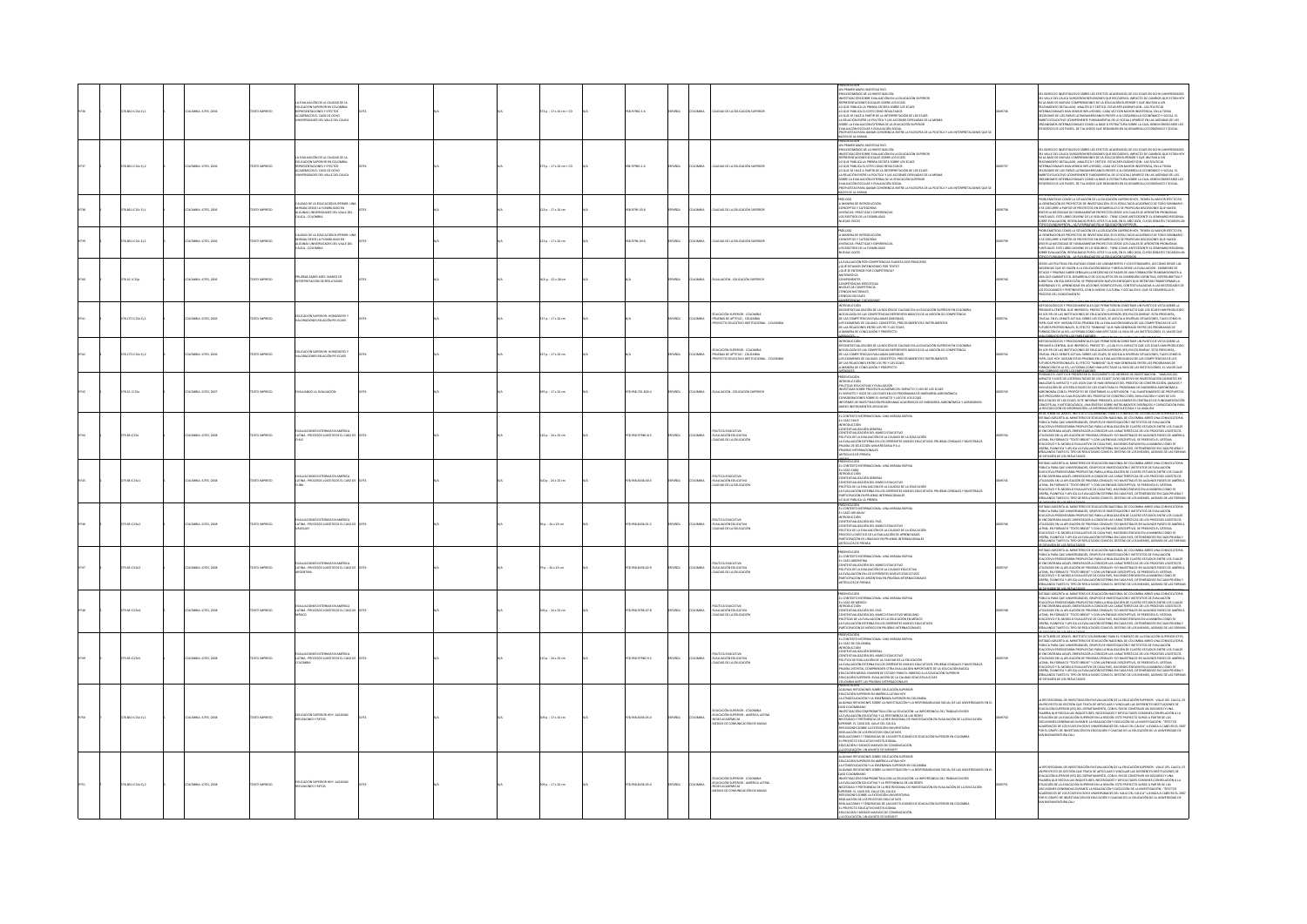|       | 2111C15m               |                           | O IMPRESO          | 18ADAS VALIOSAS: LECTORES PARA<br>RSONAS CON LIMITACIÓN VISUAL MÁS<br>IE UNA OPORTUNIDAD                 |                                       | 49p.: 21 x 28 cm        | -858-8257-20-6   |             |                |                                                                                                                                                              | PRESENTACIÓN<br>-NETRODUCCÓN<br>-LECTORES KEES: UNA OPORTUNIDAD<br>-DEUCACIÓN Y FRISCINAS CON UMITACIÓN VISUAL<br>-PRUEBAS OR: LYEES PARA INGRESO A LA EDUCACIÓN SUPERIOR<br>-PRUEBAS OR: LYEES PARA INGRESO A LA EDUCACIÓN SUPERIOR<br>RESULTADOS DE LA DIPERIENCIA<br>ANEXOS                                                                                                                                                        |          | EN LUCTURA CIMA DONDE DE TRIATAN TEMAS REFERIDOS AL SIGNIFICADO DE SER LECTOR, A LAS CARRANDES DE LA CARRANDE CON LUCTURA CIMA DE MAISON DE CARRANDES DE LA CARRANDES DE LA CARRANDES DE LA CARRANDES DE LA CARRANDES DE LA C<br>PURIMAN A LAS ANLASIDADAS DEL ESTEUDANTE L'UNI UNI METURI VISUAL, PAULITANDO DE DES<br>IPRENSIÓN DE LAS PREGUNTAS PARA QUE ÉSTE ACCEDA A LA TERCERA ITARA : LA DE "CONCLUSIONE"<br>IE IRPRETACIÓN", Y DE ALLÍ, A PARTIR DE SUS CONOC                                                                              |
|-------|------------------------|---------------------------|--------------------|----------------------------------------------------------------------------------------------------------|---------------------------------------|-------------------------|------------------|-------------|----------------|--------------------------------------------------------------------------------------------------------------------------------------------------------------|---------------------------------------------------------------------------------------------------------------------------------------------------------------------------------------------------------------------------------------------------------------------------------------------------------------------------------------------------------------------------------------------------------------------------------------|----------|----------------------------------------------------------------------------------------------------------------------------------------------------------------------------------------------------------------------------------------------------------------------------------------------------------------------------------------------------------------------------------------------------------------------------------------------------------------------------------------------------------------------------------------------------|
|       | 0126 0151 011          | CMBIA: ICFES, 2009        | <b>O22RRM OT</b>   | NEAMENTOS GENERALES SABER 2009<br>RADOS S Y 9                                                            |                                       | 0 p. : 21 x 28 cm       | 1468-110488-8    | <b>JORK</b> | <b>AIRMOJO</b> | MEDICIONES Y PRUEBAS EDUCATIVAS - COLOMBIA                                                                                                                   | NTRODUCCIÓN<br>CARACTERÍSTICAS GENERALES DE SABER 2009<br>-<br>ESPECIFICACIONES DE LAS PRUEBAS<br>-<br>CARACTERÍSTICAS DE LA APLICACIÓN DE SABER 2009                                                                                                                                                                                                                                                                                 |          | FUDIANTES, INDEPENDENDIENTEMENTE DE SU PROCEDENCIA Y CONTEXTO SOCI<br>di uniformis, montrolomento en la esta provinciar esta visita de la regiona de la provincia<br>Contribue en el ger viven, recibin en la escuela una ellecació para viva el calidad, que<br>Productivos en todos los ámbitos y seguir<br>PRODUCTIVIS EN TODOS LOS MARIEDAS Y KENORIA APRINDIDADA A LO UNIMIDAD E LA VIRA EL PROPETITO DE CALIFICADO EN E<br>EN CALIFICADO PER EL AL ABACA CARA MAY EN EL CALIFICADO EN ENTRE EL ENTRE EL ENTRE EL ENTRE EL ENTRE EL ENTRE<br> |
|       | $1.26$ iC15i Ej.2      | CMBIA: ICFES, 2009        | C23RM OT           | NEAMENTOS GENERALES SABER 2009<br>RADOS S Y 9                                                            |                                       | $p_i: 21 \times 28$ cm  | 1-358-11-0488-8  | AÑOL        | OMBH           |                                                                                                                                                              | INTRODUCCIÓN<br>-CARACTERÍSTICAS GENERALES DE SABER 2009<br>-ESPEGIFICACOMIS DE LAS PRUERAS<br>-EJRAPLOS DE PREGUNTAS<br>-CARACTERÍSTICAS DE LA APLICACIÓN DE SABER 2009                                                                                                                                                                                                                                                              |          | <b>EXERCISE DE ARCHIVER DES CONTRE DE CARROS CONTRE DE CARROS CONTRE DE CARROS CONTRE DE CARROS CONTRE DE CARROS CONTRE DE CARROS CONTRE DE CARROS CONTRE DE CARROS CONTRE DE CARROS CONTRE DE CARROS CONTRE DE CARROS CONTRE D</b>                                                                                                                                                                                                                                                                                                                |
|       | 331 IC15e              | MEIA: ICFES, 2009         | <b>OZZRANI O</b>   | <b>CC EN ADMINISTRACIÓN</b>                                                                              |                                       | $-15 + 22$ cm           | 058-00621-0-7    | AÑOL        |                | UACIÓN - ADMINISTRACIÓN                                                                                                                                      | I MARARALINA<br>EFERINCIACIÓN INTERNACIONAL EN LA FORMACIÓN EN ARMINISTRACIÓN<br>ARACTERIZACIÓN DE LA FORMACIÓN EN ARMINISTRACIÓN EN COLOMBIA<br>EFERINTES MACIONALES E INTERNACIONALES DE DALILICIÓN<br>IEFRICIÓN DEL OBIETO DE ESTUDIO D                                                                                                                                                                                            |          |                                                                                                                                                                                                                                                                                                                                                                                                                                                                                                                                                    |
|       | 278.16 (C15e Ej.1)     | MEM ICES,                 | O23RRM OT          | main de estado para el ingreso a la<br>Joación Superior                                                  |                                       | lů p. : 27 x 19 cm      |                  | záos        | MEM            | - EXÁMENES DE ADMISIÓN A LA UNIVERSIDAD - COLOMBIA<br>- MIEDICIONES Y PRUEBAS EDUCATIVAS - COLOMBIA - MANUALES<br>- PRUEBAS DE APTITUD - COLOMBIA - MANUALES | NFORMACIÓN GENERAL E INSCRIPCIÓN<br>DISEÑO Y ESTRUCTURA DEL EXAMEN                                                                                                                                                                                                                                                                                                                                                                    | 09756    | ITE TEAMEN DE ESTADO. IGUALMENTE DIEMPLOS DE LOS TIPOS DE PREGUNTAS EN DIFERENTES ÁREAS<br>DIAD CIENCIAS NATURALES, CIENCIAS SOCIALES Y FILOSOFÍA, LENGUA, IDIOMAS, PRUEBAS                                                                                                                                                                                                                                                                                                                                                                        |
|       | 278.16 (C15e E12)      | CAREA LOTS.               | <b>OZZREMI OTI</b> | men de estado para el ingreso a<br>Cación Superior                                                       |                                       | $0.0127 \times 19$ cm   |                  | <b>LORA</b> | <b>OMBIA</b>   | -<br>EXÁMENES DE ADMISIÓN A LA UNIVERSIDAD - COLOMBIA<br>- MEDICIONES Y PRUEBAS EDUCATIVAS - COLOMBIA - MANUALES                                             | INFORMACIÓN SOBRE LA EDUCACIÓN SUPERIOR EN COLOMBI<br>INFORMACIÓN GENERAL E INSCRIPCIÓN<br>-OISEÑO Y ESTRUCTURA DEL EXAMEN                                                                                                                                                                                                                                                                                                            | <b>C</b> | NTEROSCOPUNARES.<br>ESTE TEXTO CONTENU INSTRUCCIONES Y RECOMENDACIONES PARA. LA INSCRIPCIÓN Y PRESENTACIÓN.<br>ERL EXAMEN DE ESTADO. IGUALMENTE EJEMPLOS DE LOS TIPOS DE PREGUNTAS EN DIFERENTES ÁREAS.<br>COND CIENCIAS NATURALES, CIE                                                                                                                                                                                                                                                                                                            |
|       | <b>05.34 IC15p</b>     | COMBIA: ICFES.            | O23RNM OT          | <b>GRAMA COOPERATIVO DE</b><br>TROMAIO DE CATALOGACIÓN                                                   |                                       | 6p.: 21 x 27 cm         |                  | <b>JORK</b> | <b>AIRMOJO</b> | PRUEBAS DE APTITUD - COLOMBIA - MANUALES<br>CATALOGACIÓN - BIBLIOTECAS                                                                                       | MAACIÓN SOBRE LA EDUCACIÓN SUPERIOR EN COLOMBI<br><b>DEFINICIÓN DEL PROYECTO</b><br>-DEFINICION DEL PROYECTO<br>-DIASTRICACIÓN<br>-PROPUSSTA<br>-PROPUSSTA<br>-COSTOS<br>-COSTOS<br>-COSMA DE PARTICIPACIÓN<br>APORTES DE FINANCIACIÓN                                                                                                                                                                                                | 09758    | ERONGEPUNARES.<br>IE ESTUDIO ES EL PRODUCTO DE UN ANÁLISIS DE LAS CONDICIONES QUE SE HAN ENCONTRADO EN EL<br>RITE DETURIO DE A PRODUCTO DE UM ANAUGE DE LA CORRECTIVA DE LA PAÍS FRANCIA DE LA CARACTERIZACIÓN EN EL CARACTERIZACIÓN EN EL CARACTERIZACIÓN EN EL CARACTERIZACIÓN EN EL CARACTERIZACIÓN EN EL CARACTERIZACIÓN EN EL CARACTER                                                                                                                                                                                                        |
| sis a | 179.1581C15c           | LOMBIA: ICFES, 1999       | <b>O22RRM OT</b>   | NADÁ, ESTADOS UNIDOS: SISTEMA<br>CIONAL DE ACREDITACIÓN                                                  |                                       | 67 p. : 17 x 24 cm      |                  | <b>JORK</b> | <b>OLOMEN</b>  | ACREDITACIÓN DE LA EDUCACIÓN                                                                                                                                 | MANA DE FOMENTO A LA CULTURA DE LA ACREDITACIÓN<br>PRESENTACIÓN<br>A EVALUACIÓN DE LA CALIDAD ACADÉMICA Y LA ACIEDITACIÓN EN CANADÁ<br>A EVALUACIÓN DE LA CALIDAD ACADÉMICA EN CANADÁ PROCESOS, MÉTODOS E INSTRUMENTOS<br>L PROCESO DE ACERDITACIÓN EN LAS INSITIUCIONES DE LA EDUCACIÓN SUPERIOR EN LO                                                                                                                               | 09759    | JROUGILLE TUANNOMISMO ARRIVANA (A COMPANDIA COMPANDIA CON CONTRA A CONSTRUCTOR COMPANDIA COMPANDIA COMPANDIA COM<br>ARTITUITO COLOMBIANO PARA EL FOMONTO DE LA ESOCIACIÓN SUPERIOR LOS Y FA A COMPANHA COMPANHA COMPANHA COMPANHA<br>HIMITIANAMIA NOMINAMIAMIA PARAMIAMIAMIA (K. COLOMBANIA OS INSTITUCIONES DE EDUCACIÓN<br>ECONÓGIA PARTESONALES ACICAPIS ANTERIO DE LOCUMINAVA DE INSTITUCIONES DE EDUCACIÓN<br>EL PEOPÓSITO DE OFBECER UNA MIRADA GLOBAL DEL PROCESO                                                                           |
|       | 0 K15+                 | CANBLA: ICFES, 1999       | O22RN OT           | .<br>Dio de base de las ciencias<br>Ógicas en colonibia                                                  |                                       | $A = 21x27$ cm          |                  | AÑOL        | OMBIA          | ROWENS - EDUCACIÓN SUPERIOR                                                                                                                                  |                                                                                                                                                                                                                                                                                                                                                                                                                                       |          | SO FRANCIS SUPERFUL PRODUCTS AND LONGITUDE CONSULTANTS AND CONSULTANTS AND CONSULTANTS AND CONSULTANTS IN A SUPERFULNIT CONSULTANTS IN A SUPERFULNIT CONSULTANTS IN A SUPERFULNIT CONSULTANTS IN A SUPERFULNIT CONSULTANTS IN                                                                                                                                                                                                                                                                                                                      |
|       | 178.1661C15m           | OMBIA: IMPRESOS IAEL 2006 | O22RN OT           | ARCO DE FUNDAMENTACIÓN<br>NCEPTUAL Y ESPECIFICACIONES DEL<br>AES DE CONTADURÍA PÚBLICA 2004 - 20         | NSTITUTO COLOMBIA<br>DUCACIÓN - ICFES | 4p.: 14x21 cm           | 2444784          | AÑOL        | OMBM           | .<br>Evaluación de la educación<br>- Contaduría                                                                                                              | -LAMA<br>EVALUADAS<br>-DIFINICIÓN DE LAS ESPECIFICACIONES DE LA PRUEBA<br>-GUÍA DE ORIENTACIÓN<br>SA PARA LA CONSTRUCCIÓN DE PREGUNTAS                                                                                                                                                                                                                                                                                                |          | MINULINNIN NAN FUNNINGIN ON WANALI VAN HAN HAN HAN HAN SENEL EL PARA EU LINE (1895)<br>ESTANDADO UN CONJUNTO DE EL ISPADARES AÁSICOS QUE DEBEN SEGUIRSE. EL PROPÓRTO DE LOS<br>KITALISENDO UN CONJUNTO DE EL ISTSE, LOS CURLES HAVAS<br>A EVALUACIÓN.                                                                                                                                                                                                                                                                                              |
|       | 012711015051           | CANBUA: ICFES, 2011       | <b>O23RRM OTX</b>  | UÉ NOS DICE PISA 2009 SOBRE LA<br>CTURA DE LOS JÓVENES COLOMBIANOS<br>E 15 AÑOS                          |                                       | 7p. : 21 × 28 cm        | 78-958-11-0560-1 | <b>JORK</b> | AIRMOJO        | INFORMES - EVALUACIÓN DE RESULTADOS - COLOMBIA                                                                                                               | -<br>HASKENTACIÓN<br>- HANGCO EX REFRENCIA Y ESTRUCTURA GENERAL DE LA PRUERA DE LECTURA<br>- HESULTADOS POR FORMATOS DE TEXTO<br>- HESULTADOS POR FORMATOS DE TEXTO<br>"HARNIHANG FOR MORRIHING HOLD<br>-ALGUINAS VARIARIES RELACIONAIDAS CON LOS RESULTADOS DE LOS ESTUDIANTES COLOMBIANOS EN LECTURA<br>-BEFERENCIAS<br>-REFERENCIAS<br>END: EJEMPLOS DE PREGUNTAS DE LECTURA UTILIZADAS EN PISA 2009                               | 109762   | <b>NCUMMENT, LA LETURA NOS IS SOLUAM MARINDO QUE SE DESIRICALA NUN ÁRIO A CONSÍDICA CONSÍDERACIÓN (NO CARRINHO CONSÍDERACIÓN CONSÍDERACIÓN CONSÍDERACIÓN CONSÍDERACIÓN (NO CARRINHO CONSÍDERACIÓN CONSÍDERACIÓN CONSÍDERACIÓN (</b>                                                                                                                                                                                                                                                                                                                |
|       | $71.2711C15qE_12$      | OMBIA: ICFES, 2011        | <b>O22RRM OT</b>   | UÉ NOS DICE PISA 2009 SOBRE LA<br>CTURA DE LOS JÓVENES COLOMBIANOS<br>E 15 AÑOS                          |                                       | 7p. : 21 × 28 cm        | 78-958-11-0560-1 | AÑOL        | LOMBIA         | INFORMES - EVALUACIÓN DE RESULTADOS - COLOMBIA                                                                                                               | MAGAINI MOIDIN<br>-MARCO DE REFERENCIA Y ESTRUCTURA GENERAL DE LA PRUEBA DE LECTURA<br>-RESULTADOS POR TAREAS DE LECTURA<br>-RESULTADOS POR TAREAS DE LECTURA<br>LULTADOS POR TAREAS DE LECTURA<br>LULTADOS POR FORMATOS DE TEXTO<br>"HARNO MANARIZE BELACIONALISA"<br>-AGGUNAS VARIARIZE BELACIONALISA CON LOS BESULTADOS DE LOS ESTUDIANTES COLOMBIANOS EN LECTURA<br>-BEFERINCIAS<br>-REFRENCIAS<br>NEXO: EJEMPLOS DE PREGUNTAS DE | 009763   | .<br>In 2009 colonibia participó por segunda vez en Pisa, el Programa internacional Para La                                                                                                                                                                                                                                                                                                                                                                                                                                                        |
|       | 012711015c             | CANBUA: ICFES, 2010       | <b>O23RRM OTX</b>  | 20 2/23/12: 409 ABM AS ABMO<br>SULTADOS                                                                  |                                       | $2p:21 \times 28$ cm    | 78-958-11-0550-2 | zûk         | LOMBIA         | INFORMES - EVALUACIÓN DE RESULTADOS - COLOMBIA                                                                                                               | PRESENTACIÓN<br>-CARACTERÍSTICAS GENERALES DE PISA<br>-RESULTADOS EN LECTURA<br>-RESULTADOS EN CIDICIAS<br>SULTADOS EN MATEMÁTICAS<br>GUACIÓN DE LOS RESULTADOS DE COLOMBIA ENTRE 2006 Y 2009<br>GUNOS MENSALES DE PISA Y CONCLUSIONES                                                                                                                                                                                                |          | EN ANUS LOADINGURE FRANCIA DE LA MARIA DE LA PARTICIPA DE POSSIBURON EN EL EN DICADO LOS EN PORTAS<br>EN MALIACIÓN DE ESTUDIANTES. PIEA ES UN PROYECTO QUE LA OCDE (DISGANIZACIÓN PARA LA<br>COOPERACIÓN Y EL DESARROLLO ECONÓMICO)<br>IN MIRIMITO UN INTRODUCCIO ANNI PROTOCOLOGICAL DE POLITICA DE CONSUMERANTE DE ESTE<br>PROPICTO, ADEMÁS DE LA VIONA ADULTA. LA CANTIDAD DE PAÍSES QUE FORMAN PARTE DE ESTE<br>PROPICTO, ADEMÁS DE LA VIONA ADULTA. LA CANTIDAD DE PAÍ                                                                        |
|       | 061015651              | MEIA: ICFES, 2010         | <b>OZZRRM</b> O    | .<br>IER S'Y 9" 2009 RESULTADOS<br>CIONALES RESUMEN EJECUTIV                                             |                                       | $0.121 + 28$ cm         | ass.com          |             |                | MODN - EDISTADOR - ESTADÍSTICA                                                                                                                               | isentación<br>Carácterísticas generales de Saber 5° y 9°                                                                                                                                                                                                                                                                                                                                                                              |          |                                                                                                                                                                                                                                                                                                                                                                                                                                                                                                                                                    |
|       | $5.006$ (C15s E) 2     | MEIA: ICFES, 2010         | O2394M OT          | BER 5" Y 9" 2009 RESULTADOS<br>CIONALES RESUMEN EJECUTIV                                                 |                                       | p.: 21 x 28 cm          | 1458-11-0500-7   | AÑOL        |                | <b>JAOÓN - EDUCACIÓN - ESTADÍSTICAS</b>                                                                                                                      | VISSIMINGON<br>1. LORÁCTERÍSTICAS GENERALES DE SABER S' V 9º<br>2. LOSÁCTERÍSTICAS GENERALES DE SABER S' V 9º<br>2. LOS APRENDICASES EN LENGUAIS, MATEMÁTICAS Y CIENCIAS NATURALES<br>8. LONTESEY V CONCLUSIONES<br>BETERENCIAS, BRILDGERÁFIC                                                                                                                                                                                         |          | MARTINA MACONA LUM MUNIAMANTARINA (MUNIAMANTARINA CHE SE CHE ARRESTA DE CHE ARRESTA DE CHE ARRESTA DE CHE ARRESTA DE CHE ARRESTA DE CHE ARRESTA DE CHE ARRESTA DE CHE ARRESTA DE CHE ARRESTA DE CHE ARRESTA DE CHE ARRESTA DE                                                                                                                                                                                                                                                                                                                      |
|       | 2711015e 0.1           | 0003 23131 MARK           | <b>O22RRM OT</b>   | JDIO INTERNACIONAL DE CÍVICA Y<br>DADANÍA ICCS 2009 RESUMEN<br>JUTIVO                                    |                                       | $m = 21 + 28$ cm.       | -84-1104944      | AÑOL        | way            | HIMOÓN - PSTANSTICA                                                                                                                                          | ANEXIOS<br>{QUÉ ES ECES?<br>ASPECTOS EVALUADOS EN ICCS Y TIPOS DE RESULTADOS<br>RESULTADOS EO CONFARADOS ENTRE CIVED 1999 E ICCS 2009<br>ACTITUDES Y COMPRONISO CÍVICO<br>ACTITUDES Y COMPRONISO CÍVICO<br>A PARTICIPACIÓN CÍVICA<br>DIMO SE ABORDA LA EDUCACIÓN CÍVICA Y<br>EN LOS PAÍSES PARTICIPANTES EN ICCS                                                                                                                      |          | AND LOOS THE MANUSCRIP INTO A MANUSCRIP CONTRACT AND SIZE OF THE SUBSTITUTION IN A CONTRACT AND INTERFERING CONTRACT AND CONTRACT AN INTERFERING CONTRACT AN INTERFERING CONTRACT AN INTERFERING CONTRACT AN INTERFERING CONT                                                                                                                                                                                                                                                                                                                      |
|       | $1.271$ (C15e E).2     | MARIA: ICFES, 2010        | C23RM OT           | idio internacional de Càica y<br>Yamnía ICCS 2009 resumen<br>Utivo                                       |                                       | p.: 21 x 28 cm          | -958-11-0494-9   | iŠOL        | MEM            | ALUACIÓN - ESTADÍSTICA                                                                                                                                       | -(QUÉ ES ICCS?<br>-ASPECTOS EVALUADOS EN ICCS Y TIPOS DE RESULTADOS<br>PEL IOS LVALUADOS EN ILLS T I POS DE NESOLI ADOS<br>SULTADOS EN CONDONAISTO CÍVICO<br>SULTADOS COMPADADOS ENTRE CIVED 1999 E ICCS 2009<br>TITUDES Y COMPROMISO CÍVICO<br>FARTICIPACIÓN CÍVICA<br>PARTICIPACION CIVICA<br>MO SE ABORDA LA EDUCACIÓN CÍVICA Y CUDADANA EN LOS PAÍSES PARTICIPANTES EN ICCS                                                       |          | el estudio internacional de cívica y ciudadanía del que trata este informe executivo (<br>Por sus siguas en inglés) se desarrolló entre 2008 y 2009, esta esla tercera investigac                                                                                                                                                                                                                                                                                                                                                                  |
|       | 271 IC151              | MARIA: ICFES, 2010        | C23RM OT           | .<br>Liven escutivo<br>Liven escutivo                                                                    |                                       | $x: 21 \times 28$ cm    | 058-11-0491-8    | AÑOL        |                | <b>NUACIÓN - ESTADÍSTICAS - COLOMBIA</b>                                                                                                                     | -Gring at EANTING EM LINER 30033<br>"TOP"<br>- RESULTADOS<br>- LOS RESULTADOS EN MATEMÁTICAS : PROMEDIOS Y NIVELES DE DESEMPEÑO<br>- LOS RESULTADOS EN CIENCIAS : PROMEDIOS<br>AVANCES DE COLOMBIA ENTRE 1995 Y 2007<br>ALGUNOS FACTORES QUE EXPLICAN LOS RESULTADOS<br>cónco<br>TNED MÁS I<br>SENTACIÓN                                                                                                                              |          |                                                                                                                                                                                                                                                                                                                                                                                                                                                                                                                                                    |
|       | 8.17 IC15c             |                           | O MPRESO           | :<br>Instrucción de Nuevos escenarios<br>La gestión universitaria                                        |                                       | 46.127×24 cm            | 11-0410-0        |             |                | - UNIVERSIDAD ABIERTA Y A DISTANCIA<br>- EDUCACION A DISTANCIA - COLOMBIA<br>- ADMINISTRACION UNIVERSITARIA<br>- INNOVACIONES EDUCATIVAS                     | WIRDCOON<br>ATRODUCED A DISTANCIA Y LA UNIVERSIDAD VIRTUAL<br>STADERGIA MUNERALIS DE LA SOCIEDAD DEI PRÓBINO MILÍNIO<br>PROBLEMÁTICA PATRIE CULTURA, EDICICADO EN VUNIVERSIDAD VIRTUAL<br>PROBLEMÁTICA DE LA GESTIÓN UNIVERSITABA<br>PROBLEMA<br>INCIONES CURRICULARES, TEXTUALES Y NETODÓLOGICAS PARA GESTIÓN DEL CONOCIMIENTO EN LA<br>CIÓN A DISTANCIA<br><b>CINALES</b>                                                           |          | <b>MARKET COMPARATION CONTINUES AND CONTINUES ARE CONTINUES AND CONTINUES.</b><br><b>A CONTINUES AND CONTINUES AND CONTINUES AND CONTINUES AND CONTINUES ARE CONTINUES AND CONTINUES ARE CONTINUES AND CONTINUES AND CONTINUES AND CON</b>                                                                                                                                                                                                                                                                                                         |
|       | <b>38.03 IC15a EL1</b> | LOMBIA: ICFES, 1998       | OZBRNI OTX         | EDUCACIÓN SUPERIOR ABERTA Y A<br>TANCIA EN COLOMBIA 1984 - 1996                                          |                                       | 304 p. : 21 x 28 cm     |                  | <b>AÑOL</b> | OMBIA          | - EDUCACIÓN SUPERIOR - COLOMBIA - ESTADISTICAS<br>- EDUCACIÓN ABIERTA Y A DISTANCIA - COLOMBIA - ESTADISTICAS                                                | KOLNTACION<br>-WI HOLD COLONY<br>- APROXIMAL LARGEMENT CAN ESTADESTICAS DE LA ESCUCACIÓN SUPERIOR Y A DISTANCIA EN COLONIBAL: 1998 - 1<br>- APROXIMALIZIONES A LAS ESTADESTICAS DE LA ESCUCACIÓN SUPERIOR ABIESTA Y A DISTANCIA: 1998 - 1995<br>- APR                                                                                                                                                                                 |          |                                                                                                                                                                                                                                                                                                                                                                                                                                                                                                                                                    |
|       | 8.03 (C15a E12)        | CANSA-ICEC 1008           | <b>O22RRM OT</b>   | DUCACIÓN SUPERIOR ABERTA Y A<br>TANCIA EN COLOMBIA 1984 - 1996                                           |                                       | <b>Min - 21 x 28 cm</b> |                  | <b>JORK</b> | OMBM           | -<br>EDUCACIÓN SUPERIOR - COLOMBIA - ESTADISTICAS<br>- EDUCACIÓN ABIERTA Y A DISTANCIA - COLOMBIA - ESTADISTICAS                                             | <b>KOLOATMES</b><br>"HI HAMMANDANIS A LAS ESTADISTICAS DE LA EDUCACIÓN SUPERIOR Y A DISTANCIA EN COLONIBA: 1998 - 1<br>45'ROMINALORIS A LAS ESTADOR A LAS ESTADISTICAS DE LA EGUCACIÓN SUPERIOR A DISTANCIA: 1994 - 1995<br>4 MPROMINALORIS A LAS ESTADI                                                                                                                                                                              |          | <b>MODIMAL STARTSHOON DE MARCASCON SPERIES IN COMPRENANT AL ANGENIERA COMPREHENSION COMPREHENSION COMPREHENSION COMPREHENSION COMPREHENSION COMPREHENSION COMPREHENSION COMPREHENSION COMPREHENSION COMPREHENSION COMPREHENSION</b>                                                                                                                                                                                                                                                                                                                |
|       | 278.861 (C15p Ej.1)    | LOMBIA: ICFES, 1998       | <b>O22RRM OT</b>   | l Proceso de Construcción de las<br>Ases de la educación superior: UNA<br>Area inconclusa de la sociedad |                                       | 418 p. : 19 x 25 cm     | 0-02029-02       | AÑOL        | MEM            | - EDUCACION SUPERIOR - LEGISLACION - COLOMBIA<br>- AUTONOMIA UNIVERSITARIA - LEGISLACION - COLOMBIA<br>- REFORMA EDUCATIVA - COLOMBIA                        | <b>IPILACION NORMATIVA O</b><br>-PRESENTACION<br>-INDICE LEY 30 DE 1992<br>-WOICE DE DECRETOS<br>-INDICE DE ACUERDOS<br>-INDICE DE SENTENCIAS                                                                                                                                                                                                                                                                                         |          | onanniau na minimun parako da international sempre da minimum da da munimum da sempre parako.<br>Sue sobre el tema habían productido las altas corporaciones indiciales del país,<br>Kar recientes, dos años después, es grato verif<br>WWW MINIMUM AND AWAY WAN WAS AS WANT UNIVERSITATE AN AWARD ANTWO AN WAS CONCERTED AND CONSISTENCY AND CONSISTE<br>EUROPERADOR MAN ET THAN, CUNN CONTRIBUCIÓN DE RE PROCESO DE CONSTRUCIÓN DE CONCERTOS<br>CONSOLIDADÓN Y FORTALECIMI                                                                       |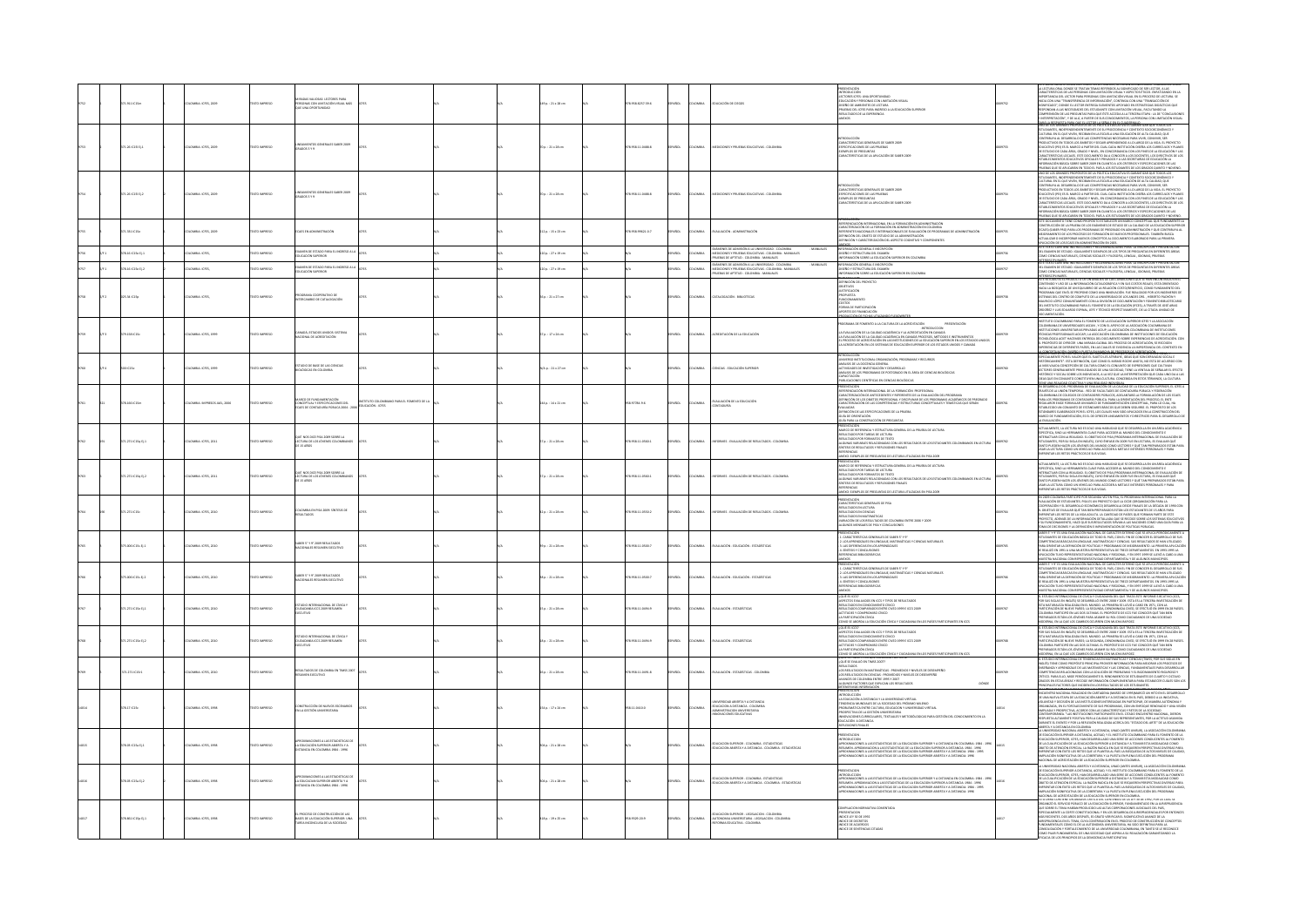|  | 61 (C15p Ej.2           | MEIA: ICFES, 1998          | <b>IMPRESO</b>     | el proceso de construcción de las<br>Bases de la educación superior: UNA<br>Tarea inconclusa de la sociedad |                                                                         | 18 p. : 19 x 25 cm   |          | 14329-20-9    | usios          |               | - EDUCACIÓN SUPERIOR - LEGISLACIÓN - COLOMBIA<br>- AUTONOMIA UNIVERSITABA - LEGISLACIÓN - COLOMBIA<br>- REFORMA EDUCATIVA - COLOMBIA                                                                                                                                                         | MPLACON NORMATIVA COMENTADA<br>-<br>PRESENTACION<br>-INDICE LEY 30 DE 1992<br>-INDICE DE ACUERDOS<br>-INDICE DE ACUERDOS<br>-INDICE DE SENTENCIAS CITADAS                                                                                                                                                                                                                                                                                                                                                                                                                                                           | jina luri ilini un analdis critilu del conteniuu de la let au de 1947, pur la lure se<br>Nizō el servicio público de la educación superior, fundamentado en la jurisprudencia<br>SERIOR DE REMONDERED EN A RECONSIDERATIVA DE MONDERNO DE LA MUNICIPALIZACIÓN DE MONDERNO DE LA CONSIDERATIVA DE LA CONSIDERATIVA EN EL CONSIDERATIVA EN EL CONSIDERATIVA EN EL CONSIDERATIVA EN EL CONSIDERATIVA EN EL CONSID                                                                                                                                                                                                                                                                                                                                                              |
|--|-------------------------|----------------------------|--------------------|-------------------------------------------------------------------------------------------------------------|-------------------------------------------------------------------------|----------------------|----------|---------------|----------------|---------------|----------------------------------------------------------------------------------------------------------------------------------------------------------------------------------------------------------------------------------------------------------------------------------------------|---------------------------------------------------------------------------------------------------------------------------------------------------------------------------------------------------------------------------------------------------------------------------------------------------------------------------------------------------------------------------------------------------------------------------------------------------------------------------------------------------------------------------------------------------------------------------------------------------------------------|-----------------------------------------------------------------------------------------------------------------------------------------------------------------------------------------------------------------------------------------------------------------------------------------------------------------------------------------------------------------------------------------------------------------------------------------------------------------------------------------------------------------------------------------------------------------------------------------------------------------------------------------------------------------------------------------------------------------------------------------------------------------------------|
|  | 8.009 IC151             | <b>COMBIA: ICFES, 1999</b> | OZZRRA OTK         | .<br>Tores, lectura y leidas: historia d<br>Ia seducción en el siglo XIX                                    |                                                                         | 178 p. : 16 x 23 cm  |          | 88-11-0420-8  | SPAÑOL         | OMBIA         | EDUCACIÓN SUPERIOR - HISTORIA - COLOMBIA                                                                                                                                                                                                                                                     | -EDUCACIÓN Y CULTIVO DEL ESPIRITI<br>-LO QUE VA DE AYER A HOY<br>-40 que ya un anta antor<br>-del Gesto en la lectura<br>-nosotros, señores, que honras con vuestras miradas el mosalco<br>-nosotros sempre preocupados por la pública diversion<br>"HUMANIM ARRIVER" PARAGAPANA TAN ANYANISA TARAHINISA<br>- CHI VISIGITROS QUE DELIRAS CON LA FUSION DE LOS PARTIDOS<br>- AN INSCRITAR EN LA NUEVA GRANADA ES YA, NO UNA ESPERANZA, SINO UN HECHO<br>- LA LITERATURA EN LA NUEVA GRANADA                                                                                                                          | UNA HORIZ DIE ROLD JOHN WARD IN DE SEE SEE ALTER SEE OOK PORTUGALE DIE DIE VOORSTEIN DE DIE GESTIES OOK DIE SU<br>CONSISTEIN ISSE ACTO DE LA LECTURA GOMO UNIV PRÄCTICA EN LA QUE FRATIERRARI LOS INTERSEES DIE GUE<br>UNA COLECTIVI                                                                                                                                                                                                                                                                                                                                                                                                                                                                                                                                        |
|  | 0.9861C151              | <b>CMBIA: ICFES, 1999</b>  | OZZRRA OTX         | ISTABILIDAD Y CONTINUISMO EN LA<br>LAMICA DEL CAMBIO POLITICO EN                                            |                                                                         | 505 p. : 17 x 24 cm  |          | 858-11-0421-6 | SPAÑOL         | OMEIA         | ESTABILIDAD POLITICA - COLOMBIA<br>DESARROLLO POLITICO - COLOMBIA                                                                                                                                                                                                                            | H <b>ARRIS</b> SANDAN<br>-INSTRUMENTOS TEORICOS PARA EL ANALISIS DEL CAMBIO POLITICO<br>-LA REVOLUCION EN MARCHA COMO EXPERIENCIA DE CAMBIO QUE CONSOLODO LAS BASES DEL CONTINUESA<br>POLÍTICO EN COLOMBIA<br>COLO VIDENCIA AL FRENTE NACIONAL, UNA OECADA DE CAMBIOS PARA EL AFIANZAMENTO DEL<br>COLTA NUSMAD PERINTICO Y LA RESTABILINDAD<br>DETRIMINANTE EN LA CRISIS DE LIGITIMIDAD<br>DETRIMINANTE DE LA CRISIS DE LIGITIMI                                                                                                                                                                                    | $\label{eq:R1} \begin{minipage}[t]{0.9\textwidth} \begin{tabular}{ c c c c } \hline \textbf{A} & \textbf{B} & \textbf{B} & \textbf{B} & \textbf{B} & \textbf{B} & \textbf{B} & \textbf{B} & \textbf{B} & \textbf{B} & \textbf{B} & \textbf{B} & \textbf{B} & \textbf{B} & \textbf{B} & \textbf{B} & \textbf{B} & \textbf{B} & \textbf{B} & \textbf{B} & \textbf{B} & \textbf{B} & \textbf{B} & \textbf{B} & \textbf{B} & \text$<br>PROPIA INDEPEN<br>KNOA, LA VIOLENCIA QUE ACTUALMENTE PADECE EL PAÍS COMENZÓ A EXTENDERSE<br>a prejam finantamičičaoja de loš ocheenta.<br>Oni plereza en la decada de loš ocheenta.<br>Ilit la favola lianguli uni praje trancisnomital lin la ciniannila de la militatizacijum sucuni, punca                                            |
|  | 8.861 (C15m)            | <b>CAABLA: ICFES, 1999</b> | <b>DO BARRESO</b>  | LIZACIÓN SOCIAL POR LA EDUCACIÓ<br>PERIOR: CONSTRUCCIÓN COLECTIVA DE<br>« MODELO IDEAL DE LA EDUCACIÓN      |                                                                         | 100 p. : 28 x 21 cm  |          |               | años           |               | - Educación Superior - Colonibia - Congresos, Conferencias<br>- Política de Educación Superior - Colonibia - Congresos<br>- Reforma Universitaria - Colonibia                                                                                                                                | RESENTACION<br>PRESINTACION<br>- LA MONILIZACION SCOAN POR LA EDUCACION SUPERIOR<br>- LA MONILIZACION SUNTAUZA<br>- LA MESA INTERSECTORIAL: RE-CONSTRUCCION DEL SISTEMA DE EDUCACION SUPERIOR<br>- LA MESA INTERSECTORIAL: RE-CONSTRUCCION DEL SISTEMA DE                                                                                                                                                                                                                                                                                                                                                           | .<br>KDUCACIÓN SUPERIOR: CONVOCAMOS A LOS PROFESORES, A LOS IMVESTIGADORES, A LOS ESTUDIANTES, .<br>LOS RECTORES, A LOS CENTROS DE LOS CONSIDOS SUPERIORES, A LAS ACADEMIAS, A LOS COLEGOS.<br>PROFESIONALES, A LOS CENTROS DE INVESTIG<br>PARAMANINANA, NAMA LAININANA SU KOMBANINANA (MATA SU PARAMANINANA NA MEMPARAMANI)<br>1811 RIN, A LA SOCIEDAD DISTRIPA, A EXPRESSA SUS PUNTOS DE VISTA, SUS PROPUESTAS, SUS PREGUNTAS,<br>1815 RIN, A LA SOCIEDAD DISTRIPA, A EXPRESS                                                                                                                                                                                                                                                                                             |
|  | 8.8611C15a              | CANBUA: ICFES, 1999        | O22RRM OTX         | ANÁLISIS Y EVALUACIÓN DEL DECRETO 1444<br>INFORME FINAL                                                     |                                                                         | 200 p. : 22 x 28 cm  |          |               | <b>JORKS</b>   |               | CACIÓN SUPERIOR - LEGISLACIÓN - COLOMBI<br>AUTONOMIA UNIVERSITARIA - LEGISLACION - COLOMBIA<br>REFORMA EDUCATIVA - COLOMBIA                                                                                                                                                                  | PRESENTACION<br>-RELACION DE CUADROS<br>-NTROLUCOON<br>-NAMAISE POR UNIVERSIDAD<br>-NAMAISE POR ARTAGORA<br>-NAMAISE POR ARTAGORA E CONCLUSIONES<br>-NATAGE<br>-NATAGE<br>-NATAGE                                                                                                                                                                                                                                                                                                                                                                                                                                   | <b>ANNAL CORPORACIÓN DE INVESTIGAÇÕI V DESARFACIO DE LA DOCTACA KONDUKA E COR, ES IMPINITATIVA E EN EL CORPORACIÓN DE INSTANTA EN EL CORPORACIÓN DE EN EL CORPORACIÓN DE EN EL CORPORACIÓN DE EN EL CORPORACIÓN DE EN EL CORPOR</b><br>.<br>ISTRATÉGICOS, DE COLCIENCIAS Y DE LA SUBDIRECCIÓN GENERAL DE PLANEACIÓN DEL ICFES.<br>IL AUTOR EN ESTE DIBRO TOLA CUATRO DIMENSIONES MOT IMPORTANTES DE LA GESTION TECNOLOGICA                                                                                                                                                                                                                                                                                                                                                  |
|  | 8.9261C15e EL1          | DOOR STEP AND              | OZZRRA OTK         | nón tecnológica demi<br>Pectivas                                                                            |                                                                         | 107 p. : 16 x 23 cm  |          | 058-96318-2-7 | <b>JORK</b>    | OMBH          | INNOVACIONES TECNOLOGICAS<br>TECNOLOGIA - ADMINISTRACION                                                                                                                                                                                                                                     | aaas<br>-INTRODUCCION<br>-EL RECURSO HUMANO FRENTE AL CAMBIO TECNOLOGICO<br>-VALORACION TECNOLOGICA DE LA EMPRESA<br>MERCADEO INTERACTIVO DE SERVICIOS TECNOLOGICOS<br>GESTION UNIVERSIDAD EMPRESA UNA EXPERIENCIA                                                                                                                                                                                                                                                                                                                                                                                                  | IA RECURSO IMMANO FRIENT AL CAMBIO TECNICÓGICO, LA VALORACIÓN TECNICÓGICA DE LA EMPRESA<br>LI MECLORO IMMANO FRIENT AL CAMBIO TECNICÓGICO, LA VALORACIÓN TECNICÓGICA DE LA EMPRESA<br>EL MECLORO IMTENACTIVO DE SERVACIO TECNICÓGICO<br>ulimaio Projetuo, cui sepa desertas la incertiduade y cultiva fermanisticadeit<br>residenta del tre deske en la floreca y cultiva daperemia: como fundamismo:<br>residenta del tre deske en la floreca y cultiva same marenantes de                                                                                                                                                                                                                                                                                                 |
|  | 8.9261C15g Ej.2         | MEIA: ICFES, 1998          | O22RRM OTKIT       | TIÓN TECNOLÓGICA DIMENSIONES Y<br>PECTIVAS                                                                  |                                                                         | 107 p. : 16 x 23 cm  |          | 68-96318-2-7  | SPAÑOL         |               | INOVACIÓNES TECNOLOGICAS<br>ICNOLOGIA - ADMINISTRACIÓN                                                                                                                                                                                                                                       | <b>GROUNDED</b><br><b>INTRODUCOON</b><br>-WI HUDULOUN<br>- EL RECUREO HUMANO FRENTE AL CAMBIO TECNOLOGICO<br>- NALDRACION TECNOLOGICA DE SA RUPRESA<br>- GESTION UNIVERSIDAD EMPRESA UNA EXPERIENCIA<br>- GESTION UNIVERSIDAD EMPRESA UNA EXPERIENCIA                                                                                                                                                                                                                                                                                                                                                               | IS MEASAIGO INTERNATION OS SERVADOS PECANOLOGOS V A CISTION UNIVERSIDADO INFERIOR. TEMAS A CARACTERÍA E EN CAR<br>SER HABAN DE LA GATINDA INTERNATIONAL DE ESCRIPCIÓN EN ANOS EN CARACTERÍA (MAIS EN CARACTERÍA)<br>CARACTERÍA EN C                                                                                                                                                                                                                                                                                                                                                                                                                                                                                                                                         |
|  | 8.05 (C15d EL1)         | BREE ZEES SHEEK            | OZZRRA OTK         | <b>CTORIO INSTITUCIONES DE</b><br>UCACIÓN SUPERIOR                                                          |                                                                         | 168 p. : 16 x 21 cm  |          |               | años           | OMBIA         | STITUCIONES DE EDUCACIÓN SUPERIOR - UNIVERSIDADES                                                                                                                                                                                                                                            | AMMINIA<br>-BARRANCABERMEIA<br>-BARRANCUILLA<br>-BUCARAMANGA<br>-BUENAVENTURA<br>-CALI<br>-DUITAMA                                                                                                                                                                                                                                                                                                                                                                                                                                                                                                                  | ESTE DRIECTORIO CONTIDUE DOS NOVEDADES CON RESPECTO A LOS ANTERIORES, LAS DIRECCIONES DEL<br>CORREO ELECTRÓNICO Y LAS DE LAS PAGINAS EN INTERNET DE LAS INSTITUCIONES QUE CUENTAN CON<br>ÉLIAS, ESTA INFORMACIÓN FUE RECOLECTADA MED<br>ini intolania, data information di trial data data con el moto intolani, data espostas dat<br>Del ICFES en el Formato creato con est propórto. Lo transcrito acuí i ia secretaría general<br>Veces para reducir la posbilidad de Err                                                                                                                                                                                                                                                                                                |
|  | $105$ iC15d Ej 2        | MEIA: ICFES, 1998          | <b>O22RRM OT</b>   | ctorio instituciones de<br>Cación superior                                                                  |                                                                         | 68 p. : 16 x 21 cm   |          |               | AÑOL           |               | UCIONES DE EDUCACIÓN SUPERIOR - UNI                                                                                                                                                                                                                                                          | <del>xecentat</del><br>Barrancarermeia<br>Barrancullia<br>Bellio<br>Bucaramanga<br>-Bello<br>-Bucaramanga<br>-Cali<br>-Cali<br>w.<br>EDITORIAL<br>CONTEXTUALIZACIÓN                                                                                                                                                                                                                                                                                                                                                                                                                                                 | IN THE CONSTRUCTION CONTROL CON DEVELOPS CON BESTITUDES, AN ENTIRE CONSTRUCTION CONTROL CONTROL CONTROL CONTROL CONTROL CONTROL CONTROL CONTROL CONTROL CONTROL CONTROL CONTROL CONTROL CONTROL CONTROL CONTROL CONTROL CONTR                                                                                                                                                                                                                                                                                                                                                                                                                                                                                                                                               |
|  | <b>18 IC15a</b>         | LOMBIA: ICFES, 1998        | O22RRM OTKET       | AKADEMIA: BOLETÍN NÚMERO 3 FEBRERO                                                                          |                                                                         | 11 p : 22 x 28 cm    | 123-6951 |               | <b>JORKS2</b>  | <b>KOMBIA</b> | EDUCACIÓN SUPERIO                                                                                                                                                                                                                                                                            | MNO Y LAS TECNOLOGIAS DE INFORMACIÓN<br>EL GOBIERNO COLO<br>-EL GOBIERNO COLOMBIANO Y LA<br>-<br>OSEÑO DE CONSTENCIA<br>-<br>ANGELO FISICO<br>-<br>OSEÑO DE COMPONINTES<br>-<br>-<br>- ETARA DE VINCIADÓN<br>-<br>-<br>- ETARA DE VINCIADÓN<br>-<br>-<br>- ETARA DE APUCEADÓN<br>-<br>-<br>- ETARA DE APUCEADÓN<br>TOS TECNICO<br>-<br>TAPA DE IMPLANTACION DEL SISTEMA<br>-<br>SISTEMA DE INFORMACION DINAMICO<br>-AKADEMIA 2.0<br>REQUERIMENTOS MINIMOS                                                                                                                                                           | AS TRONGOGÍAS DE REFORMACIÓN, MARCHANTES PARA LA GOCERNO ACTUAL, BERLUTIDORIAS<br>PORTINGO A CARRA ELECTRONICA (PODE DE COLO DE CONSIDERATIVA ELECTRONICA ELECTRONICAL ELECTRONICAL ELECTRONICA<br>CORENTADO AS LA RESTITUCIÓNES VI                                                                                                                                                                                                                                                                                                                                                                                                                                                                                                                                         |
|  | 01310150                | BREEZ ZEEL AIRMOR          | <b>O23RM OTXIT</b> | .<br>Nación técneca y tecnológica :<br>Nación basa su enstal ecimento                                       |                                                                         | 108 p. : 17 x 24 cm  |          | 058-11-0409-7 | <b>JORARZI</b> | LOMBIA        | -<br>EDUCACIÓN TECNOLOGICA - COLOMBIA<br>- EDUCACIÓN TECNICA - COLOMBIA                                                                                                                                                                                                                      | PLEMENTACIÓN DEL MOI<br>PRESENTACIÓN<br>-FUNDAMENTOS DE LA EDUCACIÓN TECNICA Y TECNOLOGICA<br>-MEDIAME DE LOGROS DE LA COMISIÓN DE EDUCADOR TECNICA Y TECNOLOGICA<br>-REFORME DE LOGROS DE LA COMISIÓN DE EDUCADOR TECNICA Y TECNOLOGICA<br>-DERINGIDICA EN COLOMBIA<br>-TECNOLOGICA EN COLOMBIA<br>RITERIOS Y LINEAMIENTOS DE POLITICA PARA LA EDUCACIÓN TECNICA Y TECNOLOGICA DE NIVEL SUPERIOR<br>APOLITI I AMMYNIARINGA DA PULITICA PRAN DE BONDONDAR TENNIS E TENNISONALISTA ERRE DIFERINA<br>ESTA DE CRITERIOS Y LINEAMENTOS DE POLITICA PARA LA EDUCACIÓN TECNICA Y TECNOLOGICA DE NIVEI<br>RIDR EN COLOMBIA | THE MISCHIEF MARK AND MISCHIEF INTO A LABORATORY CHAPTER AND THE MISCHIEF IN A STATE AND A LA DISCAPLE THE CHAPTER CHAPTER CHAPTER AND A LA DISCAPLE THE CHAPTER CHAPTER CHAPTER CHAPTER CHAPTER CHAPTER CHAPTER CHAPTER CHAP<br>ÉNICO Y TECNOLÓGICO", LA CUAL REALIZÓ SUS REUNIONES DE TRABAJO DURANTE OCTUBRE Y<br>OVIEMBRE DE 1997, BAJO LA ORIENTACIÓN Y ASESORÍA DE LA SUBDIRECCIÓN GENERAL TÉCNICA Y DE                                                                                                                                                                                                                                                                                                                                                               |
|  | 0071110154              | BREE ZEES SABAR            | <b>OZZRRM OT</b>   | TUAUZACIÓN Y MODERNIZACIÓN DEI<br>RRÍCULO EN CIENCIAS DE LA TIERRA                                          |                                                                         | 22p.: 17 x 24 cm     |          | 8-400-025-8   | AÑOL           |               | AIRMOUND - OIRATIZERS/IMU OIDITZE 20 ZEMAJN<br>- PAMIS DE ESTUDIO UNIVERSITARIO:<br>- DAMIS DE CURRICULARES - COLOMBIA<br>- INGENIERIA DE PITROEIXO - DISEÑANZA COLOMBIA<br>- INGENIERIA DE PITROEIXO - DESEÑANZA COLOMBIA<br>- GEOLOGIA PILICARA - DESEÑANZA - COLOMBIA<br>- CIENCIAS DE LA | RESENTACION<br>-WITHOUT LOOM<br>-ACTUALIZACION Y MADIEMARACHN DEL CURRICULOEN INGENIERIA GEOLOGICA Y GEOLOGIA<br>-ACTUALIZACION Y MADIEMARACHN DEL CURRICULO EN INGENIERIA DE MANES<br>-ACTUALIZACION Y MADIEMARACHN DEL CURRICULO EN INGENIERIA DE MI                                                                                                                                                                                                                                                                                                                                                              | .<br>LA PREDCUPACIÓN POR LA CALIDAD Y EL MEJORAMIENTO CONTINUO DE LOS PROGRAMAS DE EDUCACIÓN<br>MAMAS, LOS REPRESENTANTES DEL ESTADO Y LOS VOCEROS DEL SECTOR PRODUCTIVO.                                                                                                                                                                                                                                                                                                                                                                                                                                                                                                                                                                                                   |
|  | 8.1781015d              | LOMBIA: ICFES, 1998        | O23RN OTIO         | OSTICO NACIONAL DE BIENESTAR D<br>LAS INSTITUCIONES DE EDUCACIÓN                                            |                                                                         | 124 p. : 17 x 24 cm  |          | 658-11-0398-8 | <b>JORKS</b>   |               | MESTAR I INVERSITARIO - COLOMB<br>- MINIMUM CHAVANAMOU - COLOMBIA<br>- ESTUDIARTES UNIVERSITARIOS - COLOMBIA<br>- ASSTENCIA INSTITUCIONAL - COLOMBIA<br>- ENICACION SUPERBOR - INVESTIGADORIS - COLOMBIA<br>- ENICACION DES - INITETES APRILITZATORIS - COLOMBIA                             | PRESENTACION<br>-PEOLOGIO<br>-RESUMEN<br>-MARCO DE REFERENCIA<br>-MARCO DE REFERENCIA<br>-RESULTADOS<br>-RESULTADOS<br>-RESULTADOS<br>-RESULTADOS<br>49 MOLPARDS DEL CONTENTO DE LAS INSTRUCIONES DE EDUCACION SUPERIOR<br>CONFOUCIDOS AS ELEMENTAR DE LA PANCINAMA DE LA EDUCACIÓN SUPERIOR<br>CETRICITANA ORGANIZACIÓNE DEL BERCEFIA - 1996<br>CHECTRIS INDUSCUPI<br>CONFOUCIDOS ELES ERENTE                                                                                                                                                                                                                      | PRESENTE INFORME GENERAL RECOGE EL DIAGNÓSTICO DEL BIENESTAR DE 232 INSTITUCIONES DE<br>is preminis numeros unis influentes externativas presidentarios de administracións (m. 1470).<br>15 decembre: Estructurales y administrativas de la Unidad de Bienestar y Sus Árendeznes.<br>Servicios: Para Adelantar la Recolecció<br>BRAYLING PRINT RIGGIONI ION DE REGIONES, TAL COMO LO ESTABLECE EL ACUERDO 201 DE 1993 DEL ICFES, LA<br>un un initiin dadmatatur mandamat, vir alum da latindada in arta da antique da latin da antique da bangozza da<br>Distanting local da latin da para el análisis de resultados y conclusiones. En el cantenio el naroco<br>Distantin<br>ITTODOLOGÍA EMPLEADOS PARA ADILANTAR EL PROCEDIMENTO Y LA SISTEMATIZACIÓN DE LOS<br>SULTADOS. |
|  | <b>78.1 IC15c</b>       | BODY 2721-AIRPO            | OPPO MARKS         | <b>ECADÓN DE LOS DI ANTELES DE</b><br>CACIÓN MEDIA DEL PAÍS                                                 |                                                                         | 217 p. : 21 x 27 cm  |          |               | <b>JORKS</b>   | OMEIA         | .<br>Iducación secundaria - Evaluación - Colombia<br>Ivaluación curricular - Colombia                                                                                                                                                                                                        | HATSGEN DE RENDIMENTO MUY SUPERIOR<br>-CATEGORIA DE RENDIMENTO SUPERIOR<br>-CATEGORIA DE RENDIMENTO ALTO<br>CATEGORIA DE RENDIMIENTO MEDIO<br>.<br>ATEGORIA DE RENDIMENTO BAJO<br>"ATEGORIA DE RENDIMENTO INFERIOR                                                                                                                                                                                                                                                                                                                                                                                                  | .<br>In 1968 to be former interspective varieties at every, as served to malicines as presence valid<br>HARD A THE TAIL PAPON IN INTERNATIONAL BOOK THE MACHINE SPARA LA ADMISIÓN A LA<br>ECHSA VENE REALIZANDO A LOS ESTUDIANTES DAÑAEMES NACIONALES PARA LA ADMISIÓN A LA<br>ECHSACIÓN SUPRESON, DE LORO Y ORO MANDATO DE LA LEV ESTAS PRU<br><b>STANDA TELEVISION DE CONSUMERE DE CONSUMERE DE CONSUMERE DE LOS CONSUMEREN</b><br>ARALANTEN PROCESOS DE REFLEXIÓN Y AUTODIVALUACIÓN CON PROPÓRTOS DE MEJORAMIENTO,<br>CONVINCAMENTE CONJENSOR EN ES LEGIONALIA DE LOS CORPORADOS DE ME                                                                                                                                                                                   |
|  | 126 K15e                | BREE ZEEL AIRPO            | OZZRRA OTX         | MENES DE ESTADO: UNA PROPUEST<br>LUACIÓN POR COMPETENCIAS                                                   | INÁNDEZ, CARLOS AUGUSTO ; ROCHA DE<br>FORRE, ALFREDO ; VERANO, LEONARDO | $8a:17x24$ cm        |          |               | <b>MGCL</b>    |               | .<br>Menes de Admision a la Universidad - colombia<br>Xiciones y Pruebas educativas - colombia - Manuales<br>-MANUALDS<br>PRUEBAS DE APTITUD - COLOMBIA - MANUALES                                                                                                                           | CHITECTRIA DE BENYAMENTA MEN IMEERINA<br>PRESENTACION<br>-SERIE INVESTIGACION Y EVALUACION EDUCATIVA<br>-COMPETENCIA COMUNICATIVA<br>COMPETENCIA INTERPRETATIVA<br>COMPETENCIA ARGUMENTATIVA O ETICA<br>COMPETENCIA PROPOSITIVA O ESTETICA<br><b>MAINLACEN</b>                                                                                                                                                                                                                                                                                                                                                      | IN INVESTIGATION IN CONSULTING CONTINUES IN A DISTRICT PROFIT IN A SUCH A CONSULTANT CONTINUES IN A SUCH A CONSULTANT IN THE CONSULTING IN A SUCH A CONSULTANT OF THE CONSULTANT OF THE CONSULTANT OF THE CONSULTANT OF THE CO                                                                                                                                                                                                                                                                                                                                                                                                                                                                                                                                              |
|  | 1.27 (C15e)             | BREE ZEEL AIRPO            | OZZRRA CT          | A EVALUACIÓN DE APTITUDES A LA<br>JIACIÓN DE COMPETENCIAS                                                   |                                                                         | $10:17 \times 24$ cm |          | 58-11-0047-4  | AÑOL           |               | .<br>Mienes de Admision a la Universidad - Colombia - Manuales<br>Diciones y Pruebas Educativas - Colombia - Manuales<br>PRUEBAS DE APTITUD - COLOMBIA - MANUALES                                                                                                                            | PREMI INVESTIGACION Y EVALUACION EDUCATIVA<br>- SERIE INVESTIGACION Y EVALUACION EDUCATIVA<br>- UN NUEVO CONTEXTO EDUCATIVO Y CONCEPTUL PARA LOS EXAMENES DE ESTADO<br>-IA ACTIVIDAD INTELECTUAL COMO ACOON SITUADA<br>-DEL CONCEPTO DE APTITUD AL DE COMPETENCIA                                                                                                                                                                                                                                                                                                                                                   | .<br>DA PSICOLOGÍA CONTEMPORÁNEA CON LA INTENCIÓN DE APORTAR A LA BECONCEPTUALIZACIÓN DE LOS<br>DIÁMIENSE DE ESTADO PROPUESTA FOR EL SIM-ICFES A CONFINIDIS DE 1995. ELCIA PROPUESTA SURGE<br>COMO RESPUESTA A LAS ENGIDICAS DERIVADAS<br>ducación colombiana, en especial a partir de la ley general de educación (ley 115 de 1894)<br>Sí como a la necesidad reconocida de renovar el examen a la luz de nuevos desarrollos                                                                                                                                                                                                                                                                                                                                               |
|  | <b>PR.16 IC15s Ej.1</b> | CANBUA: ICFES, 1998        | O23RN OTIO         | SISTEMA DE EVALUACIÓN DE LA CALIDA<br>A EDUCACIÓN EN COLOMBIA                                               |                                                                         | 65 p. : 17 x 24 cm   |          | 68-11-0399-6  | wio.           |               | MENES DE ADMISION A LA UNIVERSIDAD - COLOMBIA - MANUALES<br>MEDICIONES Y PRUEBAS EDUCATIVAS - COLOMBIA - MANUALES<br>PRUEBAS DE APTITUD - COLOMBIA - MANUALES                                                                                                                                | ATACIÓN<br>I INVESTIGACIÓN Y EVALUACIÓN EDUCATIVA<br>-SIRIE INVASI MARIAM 1 NAMAMPILION LIGEONOMICAL DISPARED A LA EDUCACIÓN SUPERIOR 1964 -<br>-RITIGIONICON<br>-RITIGIONICOS<br>- MARITIMANA MACIONAL DE EVALUACIÓN DE LA CAUSAC: 1993 - 1997<br>- MARITIMANAMPIC<br>- MARITIMANAMPIC                                                                                                                                                                                                                                                                                                                             | SCIENTING TRANSPORTED TO A REPORT OF THE CHARGE AND CONTROL AND CONTROL CONTROL CONTROL CONTROL CONTROL CONTROL CONTROL CONTROL CONTROL CONTROL CONTROL CONTROL CONTROL CONTROL CONTROL CONTROL CONTROL CONTROL CONTROL CONTR<br>OR LA RACIONALIDAD INSTRUMENTAL. RACIONALIDAD QUE, SIN EMBARGO, ES EL MITO POR EXCELENCIA                                                                                                                                                                                                                                                                                                                                                                                                                                                  |
|  | 28.16 (C15s Ej 2)       | LOMBIA: ICFES, 1998        | O23RNM OTKIT       | .<br>SISTEMA DE EVALUACIÓN DE LA CALIDAD<br>E LA EDUCACIÓN EN COLOMBIA                                      |                                                                         | 65 p. : 17 x 24 cm   |          | 2-0203-11-030 | <b>JORKS</b>   | OMEIA         | AMENES DE ADMISIÓN A LA UNIVERSIDAD - COLOMBIA - MANUALES<br>- MEDICIONES Y PRUEBAS EDUCATIVAS - COLOMBIA - MANUALES<br>- PRUEBAS DE APTITUD - COLOMBIA - MANUALES                                                                                                                           | CACION<br>SERIE INVESTIGA<br><b>AGON Y EV</b><br>-WI HAUDILICUON<br>- ESS SESTIMA DE SELECCIÓN: LOS EXAMENES DE ESTADO PARA EL INGRASO A LA EDUCACION SUPERIOR 1964 -<br>- EL SESTEMA NACIONAL DE EVALUACION DE LA CALIDAD: 1991 - 1997<br>CUSONES                                                                                                                                                                                                                                                                                                                                                                  | OR LA RACIONALIDAD INSTRUMENTAL, RACIONALIDAD QUE, SIN EMBARGO, ES EL MITO POR EXCELENCIA                                                                                                                                                                                                                                                                                                                                                                                                                                                                                                                                                                                                                                                                                   |